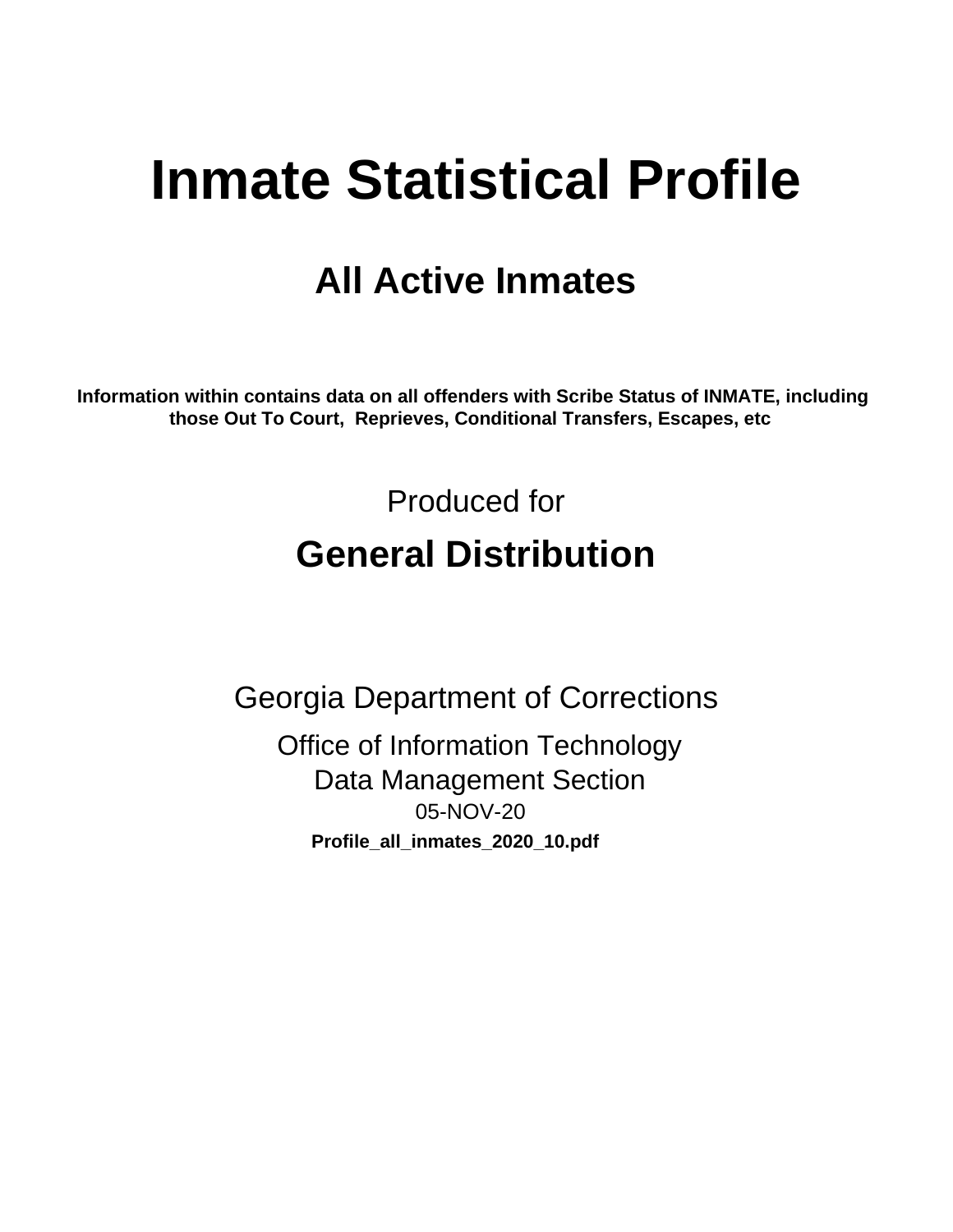#### Inmate Statistical Profile 05-NOV-20 Contents

**All Active Inmates** 

Produced for General Distribution

# **Table of Contents**

| <b>Demographic information</b>                                        |
|-----------------------------------------------------------------------|
| 4 Current age, broken out in ten year age groups                      |
| 5 Race group                                                          |
| 6 Marital status, self-reported at entry to prison                    |
| 7 Number of Inmates with Dependents, self-reported at entry to prison |
| 8 Religious affiliation, self-reported at entry to prison             |
| 9 Home county - self-reported at entry to prison                      |
| 14 Employment status before prison, self-reported at entry to prison  |
| 15 Age at admission                                                   |
| 17 Age at admission                                                   |
| 20 Height, measured at entry to prison                                |
| 22 Weight, measured at entry to prison                                |
| 23 Military service                                                   |
| <b>Correctional information</b>                                       |
| 24 Type of admission to prison                                        |
| 25 Current / last supervision level                                   |
| 26 Current / last institution type                                    |
| 27 Institution type - transitional centers                            |
| 28 Institution type - county prisons                                  |
| 30 Institution type - state prisons                                   |
| 32 Institution type - private prisons                                 |
| 33 Institution type - inmate boot camp                                |
| 34 Number of disciplinary reports                                     |
| 35 Number of transfers                                                |
| 36 Number of escapes                                                  |
| 37 Split sentence - Probation to follow                               |
| 38 Probable future release type of still active inmates               |
| 39 Time served in current (or last) institution                       |
| <b>Educational, psychological and physical information</b>            |
| 40 Highest grade level attained                                       |
| 41 Culture fair IQ scores                                             |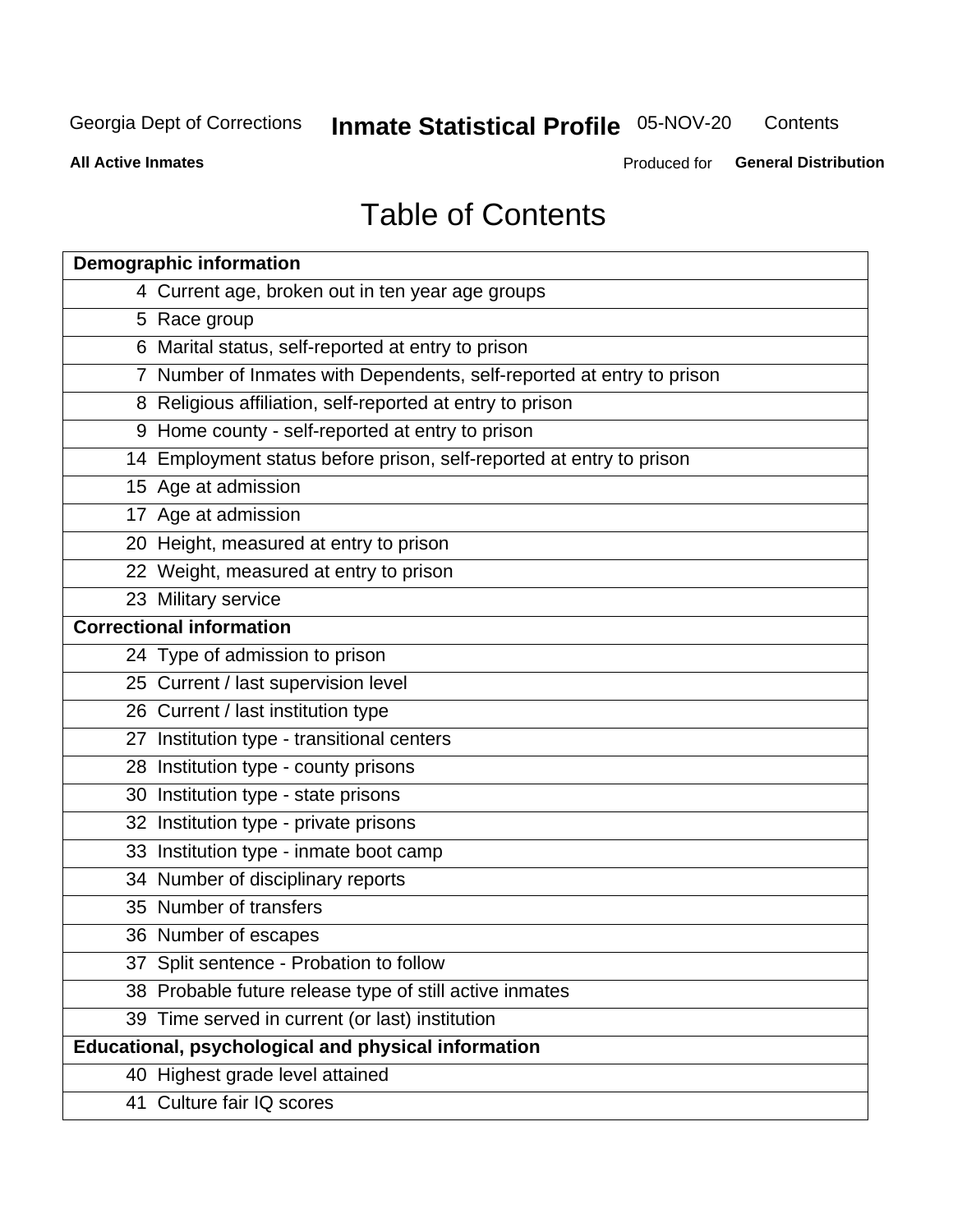# **Inmate Statistical Profile 05-NOV-20**

Contents

**All Active Inmates** 

Produced for General Distribution

# **Table of Contents**

| Educational, psychological and physical information              |
|------------------------------------------------------------------|
| 42 Wide Range Achievement Test (WRAT) reading score              |
| 43 Wide Range Achievement Test (WRAT) math score                 |
| 44 Wide Range Achievement Test (WRAT) spelling score             |
| 45 Current / last mental health treatment level                  |
| 46 PULHESDWIT medical scale - 'P' overall condition ('P'hysical) |
| 47 PULHESDWIT medical scale - 'U' upper body                     |
| 48 PULHESDWIT medical scale - 'L' lower body                     |
| 49 PULHESDWIT medical scale - 'H' hearing                        |
| 50 PULHESDWIT medical scale - 'E' vision                         |
| 51 PULHESDWIT medical scale -'S' psychiatric                     |
| 52 PULHESDWIT medical scale - 'D' dental                         |
| 53 PULHESDWIT medical scale - 'W' work ability                   |
| 54 PULHESDWIT medical scale - 'I' impairment                     |
| 55 PULHESDWIT medical scale - 'T' transportability               |
| <b>Crimes and criminal history information</b>                   |
| 56 Number of prior Georgia incarcerations                        |
| 57 Prison sentence in years                                      |
| 58 Primary offense, broken out into felonies vs misdemeanors     |
| 59 Primary offense, broken out into six broad crime categories   |
| 60 Primary offense, detailed offense code                        |
| 68 County of conviction of primary offense                       |
| 73 Circuit of conviction of primary offense                      |
| 75 Years served (jail + prison) in this incarceration            |
| <b>Medical information</b>                                       |
| 76 Results of most recent HIV test                               |
| 77 Results of most recent tuberculosis test                      |
| 78 Results of most recent syphilis test                          |
| 79 Results of most recent Hepatitis-C test                       |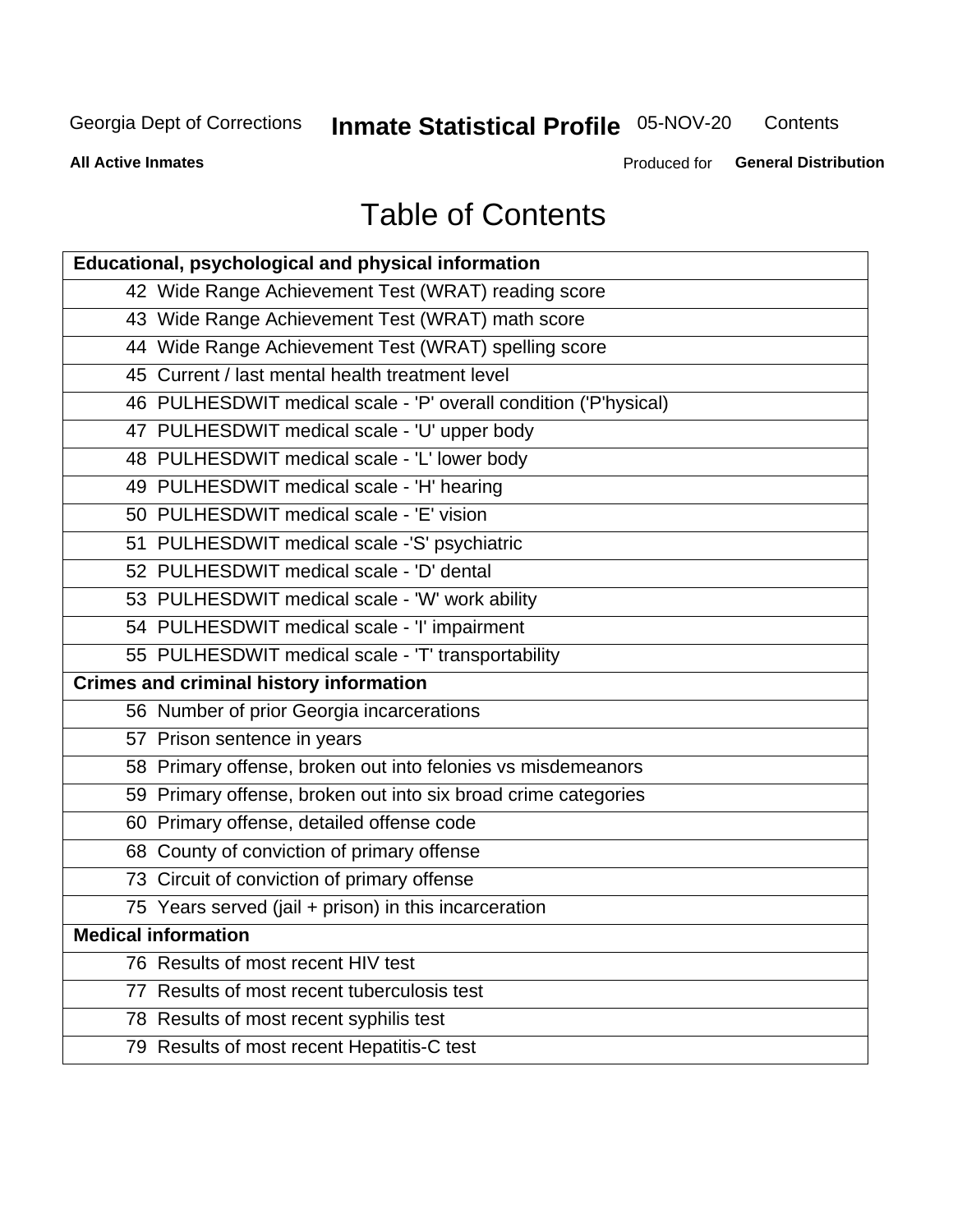# Inmate Statistical Profile 05-NOV-20 Page 4

#### **All Active Inmates**

#### Produced for General Distribution

### Current age, broken out in ten-year age groups

COL % - percent each COUNT is of its particular column

|                          |              | <b>Male</b> |        |                 | <b>Female</b> |          |              | <b>Total</b> |  |
|--------------------------|--------------|-------------|--------|-----------------|---------------|----------|--------------|--------------|--|
| <b>Current Age</b>       | <b>Count</b> | Col %       | Row %  | <b>Count</b>    | Col %         | Row %    | <b>Total</b> | Col %        |  |
| <b>Teens (1-19)</b>      | 417          | 0.93%       | 95.42% | 20 <sub>1</sub> | 0.63%         | 4.58%    | 437          | 0.91%        |  |
| <b>Twenties (20-29)</b>  | 11,016       | 24.53%      | 93.61% | 752             | 23.57%        | $6.39\%$ | 11,768       | 24.46%       |  |
| Thirties (30-39)         | 13,745       | 30.60%      | 92.35% | 1,139           | 35.69%        | $7.65\%$ | 14,884       | 30.94%       |  |
| <b>Forties (40-49)</b>   | 10,062       | 22.40%      | 93.05% | 752             | 23.57%        | 6.95%    | 10,814       | 22.48%       |  |
| <b>Fifties (50-59)</b>   | 6,352        | 14.14%      | 94.20% | 391             | 12.25%        | $5.80\%$ | 6,743        | 14.02%       |  |
| <b>Sixties (60-69)</b>   | 2.647        | 5.89%       | 95.73% | 118             | $3.70\%$      | 4.27%    | 2,765        | 5.75%        |  |
| Seventy + (70 and above) | 673          | $1.50\%$    | 97.25% | 19 <sup>1</sup> | $0.60\%$      | $2.75\%$ | 692          | 1.44%        |  |
| <b>Total Reported</b>    | 44,912       | 100%        | 93.37% | 3,191           | 100%          | 6.63%    | 48,103       | 100%         |  |

| <b>Not</b>     | つつに              |                | <b>220</b> |
|----------------|------------------|----------------|------------|
| <b>Enorted</b> | ააა              |                | აახ        |
| <b>Total</b>   | 45 947<br>70.LTI | e 102<br>1 J L | 120        |

| <b>Mean</b><br>(average) | 39.26         | 38.15 | 39.19   |
|--------------------------|---------------|-------|---------|
| Median (middle)          | $\sim$<br>ا پ | 36    | ົ<br>o. |
| Mode<br>(most frequent)  | 29            |       | 29      |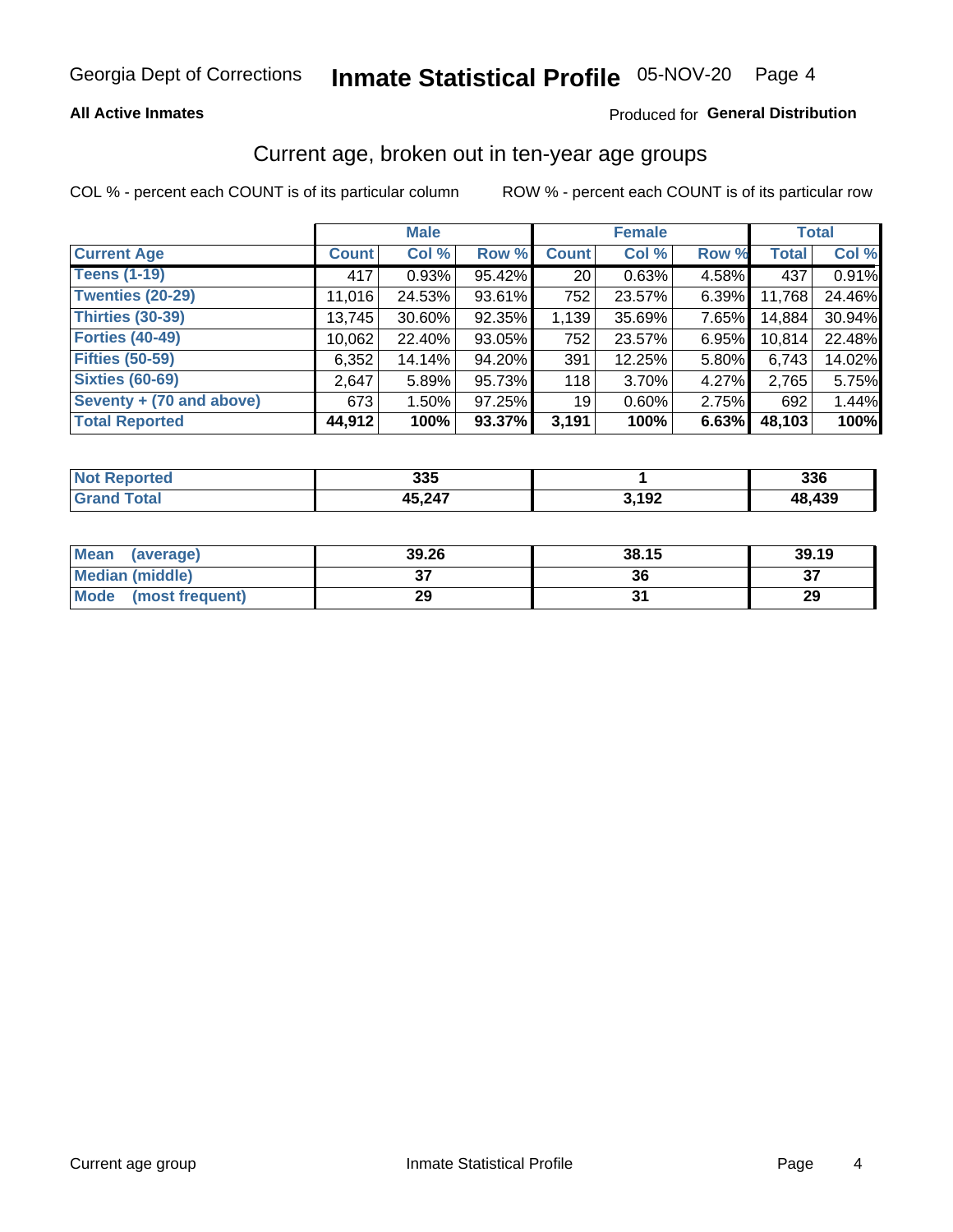# Inmate Statistical Profile 05-NOV-20 Page 5

#### **All Active Inmates**

#### Produced for General Distribution

### Race group

COL % - percent each COUNT is of its particular column

|                                   |              | <b>Male</b> |         |             | <b>Female</b> |          |              | <b>Total</b> |  |
|-----------------------------------|--------------|-------------|---------|-------------|---------------|----------|--------------|--------------|--|
| <b>Race Group</b>                 | <b>Count</b> | Col %       |         | Row % Count | Col %         | Row %    | <b>Total</b> | Col %        |  |
| <b>White</b>                      | 15,361       | 33.95%      | 89.26%  | .848        | 57.89%        | 10.74%   | 17,209       | 35.53%       |  |
| <b>Black</b><br>2                 | 27,812       | 61.47%      | 95.59%  | 1,283       | 40.19%        | $4.41\%$ | 29,095       | 60.07%       |  |
| <b>Other</b><br>5.                | 4            | $.01\%$     | 66.67%  | 2           | .06%          | 33.33%   | 6            | .01%         |  |
| <b>Asian</b><br>6                 | 155          | .34%        | 95.09%  | 8           | .25%          | 4.91%    | 163          | .34%         |  |
| <b>Unknown</b><br>9               |              | $.01\%$     | 100.00% |             |               |          |              | .01%         |  |
| <b>Hispanic</b><br>10             | 1,890        | 4.18%       | 97.42%  | 50          | 1.57%         | 2.58%    | 1,940        | 4.01%        |  |
| <b>Native American</b><br>$12 \,$ | 24           | .05%        | 96.00%  |             | .03%          | 4.00%    | 25           | .05%         |  |
| <b>Total Reported</b>             | 45,247       | 100%        | 93.41%  | 3,192       | 100%          | 6.59%    | 48,439       | 100%         |  |

| Not<br>enorted         |        |                 |        |
|------------------------|--------|-----------------|--------|
| <b>Total</b><br>'Grano | 45,247 | 2.102<br>J, IJL | 48,439 |

| m | <br>w |  |
|---|-------|--|
|   |       |  |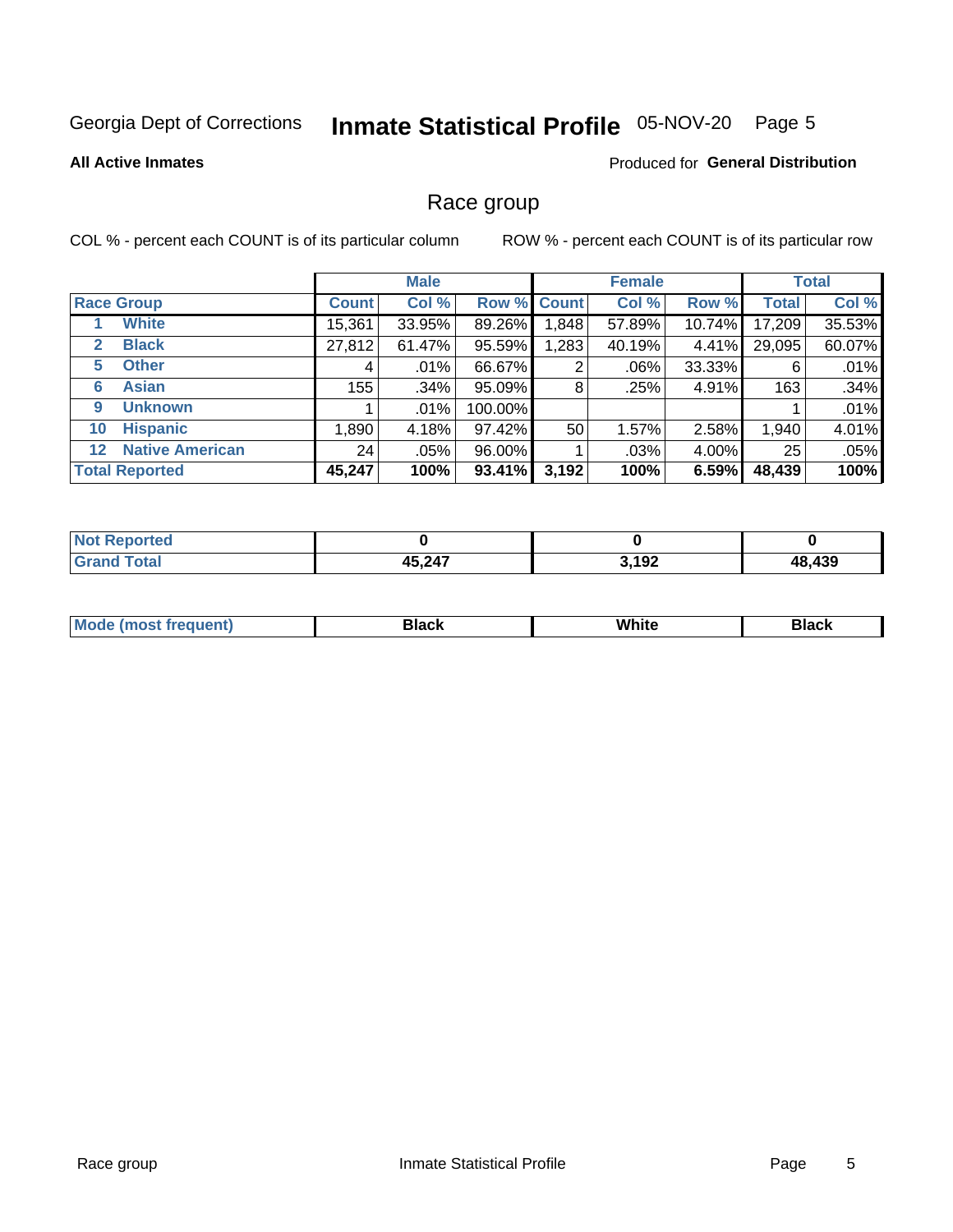# Inmate Statistical Profile 05-NOV-20 Page 6

**All Active Inmates** 

#### Produced for General Distribution

### Marital status, self-reported at entry to prison

COL % - percent each COUNT is of its particular column

|                            | <b>Male</b>  |          |        | <b>Female</b>    |        |        | <b>Total</b> |        |
|----------------------------|--------------|----------|--------|------------------|--------|--------|--------------|--------|
| <b>Marital Status</b>      | <b>Count</b> | Col %    | Row %  | <b>Count</b>     | Col %  | Row %  | <b>Total</b> | Col %  |
| <b>Unknown</b><br>$\bf{0}$ | 1,338        | $2.96\%$ | 91.77% | 120              | 3.76%  | 8.23%  | 1,458        | 3.01%  |
| <b>Divorced</b><br>D       | 4,239        | 9.37%    | 91.00% | 419              | 13.13% | 9.00%  | 4,658        | 9.62%  |
| <b>Married</b><br>М        | 5,815        | 12.85%   | 90.90% | 582              | 18.23% | 9.10%  | 6,397        | 13.21% |
| <b>Separated</b><br>S      | 1,549        | 3.42%    | 89.64% | 179              | 5.61%  | 10.36% | 1,728        | 3.57%  |
| <b>Unmarried</b><br>U      | 31,766       | 70.21%   | 94.74% | 1,764            | 55.26% | 5.26%  | 33,530       | 69.22% |
| <b>Widow</b><br>W          | 540          | 1.19%    | 80.84% | 128 <sub>1</sub> | 4.01%  | 19.16% | 668          | 1.38%  |
| <b>Total Reported</b>      | 45,247       | 100%     | 93.41% | 3,192            | 100%   | 6.59%  | 48,439       | 100%   |

| Reported<br>I NOT F   |            |       |        |
|-----------------------|------------|-------|--------|
| $T$ ntor $T$<br>. Grs | 15 247<br> | 3,192 | 48,439 |

|--|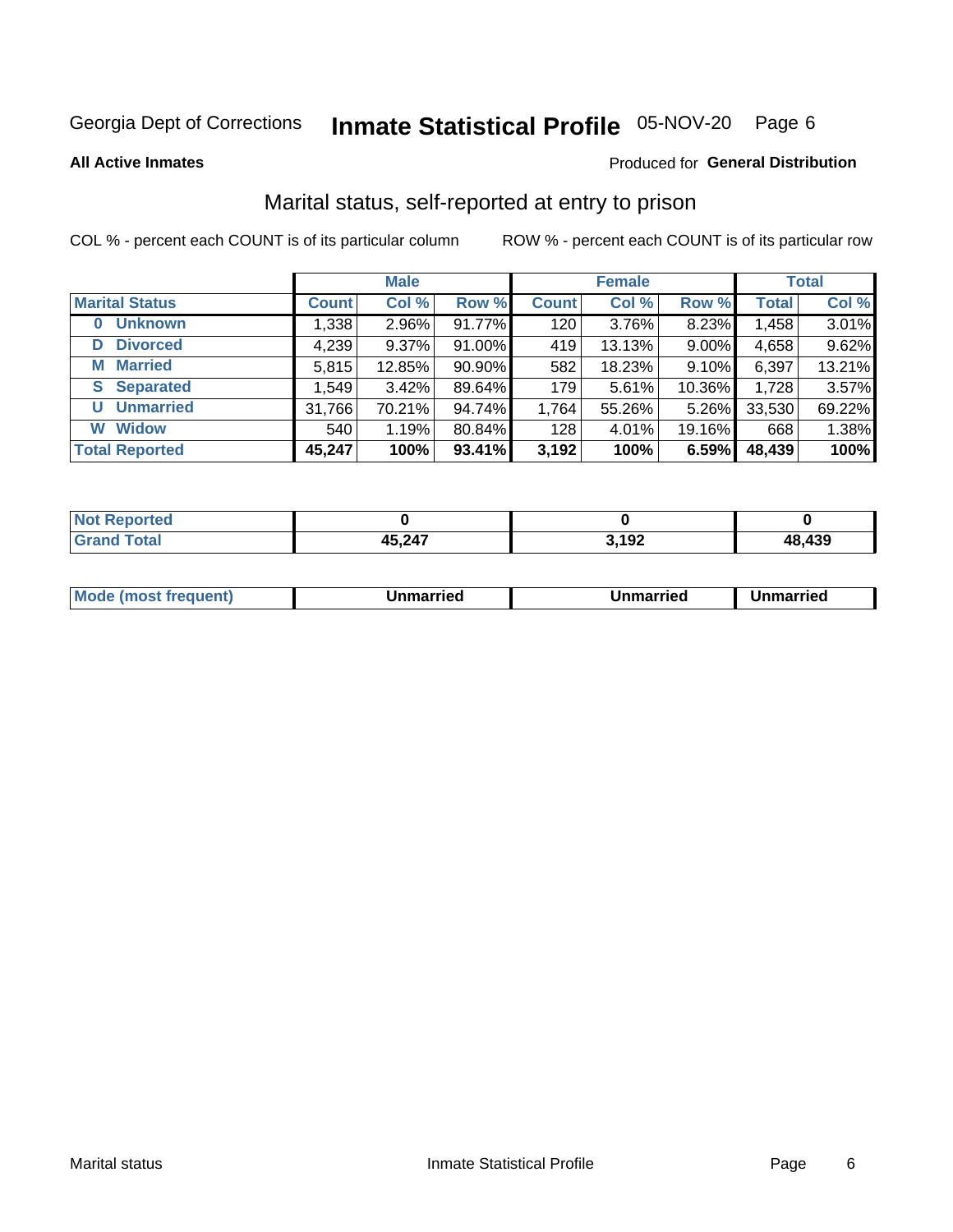#### Inmate Statistical Profile 05-NOV-20 Page 7

#### **All Active Inmates**

#### Produced for General Distribution

### Number of Inmates with Dependents, Self-Reported at Entry to Prison

COL % - percent each COUNT is of its particular column

|                             |              | <b>Male</b> |        |                | <b>Female</b> |       |        | <b>Total</b> |
|-----------------------------|--------------|-------------|--------|----------------|---------------|-------|--------|--------------|
| <b>Number of dependents</b> | <b>Count</b> | Col %       | Row %  | <b>Count</b>   | Col %         | Row % | Total  | Col %        |
| $\bf{0}$                    | 13,933       | 36.80%      | 92.50% | 1,129          | 40.51%        | 7.50% | 15,062 | 37.05%       |
|                             | 8,680        | 22.92%      | 94.07% | 547            | 19.63%        | 5.93% | 9,227  | 22.70%       |
| $\overline{2}$              | 6,674        | 17.63%      | 93.26% | 482            | 17.29%        | 6.74% | 7,156  | 17.60%       |
| 3                           | 4,020        | 10.62%      | 92.24% | 338            | 12.13%        | 7.76% | 4,358  | 10.72%       |
| 4                           | 2,150        | 5.68%       | 92.51% | 174            | 6.24%         | 7.49% | 2,324  | 5.72%        |
| 5                           | 1,117        | 2.95%       | 95.31% | 55             | 1.97%         | 4.69% | 1,172  | 2.88%        |
| 6                           | 588          | 1.55%       | 94.53% | 34             | 1.22%         | 5.47% | 622    | 1.53%        |
| 7                           | 274          | 0.72%       | 96.14% | 11             | 0.39%         | 3.86% | 285    | 0.70%        |
| 8                           | 167          | 0.44%       | 94.35% | 10             | 0.36%         | 5.65% | 177    | 0.44%        |
| 9                           | 85           | 0.22%       | 97.70% | $\overline{2}$ | 0.07%         | 2.30% | 87     | 0.21%        |
| 10                          | 72           | 0.19%       | 94.74% | 4              | 0.14%         | 5.26% | 76     | 0.19%        |
| Over 10                     | 103          | 0.27%       | 99.04% |                | 0.04%         | 0.96% | 104    | 0.26%        |
| <b>Total Reported</b>       | 37,863       | 100%        | 93.14% | 2,787          | 100%          | 6.86% | 40,650 | 100%         |

| 7,384 | ィヘド<br>40J   | ,789       |
|-------|--------------|------------|
| 5,247 | 102<br>1 J Z | ,439<br>ΛΩ |

| Mean (average)         | l.53 | 1.41 | 1.52 |
|------------------------|------|------|------|
| <b>Median (middle)</b> |      |      |      |
| Mode (most frequent)   |      |      |      |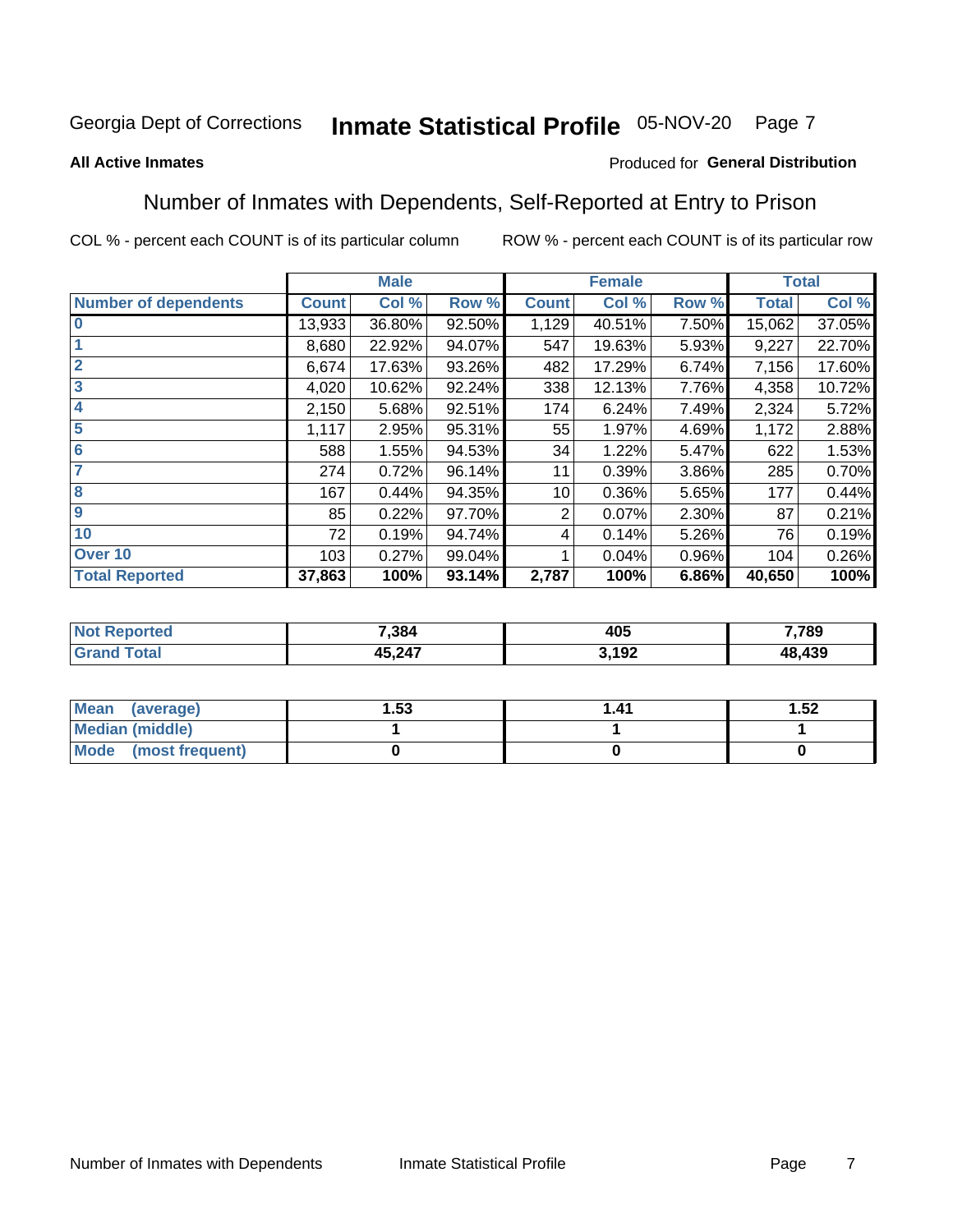# Inmate Statistical Profile 05-NOV-20 Page 8

#### **All Active Inmates**

#### Produced for General Distribution

### Religious affiliation, self-reported at entry to prison

COL % - percent each COUNT is of its particular column

|                         |                              |                 | <b>Male</b> |         |                         | <b>Female</b> |        |                 | <b>Total</b> |
|-------------------------|------------------------------|-----------------|-------------|---------|-------------------------|---------------|--------|-----------------|--------------|
|                         | <b>Religious Affiliation</b> | <b>Count</b>    | Col %       | Row %   | <b>Count</b>            | Col %         | Row %  | <b>Total</b>    | Col %        |
| 1                       | <b>Islam</b>                 | 1,914           | 7.96%       | 95.89%  | $\overline{82}$         | 3.05%         | 4.11%  | 1,996           | 7.46%        |
| $\overline{\mathbf{2}}$ | <b>Catholic</b>              | 1,114           | 4.63%       | 89.48%  | 131                     | 4.87%         | 10.52% | 1,245           | 4.65%        |
| 3                       | <b>Baptist</b>               | 10,989          | 45.68%      | 90.12%  | 1,205                   | 44.80%        | 9.88%  | 12,194          | 45.59%       |
| 4                       | <b>Methodist</b>             | 334             | 1.39%       | 89.54%  | 39                      | 1.45%         | 10.46% | 373             | 1.39%        |
| 5                       | <b>Episcopal</b>             | 32              | .13%        | 88.89%  | $\overline{\mathbf{4}}$ | .15%          | 11.11% | 36              | .13%         |
| $\overline{\bf{6}}$     | <b>Presbyterian</b>          | 59              | .25%        | 92.19%  | $\overline{5}$          | .19%          | 7.81%  | 64              | .24%         |
| 7                       | <b>Church Of God</b>         | 297             | 1.23%       | 92.81%  | 23                      | .86%          | 7.19%  | 320             | 1.20%        |
| 8                       | <b>Holiness</b>              | 421             | 1.75%       | 87.34%  | 61                      | 2.27%         | 12.66% | 482             | 1.80%        |
| $\overline{9}$          | <b>Jewish</b>                | 80              | .33%        | 86.02%  | 13                      | .48%          | 13.98% | 93              | .35%         |
| 10                      | <b>Anglican</b>              | 26              | .11%        | 92.86%  | $\mathbf 2$             | .07%          | 7.14%  | 28              | .10%         |
| 11                      | <b>Greek Orthodox</b>        | $\overline{7}$  | .03%        | 77.78%  | $\overline{2}$          | .07%          | 22.22% | $\overline{9}$  | .03%         |
| 12                      | <b>Hindu</b>                 | $\overline{16}$ | .07%        | 94.12%  | $\overline{1}$          | .04%          | 5.88%  | $\overline{17}$ | .06%         |
| 13                      | <b>Buddhist</b>              | 56              | .23%        | 90.32%  | 6                       | .22%          | 9.68%  | 62              | .23%         |
| 14                      | <b>Taoist</b>                | 3               | .01%        | 100.00% |                         |               |        | 3               | .01%         |
| 15                      | <b>Shintoist</b>             | $\mathbf{1}$    | .01%        | 100.00% |                         |               |        | $\mathbf{1}$    | .01%         |
| 16                      | <b>Seventh Day Adventist</b> | 67              | .28%        | 80.72%  | 16                      | .59%          | 19.28% | 83              | .31%         |
| 17                      | <b>Jehovah Witness</b>       | 269             | 1.12%       | 88.49%  | 35                      | 1.30%         | 11.51% | 304             | 1.14%        |
| 18                      | <b>Latter Day Saints</b>     | 28              | .12%        | 87.50%  | 4                       | .15%          | 12.50% | 32              | .12%         |
| 19                      | Quaker                       | $\overline{2}$  | .01%        | 100.00% |                         |               |        | $\overline{2}$  | .01%         |
| 20                      | <b>Other Prot</b>            | 1,285           | 5.34%       | 98.02%  | 26                      | .97%          | 1.98%  | 1,311           | 4.90%        |
| 21                      | <b>Messianic Judaism</b>     | 48              | .20%        | 30.00%  | 112                     | 4.16%         | 70.00% | 160             | .60%         |
| 22                      | <b>Asatru-Odinism</b>        | $\overline{2}$  | .01%        | 100.00% |                         |               |        | $\overline{2}$  | .01%         |
| 23                      | <b>Hebrew Israelite</b>      | 61              | .25%        | 93.85%  | 4                       | .15%          | 6.15%  | 65              | .24%         |
| 24                      | <b>Nation Of Islam</b>       | 38              | .16%        | 88.37%  | $\overline{5}$          | .19%          | 11.63% | 43              | .16%         |
| 25                      | <b>Native American</b>       | 21              | .09%        | 100.00% |                         |               |        | 21              | .08%         |
| 26                      | Pagan                        | $6\phantom{1}6$ | .02%        | 75.00%  | $\overline{2}$          | .07%          | 25.00% | 8               | .03%         |
| $\overline{27}$         | <b>Pentecostal</b>           | 89              | .37%        | 76.07%  | 28                      | 1.04%         | 23.93% | 117             | .44%         |
| 28                      | <b>Rastafari</b>             | 10              | .04%        | 62.50%  | $\,6$                   | .22%          | 37.50% | 16              | .06%         |
| 29                      | <b>Wiccan</b>                | 23              | .10%        | 85.19%  | $\overline{4}$          | .15%          | 14.81% | 27              | .10%         |
| 30                      | <b>No Religion</b>           | 1,427           | 5.93%       | 88.58%  | 184                     | 6.84%         | 11.42% | 1,611           | 6.02%        |
| 31                      | Christian -                  | 4,083           | 16.97%      | 85.58%  | 688                     | 25.58%        | 14.42% | 4,771           | 17.84%       |
|                         | <b>Unspecified</b>           |                 |             |         |                         |               |        |                 |              |
| 96                      | <b>None</b>                  | 1,250           | 5.20%       | 99.84%  | $\overline{2}$          | .07%          | .16%   | 1,252           | 4.68%        |
|                         | <b>Total Reported</b>        | 24,058          | 100%        | 89.94%  | 2,690                   | 100%          | 10.06% | 26,748          | 100%         |

| meo | ∡1,189 | 502   | 21,691 |
|-----|--------|-------|--------|
|     | 45,247 | 3,192 | 48.439 |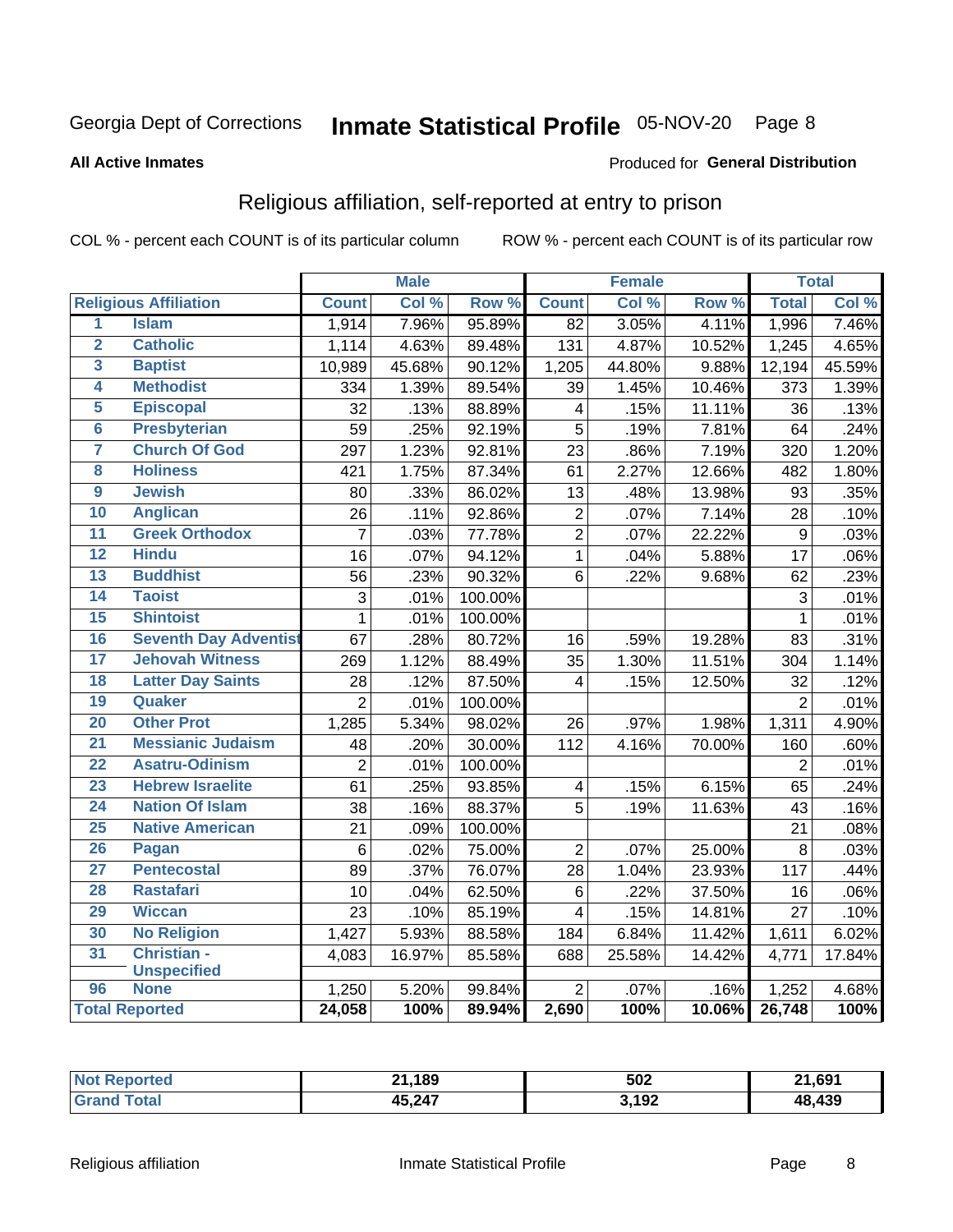#### Inmate Statistical Profile 05-NOV-20 Page 9 Georgia Dept of Corrections

| <b>All Active Inmates</b> |  |  |         |  |     |  |  |  | <b>Produced for</b> |
|---------------------------|--|--|---------|--|-----|--|--|--|---------------------|
|                           |  |  | ----- - |  | . . |  |  |  |                     |

### Religious affiliation, self-reported at entry to prison

COL % - percent each COUNT is of its particular column ROW % - percent each COUNT is of its particular row

| Mode (most frequent) | `าptist | }aptist | <b>Raptist</b> |
|----------------------|---------|---------|----------------|
|----------------------|---------|---------|----------------|

**General Distribution**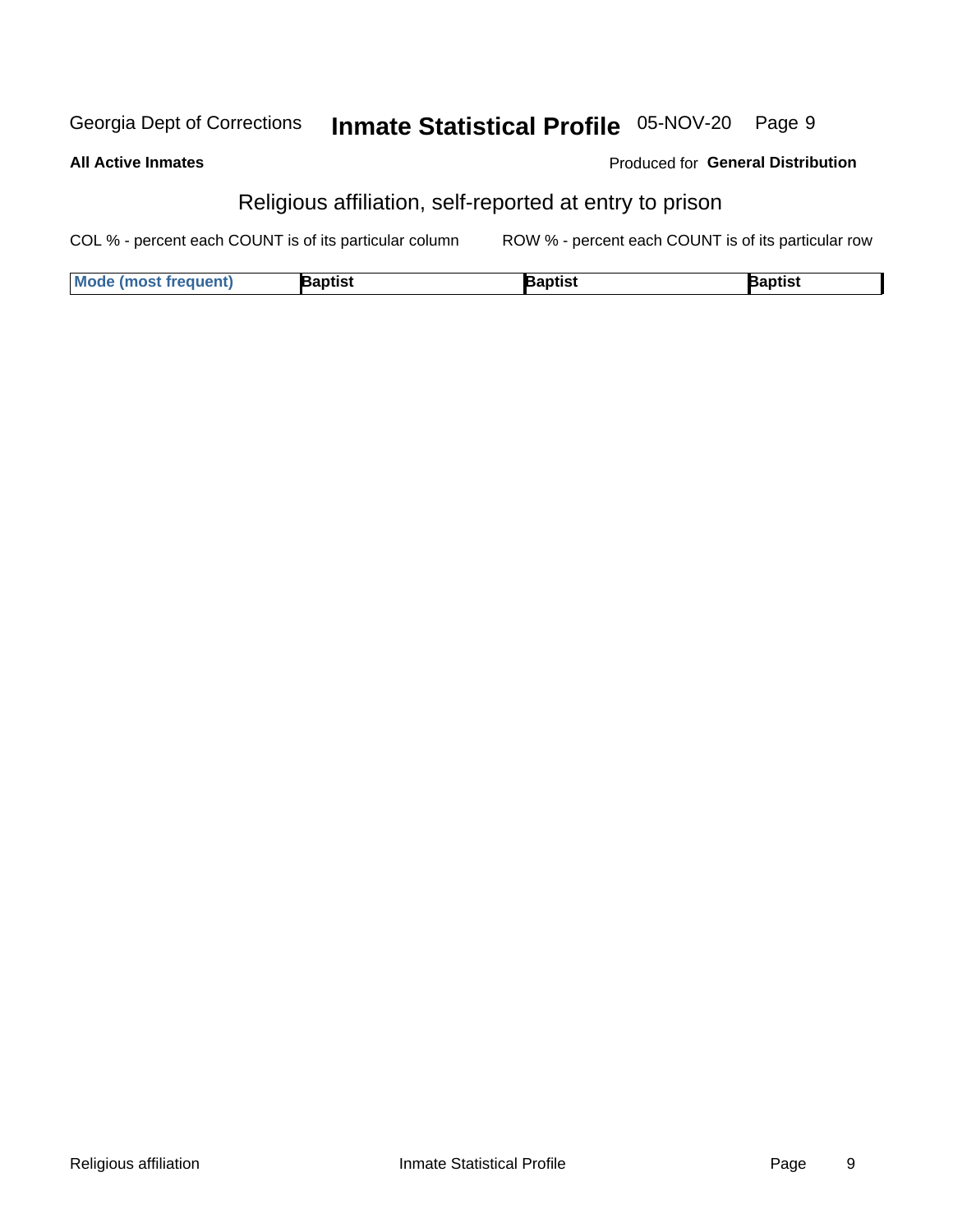# Inmate Statistical Profile 05-NOV-20 Page 9

#### **All Active Inmates**

#### **Produced for General Distribution**

### Home county, self-reported at entry to prison

COL % - percent each COUNT is of its particular column

|     |                             |              | <b>Male</b> |                  |                  | <b>Female</b> |        | <b>Total</b> |        |
|-----|-----------------------------|--------------|-------------|------------------|------------------|---------------|--------|--------------|--------|
|     | <b>Home County</b>          | <b>Count</b> | Col %       | Row <sup>%</sup> | <b>Count</b>     | Col %         | Row %  | <b>Total</b> | Col %  |
| 000 | <b>Unknown</b>              | 6,990        | 15.45%      | 92.41%           | $\overline{574}$ | 17.98%        | 7.59%  | 7,564        | 15.62% |
| 001 | <b>Appling County</b>       | 112          | .25%        | 94.92%           | $\,6$            | .19%          | 5.08%  | 118          | .24%   |
| 002 | <b>Atkinson County</b>      | 36           | .08%        | 92.31%           | 3                | .09%          | 7.69%  | 39           | .08%   |
| 003 | <b>Bacon County</b>         | 83           | .18%        | 96.51%           | 3                | .09%          | 3.49%  | 86           | .18%   |
| 004 | <b>Baker County</b>         | 19           | .04%        | 95.00%           | $\mathbf{1}$     | .03%          | 5.00%  | 20           | .04%   |
| 005 | <b>Baldwin County</b>       | 236          | .52%        | 91.83%           | 21               | .66%          | 8.17%  | 257          | .53%   |
| 006 | <b>Banks County</b>         | 71           | .16%        | 94.67%           | 4                | .13%          | 5.33%  | 75           | .15%   |
| 007 | <b>Barrow County</b>        | 292          | .65%        | 90.97%           | 29               | .91%          | 9.03%  | 321          | .66%   |
| 008 | <b>Bartow County</b>        | 447          | .99%        | 89.22%           | 54               | 1.69%         | 10.78% | 501          | 1.03%  |
| 009 | <b>Ben Hill County</b>      | 161          | .36%        | 96.99%           | 5                | .16%          | 3.01%  | 166          | .34%   |
| 010 | <b>Berrien County</b>       | 76           | .17%        | 97.44%           | $\overline{2}$   | .06%          | 2.56%  | 78           | .16%   |
| 011 | <b>Bibb County</b>          | 1,001        | 2.21%       | 95.24%           | 50               | 1.57%         | 4.76%  | 1,051        | 2.17%  |
| 012 | <b>Bleckley County</b>      | 59           | .13%        | 86.76%           | 9                | .28%          | 13.24% | 68           | .14%   |
| 013 | <b>Brantley County</b>      | 77           | .17%        | 90.59%           | $\bf 8$          | .25%          | 9.41%  | 85           | .18%   |
| 014 | <b>Brooks County</b>        | 169          | .37%        | 99.41%           | $\mathbf{1}$     | .03%          | .59%   | 170          | .35%   |
| 015 | <b>Bryan County</b>         | 63           | .14%        | 94.03%           | 4                | .13%          | 5.97%  | 67           | .14%   |
| 016 | <b>Bulloch County</b>       | 302          | .67%        | 93.79%           | 20               | .63%          | 6.21%  | 322          | .66%   |
| 017 | <b>Burke County</b>         | 194          | .43%        | 97.49%           | 5                | .16%          | 2.51%  | 199          | .41%   |
| 018 | <b>Butts County</b>         | 138          | .30%        | 93.88%           | $\boldsymbol{9}$ | .28%          | 6.12%  | 147          | .30%   |
| 019 | <b>Calhoun County</b>       | 58           | .13%        | 92.06%           | 5                | .16%          | 7.94%  | 63           | .13%   |
| 020 | <b>Camden County</b>        | 103          | .23%        | 92.79%           | $\bf 8$          | .25%          | 7.21%  | 111          | .23%   |
| 021 | <b>Candler County</b>       | 77           | .17%        | 95.06%           | 4                | .13%          | 4.94%  | 81           | .17%   |
| 022 | <b>Carroll County</b>       | 469          | 1.04%       | 92.32%           | 39               | 1.22%         | 7.68%  | 508          | 1.05%  |
| 023 | <b>Catoosa County</b>       | 180          | .40%        | 90.91%           | 18               | .56%          | 9.09%  | 198          | .41%   |
| 024 | <b>Charlton County</b>      | 35           | .08%        | 87.50%           | 5                | .16%          | 12.50% | 40           | .08%   |
| 025 | <b>Chatham County</b>       | 1,428        | 3.16%       | 96.55%           | 51               | 1.60%         | 3.45%  | 1,479        | 3.05%  |
| 026 | <b>Chattahoochee County</b> | 16           | .04%        | 94.12%           | 1                | .03%          | 5.88%  | 17           | .04%   |
| 027 | <b>Chattooga County</b>     | 176          | .39%        | 89.80%           | 20               | .63%          | 10.20% | 196          | .40%   |
| 028 | <b>Cherokee County</b>      | 369          | .82%        | 89.78%           | 42               | 1.32%         | 10.22% | 411          | .85%   |
| 029 | <b>Clarke County</b>        | 421          | .93%        | 92.53%           | 34               | 1.07%         | 7.47%  | 455          | .94%   |
| 030 | <b>Clay County</b>          | 30           | .07%        | 90.91%           | $\overline{3}$   | .09%          | 9.09%  | 33           | .07%   |
| 031 | <b>Clayton County</b>       | 1,341        | 2.96%       | 94.04%           | 85               | 2.66%         | 5.96%  | 1,426        | 2.94%  |
| 032 | <b>Clinch County</b>        | 34           | .08%        | 87.18%           | 5                | .16%          | 12.82% | 39           | .08%   |
| 033 | <b>Cobb County</b>          | 1,424        | 3.15%       | 92.89%           | 109              | 3.41%         | 7.11%  | 1,533        | 3.16%  |
| 034 | <b>Coffee County</b>        | 234          | .52%        | 95.51%           | 11               | .34%          | 4.49%  | 245          | .51%   |
| 035 | <b>Colquitt County</b>      | 205          | .45%        | 97.16%           | $\,6$            | .19%          | 2.84%  | 211          | .44%   |
| 036 | <b>Columbia County</b>      | 257          | .57%        | 89.86%           | 29               | .91%          | 10.14% | 286          | .59%   |
| 037 | <b>Cook County</b>          | 128          | .28%        | 96.24%           | 5                | .16%          | 3.76%  | 133          | .27%   |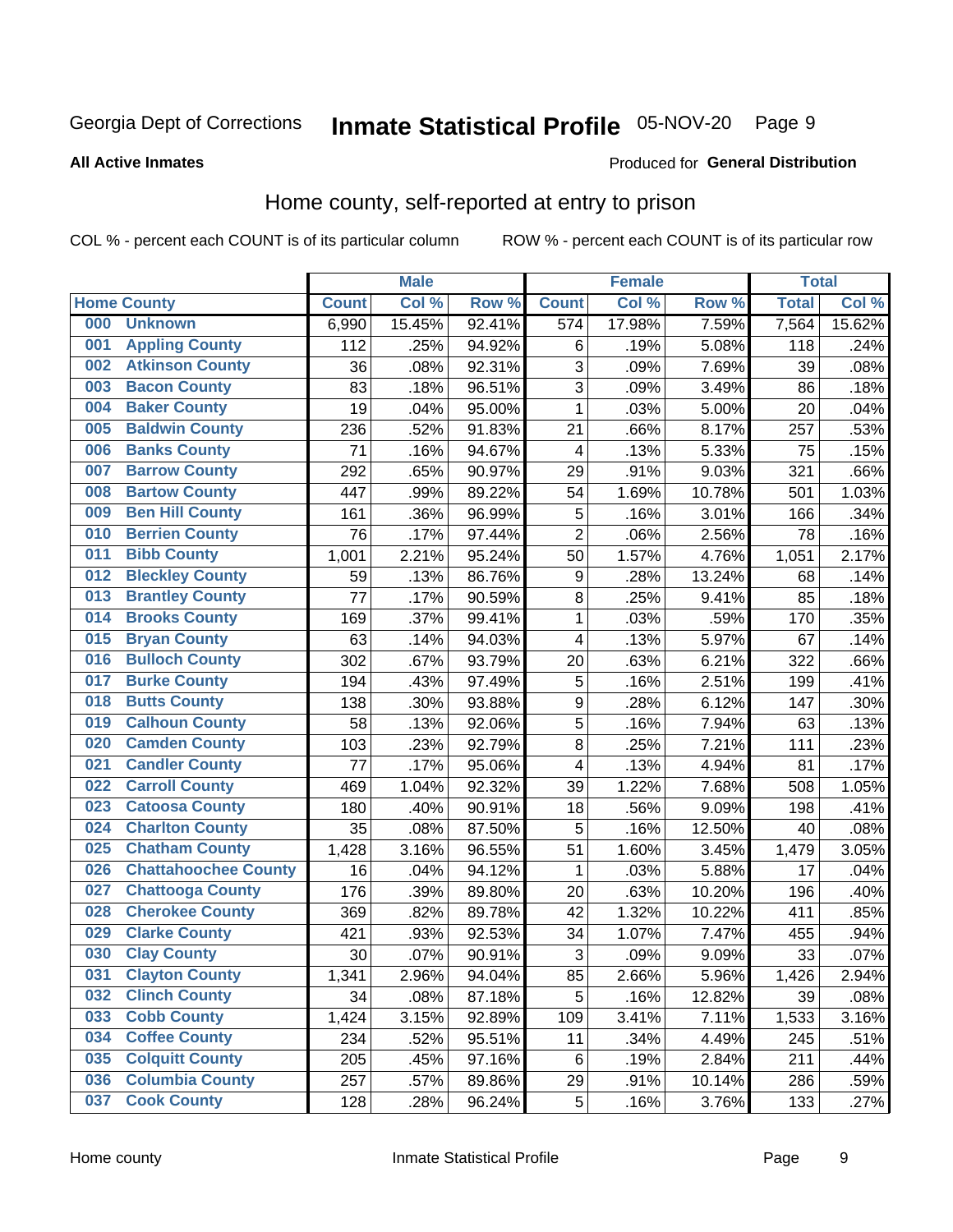**All Active Inmates** 

# Inmate Statistical Profile 05-NOV-20 Page 10

#### Produced for General Distribution

### Home county, self-reported at entry to prison

COL % - percent each COUNT is of its particular column

|     |                         |              | <b>Male</b> |         |                         | <b>Female</b> |        | <b>Total</b> |         |
|-----|-------------------------|--------------|-------------|---------|-------------------------|---------------|--------|--------------|---------|
|     | <b>Home County</b>      | <b>Count</b> | Col %       | Row %   | <b>Count</b>            | Col %         | Row %  | <b>Total</b> | Col%    |
| 038 | <b>Coweta County</b>    | 410          | .91%        | 94.47%  | $\overline{24}$         | .75%          | 5.53%  | 434          | $.90\%$ |
| 039 | <b>Crawford County</b>  | 37           | .08%        | 92.50%  | 3                       | .09%          | 7.50%  | 40           | .08%    |
| 040 | <b>Crisp County</b>     | 220          | .49%        | 95.24%  | 11                      | .34%          | 4.76%  | 231          | .48%    |
| 041 | <b>Dade County</b>      | 53           | .12%        | 89.83%  | 6                       | .19%          | 10.17% | 59           | .12%    |
| 042 | <b>Dawson County</b>    | 76           | .17%        | 90.48%  | 8                       | .25%          | 9.52%  | 84           | .17%    |
| 043 | <b>Decatur County</b>   | 216          | .48%        | 95.58%  | 10                      | .31%          | 4.42%  | 226          | .47%    |
| 044 | <b>Dekalb County</b>    | 2,428        | 5.37%       | 95.07%  | 126                     | 3.95%         | 4.93%  | 2,554        | 5.27%   |
| 045 | <b>Dodge County</b>     | 103          | .23%        | 91.96%  | 9                       | .28%          | 8.04%  | 112          | .23%    |
| 046 | <b>Dooly County</b>     | 128          | .28%        | 96.24%  | 5                       | .16%          | 3.76%  | 133          | .27%    |
| 047 | <b>Dougherty County</b> | 615          | 1.36%       | 95.50%  | 29                      | .91%          | 4.50%  | 644          | 1.33%   |
| 048 | <b>Douglas County</b>   | 529          | 1.17%       | 93.30%  | 38                      | 1.19%         | 6.70%  | 567          | 1.17%   |
| 049 | <b>Early County</b>     | 50           | .11%        | 94.34%  | 3                       | .09%          | 5.66%  | 53           | .11%    |
| 050 | <b>Echols County</b>    | 9            | .02%        | 100.00% |                         |               |        | 9            | .02%    |
| 051 | <b>Effingham County</b> | 166          | .37%        | 91.21%  | 16                      | .50%          | 8.79%  | 182          | .38%    |
| 052 | <b>Elbert County</b>    | 100          | .22%        | 91.74%  | $\boldsymbol{9}$        | .28%          | 8.26%  | 109          | .23%    |
| 053 | <b>Emanuel County</b>   | 153          | .34%        | 94.44%  | $\boldsymbol{9}$        | .28%          | 5.56%  | 162          | .33%    |
| 054 | <b>Evans County</b>     | 54           | .12%        | 93.10%  | $\overline{\mathbf{4}}$ | .13%          | 6.90%  | 58           | .12%    |
| 055 | <b>Fannin County</b>    | 74           | .16%        | 90.24%  | 8                       | .25%          | 9.76%  | 82           | .17%    |
| 056 | <b>Fayette County</b>   | 147          | .32%        | 91.30%  | 14                      | .44%          | 8.70%  | 161          | .33%    |
| 057 | <b>Floyd County</b>     | 637          | 1.41%       | 89.84%  | 72                      | 2.26%         | 10.16% | 709          | 1.46%   |
| 058 | <b>Forsyth County</b>   | 163          | .36%        | 89.56%  | 19                      | .60%          | 10.44% | 182          | .38%    |
| 059 | <b>Franklin County</b>  | 110          | .24%        | 90.16%  | 12                      | .38%          | 9.84%  | 122          | .25%    |
| 060 | <b>Fulton County</b>    | 4,096        | 9.05%       | 96.08%  | 167                     | 5.23%         | 3.92%  | 4,263        | 8.80%   |
| 061 | <b>Gilmer County</b>    | 75           | .17%        | 89.29%  | 9                       | .28%          | 10.71% | 84           | .17%    |
| 062 | <b>Glascock County</b>  | 4            | .01%        | 66.67%  | $\overline{2}$          | .06%          | 33.33% | 6            | .01%    |
| 063 | <b>Glynn County</b>     | 342          | .76%        | 91.94%  | 30                      | .94%          | 8.06%  | 372          | .77%    |
| 064 | <b>Gordon County</b>    | 271          | .60%        | 87.70%  | 38                      | 1.19%         | 12.30% | 309          | .64%    |
| 065 | <b>Grady County</b>     | 97           | .21%        | 93.27%  | 7                       | .22%          | 6.73%  | 104          | .21%    |
| 066 | <b>Greene County</b>    | 72           | .16%        | 88.89%  | 9                       | .28%          | 11.11% | 81           | .17%    |
| 067 | <b>Gwinnett County</b>  | 1,611        | 3.56%       | 94.60%  | 92                      | 2.88%         | 5.40%  | 1,703        | 3.52%   |
| 068 | <b>Habersham County</b> | 99           | .22%        | 88.39%  | 13                      | .41%          | 11.61% | 112          | .23%    |
| 069 | <b>Hall County</b>      | 504          | 1.11%       | 91.97%  | 44                      | 1.38%         | 8.03%  | 548          | 1.13%   |
| 070 | <b>Hancock County</b>   | 50           | .11%        | 92.59%  | 4                       | .13%          | 7.41%  | 54           | .11%    |
| 071 | <b>Haralson County</b>  | 106          | .23%        | 91.38%  | 10                      | .31%          | 8.62%  | 116          | .24%    |
| 072 | <b>Harris County</b>    | 84           | .19%        | 96.55%  | 3                       | .09%          | 3.45%  | 87           | .18%    |
| 073 | <b>Hart County</b>      | 123          | .27%        | 89.13%  | 15                      | .47%          | 10.87% | 138          | .28%    |
| 074 | <b>Heard County</b>     | 51           | .11%        | 89.47%  | 6                       | .19%          | 10.53% | 57           | .12%    |
| 075 | <b>Henry County</b>     | 564          | 1.25%       | 92.76%  | 44                      | 1.38%         | 7.24%  | 608          | 1.26%   |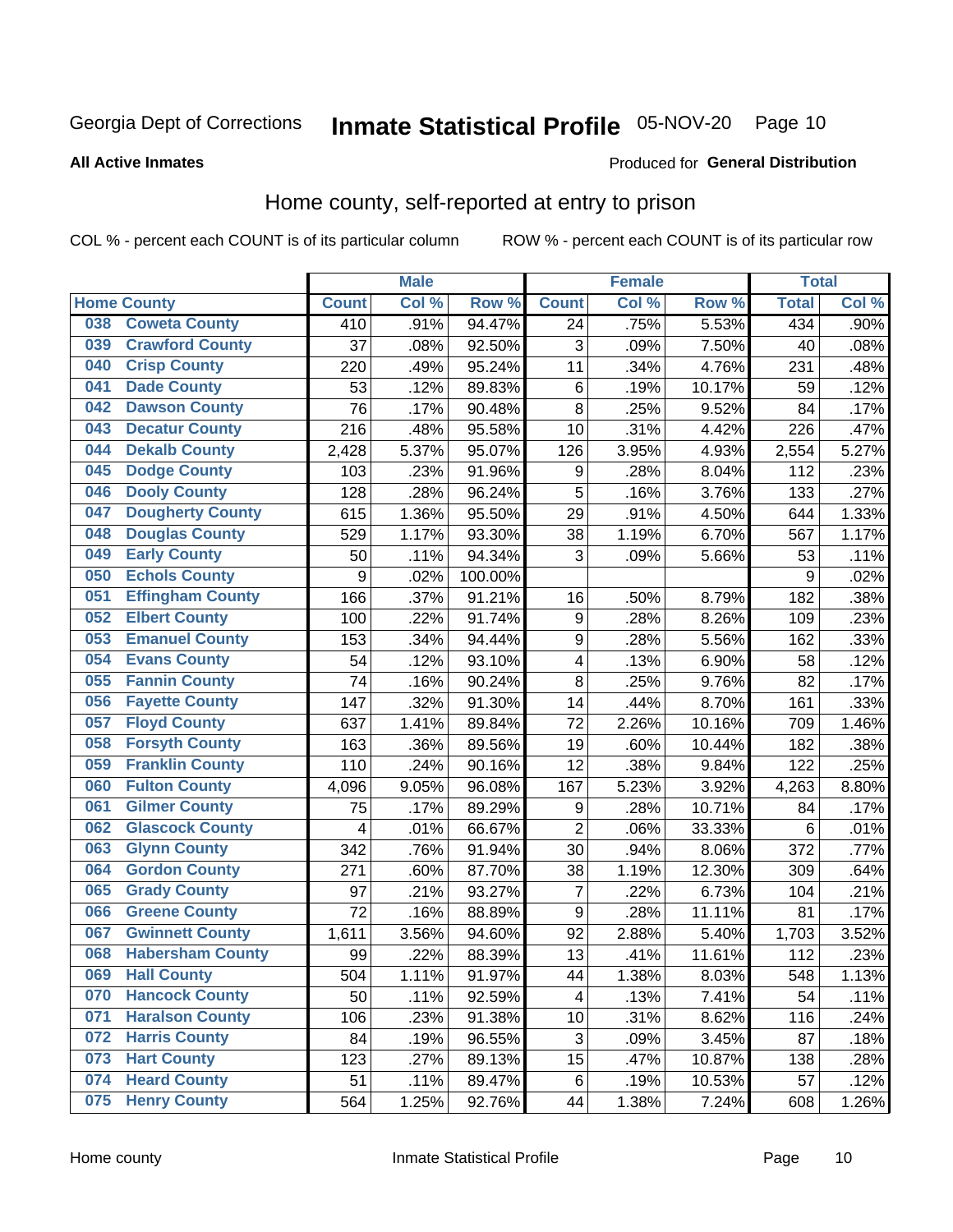# Inmate Statistical Profile 05-NOV-20 Page 11

#### **All Active Inmates**

#### Produced for General Distribution

### Home county, self-reported at entry to prison

COL % - percent each COUNT is of its particular column

|                  |                          |              | <b>Male</b> |        |                         | <b>Female</b> |        | <b>Total</b> |       |
|------------------|--------------------------|--------------|-------------|--------|-------------------------|---------------|--------|--------------|-------|
|                  | <b>Home County</b>       | <b>Count</b> | Col %       | Row %  | <b>Count</b>            | Col %         | Row %  | <b>Total</b> | Col % |
| 076              | <b>Houston County</b>    | 517          | 1.14%       | 92.16% | 44                      | 1.38%         | 7.84%  | 561          | 1.16% |
| 077              | <b>Irwin County</b>      | 51           | .11%        | 92.73% | 4                       | .13%          | 7.27%  | 55           | .11%  |
| 078              | <b>Jackson County</b>    | 214          | .47%        | 93.04% | 16                      | .50%          | 6.96%  | 230          | .47%  |
| 079              | <b>Jasper County</b>     | 67           | .15%        | 95.71% | 3                       | .09%          | 4.29%  | 70           | .14%  |
| 080              | <b>Jeff Davis County</b> | 75           | .17%        | 90.36% | 8                       | .25%          | 9.64%  | 83           | .17%  |
| 081              | <b>Jefferson County</b>  | 169          | .37%        | 94.41% | 10                      | .31%          | 5.59%  | 179          | .37%  |
| 082              | <b>Jenkins County</b>    | 64           | .14%        | 92.75% | 5                       | .16%          | 7.25%  | 69           | .14%  |
| 083              | <b>Johnson County</b>    | 38           | .08%        | 95.00% | $\mathbf 2$             | .06%          | 5.00%  | 40           | .08%  |
| 084              | <b>Jones County</b>      | 81           | .18%        | 86.17% | 13                      | .41%          | 13.83% | 94           | .19%  |
| 085              | <b>Lamar County</b>      | 53           | .12%        | 89.83% | $\,6$                   | .19%          | 10.17% | 59           | .12%  |
| 086              | <b>Lanier County</b>     | 71           | .16%        | 95.95% | 3                       | .09%          | 4.05%  | 74           | .15%  |
| 087              | <b>Laurens County</b>    | 250          | .55%        | 92.25% | 21                      | .66%          | 7.75%  | 271          | .56%  |
| 088              | <b>Lee County</b>        | 86           | .19%        | 95.56% | $\overline{\mathbf{4}}$ | .13%          | 4.44%  | 90           | .19%  |
| 089              | <b>Liberty County</b>    | 174          | .38%        | 93.05% | 13                      | .41%          | 6.95%  | 187          | .39%  |
| 090              | <b>Lincoln County</b>    | 31           | .07%        | 91.18% | 3                       | .09%          | 8.82%  | 34           | .07%  |
| 091              | <b>Long County</b>       | 36           | .08%        | 90.00% | $\overline{\mathbf{4}}$ | .13%          | 10.00% | 40           | .08%  |
| 092              | <b>Lowndes County</b>    | 387          | .86%        | 96.75% | 13                      | .41%          | 3.25%  | 400          | .83%  |
| 093              | <b>Lumpkin County</b>    | 72           | .16%        | 91.14% | $\overline{7}$          | .22%          | 8.86%  | 79           | .16%  |
| 094              | <b>Macon County</b>      | 60           | .13%        | 90.91% | 6                       | .19%          | 9.09%  | 66           | .14%  |
| 095              | <b>Madison County</b>    | 145          | .32%        | 90.63% | 15                      | .47%          | 9.38%  | 160          | .33%  |
| 096              | <b>Marion County</b>     | 42           | .09%        | 89.36% | 5                       | .16%          | 10.64% | 47           | .10%  |
| 097              | <b>Mcduffie County</b>   | 121          | .27%        | 93.80% | 8                       | .25%          | 6.20%  | 129          | .27%  |
| 098              | <b>Mcintosh County</b>   | 45           | .10%        | 91.84% | $\overline{\mathbf{4}}$ | .13%          | 8.16%  | 49           | .10%  |
| 099              | <b>Meriwether County</b> | 154          | .34%        | 94.48% | 9                       | .28%          | 5.52%  | 163          | .34%  |
| 100              | <b>Miller County</b>     | 25           | .06%        | 89.29% | 3                       | .09%          | 10.71% | 28           | .06%  |
| 101              | <b>Mitchell County</b>   | 142          | .31%        | 94.67% | $\overline{8}$          | .25%          | 5.33%  | 150          | .31%  |
| 102              | <b>Monroe County</b>     | 100          | .22%        | 95.24% | $\overline{5}$          | .16%          | 4.76%  | 105          | .22%  |
| 103              | <b>Montgomery County</b> | 83           | .18%        | 90.22% | 9                       | .28%          | 9.78%  | 92           | .19%  |
| 104              | <b>Morgan County</b>     | 105          | .23%        | 95.45% | 5                       | .16%          | 4.55%  | 110          | .23%  |
| 105              | <b>Murray County</b>     | 163          | .36%        | 85.34% | 28                      | .88%          | 14.66% | 191          | .39%  |
| 106              | <b>Muscogee County</b>   | 911          | 2.01%       | 95.69% | 41                      | 1.28%         | 4.31%  | 952          | 1.97% |
| 107              | <b>Newton County</b>     | 491          | 1.09%       | 91.95% | 43                      | 1.35%         | 8.05%  | 534          | 1.10% |
| 108              | <b>Oconee County</b>     | 48           | .11%        | 92.31% | $\overline{\mathbf{4}}$ | .13%          | 7.69%  | 52           | .11%  |
| 109              | <b>Oglethorpe County</b> | 59           | .13%        | 93.65% | 4                       | .13%          | 6.35%  | 63           | .13%  |
| 110              | <b>Paulding County</b>   | 280          | .62%        | 88.61% | 36                      | 1.13%         | 11.39% | 316          | .65%  |
| 111              | <b>Peach County</b>      | 100          | .22%        | 92.59% | 8                       | .25%          | 7.41%  | 108          | .22%  |
| $\overline{112}$ | <b>Pickens County</b>    | 111          | .25%        | 93.28% | $\bf 8$                 | .25%          | 6.72%  | 119          | .25%  |
| 113              | <b>Pierce County</b>     | 80           | .18%        | 90.91% | $\bf 8$                 | .25%          | 9.09%  | 88           | .18%  |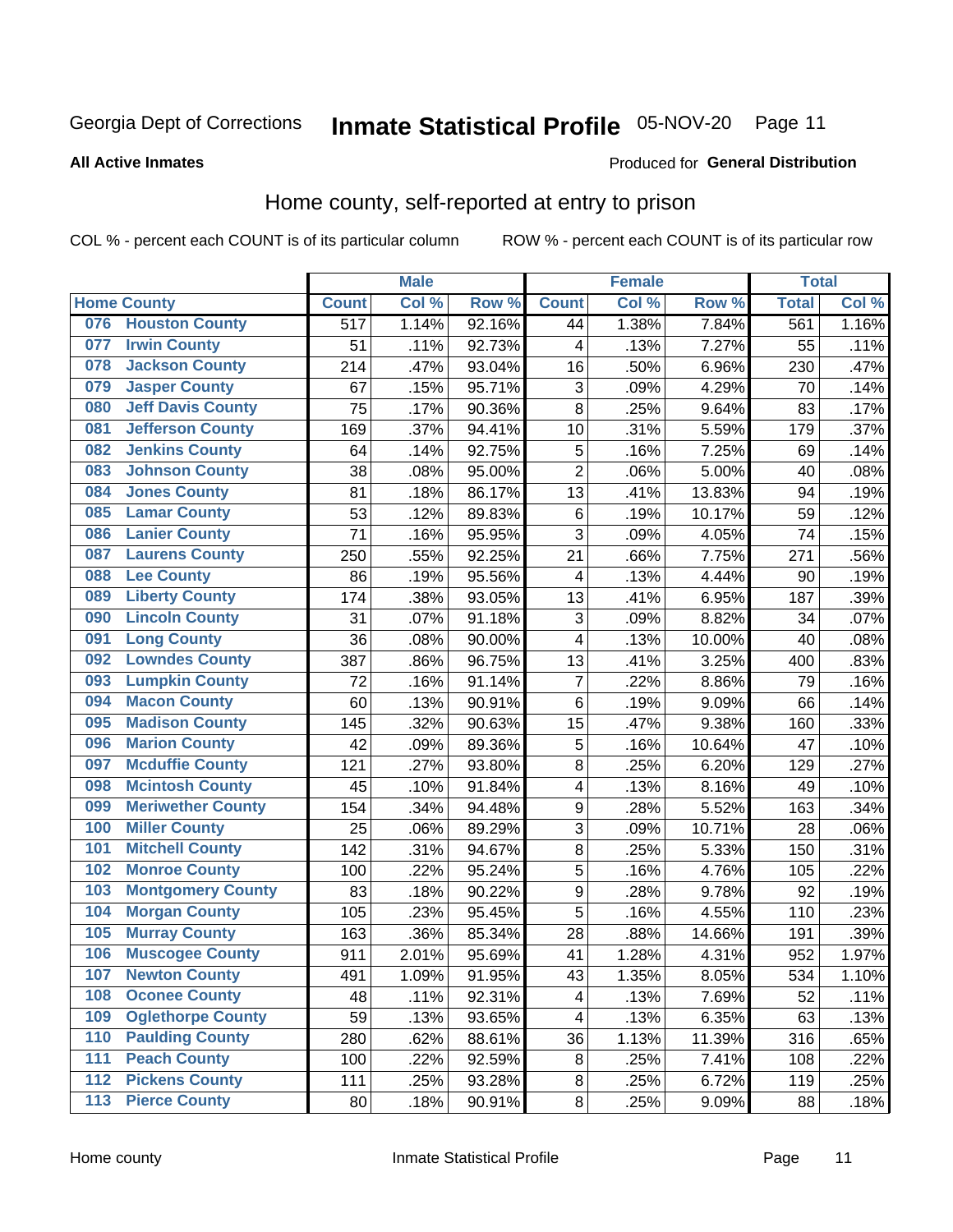#### Inmate Statistical Profile 05-NOV-20 Page 12

#### **All Active Inmates**

#### Produced for General Distribution

### Home county, self-reported at entry to prison

COL % - percent each COUNT is of its particular column

|                  |                          |              | <b>Male</b> |                  |                  | <b>Female</b> |        | <b>Total</b> |       |
|------------------|--------------------------|--------------|-------------|------------------|------------------|---------------|--------|--------------|-------|
|                  | <b>Home County</b>       | <b>Count</b> | Col%        | Row <sup>%</sup> | <b>Count</b>     | Col %         | Row %  | <b>Total</b> | Col % |
| 114              | <b>Pike County</b>       | 31           | .07%        | 93.94%           | 2                | .06%          | 6.06%  | 33           | .07%  |
| 115              | <b>Polk County</b>       | 218          | .48%        | 91.21%           | 21               | .66%          | 8.79%  | 239          | .49%  |
| 116              | <b>Pulaski County</b>    | 50           | .11%        | 87.72%           | $\overline{7}$   | .22%          | 12.28% | 57           | .12%  |
| 117              | <b>Putnam County</b>     | 119          | .26%        | 92.97%           | 9                | .28%          | 7.03%  | 128          | .26%  |
| 118              | <b>Quitman County</b>    | 14           | .03%        | 100.00%          |                  |               |        | 14           | .03%  |
| 119              | <b>Rabun County</b>      | 40           | .09%        | 83.33%           | 8                | .25%          | 16.67% | 48           | .10%  |
| 120              | <b>Randolph County</b>   | 50           | .11%        | 87.72%           | $\overline{7}$   | .22%          | 12.28% | 57           | .12%  |
| $\overline{121}$ | <b>Richmond County</b>   | 1,494        | 3.30%       | 94.20%           | 92               | 2.88%         | 5.80%  | 1,586        | 3.27% |
| 122              | <b>Rockdale County</b>   | 304          | .67%        | 91.84%           | 27               | .85%          | 8.16%  | 331          | .68%  |
| 123              | <b>Schley County</b>     | 18           | .04%        | 100.00%          |                  |               |        | 18           | .04%  |
| 124              | <b>Screven County</b>    | 96           | .21%        | 94.12%           | $\,6$            | .19%          | 5.88%  | 102          | .21%  |
| 125              | <b>Seminole County</b>   | 65           | .14%        | 91.55%           | 6                | .19%          | 8.45%  | 71           | .15%  |
| 126              | <b>Spalding County</b>   | 357          | .79%        | 93.70%           | 24               | .75%          | 6.30%  | 381          | .79%  |
| 127              | <b>Stephens County</b>   | 110          | .24%        | 88.00%           | 15               | .47%          | 12.00% | 125          | .26%  |
| 128              | <b>Stewart County</b>    | 29           | .06%        | 100.00%          |                  |               |        | 29           | .06%  |
| 129              | <b>Sumter County</b>     | 164          | .36%        | 96.47%           | 6                | .19%          | 3.53%  | 170          | .35%  |
| 130              | <b>Talbot County</b>     | 36           | .08%        | 97.30%           | $\mathbf 1$      | .03%          | 2.70%  | 37           | .08%  |
| 131              | <b>Taliaferro County</b> | 8            | .02%        | 88.89%           | $\mathbf{1}$     | .03%          | 11.11% | 9            | .02%  |
| 132              | <b>Tattnall County</b>   | 208          | .46%        | 95.41%           | 10               | .31%          | 4.59%  | 218          | .45%  |
| 133              | <b>Taylor County</b>     | 48           | .11%        | 88.89%           | 6                | .19%          | 11.11% | 54           | .11%  |
| 134              | <b>Telfair County</b>    | 73           | .16%        | 98.65%           | 1                | .03%          | 1.35%  | 74           | .15%  |
| 135              | <b>Terrell County</b>    | 65           | .14%        | 98.48%           | $\mathbf{1}$     | .03%          | 1.52%  | 66           | .14%  |
| 136              | <b>Thomas County</b>     | 159          | .35%        | 96.36%           | 6                | .19%          | 3.64%  | 165          | .34%  |
| 137              | <b>Tift County</b>       | 262          | .58%        | 96.68%           | 9                | .28%          | 3.32%  | 271          | .56%  |
| 138              | <b>Toombs County</b>     | 224          | .50%        | 92.95%           | 17               | .53%          | 7.05%  | 241          | .50%  |
| 139              | <b>Towns County</b>      | 24           | .05%        | 77.42%           | $\overline{7}$   | .22%          | 22.58% | 31           | .06%  |
| 140              | <b>Treutlen County</b>   | 42           | .09%        | 93.33%           | 3                | .09%          | 6.67%  | 45           | .09%  |
| 141              | <b>Troup County</b>      | 450          | .99%        | 93.75%           | 30               | .94%          | 6.25%  | 480          | .99%  |
| $\overline{142}$ | <b>Turner County</b>     | 63           | .14%        | 98.44%           | 1                | .03%          | 1.56%  | 64           | .13%  |
| 143              | <b>Twiggs County</b>     | 43           | .10%        | 95.56%           | $\mathbf 2$      | .06%          | 4.44%  | 45           | .09%  |
| 144              | <b>Union County</b>      | 76           | .17%        | 85.39%           | 13               | .41%          | 14.61% | 89           | .18%  |
| 145              | <b>Upson County</b>      | 125          | .28%        | 93.28%           | $\boldsymbol{9}$ | .28%          | 6.72%  | 134          | .28%  |
| 146              | <b>Walker County</b>     | 338          | .75%        | 91.35%           | 32               | 1.00%         | 8.65%  | 370          | .76%  |
| 147              | <b>Walton County</b>     | 385          | .85%        | 92.11%           | 33               | 1.03%         | 7.89%  | 418          | .86%  |
| 148              | <b>Ware County</b>       | 225          | .50%        | 95.74%           | 10               | .31%          | 4.26%  | 235          | .49%  |
| 149              | <b>Warren County</b>     | 26           | .06%        | 92.86%           | $\mathbf 2$      | .06%          | 7.14%  | 28           | .06%  |
| 150              | <b>Washington County</b> | 163          | .36%        | 92.61%           | 13               | .41%          | 7.39%  | 176          | .36%  |
| 151              | <b>Wayne County</b>      | 188          | .42%        | 94.47%           | 11               | .34%          | 5.53%  | 199          | .41%  |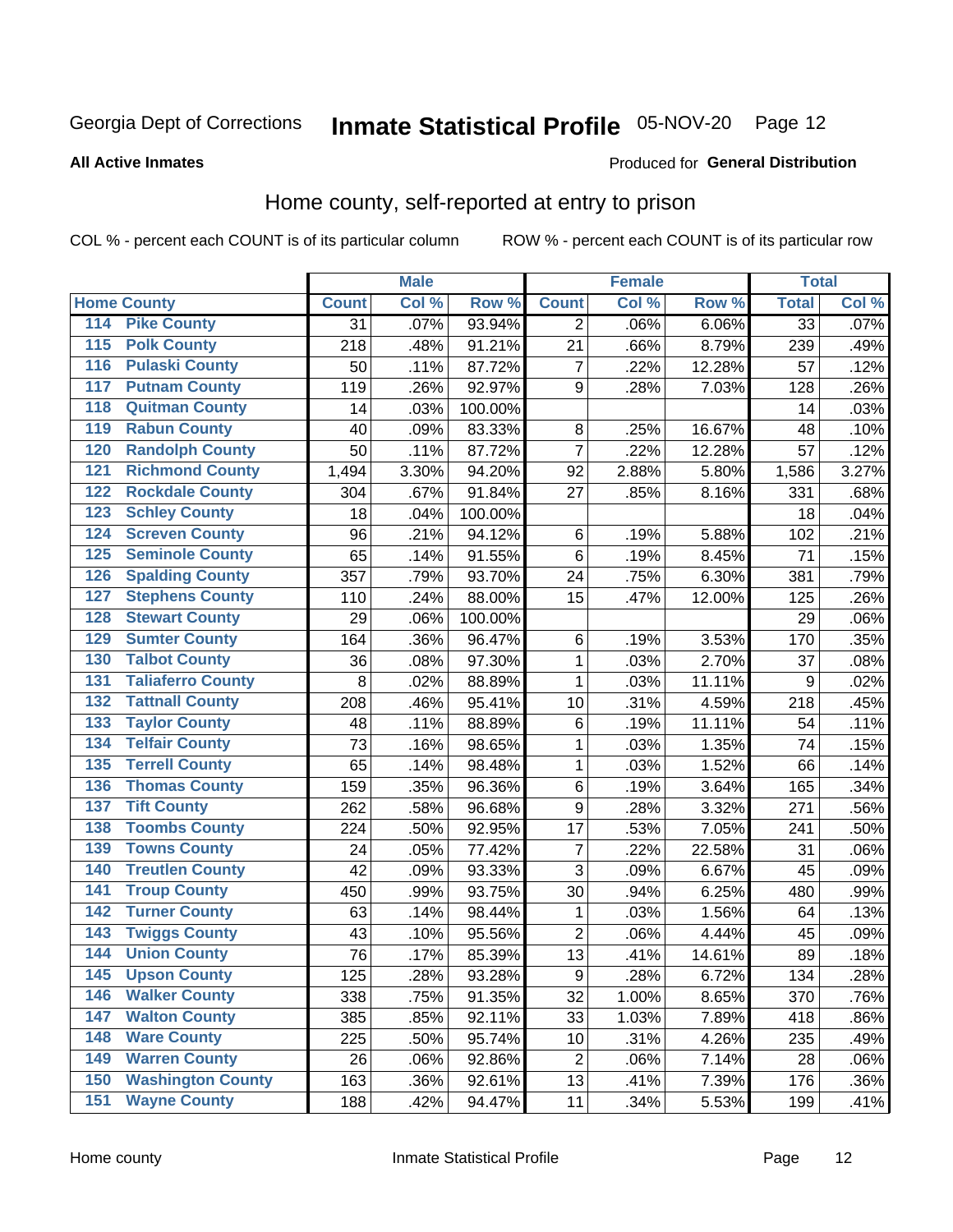# Inmate Statistical Profile 05-NOV-20 Page 13

**All Active Inmates** 

#### Produced for General Distribution

### Home county, self-reported at entry to prison

COL % - percent each COUNT is of its particular column

|     |                             |              | <b>Male</b> |        |                | <b>Female</b> |        | <b>Total</b> |       |
|-----|-----------------------------|--------------|-------------|--------|----------------|---------------|--------|--------------|-------|
|     | <b>Home County</b>          | <b>Count</b> | Col %       | Row %  | <b>Count</b>   | Col %         | Row %  | <b>Total</b> | Col % |
| 152 | <b>Webster County</b>       | 5            | .01%        | 83.33% |                | .03%          | 16.67% | 6            | .01%  |
| 153 | <b>Wheeler County</b>       | 76           | .17%        | 96.20% | 3              | .09%          | 3.80%  | 79           | .16%  |
| 154 | <b>White County</b>         | 73           | .16%        | 87.95% | 10             | .31%          | 12.05% | 83           | .17%  |
| 155 | <b>Whitfield County</b>     | 484          | 1.07%       | 89.63% | 56             | 1.75%         | 10.37% | 540          | 1.11% |
| 156 | <b>Wilcox County</b>        | 52           | .11%        | 96.30% | $\overline{2}$ | .06%          | 3.70%  | 54           | .11%  |
| 157 | <b>Wilkes County</b>        | 55           | .12%        | 91.67% | 5              | .16%          | 8.33%  | 60           | .12%  |
| 158 | <b>Wilkinson County</b>     | 41           | .09%        | 91.11% | 4              | .13%          | 8.89%  | 45           | .09%  |
| 159 | <b>Worth County</b>         | 115          | .25%        | 94.26% | 7              | .22%          | 5.74%  | 122          | .25%  |
| 999 | <b>Other Custody/Out Of</b> | 117          | .26%        | 96.69% | 4              | .13%          | 3.31%  | 121          | .25%  |
|     | <b>State</b>                |              |             |        |                |               |        |              |       |
|     | <b>Total Rported</b>        | 45,247       | 100%        | 93.41% | 3,192          | 100%          | 6.59%  | 48,439       | 100%  |

| <b>Not</b><br>Reported |        |               |        |
|------------------------|--------|---------------|--------|
| <b>Total</b>           | 45,247 | 3,492<br>. JA | 48,439 |

|  | Mode (most frequent) | <b>Fulton County</b> | <b>Fulton County</b> | <b>Fulton County</b> |
|--|----------------------|----------------------|----------------------|----------------------|
|--|----------------------|----------------------|----------------------|----------------------|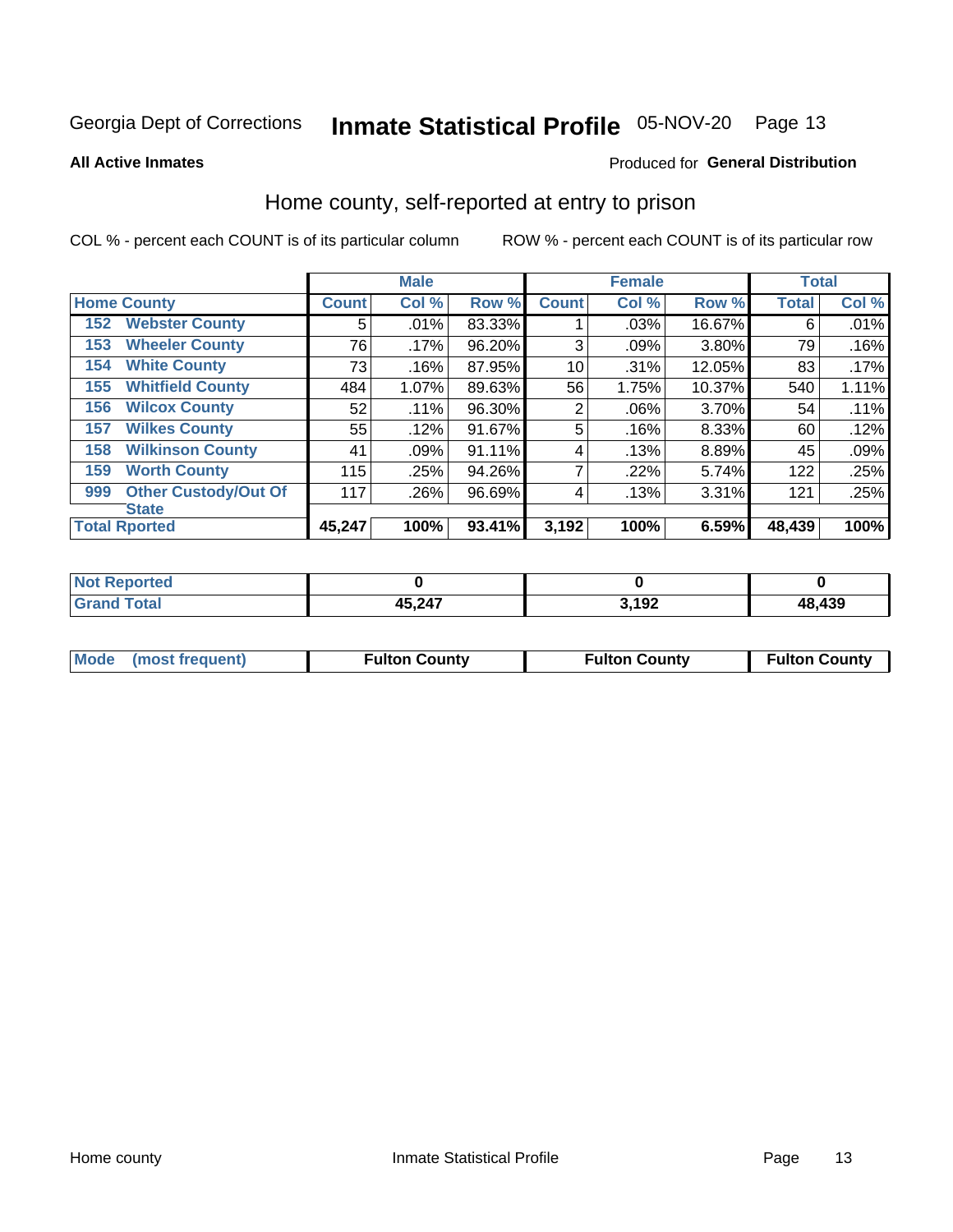# Inmate Statistical Profile 05-NOV-20 Page 14

#### **All Active Inmates**

#### Produced for General Distribution

### Employment status before prison, self-reported at entry to prison

COL % - percent each COUNT is of its particular column

|                           |              | <b>Male</b> |        |              | <b>Female</b> |        |              | <b>Total</b> |
|---------------------------|--------------|-------------|--------|--------------|---------------|--------|--------------|--------------|
| <b>Employment Status</b>  | <b>Count</b> | Col %       | Row %  | <b>Count</b> | Col %         | Row %  | <b>Total</b> | Col %        |
| <b>Full Time</b><br>01    | 12,382       | 45.12%      | 95.63% | 566          | 33.65%        | 4.37%  | 12,948       | 44.46%       |
| <b>Part Time</b><br>02    | 1,915        | 6.98%       | 93.23% | 139          | $8.26\%$      | 6.77%  | 2,054        | 7.05%        |
| Unempl $<$ 6M<br>03       | 1,747        | 6.37%       | 98.04% | 35           | 2.08%         | 1.96%  | 1,782        | 6.12%        |
| Unempl > 6M<br>04         | 6,510        | 23.72%      | 91.90% | 574          | 34.13%        | 8.10%  | 7,084        | 24.32%       |
| <b>Never Worked</b><br>05 | 2,990        | 10.90%      | 95.65% | 136          | 8.09%         | 4.35%  | 3,126        | 10.73%       |
| <b>Student</b><br>06      | 765          | 2.79%       | 95.51% | 36           | 2.14%         | 4.49%  | 801          | 2.75%        |
| <b>Incapable</b><br>07    | .132         | 4.13%       | 85.24% | 196          | 11.65%        | 14.76% | 1,328        | 4.56%        |
| <b>Total Reported</b>     | 27,441       | 100%        | 94.22% | 1,682        | 100%          | 5.78%  | 29,123       | 100%         |

| <b>orted</b><br><b>NOT</b> | 17,806 | .510  | 19,316 |
|----------------------------|--------|-------|--------|
| $5 - 6 - 1$                | 15,247 | 3,192 | .439   |
| . Grs                      | 1 E    |       | 48     |

| Mode (most fi | the contract of the contract of the contract of the contract of the contract of the contract of the contract of | 6M | ⊣me |
|---------------|-----------------------------------------------------------------------------------------------------------------|----|-----|
|               |                                                                                                                 |    |     |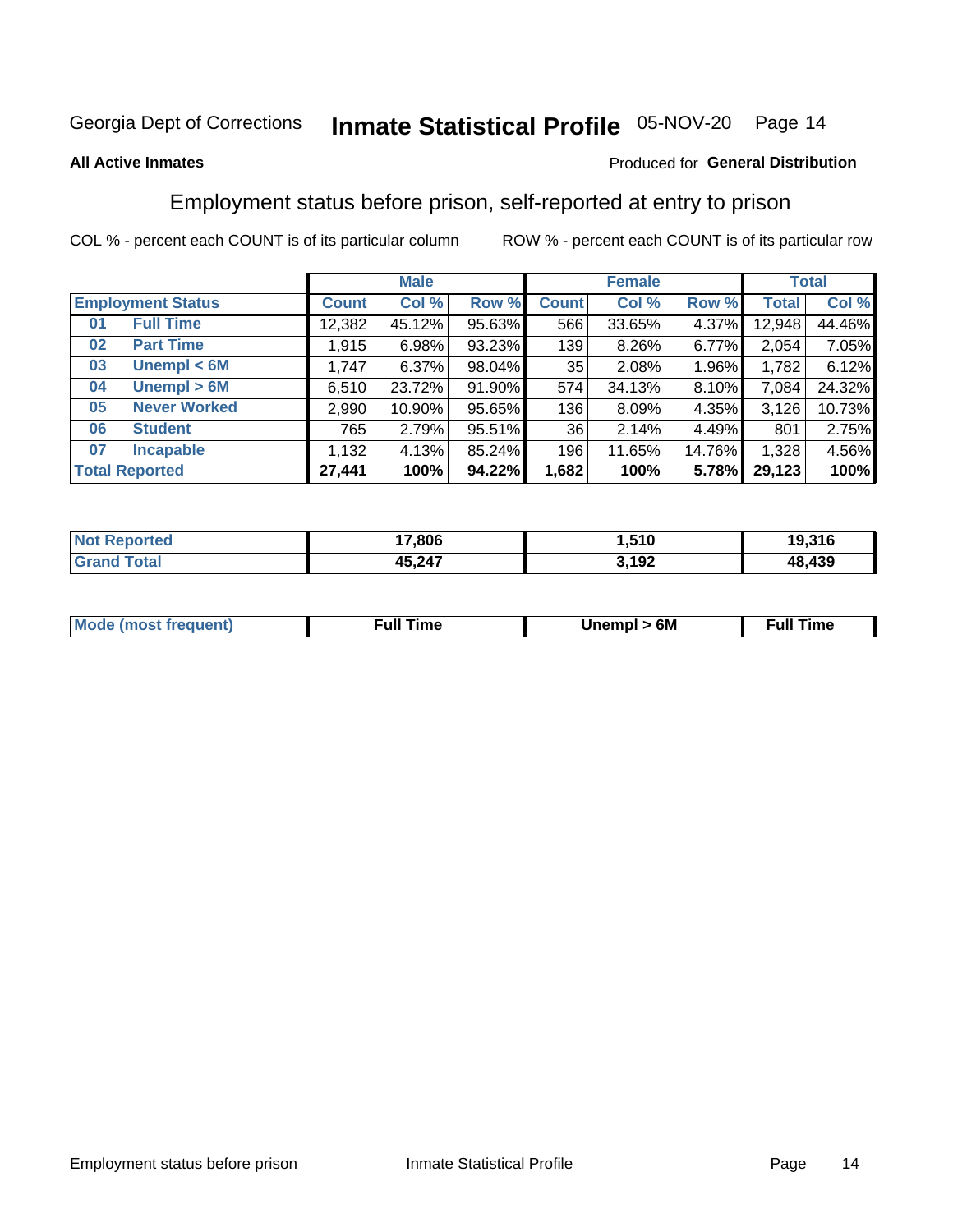# Inmate Statistical Profile 05-NOV-20 Page 15

#### **All Active Inmates**

Produced for General Distribution

### Age at admission

COL % - percent each COUNT is of its particular column

|                         |              | <b>Male</b> |         |                | <b>Female</b> |        |              | <b>Total</b> |
|-------------------------|--------------|-------------|---------|----------------|---------------|--------|--------------|--------------|
| <b>Age At Admission</b> | <b>Count</b> | Col %       | Row %   | <b>Count</b>   | Col %         | Row %  | <b>Total</b> | Col %        |
| 13                      | 1            | 0.01%       | 100.00% |                |               |        | 1            | 0.01%        |
| $\overline{14}$         | 5            | 0.01%       | 83.33%  | 1              | 0.03%         | 16.67% | $\,6$        | 0.01%        |
| 15                      | 33           | 0.07%       | 100.00% |                |               |        | 33           | 0.07%        |
| 16                      | 113          | 0.25%       | 98.26%  | $\overline{2}$ | 0.06%         | 1.74%  | 115          | 0.24%        |
| $\overline{17}$         | 587          | 1.30%       | 95.92%  | 25             | 0.78%         | 4.08%  | 612          | 1.26%        |
| 18                      | 1,180        | 2.61%       | 96.72%  | 40             | 1.25%         | 3.28%  | 1,220        | 2.52%        |
| 19                      | 1,636        | 3.62%       | 96.86%  | 53             | 1.66%         | 3.14%  | 1,689        | 3.49%        |
| $\overline{20}$         | 1,841        | 4.07%       | 95.49%  | 87             | 2.73%         | 4.51%  | 1,928        | 3.98%        |
| $\overline{21}$         | 1,798        | 3.97%       | 95.64%  | 82             | 2.57%         | 4.36%  | 1,880        | 3.88%        |
| $\overline{22}$         | 1,862        | 4.12%       | 95.05%  | 97             | 3.04%         | 4.95%  | 1,959        | 4.04%        |
| 23                      | 1,767        | 3.91%       | 94.95%  | 94             | 2.94%         | 5.05%  | 1,861        | 3.84%        |
| $\overline{24}$         | 1,680        | 3.71%       | 92.97%  | 127            | 3.98%         | 7.03%  | 1,807        | 3.73%        |
| $\overline{25}$         | 1,689        | 3.73%       | 93.83%  | 111            | 3.48%         | 6.17%  | 1,800        | 3.72%        |
| 26                      | 1,664        | 3.68%       | 92.96%  | 126            | 3.95%         | 7.04%  | 1,790        | 3.70%        |
| $\overline{27}$         | 1,701        | 3.76%       | 93.72%  | 114            | 3.57%         | 6.28%  | 1,815        | 3.75%        |
| 28                      | 1,601        | 3.54%       | 93.46%  | 112            | 3.51%         | 6.54%  | 1,713        | 3.54%        |
| 29                      | 1,597        | 3.53%       | 92.74%  | 125            | 3.92%         | 7.26%  | 1,722        | 3.56%        |
| 30                      | 1,559        | 3.45%       | 92.47%  | 127            | 3.98%         | 7.53%  | 1,686        | 3.48%        |
| 31                      | 1,412        | 3.12%       | 92.47%  | 115            | 3.60%         | 7.53%  | 1,527        | 3.15%        |
| 32                      | 1,299        | 2.87%       | 90.71%  | 133            | 4.17%         | 9.29%  | 1,432        | 2.96%        |
| 33                      | 1,332        | 2.94%       | 90.86%  | 134            | 4.20%         | 9.14%  | 1,466        | 3.03%        |
| 34                      | 1,251        | 2.76%       | 91.78%  | 112            | 3.51%         | 8.22%  | 1,363        | 2.81%        |
| 35                      | 1,242        | 2.74%       | 93.24%  | 90             | 2.82%         | 6.76%  | 1,332        | 2.75%        |
| 36                      | 1,213        | 2.68%       | 93.96%  | 78             | 2.44%         | 6.04%  | 1,291        | 2.67%        |
| $\overline{37}$         | 1,156        | 2.55%       | 92.70%  | 91             | 2.85%         | 7.30%  | 1,247        | 2.57%        |
| 38                      | 1,087        | 2.40%       | 92.59%  | 87             | 2.73%         | 7.41%  | 1,174        | 2.42%        |
| 39                      | 1,058        | 2.34%       | 92.24%  | 89             | 2.79%         | 7.76%  | 1,147        | 2.37%        |
| 40                      | 990          | 2.19%       | 91.75%  | 89             | 2.79%         | 8.25%  | 1,079        | 2.23%        |
| 41                      | 936          | 2.07%       | 92.04%  | 81             | 2.54%         | 7.96%  | 1,017        | 2.10%        |
| 42                      | 843          | 1.86%       | 93.46%  | 59             | 1.85%         | 6.54%  | 902          | 1.86%        |
| 43                      | 775          | 1.71%       | 92.04%  | 67             | 2.10%         | 7.96%  | 842          | 1.74%        |
| 44                      | 687          | 1.52%       | 92.09%  | 59             | 1.85%         | 7.91%  | 746          | 1.54%        |
| 45                      | 718          | 1.59%       | 92.76%  | 56             | 1.75%         | 7.24%  | 774          | 1.60%        |
| 46                      | 660          | 1.46%       | 92.70%  | 52             | 1.63%         | 7.30%  | 712          | 1.47%        |
| 47                      | 619          | 1.37%       | 90.63%  | 64             | 2.01%         | 9.37%  | 683          | 1.41%        |
| 48                      | 600          | 1.33%       | 91.60%  | 55             | 1.72%         | 8.40%  | 655          | 1.35%        |
| 49                      | 521          | 1.15%       | 91.89%  | 46             | 1.44%         | 8.11%  | 567          | 1.17%        |
| 50                      | 498          | 1.10%       | 91.21%  | 48             | 1.50%         | 8.79%  | 546          | 1.13%        |
| $\overline{51}$         | 429          | 0.95%       | 93.67%  | 29             | 0.91%         | 6.33%  | 458          | 0.95%        |
| 52                      | 455          | 1.01%       | 94.59%  | 26             | 0.81%         | 5.41%  | 481          | 0.99%        |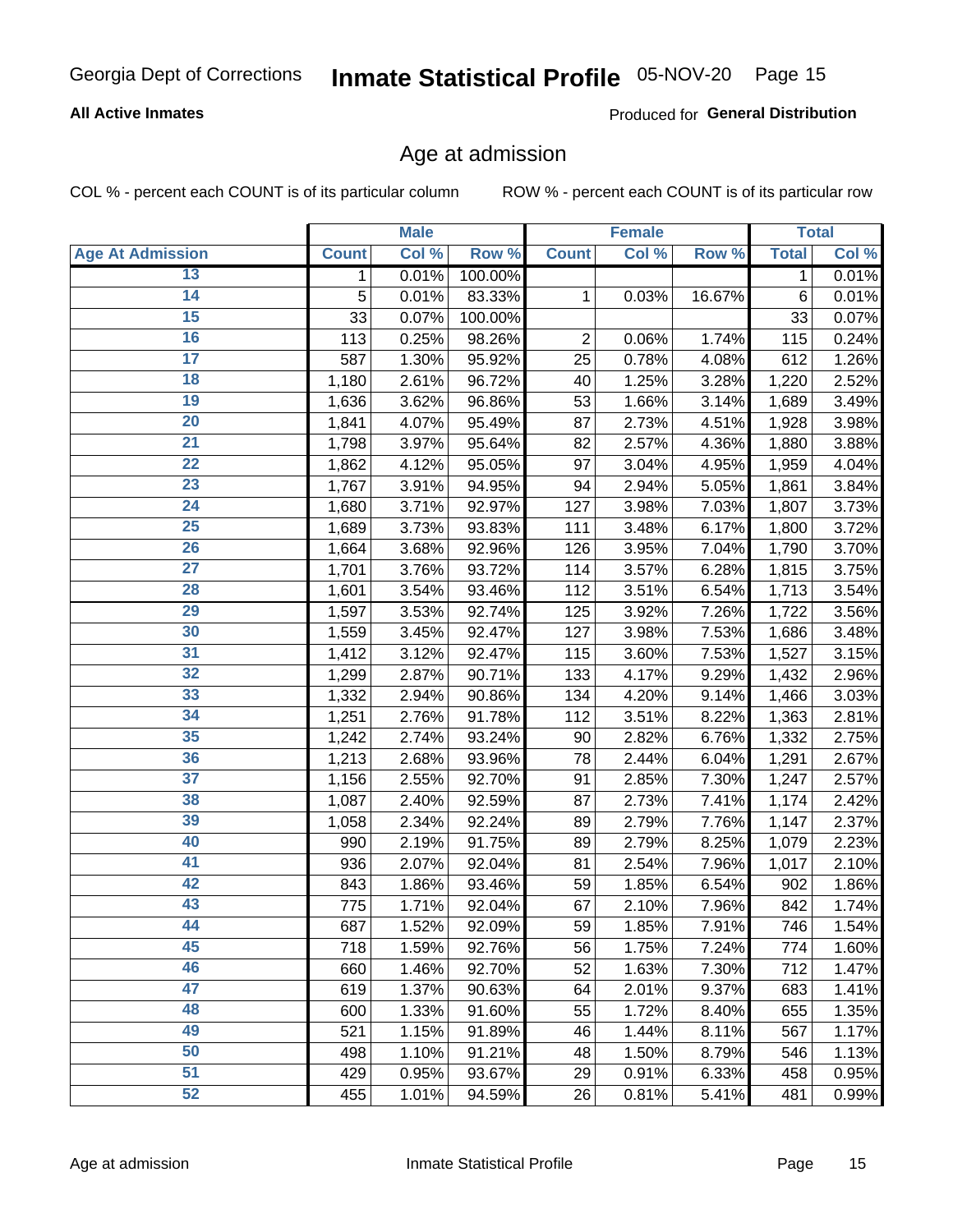# Inmate Statistical Profile 05-NOV-20 Page 16

#### **All Active Inmates**

Produced for General Distribution

### Age at admission

COL % - percent each COUNT is of its particular column

|                         |                  | <b>Male</b> |         |                | <b>Female</b> |                  |                | <b>Total</b> |
|-------------------------|------------------|-------------|---------|----------------|---------------|------------------|----------------|--------------|
| <b>Age At Admission</b> | <b>Count</b>     | Col %       | Row %   | <b>Count</b>   | Col %         | Row <sup>%</sup> | <b>Total</b>   | Col %        |
| 53                      | $\overline{418}$ | 0.92%       | 91.67%  | 38             | 1.19%         | 8.33%            | 456            | 0.94%        |
| 54                      | 350              | 0.77%       | 92.35%  | 29             | 0.91%         | 7.65%            | 379            | 0.78%        |
| 55                      | 326              | 0.72%       | 93.68%  | 22             | 0.69%         | 6.32%            | 348            | 0.72%        |
| 56                      | 300              | 0.66%       | 93.75%  | 20             | 0.63%         | 6.25%            | 320            | 0.66%        |
| $\overline{57}$         | 273              | 0.60%       | 93.17%  | 20             | 0.63%         | 6.83%            | 293            | 0.60%        |
| 58                      | 245              | 0.54%       | 92.80%  | 19             | 0.60%         | 7.20%            | 264            | 0.55%        |
| 59                      | 208              | 0.46%       | 92.04%  | 18             | 0.56%         | 7.96%            | 226            | 0.47%        |
| 60                      | 184              | 0.41%       | 97.35%  | 5              | 0.16%         | 2.65%            | 189            | 0.39%        |
| 61                      | 151              | 0.33%       | 94.38%  | 9              | 0.28%         | 5.63%            | 160            | 0.33%        |
| 62                      | 136              | 0.30%       | 95.10%  | $\overline{7}$ | 0.22%         | 4.90%            | 143            | 0.30%        |
| 63                      | 104              | 0.23%       | 93.69%  | $\overline{7}$ | 0.22%         | 6.31%            | 111            | 0.23%        |
| 64                      | 75               | 0.17%       | 97.40%  | $\overline{2}$ | 0.06%         | 2.60%            | 77             | 0.16%        |
| 65                      | 73               | 0.16%       | 98.65%  | $\mathbf{1}$   | 0.03%         | 1.35%            | 74             | 0.15%        |
| 66                      | 48               | 0.11%       | 96.00%  | $\overline{2}$ | 0.06%         | 4.00%            | 50             | 0.10%        |
| 67                      | 48               | 0.11%       | 97.96%  | $\mathbf{1}$   | 0.03%         | 2.04%            | 49             | 0.10%        |
| 68                      | 42               | 0.09%       | 91.30%  | 4              | 0.13%         | 8.70%            | 46             | 0.09%        |
| 69                      | 32               | 0.07%       | 96.97%  | 1              | 0.03%         | 3.03%            | 33             | 0.07%        |
| 70                      | 26               | 0.06%       | 100.00% |                |               |                  | 26             | 0.05%        |
| $\overline{71}$         | 18               | 0.04%       | 94.74%  | 1              | 0.03%         | 5.26%            | 19             | 0.04%        |
| $\overline{72}$         | 18               | 0.04%       | 90.00%  | $\overline{2}$ | 0.06%         | 10.00%           | 20             | 0.04%        |
| 73                      | 17               | 0.04%       | 100.00% |                |               |                  | 17             | 0.04%        |
| $\overline{74}$         | 8                | 0.02%       | 88.89%  | $\mathbf{1}$   | 0.03%         | 11.11%           | 9              | 0.02%        |
| $\overline{75}$         | 11               | 0.02%       | 100.00% |                |               |                  | 11             | 0.02%        |
| 76                      | 8                | 0.02%       | 100.00% |                |               |                  | $\,8\,$        | 0.02%        |
| $\overline{77}$         | $\overline{4}$   | 0.01%       | 100.00% |                |               |                  | 4              | 0.01%        |
| 78                      | $\overline{7}$   | 0.02%       | 100.00% |                |               |                  | $\overline{7}$ | 0.01%        |
| 80                      | $\mathbf{3}$     | 0.01%       | 100.00% |                |               |                  | $\overline{3}$ | 0.01%        |
| $\overline{81}$         | $\overline{5}$   | 0.01%       | 100.00% |                |               |                  | $\overline{5}$ | 0.01%        |
| 82                      | 6                | 0.01%       | 100.00% |                |               |                  | 6              | 0.01%        |
| 83                      | $\mathbf{3}$     | 0.01%       | 100.00% |                |               |                  | 3              | 0.01%        |
| 84                      | $\overline{2}$   | 0.01%       | 100.00% |                |               |                  | $\overline{2}$ | 0.01%        |
| 86                      | $\mathbf{1}$     | 0.01%       | 100.00% |                |               |                  | $\mathbf{1}$   | 0.01%        |
| 87                      | $\mathbf{1}$     | 0.01%       | 100.00% |                |               |                  | $\mathbf{1}$   | 0.01%        |
| <b>Total Reported</b>   | 45,246           | 100%        | 93.41%  | 3,192          | 100%          | 6.59%            | 48,438         | 100%         |

| тес |        |            |            |
|-----|--------|------------|------------|
|     | 45,247 | 102<br>▯Უ∠ | 439<br>1 R |

|  | Me:<br>ан<br>$\sim$ $\sim$ $\sim$ $\sim$ $\sim$ | 20 ממ<br>32.99 | $\sim$<br>34.<br>.ט. ויי | 3.08 |
|--|-------------------------------------------------|----------------|--------------------------|------|
|--|-------------------------------------------------|----------------|--------------------------|------|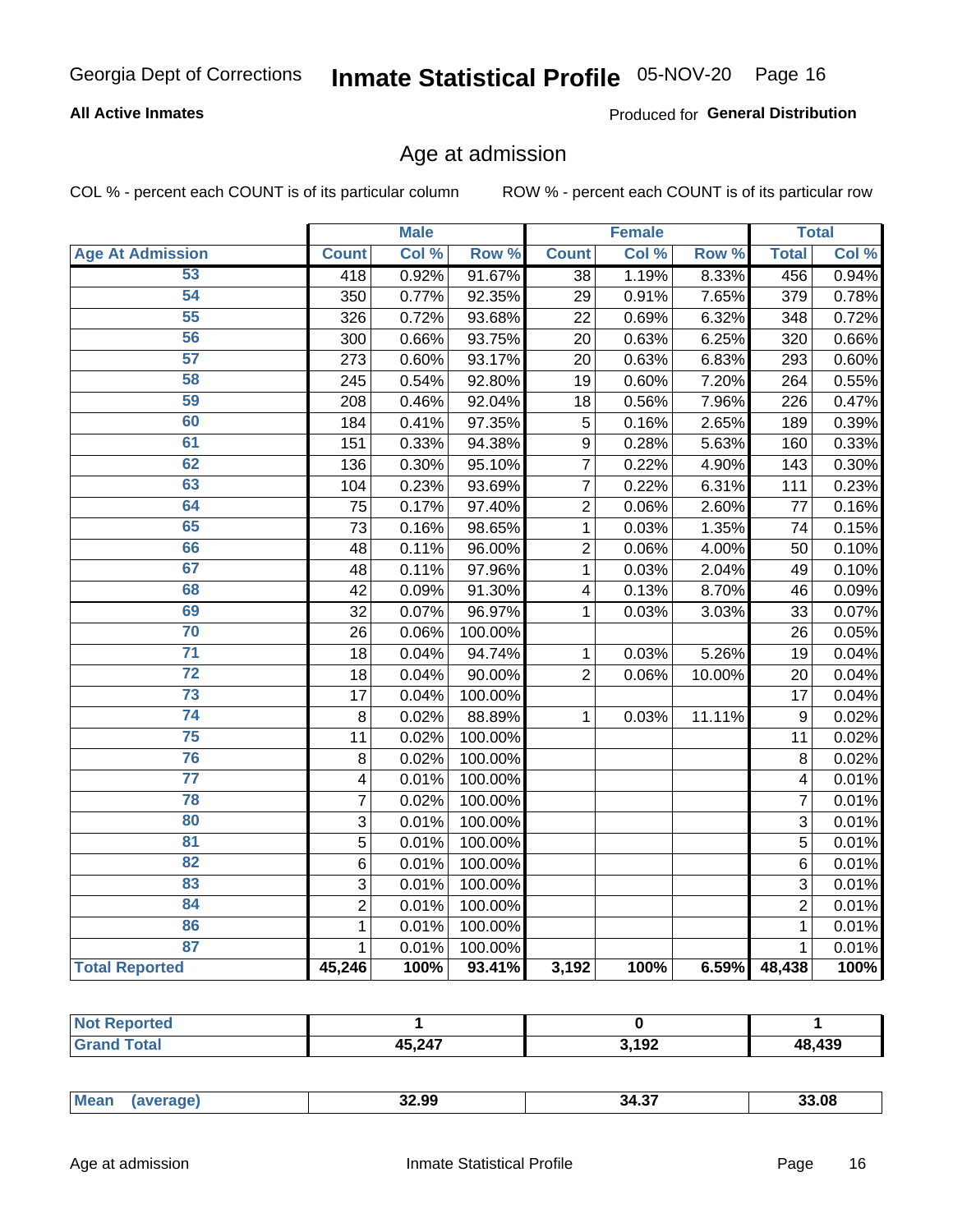### **All Active Inmates**

Produced for General Distribution

# Age at admission

COL % - percent each COUNT is of its particular column

|                                 | <b>Male</b> | <b>Female</b> | <b>Total</b> |
|---------------------------------|-------------|---------------|--------------|
| MetiRep(aniektlig)              |             | 33            | 31           |
| <b>Gladed Totadst frequent)</b> | ^^          | 33            | 22           |
|                                 |             |               |              |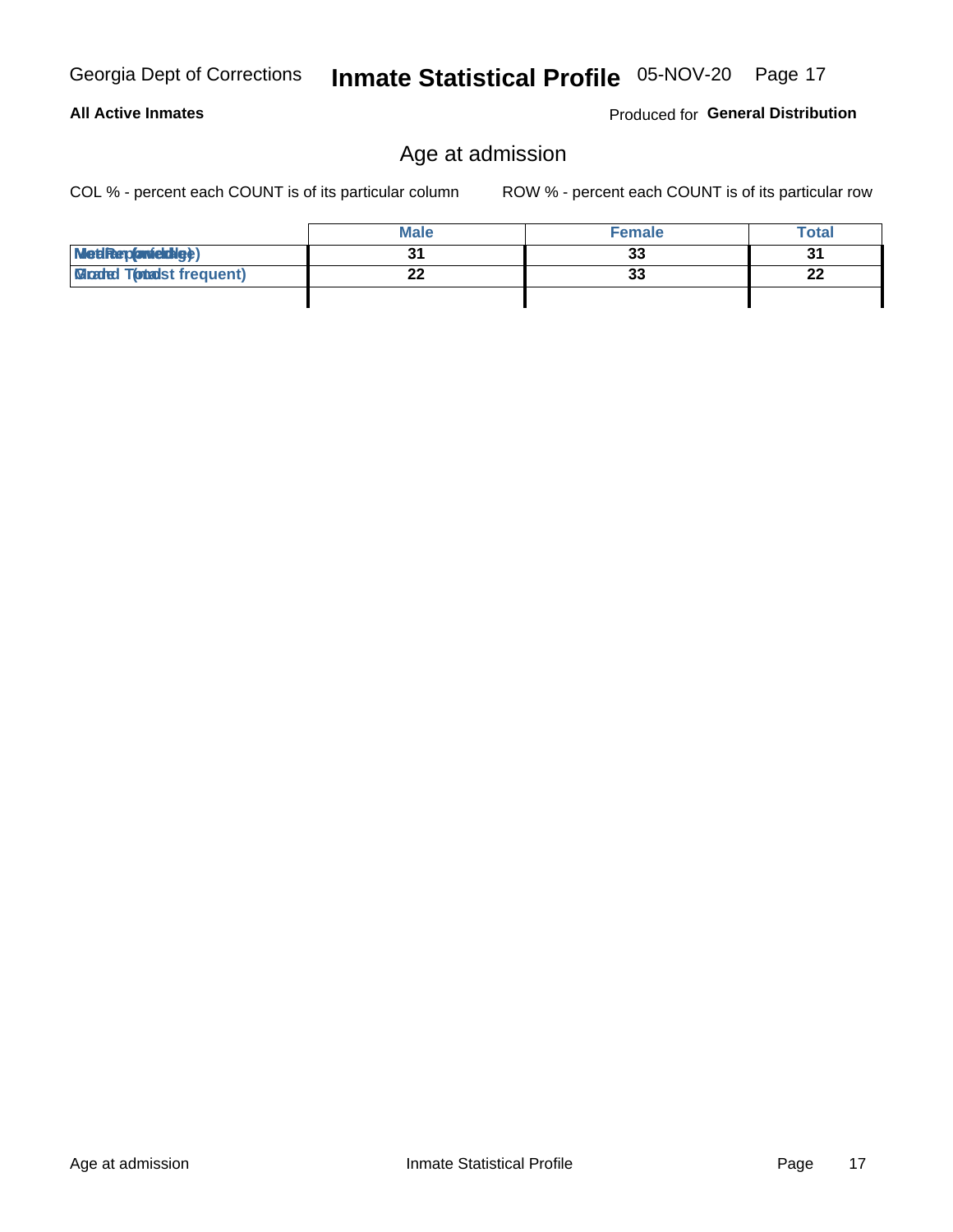# Inmate Statistical Profile 05-NOV-20 Page 20

#### **All Active Inmates**

#### Produced for General Distribution

### Height, measured at entry to prison

COL % - percent each COUNT is of its particular column

|                         |                | <b>Male</b> |         |                         | <b>Female</b> |         |              | <b>Total</b> |
|-------------------------|----------------|-------------|---------|-------------------------|---------------|---------|--------------|--------------|
| <b>Height</b>           | <b>Count</b>   | Col %       | Row %   | <b>Count</b>            | Col %         | Row %   | <b>Total</b> | Col %        |
| $\overline{\mathbf{0}}$ | 675            | 1.49%       | 97.54%  | $\overline{17}$         | 0.53%         | 2.46%   | 692          | 1.43%        |
| 4'02''                  | 1              | 0.01%       | 100.00% |                         |               |         | 1            | 0.01%        |
| 4'03''                  | 3              | 0.01%       | 75.00%  | 1                       | 0.03%         | 25.00%  | 4            | 0.01%        |
| 4'04"                   | 1              | 0.01%       | 100.00% |                         |               |         | 1            | 0.01%        |
| 4'05"                   | 3              | 0.01%       | 60.00%  | $\overline{2}$          | 0.06%         | 40.00%  | 5            | 0.01%        |
| 4'06"                   | 1              | 0.01%       | 100.00% |                         |               |         | 1            | 0.01%        |
| 4'07"                   |                |             |         | 1                       | 0.03%         | 100.00% | 1            | 0.01%        |
| 4'08"                   | 5              | 0.01%       | 55.56%  | 4                       | 0.13%         | 44.44%  | 9            | 0.02%        |
| 4'09"                   | $\overline{2}$ | 0.01%       | 16.67%  | 10                      | 0.31%         | 83.33%  | 12           | 0.02%        |
| 4'10''                  | 6              | 0.01%       | 35.29%  | 11                      | 0.34%         | 64.71%  | 17           | 0.04%        |
| 4'11''                  | 18             | 0.04%       | 18.95%  | 77                      | 2.41%         | 81.05%  | 95           | 0.20%        |
| 5'00''                  | 93             | 0.21%       | 46.50%  | 107                     | 3.35%         | 53.50%  | 200          | 0.41%        |
| 5'01"                   | 104            | 0.23%       | 37.28%  | 175                     | 5.48%         | 62.72%  | 279          | 0.58%        |
| 5'02"                   | 249            | 0.55%       | 46.37%  | 288                     | 9.02%         | 53.63%  | 537          | 1.11%        |
| 5'03''                  | 383            | 0.85%       | 48.18%  | 412                     | 12.91%        | 51.82%  | 795          | 1.64%        |
| 5'04"                   | 827            | 1.83%       | 63.32%  | 479                     | 15.01%        | 36.68%  | 1,306        | 2.70%        |
| 5'05"                   | 1,595          | 3.53%       | 80.03%  | 398                     | 12.47%        | 19.97%  | 1,993        | 4.11%        |
| 5'06''                  | 3,152          | 6.97%       | 88.34%  | 416                     | 13.03%        | 11.66%  | 3,568        | 7.37%        |
| 5'07"                   | 3,588          | 7.93%       | 91.86%  | 318                     | 9.96%         | 8.14%   | 3,906        | 8.06%        |
| 5'08''                  | 4,355          | 9.62%       | 95.48%  | 206                     | 6.45%         | 4.52%   | 4,561        | 9.42%        |
| 5'09''                  | 5,699          | 12.60%      | 97.70%  | 134                     | 4.20%         | 2.30%   | 5,833        | 12.04%       |
| 5'10''                  | 4,917          | 10.87%      | 98.60%  | 70                      | 2.19%         | 1.40%   | 4,987        | 10.30%       |
| 5'11''                  | 5,310          | 11.74%      | 99.42%  | 31                      | 0.97%         | 0.58%   | 5,341        | 11.03%       |
| 6'00''                  | 5,006          | 11.06%      | 99.64%  | 18                      | 0.56%         | 0.36%   | 5,024        | 10.37%       |
| 6'01''                  | 3,646          | 8.06%       | 99.64%  | 13                      | 0.41%         | 0.36%   | 3,659        | 7.55%        |
| 6'02"                   | 2,697          | 5.96%       | 99.96%  | 1                       | 0.03%         | 0.04%   | 2,698        | 5.57%        |
| 6'03''                  | 1,510          | 3.34%       | 99.87%  | $\overline{\mathbf{c}}$ | 0.06%         | 0.13%   | 1,512        | 3.12%        |
| 6'04"                   | 794            | 1.75%       | 99.87%  | $\mathbf{1}$            | 0.03%         | 0.13%   | 795          | 1.64%        |
| 6'05"                   | 339            | 0.75%       | 100.00% |                         |               |         | 339          | 0.70%        |
| 6'06''                  | 151            | 0.33%       | 100.00% |                         |               |         | 151          | 0.31%        |
| 6'07''                  | 47             | 0.10%       | 100.00% |                         |               |         | 47           | 0.10%        |
| 6'08"                   | 28             | 0.06%       | 100.00% |                         |               |         | 28           | 0.06%        |
| 6'09''                  | 22             | 0.05%       | 100.00% |                         |               |         | 22           | 0.05%        |
| 6'10''                  | 6              | 0.01%       | 100.00% |                         |               |         | 6            | 0.01%        |
| 6'11''                  | 8              | 0.02%       | 100.00% |                         |               |         | 8            | 0.02%        |
| 7'00"                   | 4              | 0.01%       | 100.00% |                         |               |         | 4            | 0.01%        |
| 7'02"                   | 1              | 0.01%       | 100.00% |                         |               |         | 1            | 0.01%        |
| 7'03''                  | 1              | 0.01%       | 100.00% |                         |               |         | 1            | 0.01%        |
| <b>Total Reported</b>   | 45,247         | 100%        | 93.41%  | 3,192                   | 100%          | 6.59%   | 48,439       | 100%         |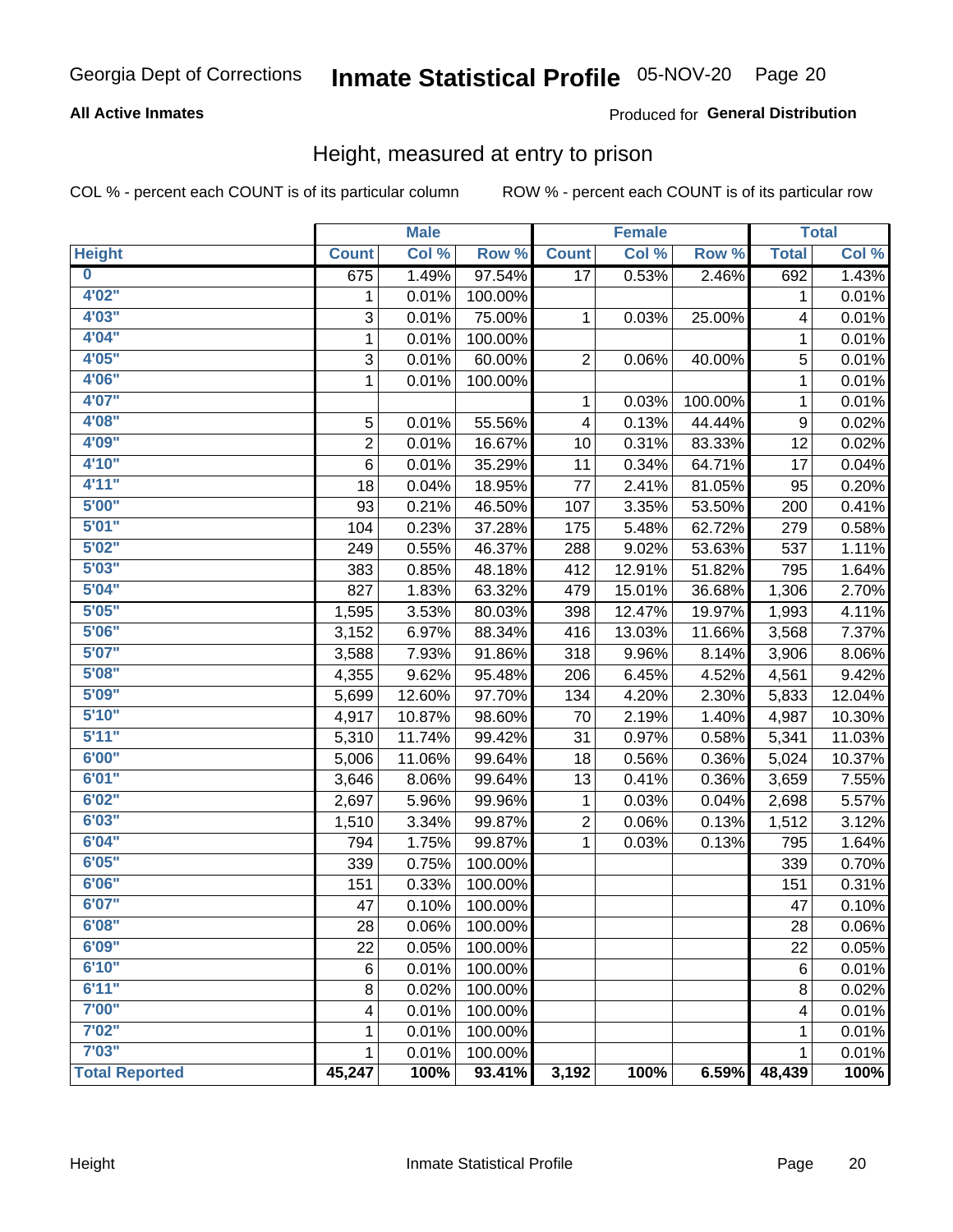# Inmate Statistical Profile 05-NOV-20 Page 21

#### **All Active Inmates**

Produced for General Distribution

### Height, measured at entry to prison

COL % - percent each COUNT is of its particular column

|                     | <b>Male</b> | Female | Total  |
|---------------------|-------------|--------|--------|
| <b>Not Reported</b> |             |        |        |
| <b>Grand Total</b>  | 45,247      | 3,192  | 48,439 |

| <b>Mean</b> | 'average) | <b>5'10"</b><br>1 V | 5'05" | <b>CIA AIL</b><br>1 U |
|-------------|-----------|---------------------|-------|-----------------------|
|             |           |                     |       |                       |
| $M_{\odot}$ | auent)    | 5'09"               | 5'04" | 5'09"                 |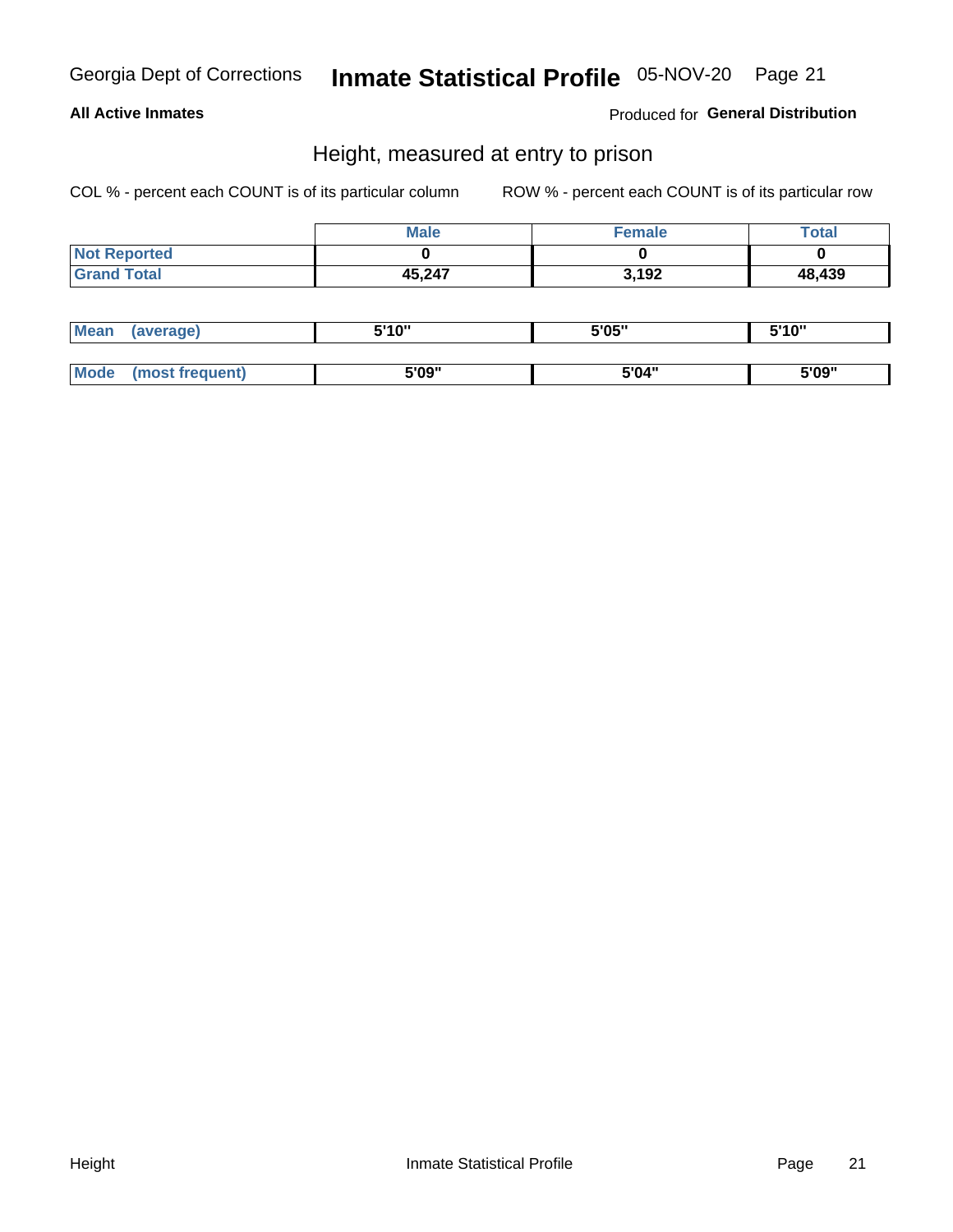#### Inmate Statistical Profile 05-NOV-20 Page 22

**All Active Inmates** 

Produced for General Distribution

### Weight, measured at entry to prison

COL % - percent each COUNT is of its particular column

|                                |              | <b>Male</b> |         |                         | <b>Female</b>   |        |                | <b>Total</b> |
|--------------------------------|--------------|-------------|---------|-------------------------|-----------------|--------|----------------|--------------|
| Weight                         | <b>Count</b> | Col %       | Row %   | <b>Count</b>            | Col %           | Row %  | <b>Total</b>   | Col %        |
| <b>Under 80 pounds</b>         | 10           | 0.02%       | 100.00% |                         |                 |        | 10             | 0.02%        |
| 90 - 99 pounds                 | 3            | 0.01%       | 50.00%  | 3                       | 0.09%           | 50.00% | 6              | 0.01%        |
| 100 - 109 pounds               | 31           | 0.07%       | 48.44%  | 33                      | 1.04%           | 51.56% | 64             | 0.13%        |
| 110 - 119 pounds               | 124          | 0.28%       | 63.92%  | 70                      | 2.21%           | 36.08% | 194            | 0.41%        |
| 120 - 129 pounds               | 522          | 1.17%       | 77.68%  | 150                     | 4.73%           | 22.32% | 672            | 1.41%        |
| 130 - 139 pounds               | 1,528        | 3.43%       | 86.92%  | 230                     | 7.25%           | 13.08% | 1,758          | 3.68%        |
| 140 - 149 pounds               | 3,009        | 6.75%       | 91.04%  | 296                     | 9.33%           | 8.96%  | 3,305          | 6.92%        |
| 150 - 159 pounds               | 4,572        | 10.26%      | 93.04%  | 342                     | 10.78%          | 6.96%  | 4,914          | 10.29%       |
| 160 - 169 pounds               | 5,825        | 13.07%      | 93.97%  | 374                     | 11.79%          | 6.03%  | 6,199          | 12.99%       |
| 170 - 179 pounds               | 5,454        | 12.24%      | 94.47%  | 319                     | 10.05%          | 5.53%  | 5,773          | 12.09%       |
| 180 - 189 pounds               | 5,746        | 12.89%      | 94.93%  | 307                     | 9.68%           | 5.07%  | 6,053          | 12.68%       |
| 190 - 199 pounds               | 3,881        | 8.71%       | 95.22%  | 195                     | 6.15%           | 4.78%  | 4,076          | 8.54%        |
| 200 - 209 pounds               | 3,659        | 8.21%       | 94.16%  | 227                     | 7.15%           | 5.84%  | 3,886          | 8.14%        |
| 210 - 219 pounds               | 2,647        | 5.94%       | 95.59%  | 122                     | 3.84%           | 4.41%  | 2,769          | 5.80%        |
| 220 - 229 pounds               | 2,224        | 4.99%       | 94.28%  | 135                     | 4.25%           | 5.72%  | 2,359          | 4.94%        |
| 230 - 239 pounds               | 1,499        | 3.36%       | 94.10%  | 94                      | 2.96%           | 5.90%  | 1,593          | 3.34%        |
| 240 - 249 pounds               | 1,147        | 2.57%       | 93.94%  | 74                      | 2.33%           | 6.06%  | 1,221          | 2.56%        |
| 250 - 259 pounds               | 839          | 1.88%       | 93.95%  | 54                      | 1.70%           | 6.05%  | 893            | 1.87%        |
| 260 - 269 pounds               | 531          | 1.19%       | 92.67%  | 42                      | 1.32%           | 7.33%  | 573            | 1.20%        |
| 270 - 279 pounds               | 361          | 0.81%       | 93.52%  | 25                      | 0.79%           | 6.48%  | 386            | 0.81%        |
| 280 - 289 pounds               | 314          | 0.70%       | 92.90%  | 24                      | 0.76%           | 7.10%  | 338            | 0.71%        |
| 290 - 299 pounds               | 154          | 0.35%       | 91.67%  | 14                      | 0.44%           | 8.33%  | 168            | 0.35%        |
| 300 - 309 pounds               | 160          | 0.36%       | 90.40%  | 17                      | 0.54%           | 9.60%  | 177            | 0.37%        |
| 310 - 319 pounds               | 68           | 0.15%       | 90.67%  | $\overline{7}$          | 0.22%           | 9.33%  | 75             | 0.16%        |
| 320 - 329 pounds               | 77           | 0.17%       | 95.06%  | 4                       | 0.13%           | 4.94%  | 81             | 0.17%        |
| 330 - 339 pounds               | 40           | 0.09%       | 90.91%  | 4                       | 0.13%           | 9.09%  | 44             | 0.09%        |
| 340 - 349 pounds               | 32           | 0.07%       | 94.12%  | $\overline{c}$          | 0.06%           | 5.88%  | 34             | 0.07%        |
| 350 - 359 pounds               | 37           | 0.08%       | 90.24%  | $\overline{\mathbf{4}}$ | 0.13%           | 9.76%  | 41             | 0.09%        |
| 360 - 369 pounds               | 18           | 0.04%       | 100.00% |                         |                 |        | 18             | 0.04%        |
| 370 - 379 pounds               | 14           | 0.03%       | 100.00% |                         |                 |        | 14             | 0.03%        |
| 380 - 389 pounds               | 10           | 0.02%       | 76.92%  | 3                       | 0.09%           | 23.08% | 13             | 0.03%        |
| 390 - 399 pounds               | 6            | 0.01%       | 85.71%  | 1                       | 0.03%           | 14.29% | $\overline{7}$ | 0.01%        |
| 400 pounds and over            | 21           | 0.05%       | 95.45%  | $\mathbf{1}$            | 0.03%           | 4.55%  | 22             | 0.05%        |
| <b>Total Reported</b>          | 44,563       | 100%        | 93.35%  | 3,173                   | 100%            | 6.65%  | 47,736         | 100%         |
|                                |              |             |         |                         |                 |        |                |              |
| <b>Not Reported</b>            |              | 684         |         |                         | $\overline{19}$ |        |                | 703          |
| <b>Grand Total</b>             |              | 45,247      |         |                         | 3,192           |        |                | 48,439       |
|                                |              |             |         |                         |                 |        |                |              |
| <b>Mean</b><br>(average)       |              | 186         |         |                         | 177             |        |                | 185          |
| <b>Median (middle)</b>         |              | 180         |         |                         | 170             |        |                | 180          |
| <b>Mode</b><br>(most frequent) |              | 180         |         | 160                     |                 |        | 180            |              |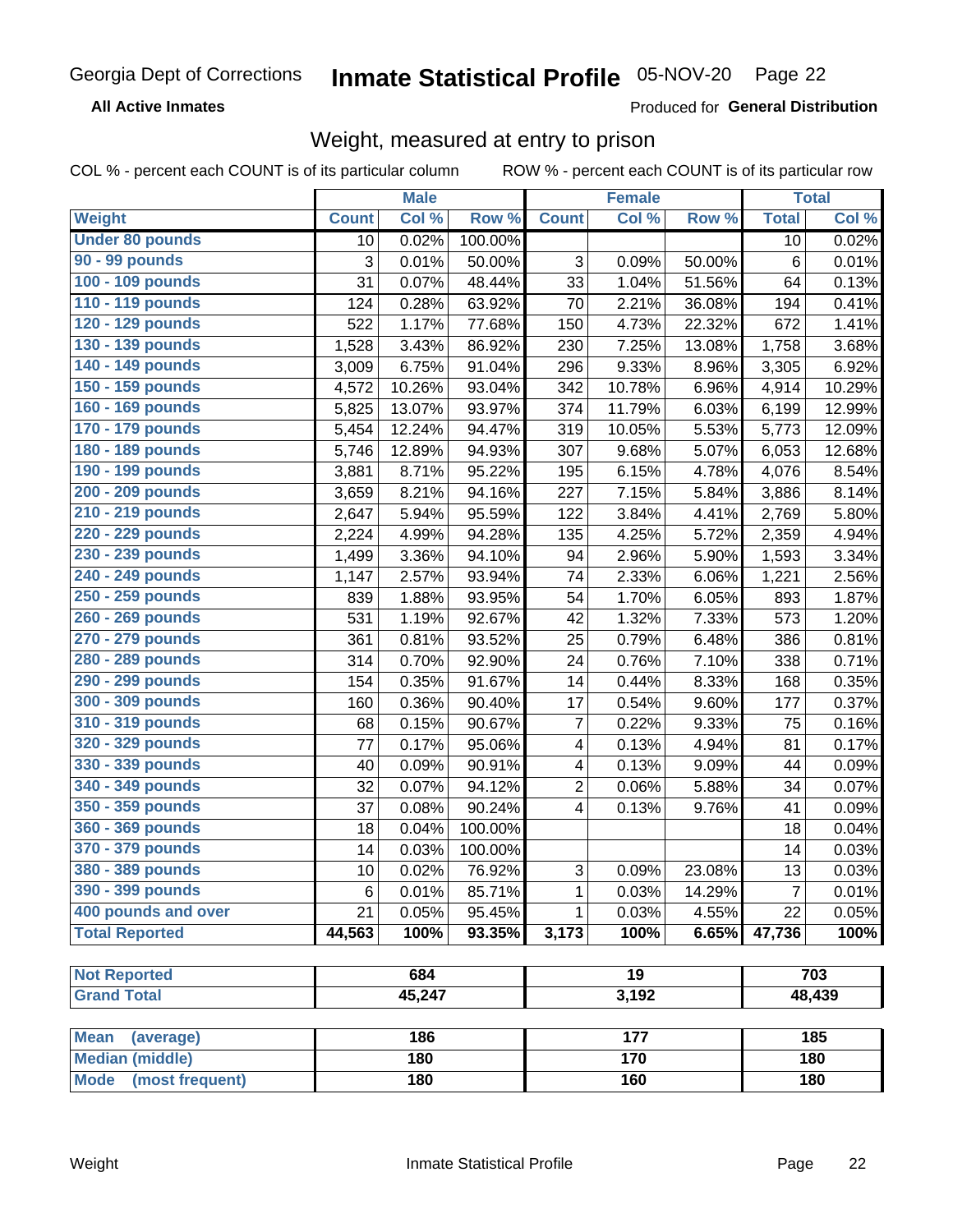# Inmate Statistical Profile 05-NOV-20 Page 23

**All Active Inmates** 

#### Produced for General Distribution

### Veterans validated by Veteran's Administration

COL % - percent each COUNT is of its particular column

|                          |              | <b>Male</b> |         |                    | <b>Female</b> |       |              | <b>Total</b> |
|--------------------------|--------------|-------------|---------|--------------------|---------------|-------|--------------|--------------|
| <b>Military service</b>  | <b>Count</b> | Col %       |         | <b>Row % Count</b> | Col %         | Row % | <b>Total</b> | Col %        |
| <b>Others</b><br>0       | 704          | 28.78%      | 97.24%  | 20                 | 42.55%        | 2.76% | 724          | 29.04%       |
| <b>Air Force</b>         | 1,032        | 42.19%      | 98.10%  | 20                 | 42.55%        | 1.90% | 1,052        | 42.20%       |
| 2<br><b>Army</b>         | 139          | 5.68%       | 99.29%  |                    | 2.13%         | .71%  | 140          | 5.62%        |
| <b>Navy</b><br>3         | 316          | 12.92%      | 99.06%  | 3                  | 6.38%         | .94%  | 319          | 12.80%       |
| <b>Marines</b><br>4      | 14           | $.57\%$     | 100.00% |                    |               |       | 14           | .56%         |
| <b>Coast Guard</b><br>5. | 241          | 9.85%       | 98.77%  | 3                  | 6.38%         | 1.23% | 244          | 9.79%        |
| <b>Total Reported</b>    | 2,446        | 100%        | 98.11%  | 47                 | 100%          | 1.89% | 2,493        | 100%         |

| <b>Not</b><br>. ಗeported | 42,801 | 145   | 45,946 |
|--------------------------|--------|-------|--------|
| ⊺otal<br>Grand           | 45,247 | 3,192 | 48,439 |

|  |  | <b>Mode (most frequent)</b> | <b>Force</b><br>Aır | วthers | orce |
|--|--|-----------------------------|---------------------|--------|------|
|--|--|-----------------------------|---------------------|--------|------|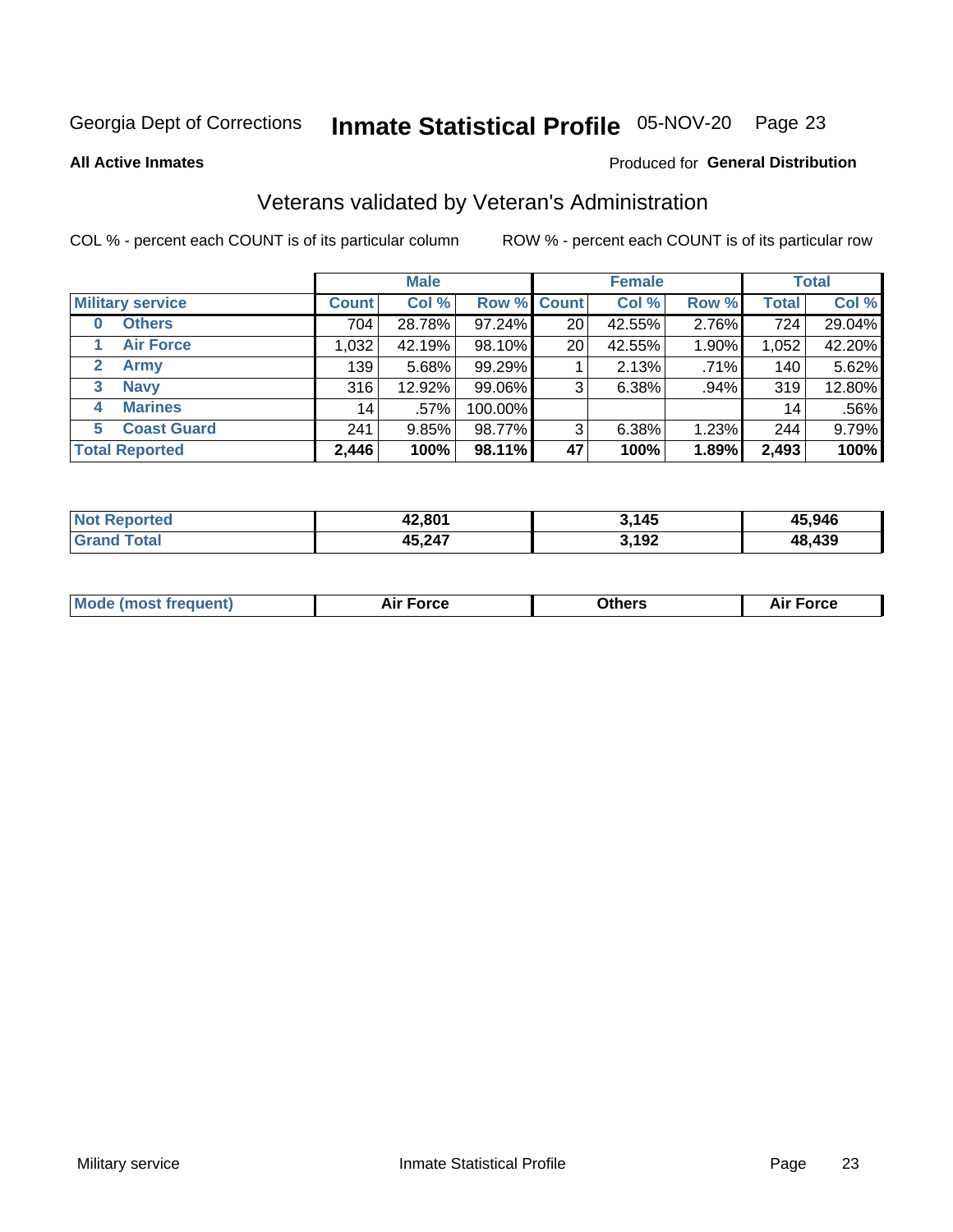# Inmate Statistical Profile 05-NOV-20 Page 24

**All Active Inmates** 

#### Produced for General Distribution

### Type of admission to prison

COL % - percent each COUNT is of its particular column

|    |                                  |              | <b>Male</b> |                    |     | <b>Female</b> |       |              | <b>Total</b> |
|----|----------------------------------|--------------|-------------|--------------------|-----|---------------|-------|--------------|--------------|
|    | <b>Type of Admission</b>         | <b>Count</b> | Col %       | <b>Row % Count</b> |     | Col %         | Row % | <b>Total</b> | Col %        |
| 16 | <b>Population Redistribution</b> | 3            | .01%        | 100.00%            |     |               |       | 3            | .01%         |
| 27 | <b>Boot Camp Plus</b>            |              | .01%        | 100.00%            |     |               |       |              | .01%         |
| 28 | <b>Initial Assignment</b>        |              | .02%        | 100.00%            |     |               |       |              | .01%         |
| 52 | <b>New Sentence</b>              | 36,329       | 80.31%      | 93.26% 2,627       |     | 82.30%        | 6.74% | 38,956       | 80.44%       |
| 53 | <b>Probation Rev Partial</b>     | 1,777        | 3.93%       | 93.28%             | 128 | 4.01%         | 6.72% | 1,905        | 3.93%        |
| 54 | <b>Probation Rev Remainder</b>   | 2,861        | 6.32%       | 92.32%             | 238 | 7.46%         | 7.68% | 3,099        | 6.40%        |
| 55 | <b>Parole Rev New Sentence</b>   | 2,672        | 5.91%       | 95.12%             | 137 | 4.29%         | 4.88% | 2,809        | 5.80%        |
| 56 | <b>Parole Rev No New</b>         | 1,526        | 3.37%       | 96.10%             | 62  | 1.94%         | 3.90% | 1,588        | 3.28%        |
|    | <b>Sentence</b>                  |              |             |                    |     |               |       |              |              |
| 57 | <b>Released In Error</b>         | 13           | .03%        | 100.00%            |     |               |       | 13           | .03%         |
| 65 | <b>Return Appeal/Bond</b>        | 2            | .01%        | 100.00%            |     |               |       | 2            | .01%         |
| 67 | <b>Admit Fm Other Cust</b>       | 3            | .01%        | 100.00%            |     |               |       | 3            | .01%         |
| 69 | <b>New Sent/Par Rev Pnd</b>      | 2            | .01%        | 100.00%            |     |               |       | 2            | .01%         |
| 70 | <b>Life W/O Parole</b>           | 14           | .03%        | 100.00%            |     |               |       | 14           | .03%         |
| 72 | <b>Par Rev/Rsn Unknown</b>       | 23           | .05%        | 100.00%            |     |               |       | 23           | .05%         |
| 76 | <b>Par Rev/Revoc Center</b>      |              | .01%        | 100.00%            |     |               |       |              | .01%         |
| 82 | <b>Unknown</b>                   | 4            | .01%        | 100.00%            |     |               |       | 4            | .01%         |
|    | <b>Total Reported</b>            | 45,238       | 100%        | 93.41% 3,192       |     | 100%          | 6.59% | 48,430       | 100%         |

| <b>Not Reported</b>           |        |       |        |
|-------------------------------|--------|-------|--------|
| <b>Total</b><br><b>'Grand</b> | 45,247 | 3,192 | 48,439 |

| <b>Mode (most frequent)</b> | <b>New Sentence</b> | <b>New Sentence</b> | <b>New Sentence</b> |
|-----------------------------|---------------------|---------------------|---------------------|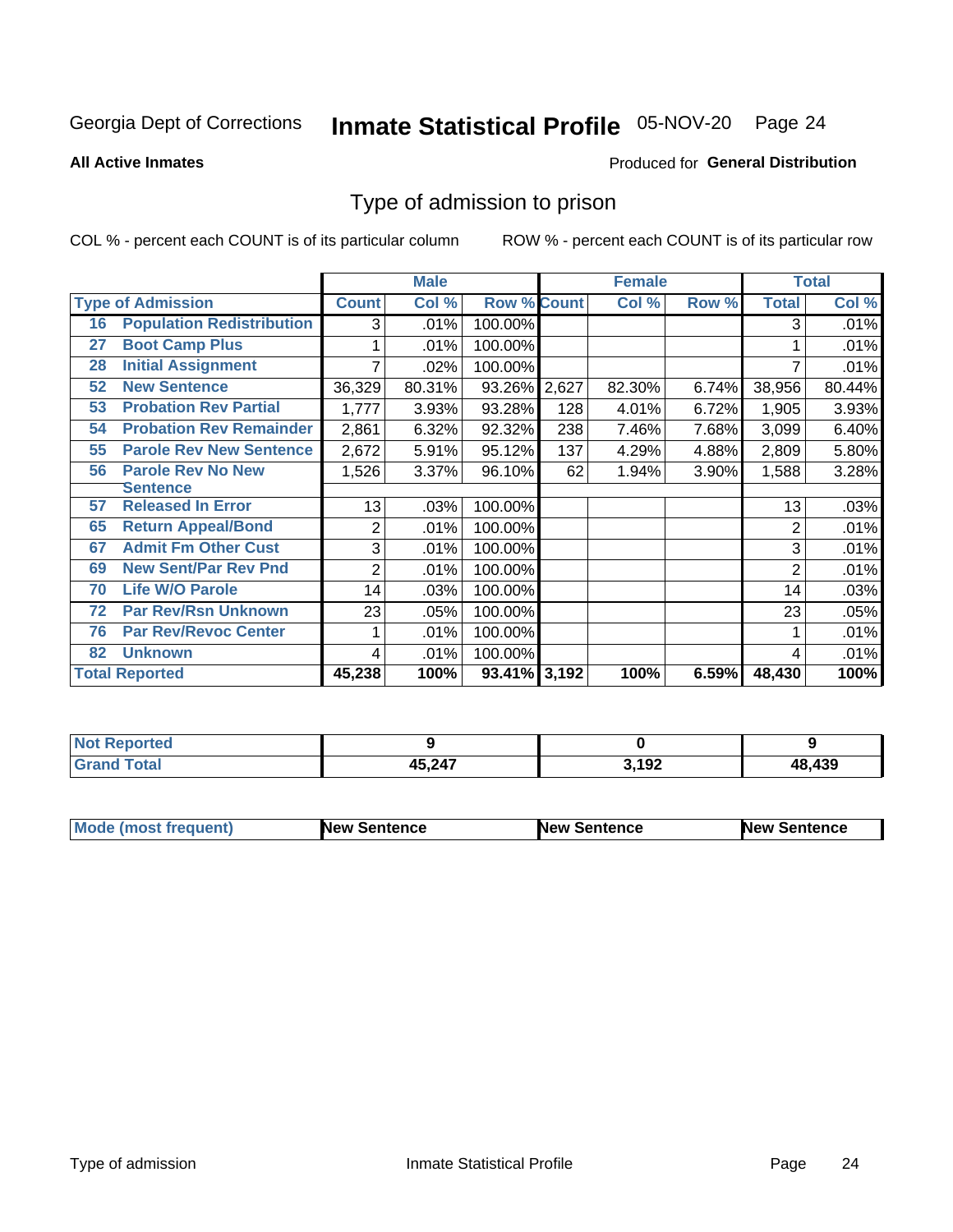# Inmate Statistical Profile 05-NOV-20 Page 25

**All Active Inmates** 

#### Produced for General Distribution

# Current / last supervision level

COL % - percent each COUNT is of its particular column

|                        |              | <b>Male</b> |                    |       | <b>Female</b> |          |              | <b>Total</b> |
|------------------------|--------------|-------------|--------------------|-------|---------------|----------|--------------|--------------|
| <b>Security Status</b> | <b>Count</b> | Col %       | <b>Row % Count</b> |       | Col %         | Row %    | <b>Total</b> | Col %        |
| 3 Minimum              | 2.815        | $6.22\%$    | 70.53%             | 1,176 | 36.85%        | 29.47%   | 3,991        | $8.24\%$     |
| 4 Medium               | 32.215       | 71.21%      | 94.61%             | 1,836 | 57.54%        | $5.39\%$ | 34,051       | 70.31%       |
| 5 Close                | 10.208       | 22.57%      | 98.28%             | 179   | 5.61%         | 1.72%    | 10,387       | 21.45%       |
| <b>Total Reported</b>  | 45,238       | 100%        | $93.41\%$ 3.191    |       | 100%          | $6.59\%$ | 48,429       | 100%         |

| <b>Still being diagnosed</b> |        |       |        |
|------------------------------|--------|-------|--------|
| <b>Not Reported</b>          |        |       | 1ι     |
| <b>Grand Total</b>           | 45,247 | 3,192 | 48,439 |

| Mo | Me<br>edium<br>_____ | M۵<br>rdıum<br>_____ | <b>Medium</b> |
|----|----------------------|----------------------|---------------|
|    |                      |                      |               |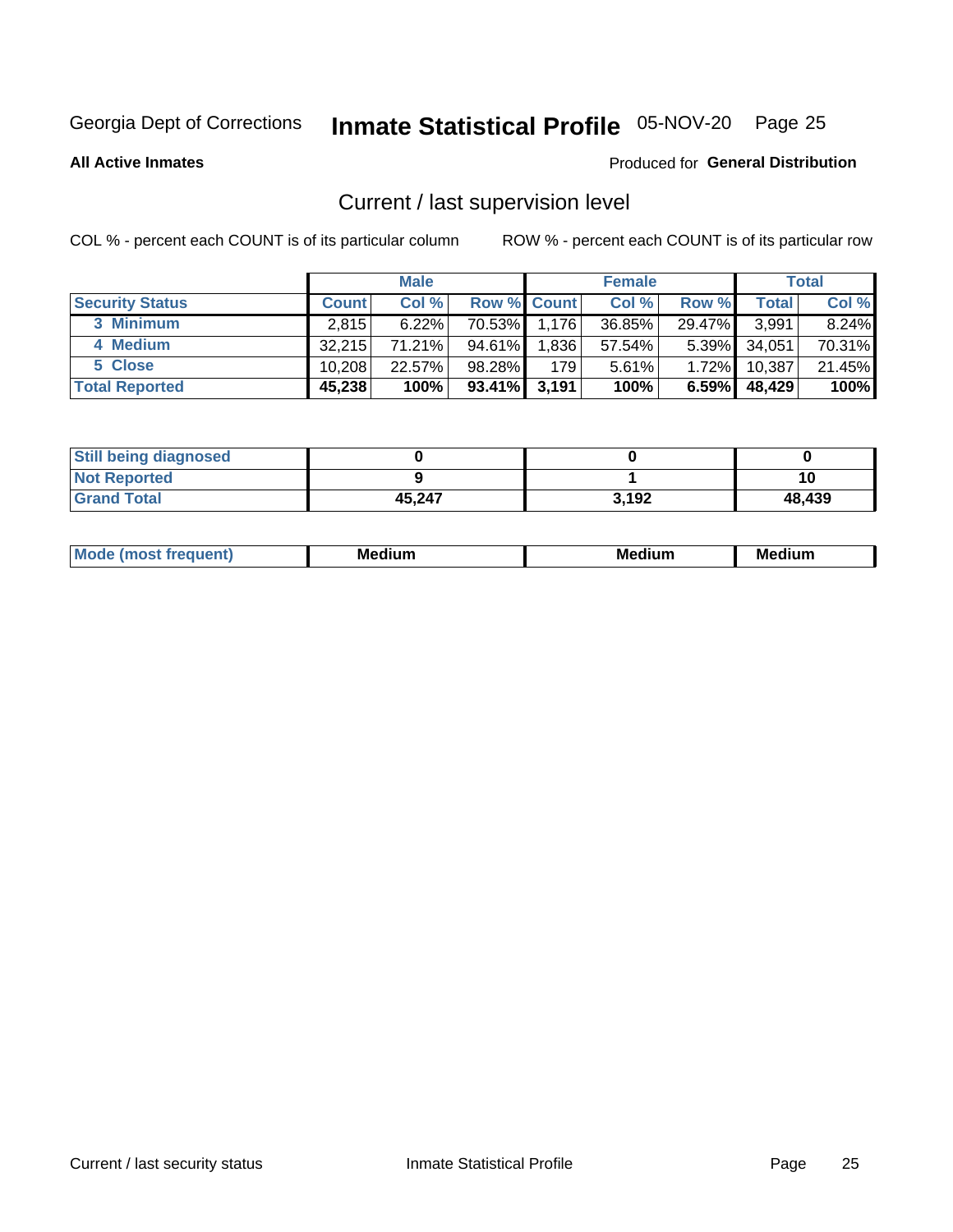# Inmate Statistical Profile 05-NOV-20 Page 26

**All Active Inmates** 

#### Produced for General Distribution

# Current / last type of institution

COL % - percent each COUNT is of its particular column

|                            |                | <b>Male</b> |             |       | <b>Female</b> |        |              | <b>Total</b> |
|----------------------------|----------------|-------------|-------------|-------|---------------|--------|--------------|--------------|
| <b>Type of Institution</b> | <b>Count</b>   | Col %       | Row % Count |       | Col %         | Row %  | <b>Total</b> | Col %        |
| <b>County Ci</b>           | 4,232          | 9.42%       | 99.98%      |       | $.03\%$       | .02%   | 4,233        | 8.80%        |
| <b>State Prison</b>        | 31,952         | 71.15%      | 91.90%      | 2,815 | 88.22%        | 8.10%  | 34,767       | 72.28%       |
| <b>Transitional Center</b> | 1,814          | 4.04%       | 82.91%      | 374   | 11.72%        | 17.09% | 2,188        | 4.55%        |
| <b>Private Prison</b>      | 6,904          | 15.37%      | 100.00%     |       |               |        | 6,904        | 14.35%       |
| <b>County Jail</b>         | 6              | $.01\%$     | 100.00%     |       |               |        | 6            | .01%         |
| <b>State Hospital</b>      | 3 <sup>1</sup> | $.01\%$     | 75.00%      |       | .03%          | 25.00% |              | .01%         |
| <b>Total Reported</b>      | 44,911         | 100%        | 93.37%      | 3,191 | 100%          | 6.63%  | 48,102       | 100%         |

| orted        |               |         |                      |
|--------------|---------------|---------|----------------------|
| <b>Total</b> | <b>AA 911</b> | 2 1 Q 1 | <b>AR 102</b><br>שו' |

|  | <b>Mode (most frequent)</b> | State Prison | <b>State Prison</b> | <b>State Prisonl</b> |
|--|-----------------------------|--------------|---------------------|----------------------|
|--|-----------------------------|--------------|---------------------|----------------------|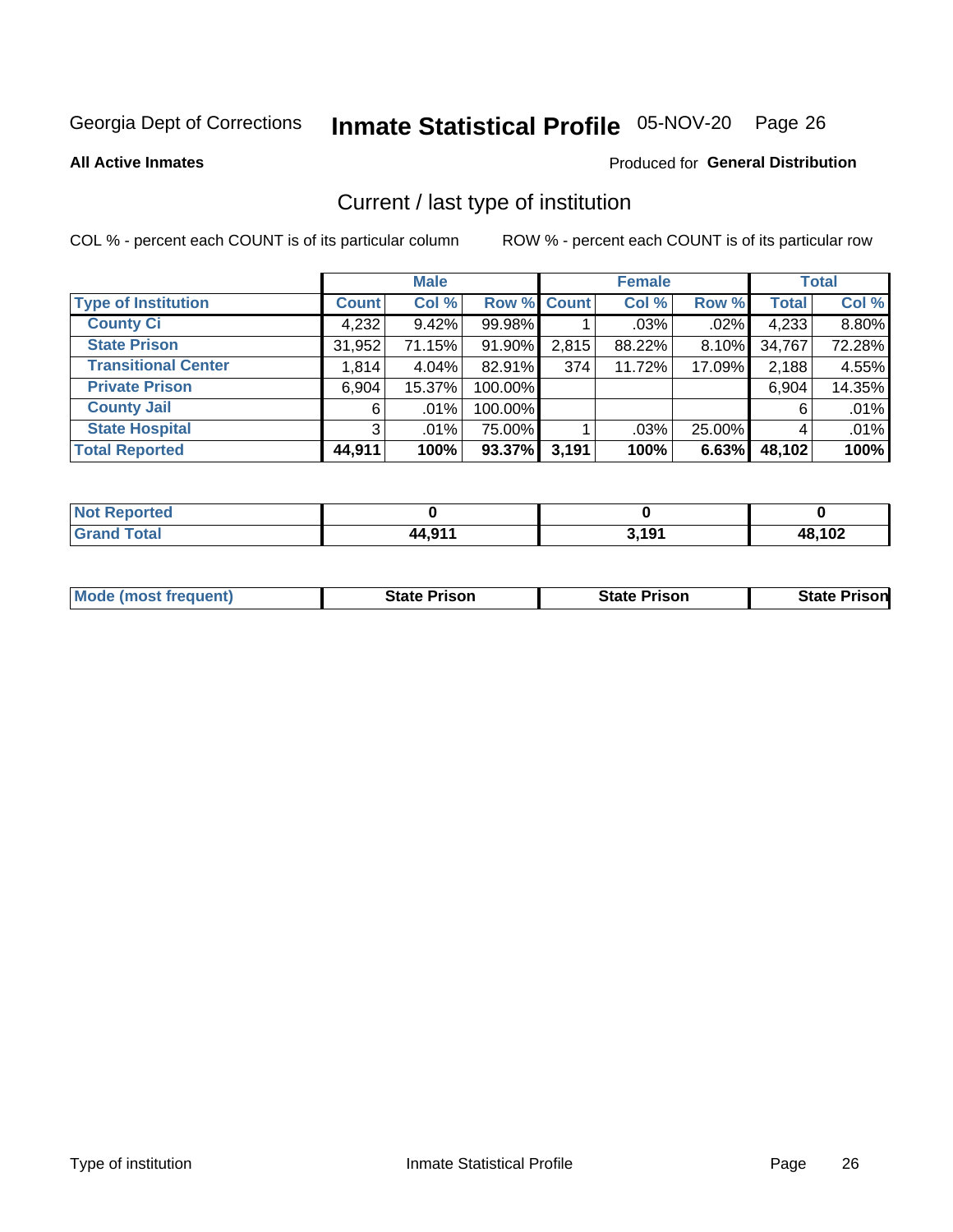# Inmate Statistical Profile 05-NOV-20 Page 27

**All Active Inmates** 

#### Produced for General Distribution

### Institution type - transitional centers

COL % - percent each COUNT is of its particular column

|                                          |              | <b>Male</b> |         |              | <b>Female</b> |         |              | <b>Total</b> |
|------------------------------------------|--------------|-------------|---------|--------------|---------------|---------|--------------|--------------|
| <b>Institution Type - Trans. Centers</b> | <b>Count</b> | Col %       | Row %   | <b>Count</b> | Col %         | Row %   | <b>Total</b> | Col %        |
| <b>Albany Tc</b>                         |              | .06%        | 100.00% |              |               |         |              | .05%         |
| <b>Arrendale Tc</b>                      |              |             |         | 137          | 36.63%        | 100.00% | 137          | 6.26%        |
| <b>Atlanta Tc</b>                        | 274          | 15.10%      | 100.00% |              |               |         | 274          | 12.52%       |
| <b>Augusta Tc</b>                        | 187          | 10.31%      | 100.00% |              |               |         | 187          | 8.55%        |
| <b>Bacon Tc</b>                          | 48           | 2.65%       | 100.00% |              |               |         | 48           | 2.19%        |
| <b>Charles D. Hudson Tc</b>              | 151          | 8.32%       | 100.00% |              |               |         | 151          | 6.90%        |
| <b>Clayton Tc</b>                        | 341          | 18.80%      | 100.00% |              |               |         | 341          | 15.59%       |
| <b>Coastal Tc</b>                        |              | .06%        | 100.00% |              |               |         |              | .05%         |
| <b>Columbus Tc</b>                       | 139          | 7.66%       | 100.00% |              |               |         | 139          | 6.35%        |
| <b>Macon Tc</b>                          | 158          | 8.71%       | 100.00% |              |               |         | 158          | 7.22%        |
| <b>Macon Womens Tc</b>                   |              |             |         | 2            | .53%          | 100.00% | 2            | .09%         |
| <b>Metro Tc</b>                          |              |             |         | 235          | 62.83%        | 100.00% | 235          | 10.74%       |
| <b>Phillips Tc</b>                       | 201          | 11.08%      | 100.00% |              |               |         | 201          | 9.19%        |
| <b>Savannah Mens Tc</b>                  |              | .06%        | 100.00% |              |               |         |              | .05%         |
| <b>Smith Tc</b>                          | 161          | 8.88%       | 100.00% |              |               |         | 161          | 7.36%        |
| <b>Valdosta Tc</b>                       | 151          | 8.32%       | 100.00% |              |               |         | 151          | 6.90%        |
| <b>Total Reported</b>                    | 1,814        | 100%        | 82.91%  | 374          | 100%          | 17.09%  | 2,188        | 100%         |

| Reported<br>NOT.<br> |            |                  |       |
|----------------------|------------|------------------|-------|
| <b>Total</b>         | <b>814</b> | $\sim$<br>$\sim$ | ∠,188 |

| Mode (most frequent) | <b>Clayton Tc</b> | Metro Tc | <b>Clayton Tc</b> |
|----------------------|-------------------|----------|-------------------|
|                      |                   |          |                   |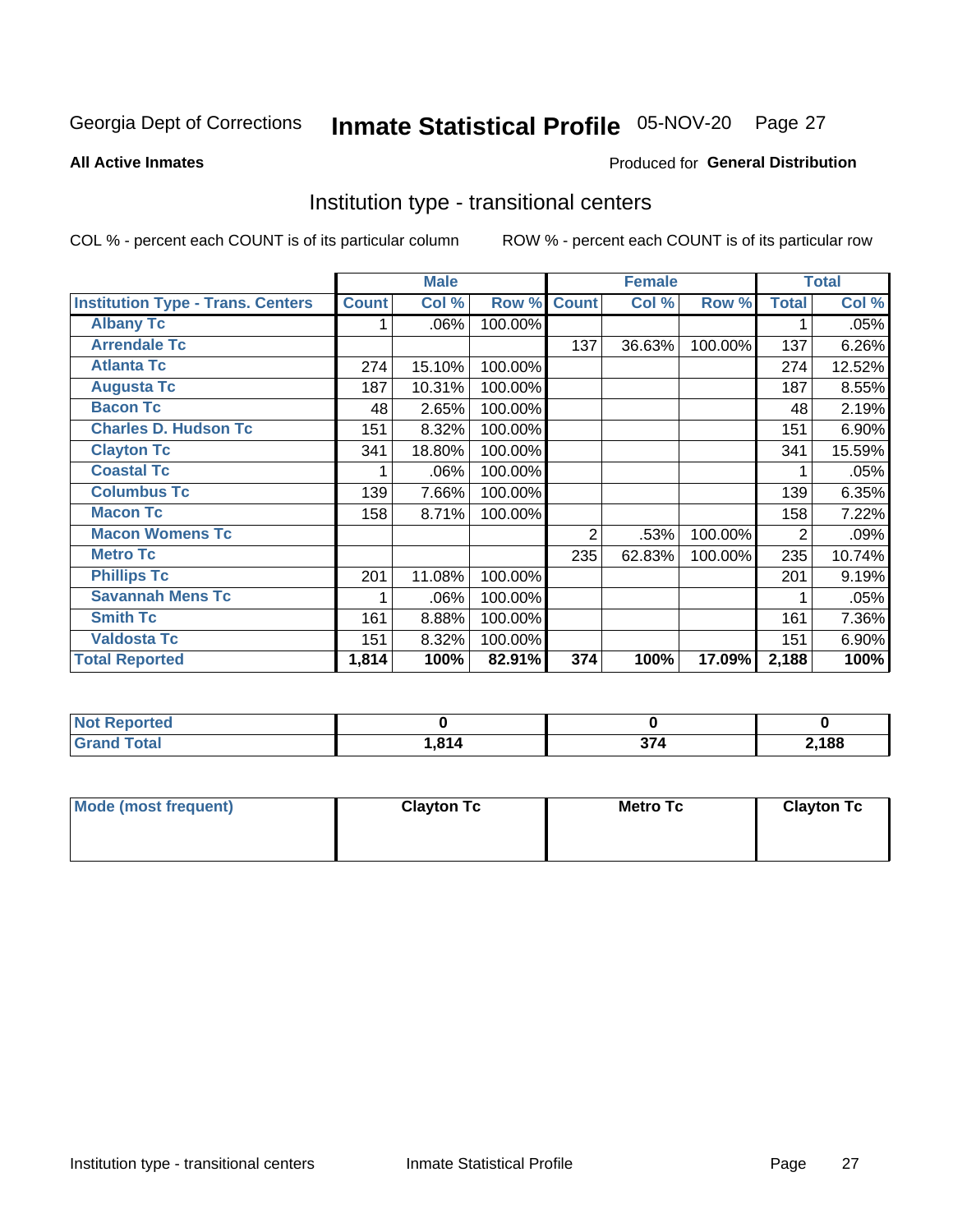# Inmate Statistical Profile 05-NOV-20 Page 28

#### **All Active Inmates**

#### Produced for General Distribution

### Institution type - county prisons

COL % - percent each COUNT is of its particular column

|                                          |                         | <b>Male</b> |         |              | <b>Female</b> |       |                         | <b>Total</b> |
|------------------------------------------|-------------------------|-------------|---------|--------------|---------------|-------|-------------------------|--------------|
| <b>Institution Type - County Prisons</b> | <b>Count</b>            | Col %       | Row %   | <b>Count</b> | Col %         | Row % | <b>Total</b>            | Col %        |
| <b>Baldwin County Ci</b>                 | $\mathbf 1$             | .02%        | 100.00% |              |               |       | $\mathbf{1}$            | .02%         |
| <b>Bulloch County Ci</b>                 | 143                     | 3.38%       | 100.00% |              |               |       | 143                     | 3.38%        |
| <b>Calhoun County Ci</b>                 | 1                       | .02%        | 100.00% |              |               |       | 1                       | .02%         |
| <b>Carroll County Ci</b>                 | 200                     | 4.73%       | 100.00% |              |               |       | 200                     | 4.72%        |
| <b>Chattooga County Ci</b>               | 1                       | .02%        | 100.00% |              |               |       | 1                       | .02%         |
| <b>Clarke County Ci</b>                  | 133                     | 3.14%       | 100.00% |              |               |       | 133                     | 3.14%        |
| <b>Clayton County Ci</b>                 | 199                     | 4.70%       | 100.00% |              |               |       | 199                     | 4.70%        |
| <b>Colquitt County Ci</b>                | 161                     | 3.80%       | 100.00% |              |               |       | 161                     | 3.80%        |
| <b>Coweta County Ci</b>                  | 172                     | 4.06%       | 100.00% |              |               |       | 172                     | 4.06%        |
| <b>Decatur County Ci</b>                 | 170                     | 4.02%       | 100.00% |              |               |       | 170                     | 4.02%        |
| <b>Effingham County Ci</b>               | 184                     | 4.35%       | 100.00% |              |               |       | 184                     | 4.35%        |
| <b>Floyd County Ci</b>                   | 395                     | 9.33%       | 100.00% |              |               |       | 395                     | 9.33%        |
| <b>Fulton County Ci</b>                  | 7                       | .17%        | 100.00% |              |               |       | $\overline{7}$          | .17%         |
| <b>Gilmer County Ci</b>                  | 2                       | .05%        | 100.00% |              |               |       | $\overline{2}$          | .05%         |
| <b>Grady County Ci</b>                   | $\overline{2}$          | .05%        | 100.00% |              |               |       | $\overline{2}$          | .05%         |
| <b>Gwinnett County Ci</b>                | 166                     | 3.92%       | 100.00% |              |               |       | 166                     | 3.92%        |
| <b>Hall County Ci</b>                    | 173                     | 4.09%       | 100.00% |              |               |       | 173                     | 4.09%        |
| <b>Hancock County Ci</b>                 | 1                       | .02%        | 100.00% |              |               |       | 1                       | .02%         |
| <b>Harris County Ci</b>                  | 142                     | 3.36%       | 100.00% |              |               |       | 142                     | 3.35%        |
| <b>Hart County Ci</b>                    | 4                       | .09%        | 100.00% |              |               |       | 4                       | .09%         |
| <b>Henry County Ci</b>                   | 1                       | .02%        | 100.00% |              |               |       | 1                       | .02%         |
| <b>Jackson County Ci</b>                 | 126                     | 2.98%       | 100.00% |              |               |       | 126                     | 2.98%        |
| <b>Jefferson County Ci</b>               | 184                     | 4.35%       | 100.00% |              |               |       | 184                     | 4.35%        |
| <b>Meriwether County Ci</b>              | 2                       | .05%        | 100.00% |              |               |       | $\overline{2}$          | .05%         |
| <b>Miller County Ci</b>                  | 1                       | .02%        | 100.00% |              |               |       | $\mathbf{1}$            | .02%         |
| <b>Mitchell County Ci</b>                | 122                     | 2.88%       | 100.00% |              |               |       | 122                     | 2.88%        |
| <b>Morgan County Ci</b>                  | 1                       | .02%        | 100.00% |              |               |       | 1                       | .02%         |
| <b>Muscogee County Ci</b>                | 491                     | 11.60%      | 100.00% |              |               |       | 491                     | 11.60%       |
| <b>Richmond County Ci</b>                | 173                     | 4.09%       | 100.00% |              |               |       | 173                     | 4.09%        |
| <b>Screven County Ci</b>                 | 133                     | 3.14%       | 100.00% |              |               |       | 133                     | 3.14%        |
| <b>Spalding County Ci</b>                | 309                     | 7.30%       | 100.00% |              |               |       | 309                     | 7.30%        |
| <b>Stewart County Ci</b>                 | $\overline{2}$          | .05%        | 100.00% |              |               |       | $\overline{2}$          | .05%         |
| <b>Sumter County Ci</b>                  | 286                     | 6.76%       | 100.00% |              |               |       | 286                     | 6.76%        |
| <b>Terrell County Ci</b>                 | 129                     | 3.05%       | 100.00% |              |               |       | 129                     | 3.05%        |
| <b>Thomas County Ci</b>                  | 3                       | .07%        | 100.00% |              |               |       | 3                       | .07%         |
| <b>Tift County Ci</b>                    | 3                       | .07%        | 100.00% |              |               |       | 3                       | .07%         |
| <b>Upson County Ci</b>                   | 1                       | .02%        | 100.00% |              |               |       | 1                       | .02%         |
| <b>Walker County Ci</b>                  | $\overline{\mathbf{4}}$ | .09%        | 100.00% |              |               |       | $\overline{\mathbf{4}}$ | .09%         |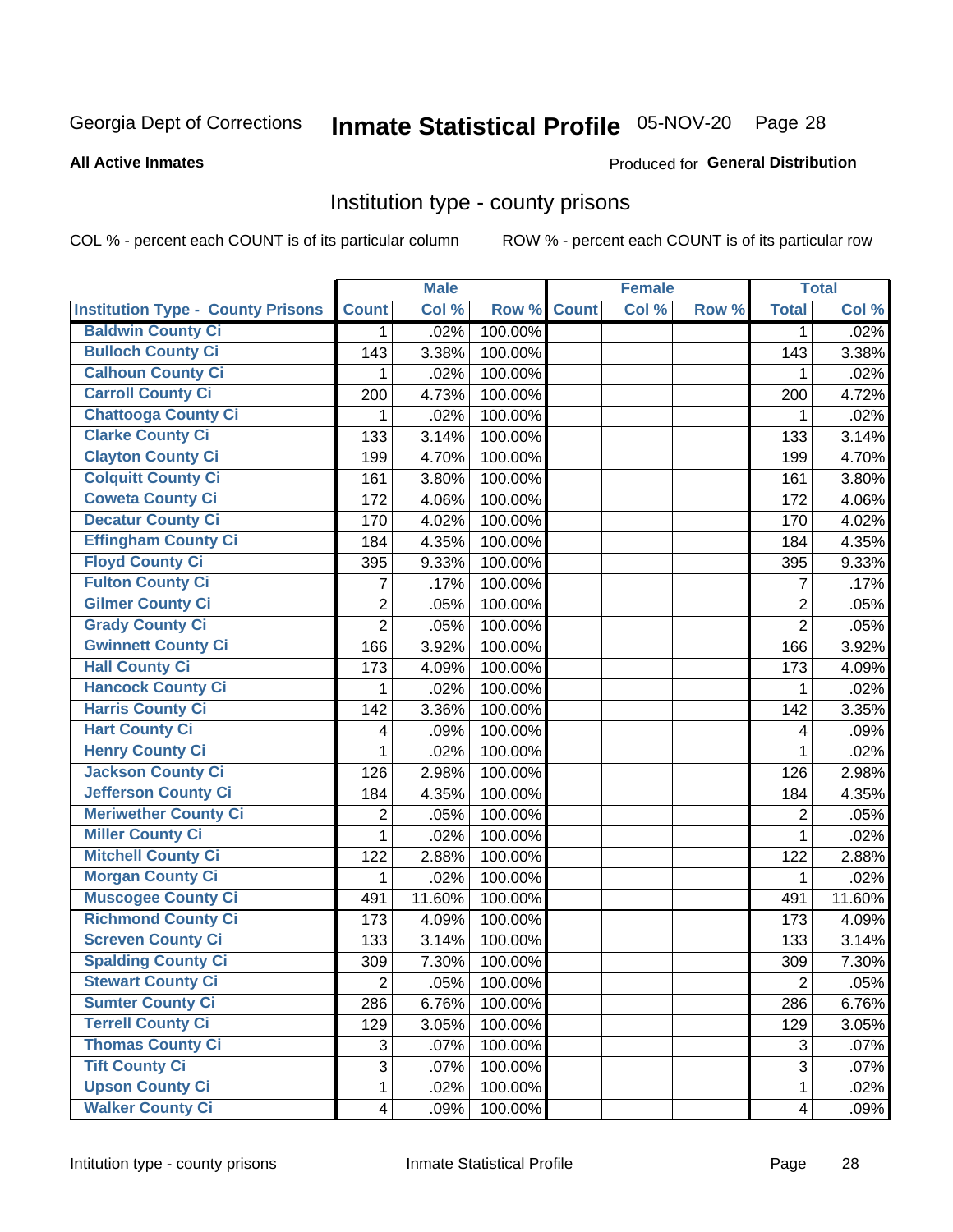# Inmate Statistical Profile 05-NOV-20 Page 29

**All Active Inmates** 

#### Produced for General Distribution

### Institution type - county prisons

COL % - percent each COUNT is of its particular column

|                                          |              | <b>Male</b> |                    | <b>Female</b> |         |       | <b>Total</b> |
|------------------------------------------|--------------|-------------|--------------------|---------------|---------|-------|--------------|
| <b>Institution Type - County Prisons</b> | <b>Count</b> | Col%        | <b>Row % Count</b> | Col%          | Row %   | Total | Col %        |
| <b>Walton County Ci</b>                  | ⌒            | .05%        | 100.00%            |               |         |       | .05%         |
| <b>Wilkes County Ci</b>                  |              | $.05\%$     | 100.00%            |               |         |       | .05%         |
| <b>Womens Ci</b>                         |              |             |                    | 100.00%       | 100.00% |       | .02%         |
| <b>Total Reported</b>                    | 4,232        | 100%        | 99.98%             | 100%          | .02%    | 4,233 | 100%         |

| portea |               |               |
|--------|---------------|---------------|
| $\sim$ | ה הח<br>4,ZJZ | ົດດດ<br>4,2JJ |

| Mode (most frequent) | <b>Muscogee County Ci</b> | <b>Womens Cil Muscogee County</b> |
|----------------------|---------------------------|-----------------------------------|
|                      |                           |                                   |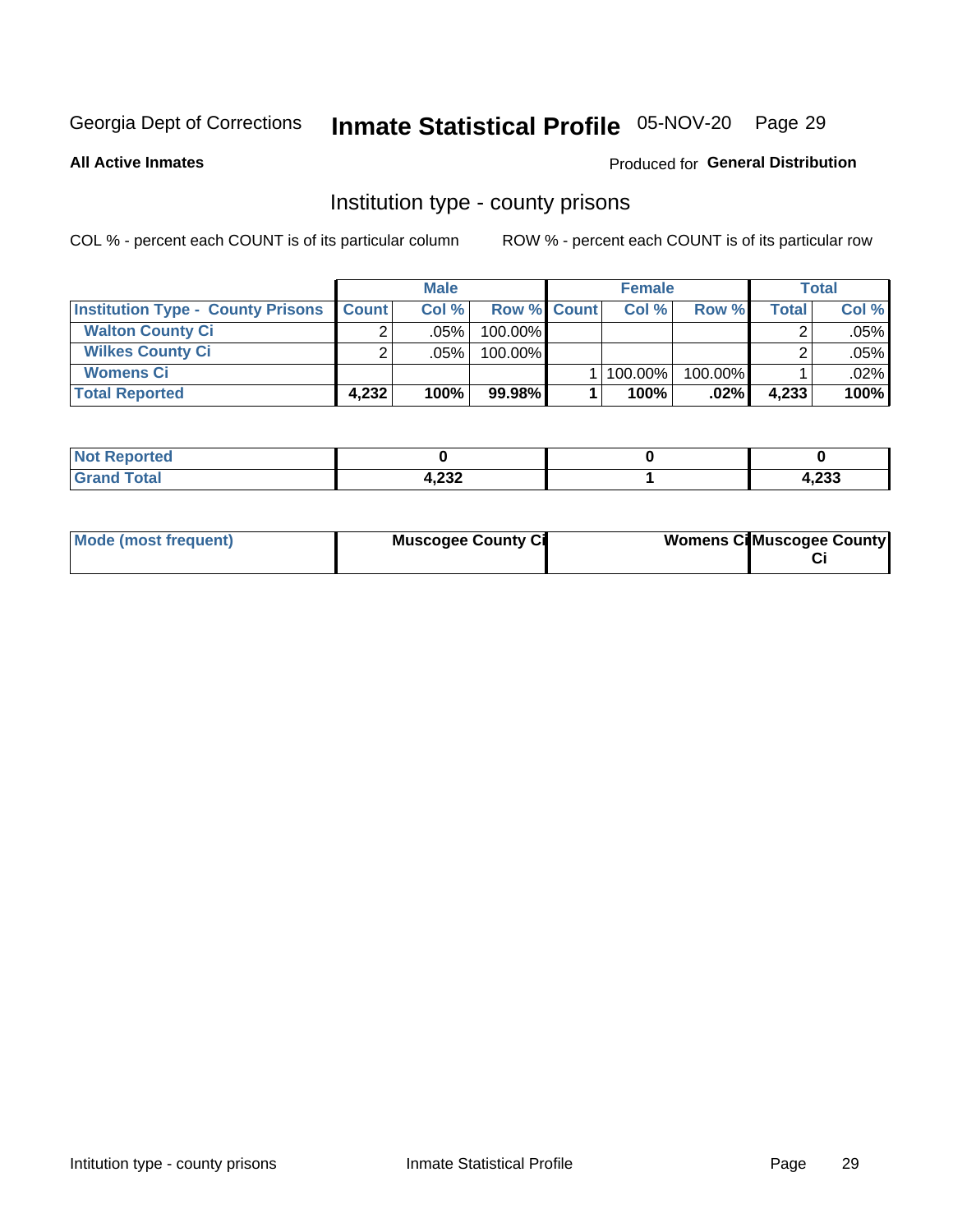# Inmate Statistical Profile 05-NOV-20 Page 30

#### **All Active Inmates**

#### Produced for General Distribution

### Institution type - state prisons

COL % - percent each COUNT is of its particular column

|                                         |              | <b>Male</b> |         |              | <b>Female</b> |         | <b>Total</b> |       |
|-----------------------------------------|--------------|-------------|---------|--------------|---------------|---------|--------------|-------|
| <b>Institution Type - State Prisons</b> | <b>Count</b> | Col %       | Row %   | <b>Count</b> | Col %         | Row %   | <b>Total</b> | Col % |
| <b>Arrendale State Prison</b>           |              |             |         | 1,328        | 47.18%        | 100.00% | 1,328        | 3.82% |
| <b>Augusta State Med. Prison</b>        | 1,094        | 3.42%       | 100.00% |              |               |         | 1,094        | 3.15% |
| <b>Autry State Prison</b>               | 1,070        | 3.35%       | 100.00% |              |               |         | 1,070        | 3.08% |
| <b>Baldwin State Prison</b>             | 826          | 2.59%       | 100.00% |              |               |         | 826          | 2.38% |
| <b>Burruss Correctional Training</b>    | 632          | 1.98%       | 100.00% |              |               |         | 632          | 1.82% |
| <b>Ctr</b>                              |              |             |         |              |               |         |              |       |
| <b>Calhoun State Prison</b>             | 1,532        | 4.79%       | 100.00% |              |               |         | 1,532        | 4.41% |
| <b>Central State Prison</b>             | 1,036        | 3.24%       | 100.00% |              |               |         | 1,036        | 2.98% |
| <b>Chatham State Prison</b>             | 5            | .02%        | 100.00% |              |               |         | 5            | .01%  |
| <b>Coastal State Prison</b>             | 1,028        | 3.22%       | 100.00% |              |               |         | 1,028        | 2.96% |
| <b>Dodge State Prison</b>               | 1,174        | 3.67%       | 100.00% |              |               |         | 1,174        | 3.38% |
| <b>Dooly State Prison</b>               | 1,469        | 4.60%       | 100.00% |              |               |         | 1,469        | 4.23% |
| <b>Emanuel Womens Facility</b>          |              |             |         | 249          | 8.85%         | 100.00% | 249          | .72%  |
| <b>Ga Diag Class Prison</b>             | 3,368        | 10.54%      | 100.00% |              |               |         | 3,368        | 9.69% |
| <b>Ga State Prison</b>                  | 1,457        | 4.56%       | 100.00% |              |               |         | 1,457        | 4.19% |
| <b>Hancock State Prison</b>             | 1,031        | 3.23%       | 100.00% |              |               |         | 1,031        | 2.97% |
| <b>Hays State Prison</b>                | 1,026        | 3.21%       | 100.00% |              |               |         | 1,026        | 2.95% |
| <b>Helms Facility</b>                   | 11           | .03%        | 68.75%  | 5            | .18%          | 31.25%  | 16           | .05%  |
| <b>Johnson State Prison</b>             | 1,315        | 4.12%       | 100.00% |              |               |         | 1,315        | 3.78% |
| <b>Lee State Prison</b>                 | 602          | 1.88%       | 100.00% |              |               |         | 602          | 1.73% |
| <b>Long Unit</b>                        | 134          | .42%        | 100.00% |              |               |         | 134          | .39%  |
| <b>Lowndes Unit</b>                     | 5            | .02%        | 100.00% |              |               |         | 5            | .01%  |
| <b>Macon State Prison</b>               | 1,543        | 4.83%       | 100.00% |              |               |         | 1,543        | 4.44% |
| <b>Metro Reentry Facility</b>           | 220          | .69%        | 100.00% |              |               |         | 220          | .63%  |
| <b>Metro State Prison (W)</b>           |              |             |         | $\mathbf 1$  | .04%          | 100.00% | 1            | .01%  |
| <b>Montgomery State Prison</b>          | 316          | .99%        | 100.00% |              |               |         | 316          | .91%  |
| <b>Phillips State Prison</b>            | 856          | 2.68%       | 100.00% |              |               |         | 856          | 2.46% |
| <b>Pulaski State Prison</b>             |              |             |         | 980          | 34.81%        | 100.00% | 980          | 2.82% |
| <b>Putnam State Prison</b>              | $\mathbf{1}$ | .01%        | 100.00% |              |               |         | 1            | .01%  |
| <b>Rogers State Prison</b>              | 1,275        | 3.99%       | 100.00% |              |               |         | 1,275        | 3.67% |
| <b>Rutledge State Prison</b>            | 554          | 1.73%       | 100.00% |              |               |         | 554          | 1.59% |
| <b>Smith State Prison</b>               | 1,432        | $4.48\%$    | 100.00% |              |               |         | 1,432        | 4.12% |
| <b>Special Management Unit</b>          | 177          | .55%        | 100.00% |              |               |         | 177          | .51%  |
| <b>Telfair State Prison</b>             | 1,269        | 3.97%       | 100.00% |              |               |         | 1,269        | 3.65% |
| <b>Valdosta State Prison</b>            | 784          | 2.45%       | 100.00% |              |               |         | 784          | 2.26% |
| <b>Walker State Prison</b>              | 383          | 1.20%       | 100.00% |              |               |         | 383          | 1.10% |
| <b>Ware State Prison</b>                | 1,192        | 3.73%       | 100.00% |              |               |         | 1,192        | 3.43% |
| <b>Washington State Prison</b>          | 1,500        | 4.69%       | 100.00% |              |               |         | 1,500        | 4.31% |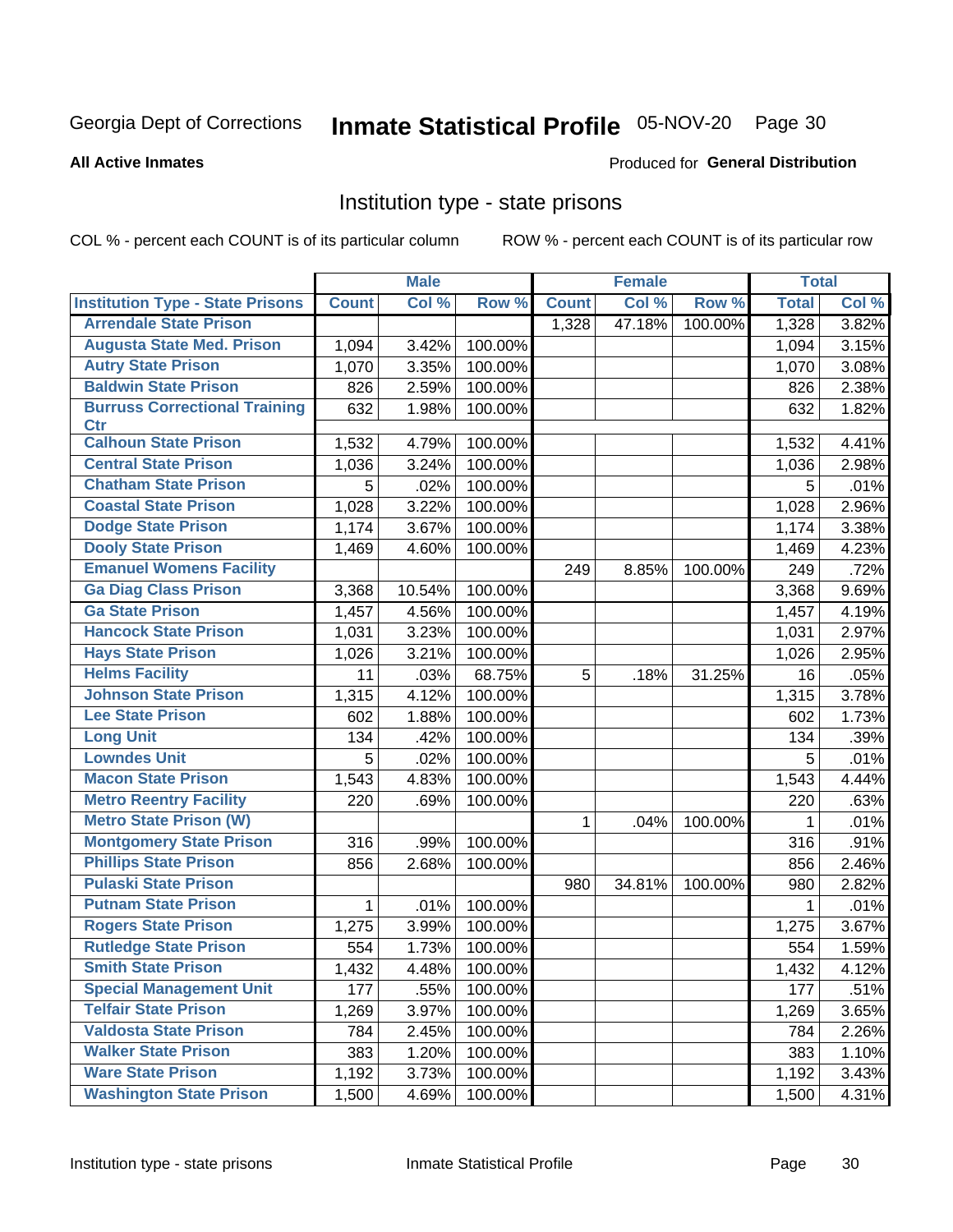# Inmate Statistical Profile 05-NOV-20 Page 31

**All Active Inmates** 

#### Produced for General Distribution

### Institution type - state prisons

COL % - percent each COUNT is of its particular column

|                                         |              | <b>Male</b> |            |              | <b>Female</b> |         |        | Total   |
|-----------------------------------------|--------------|-------------|------------|--------------|---------------|---------|--------|---------|
| <b>Institution Type - State Prisons</b> | <b>Count</b> | Col %       | Row %      | <b>Count</b> | Col%          | Row %   | Total  | Col %   |
| <b>Wayne State Prison</b>               |              | $.01\%$     | $100.00\%$ |              |               |         |        | .01%    |
| <b>Whitworth Women'S Facility</b>       |              |             |            | 252          | 8.95%         | 100.00% | 252    | $.72\%$ |
| <b>Wilcox State Prison</b>              | .634         | 5.11%       | 100.00%    |              |               |         | 1,634  | 4.70%   |
| <b>Total Reported</b>                   | 31,952       | 100%        | 91.9%      | 2,815        | 100%          | 8.1%    | 34,767 | 100%    |

| <b>Not Reported</b>  |                             |                               |                                       |
|----------------------|-----------------------------|-------------------------------|---------------------------------------|
| <b>Grand Total</b>   | 31.952                      | 2,815                         | 34.767                                |
| Mode (most frequent) | <b>Ga Diag Class Prison</b> | <b>Arrendale State Prison</b> | <b>Ga Diag Class</b><br><b>Prison</b> |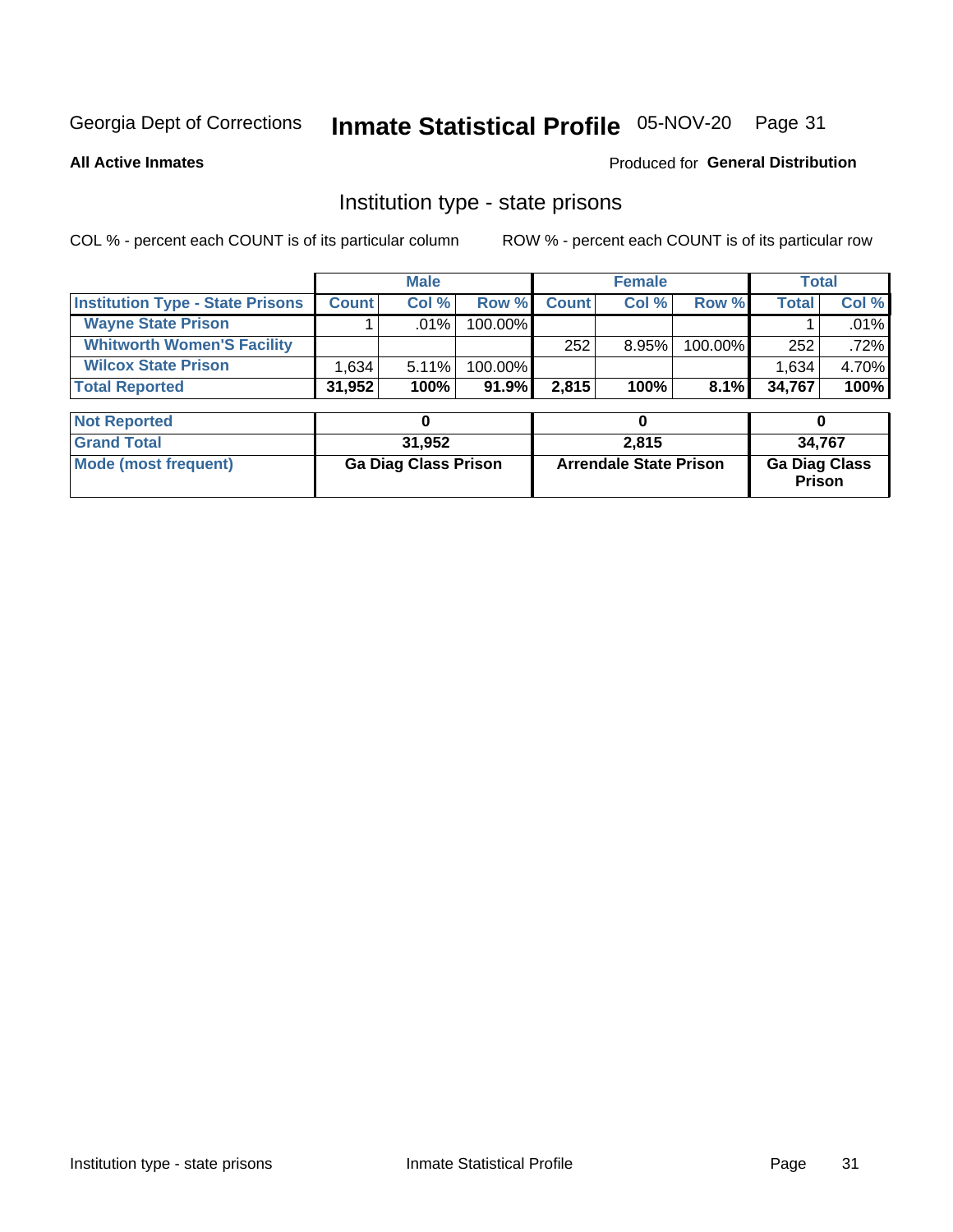# Inmate Statistical Profile 05-NOV-20 Page 32

**All Active Inmates** 

#### Produced for General Distribution

### Institution type - private prisons

COL % - percent each COUNT is of its particular column

|                                           |              | <b>Male</b> |                    | <b>Female</b> |       |       | <b>Total</b> |
|-------------------------------------------|--------------|-------------|--------------------|---------------|-------|-------|--------------|
| <b>Institution Type - Private Prisons</b> | <b>Count</b> | Col %       | <b>Row % Count</b> | Col %         | Row % | Total | Col %        |
| <b>Coffee Corr Facility</b>               | 2,321        | $33.62\%$   | 100.00%            |               |       | 2,321 | 33.62%       |
| <b>Jenkins Corr Facility</b>              | 939          | $13.60\%$   | $100.00\%$         |               |       | 939   | 13.60%       |
| <b>Riverbend Corr Facility</b>            | 1.285        | $18.61\%$   | 100.00%            |               |       | 1,285 | 18.61%       |
| <b>Wheeler Corr Facility</b>              | 2,359        | 34.17%      | 100.00%            |               |       | 2,359 | 34.17%       |
| <b>Total Reported</b>                     | 6,904        | 100%        | $100\%$            |               | %     | 6,904 | 100%         |

| 'Noi<br><b>Reported</b> |       |       |
|-------------------------|-------|-------|
| <b>Total</b>            | 6,904 | 5,904 |

| <b>Mode (most frequent)</b> | <b>Wheeler Corr Facility</b> | <b>Null</b> | <b>Wheeler Corr</b><br><b>Facility</b> |
|-----------------------------|------------------------------|-------------|----------------------------------------|
|-----------------------------|------------------------------|-------------|----------------------------------------|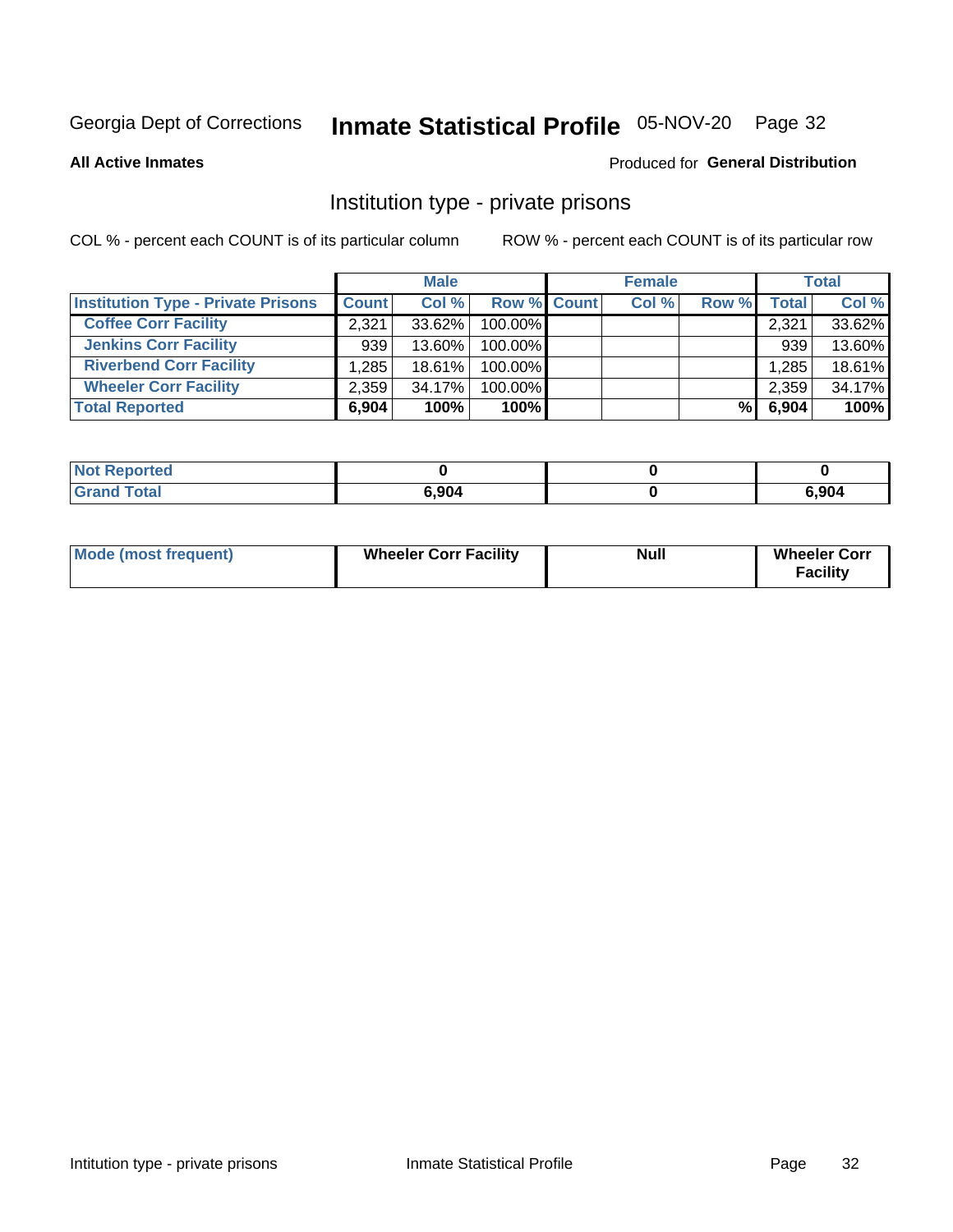# Inmate Statistical Profile 05-NOV-20 Page 33

**All Active Inmates** 

#### Produced for General Distribution

### Institution type - inmate boot camp

COL % - percent each COUNT is of its particular column

|                                      | <b>Male</b>  |       |  | <b>Female</b> |      |             | Total |       |
|--------------------------------------|--------------|-------|--|---------------|------|-------------|-------|-------|
| <b>Institution Type - Boot Camps</b> | <b>Count</b> | Col % |  | Row % Count   | Col% | Row % Total |       | Col % |
| <b>Total Rported</b>                 |              |       |  |               |      |             |       |       |

| <b>Not Reported</b> |  |  |
|---------------------|--|--|
| <b>Total</b><br>Cro |  |  |

| Mod<br>uamo | Nul.<br>$- - - - - -$ | <b>Null</b> | . .<br>uu.<br>------ |
|-------------|-----------------------|-------------|----------------------|
|             |                       |             |                      |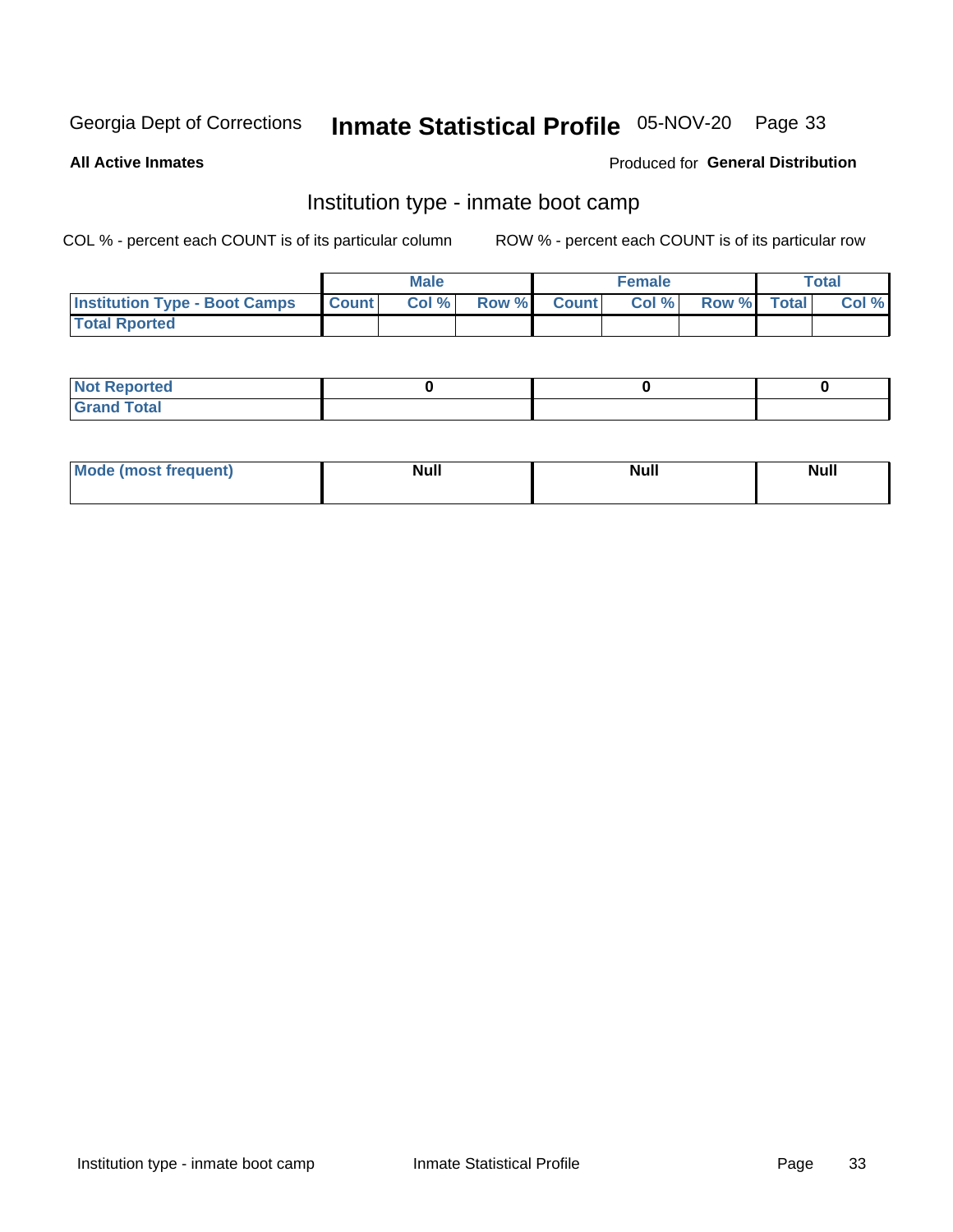# Inmate Statistical Profile 05-NOV-20 Page 34

#### **All Active Inmates**

#### Produced for General Distribution

### Number of disciplinary reports

COL % - percent each COUNT is of its particular column

|                                       |              | <b>Male</b> |             |       | <b>Female</b> |       |        | <b>Total</b> |
|---------------------------------------|--------------|-------------|-------------|-------|---------------|-------|--------|--------------|
| <b>Number of Disciplinary Reports</b> | <b>Count</b> | Col %       | Row % Count |       | Col %         | Row % | Total  | Col %        |
| $\bf{0}$                              | 20,132       | 44.49%      | 90.44%      | 2,127 | 66.64%        | 9.56% | 22,259 | 45.95%       |
|                                       | 5,867        | 12.97%      | 93.53%      | 406   | 12.72%        | 6.47% | 6,273  | 12.95%       |
| $\mathbf{2}$                          | 3,489        | 7.71%       | 95.46%      | 166   | 5.20%         | 4.54% | 3,655  | 7.55%        |
| 3                                     | 2,516        | 5.56%       | 96.18%      | 100   | 3.13%         | 3.82% | 2,616  | 5.40%        |
|                                       | 1,846        | 4.08%       | 96.85%      | 60    | 1.88%         | 3.15% | 1,906  | 3.93%        |
| 5                                     | 1.390        | 3.07%       | 96.53%      | 50    | 1.57%         | 3.47% | 1,440  | 2.97%        |
| <b>More Than 5</b>                    | 10,007       | 22.12%      | 97.25%      | 283   | 8.87%         | 2.75% | 10,290 | 21.24%       |
| <b>Total Reported</b>                 | 45,247       | 100%        | 93.41%      | 3,192 | 100.0%        | 6.59% | 48,439 | 100%         |

| orted<br>NO1 |              |              |     |
|--------------|--------------|--------------|-----|
| Total        | 15 247<br>л. | 2,102<br>19Z | 439 |

| Mean (average)       | 4.93 | 2.10 | 4.74 |
|----------------------|------|------|------|
| Median (middle)      |      |      |      |
| Mode (most frequent) |      |      |      |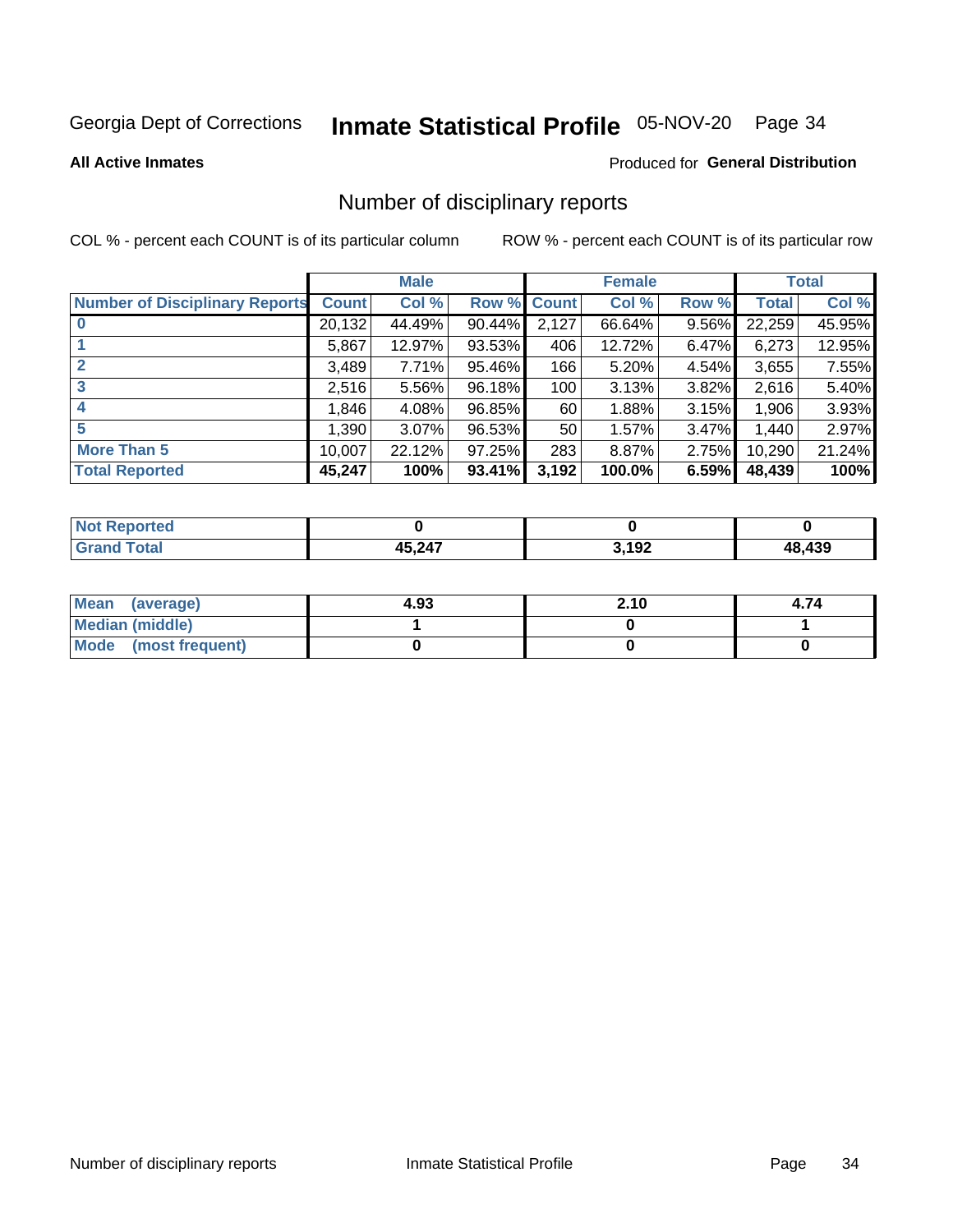# Inmate Statistical Profile 05-NOV-20 Page 35

#### **All Active Inmates**

#### Produced for General Distribution

### Number of transfers

COL % - percent each COUNT is of its particular column

|                            |         | <b>Male</b> |             |       | <b>Female</b> |          |              | <b>Total</b> |
|----------------------------|---------|-------------|-------------|-------|---------------|----------|--------------|--------------|
| <b>Number of Transfers</b> | Count l | Col %       | Row % Count |       | Col %         | Row %    | <b>Total</b> | Col %        |
|                            | 3,931   | 8.69%       | 82.91%      | 810   | 25.38%        | 17.09%   | 4,741        | 9.79%        |
|                            | 13,677  | 30.23%      | 91.96%      | 1,195 | 37.44%        | 8.04%    | 14,872       | 30.70%       |
|                            | 6,974   | 15.41%      | 92.09%      | 599   | 18.77%        | 7.91%    | 7,573        | 15.63%       |
| 3                          | 4,665   | $10.31\%$   | 95.05%      | 243   | 7.61%         | 4.95%    | 4,908        | 10.13%       |
|                            | 3,153   | 6.97%       | 96.36%      | 119   | 3.73%         | $3.64\%$ | 3,272        | 6.75%        |
| 5                          | 2,346   | 5.18%       | 96.90%      | 75    | 2.35%         | $3.10\%$ | 2,421        | 5.00%        |
| <b>More Than 5</b>         | 10,501  | 23.21%      | 98.58%      | 151   | 4.73%         | $1.42\%$ | 10,652       | 21.99%       |
| <b>Total Reported</b>      | 45,247  | 100%        | 93.41%      | 3,192 | 100.0%        | 6.59%    | 48,439       | 100%         |

| orted<br>NO1 |              |              |     |
|--------------|--------------|--------------|-----|
| Total        | 15 247<br>л. | 2,102<br>19Z | 439 |

| Mean (average)         | 4.31 | 1.66 | 4.14 |
|------------------------|------|------|------|
| <b>Median (middle)</b> |      |      |      |
| Mode (most frequent)   |      |      |      |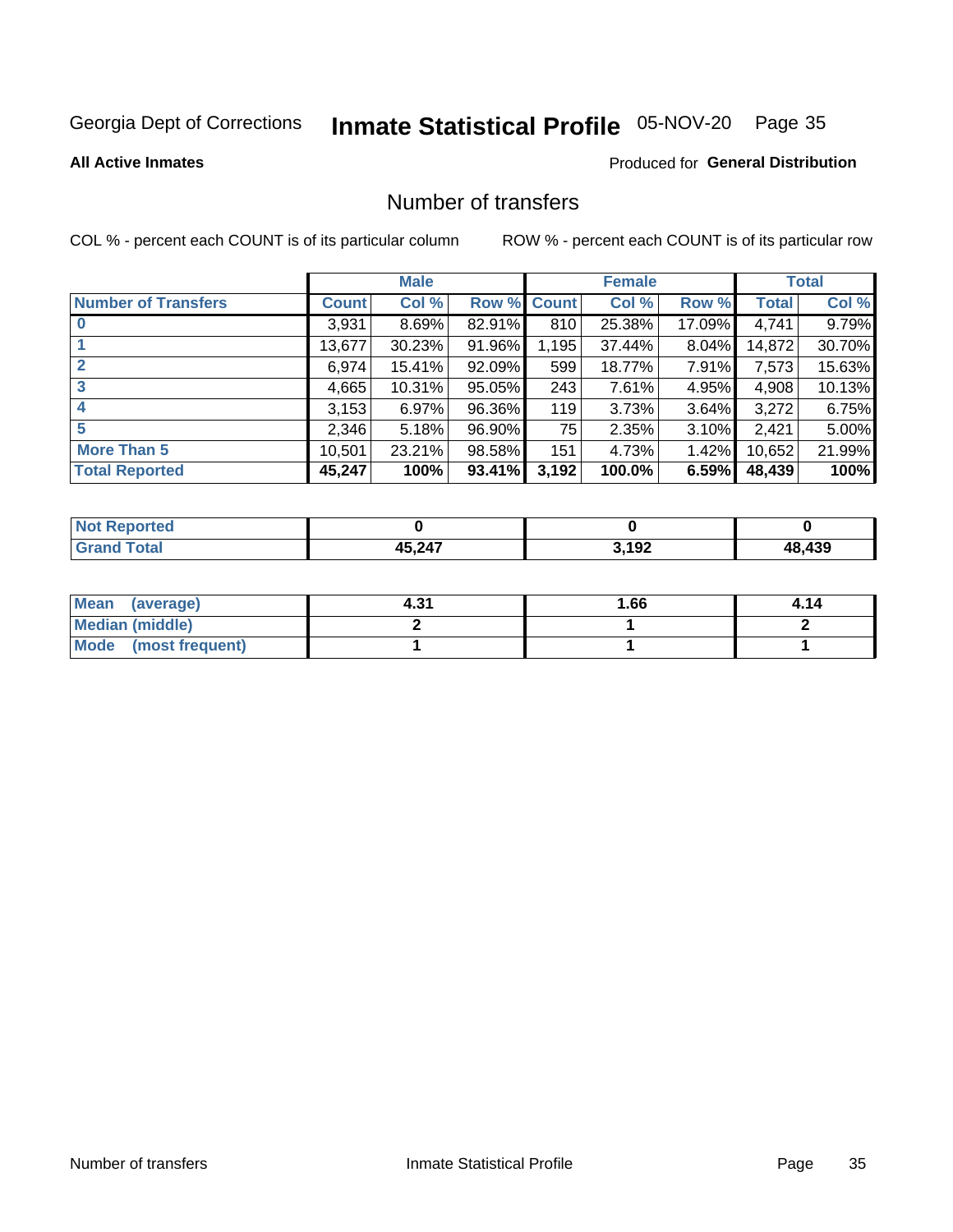# Inmate Statistical Profile 05-NOV-20 Page 36

**All Active Inmates** 

#### Produced for General Distribution

# Number of escapes

COL % - percent each COUNT is of its particular column

|                          |              | <b>Male</b> |             |       | <b>Female</b> |       |                 | <b>Total</b> |
|--------------------------|--------------|-------------|-------------|-------|---------------|-------|-----------------|--------------|
| <b>Number of Escapes</b> | <b>Count</b> | Col %       | Row % Count |       | Col %         | Row % | Total           | Col %        |
|                          | 44,666       | 98.72%      | 93.36%      | 3,179 | 99.59%        | 6.64% | 47,845          | 98.77%       |
|                          | 558          | 1.23%       | 97.72%      | 13    | 0.41%         | 2.28% | 571             | 1.18%        |
| 2                        | 20           | 0.04%       | 100.00%     |       |               |       | 20 <sup>1</sup> | 0.04%        |
| 3                        | ົ            | 0.01%       | 100.00%     |       |               |       | ⌒               | 0.01%        |
|                          |              | 0.01%       | 100.00%     |       |               |       |                 | 0.01%        |
| <b>Total Reported</b>    | 45,247       | 100%        | $93.41\%$   | 3,192 | 100%          | 6.59% | 48,439          | 100.0%       |

| <b>Not Reported</b> |        |                         |     |
|---------------------|--------|-------------------------|-----|
| <b>Grand Total</b>  | 15 247 | 2,102<br>J. 1 <i>34</i> | 439 |

| Mean (average)         |  | .0 <sup>4</sup> |
|------------------------|--|-----------------|
| <b>Median (middle)</b> |  |                 |
| Mode (most frequent)   |  |                 |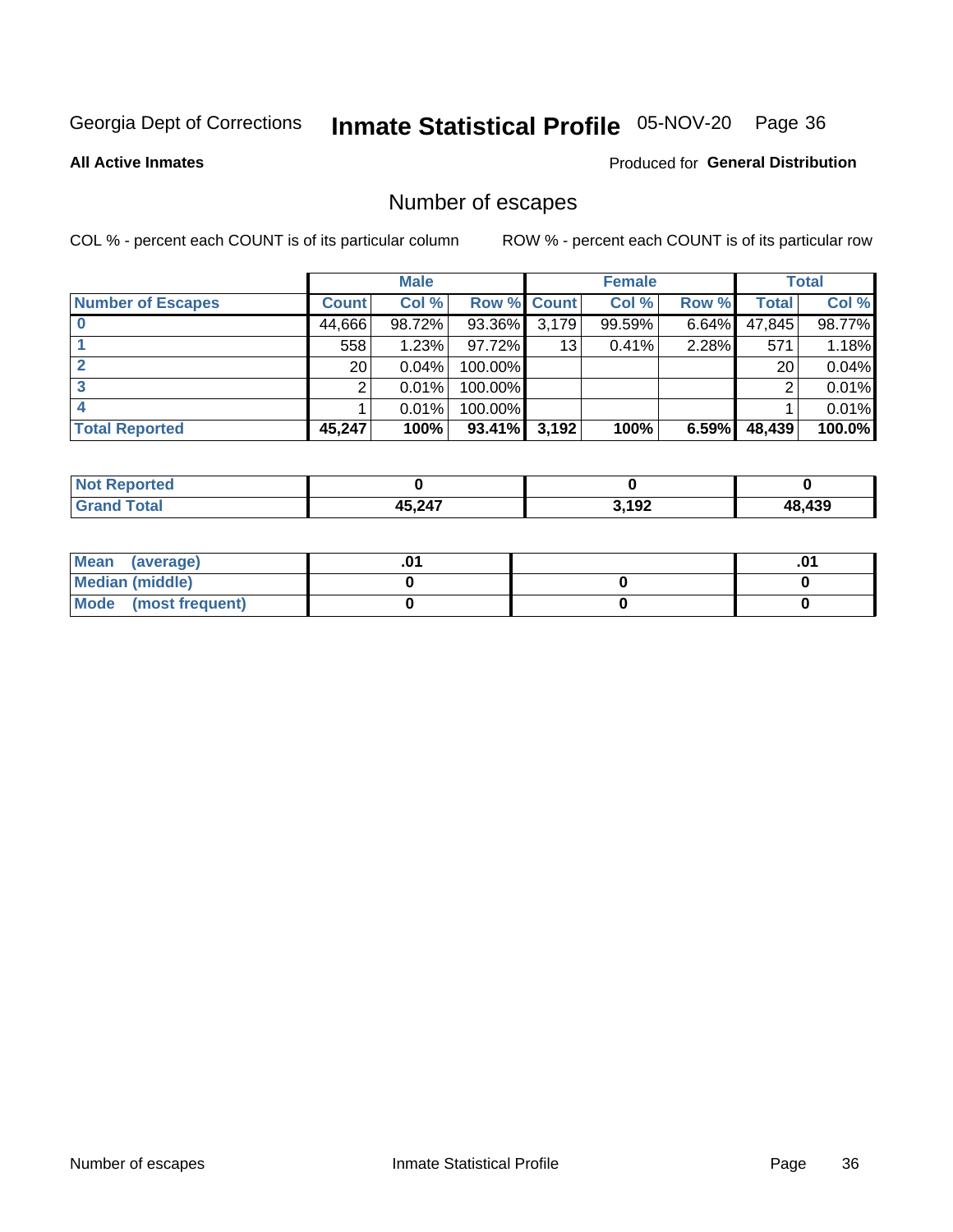# Inmate Statistical Profile 05-NOV-20 Page 37

**All Active Inmates** 

#### Produced for General Distribution

# Split sentences - Probation to follow

COL % - percent each COUNT is of its particular column

|                            |              | <b>Male</b> |                 |     | <b>Female</b> |          |                   | <b>Total</b> |
|----------------------------|--------------|-------------|-----------------|-----|---------------|----------|-------------------|--------------|
| <b>Probation to follow</b> | <b>Count</b> | Col%        | Row % Count     |     | Col %         | Row %    | <b>Total</b>      | Col %        |
| <b>Yes</b>                 | 33.552       | 74.15%      | $93.30\%$ 2.409 |     | 75.47%        |          | $6.70\%$ 35,961   | 74.24%       |
| <b>No</b>                  | 11.695       | 25.85%      | 93.72%          | 783 | 24.53%        |          | $6.28\%$   12,478 | 25.76%       |
| <b>Total Reported</b>      | 45,247       | 100%        | $93.41\%$ 3,192 |     | 100%          | $6.59\%$ | 48,439            | 100%         |

| 15 247<br>15<br>- - - | $\sqrt{2}$<br>ำ⊎∠<br>___ | .439 |
|-----------------------|--------------------------|------|
|                       |                          |      |

| <b>Mode</b><br>reauent)<br>Yes<br>v.c<br>0٥<br>.<br>. .<br>$\sim$ |
|-------------------------------------------------------------------|
|-------------------------------------------------------------------|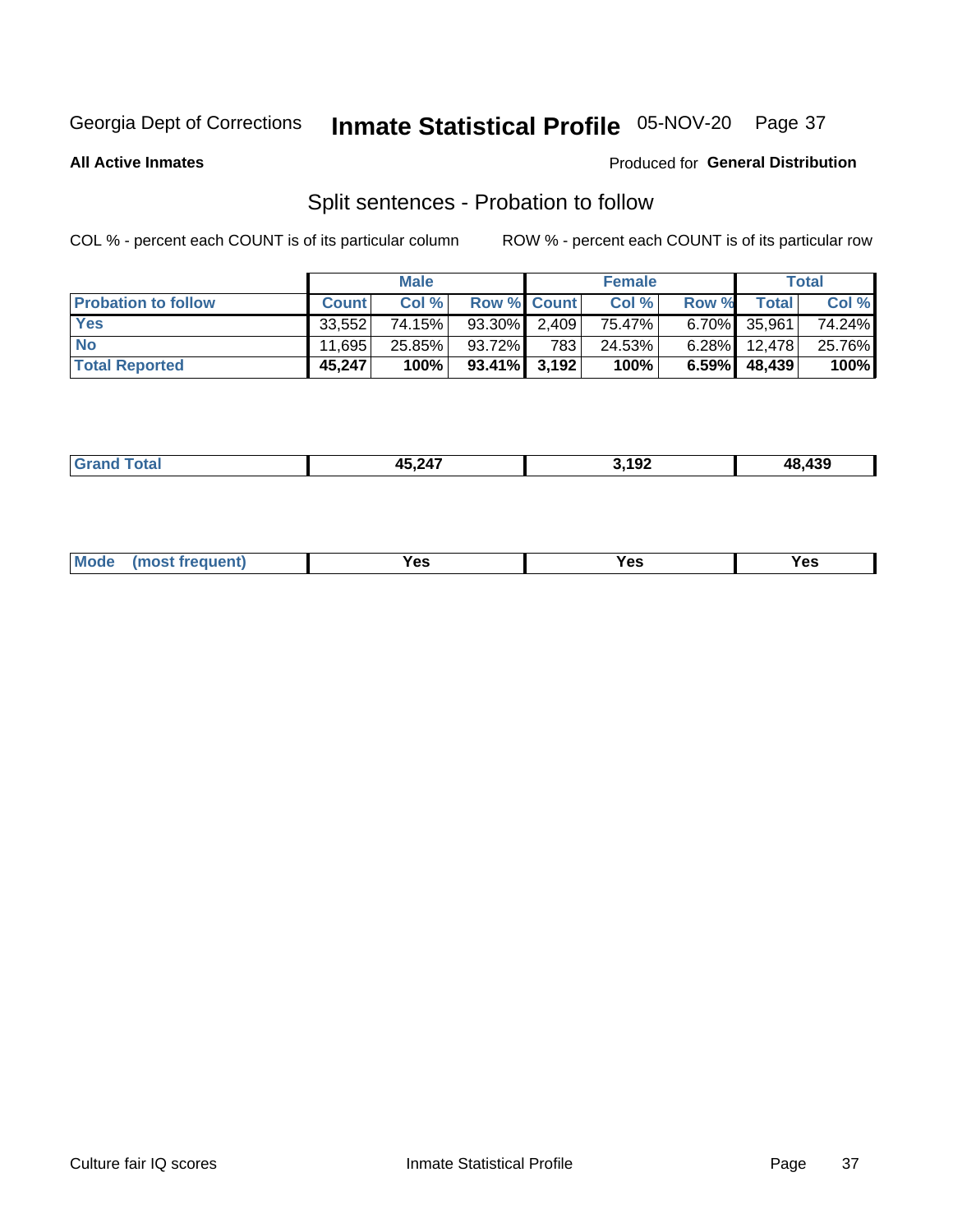# Inmate Statistical Profile 05-NOV-20 Page 38

**All Active Inmates** 

#### Produced for General Distribution

### Probable future release type of still active inmates

COL % - percent each COUNT is of its particular column

|                                         |              | <b>Male</b> |                    |     | <b>Female</b> |       | <b>Total</b> |        |
|-----------------------------------------|--------------|-------------|--------------------|-----|---------------|-------|--------------|--------|
| <b>Probable Future Release Type</b>     | <b>Count</b> | Col%        | <b>Row % Count</b> |     | Col %         | Row % | <b>Total</b> | Col %  |
| <b>Paroled with probation to follow</b> | 18,217       | 42.28%      | 91.91% 1.604       |     | 51.88%        | 8.09% | 19,821       | 42.92% |
| Paroled w/o probation to follow         | 5,243        | 12.17%      | 91.47%             | 489 | 15.82%        | 8.53% | 5,732        | 12.41% |
| <b>Maxout with probation to follow</b>  | 12,312       | 28.58%      | 94.64%             | 697 | 22.54%        | 5.36% | 13,009       | 28.17% |
| <b>Maxout w/o probation to follow</b>   | 1,662        | $3.86\%$    | 95.24%             | 83  | 2.68%         | 4.76% | 1,745        | 3.78%  |
| Life, LWOP or death sentence            | 5,652        | 13.12%      | 96.27%             | 219 | 7.08%         | 3.73% | 5,871        | 12.71% |
| <b>Total Reported</b>                   | 43,086       | 100%        | $93.3\%$ 3,092     |     | 100%          | 6.7%  | 46,178       | 100%   |

| eleased     |        |       |                         |
|-------------|--------|-------|-------------------------|
| <b>otal</b> | 43,086 | 3,092 | 470<br>46<br>1 O<br>rv. |

| <b>Mode (most frequent)</b> | <b>PAR with PROB follow</b> | <b>PAR with PROB follow</b> | <b>PAR with PROB</b> |
|-----------------------------|-----------------------------|-----------------------------|----------------------|
|                             |                             |                             | follow               |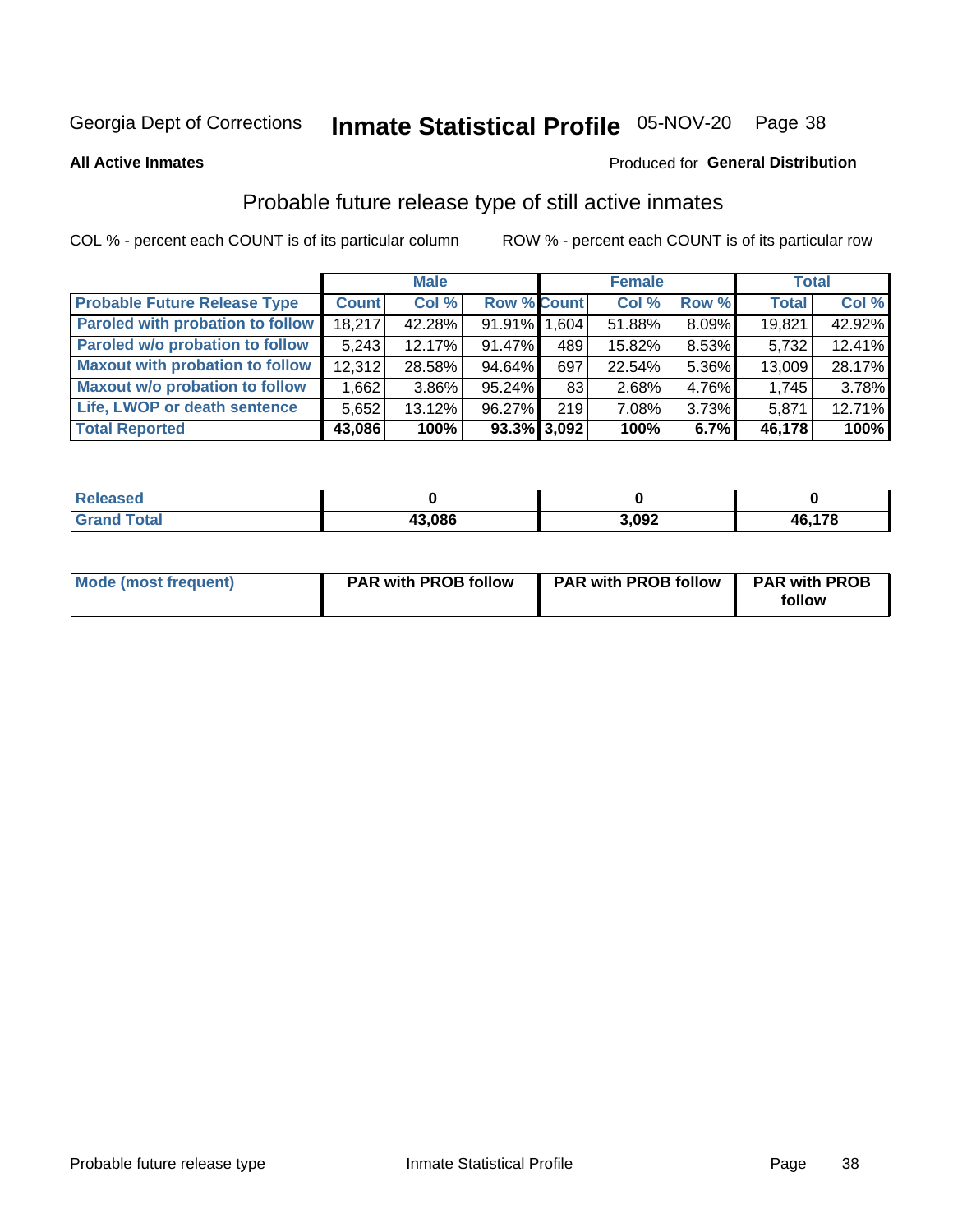### **All Active Inmates**

### **Produced for General Distribution**

## Time served in current (or last) institution

COL % - percent each COUNT is of its particular column

|                            |              | <b>Male</b> |        |              | <b>Female</b> |        |              | <b>Total</b> |
|----------------------------|--------------|-------------|--------|--------------|---------------|--------|--------------|--------------|
| <b>Time In Institution</b> | <b>Count</b> | Col %       | Row %  | <b>Count</b> | Col %         | Row %  | <b>Total</b> | Col %        |
| 0 to 3 months              | 7,723        | 17.07%      | 91.98% | 673          | 21.08%        | 8.02%  | 8,396        | 17.33%       |
| 3.01 to 6 months           | 4,262        | 9.42%       | 90.20% | 463          | 14.51%        | 9.80%  | 4,725        | 9.75%        |
| 6.01 to 9 months           | 3,178        | 7.02%       | 94.75% | 176          | 5.51%         | 5.25%  | 3,354        | 6.92%        |
| 9.01 to 12 months          | 4,670        | 10.32%      | 94.53% | 270          | 8.46%         | 5.47%  | 4,940        | 10.20%       |
| 12.01 to 18 months         | 6,566        | 14.51%      | 94.14% | 409          | 12.81%        | 5.86%  | 6,975        | 14.40%       |
| <b>18.01 to 24 months</b>  | 4,330        | 9.57%       | 94.69% | 243          | 7.61%         | 5.31%  | 4,573        | 9.44%        |
| 2.01 to 3 years            | 5,256        | 11.62%      | 94.19% | 324          | 10.15%        | 5.81%  | 5,580        | 11.52%       |
| $3.01$ to 4 years          | 2,874        | 6.35%       | 94.76% | 159          | 4.98%         | 5.24%  | 3,033        | 6.26%        |
| 4.01 to 5 years            | 1,832        | 4.05%       | 94.92% | 98           | 3.07%         | 5.08%  | 1,930        | 3.98%        |
| 5.01 to 6 years            | 1,454        | 3.21%       | 95.28% | 72           | 2.26%         | 4.72%  | 1,526        | 3.15%        |
| 6.01 to 7 years            | 807          | 1.78%       | 93.40% | 57           | 1.79%         | 6.60%  | 864          | 1.78%        |
| 7.01 to 8 years            | 532          | 1.18%       | 90.63% | 55           | 1.72%         | 9.37%  | 587          | 1.21%        |
| $8.01$ to 9 years          | 374          | 0.83%       | 91.89% | 33           | 1.03%         | 8.11%  | 407          | 0.84%        |
| 9.01 to 10 years           | 273          | 0.60%       | 80.06% | 68           | 2.13%         | 19.94% | 341          | 0.70%        |
| Over 10 years              | 1,116        | 2.47%       | 92.38% | 92           | 2.88%         | 7.62%  | 1,208        | 2.49%        |
| <b>Total Reported</b>      | 45,247       | 100%        | 93.41% | 3,192        | 100%          | 6.59%  | 48,439       | 100%         |

| <b>Renorted</b><br><b>Not</b> |        |                     |        |
|-------------------------------|--------|---------------------|--------|
| rotal.                        | 45,247 | <b>102</b><br>1 J 4 | 48,439 |

| <b>Mean</b><br>(average) | 32 months | 26 months | 31 months |
|--------------------------|-----------|-----------|-----------|
| Median (middle)          | 14 months | 12 months | 14 months |
| Mode<br>(most frequent)  | 0 months  | months    | months    |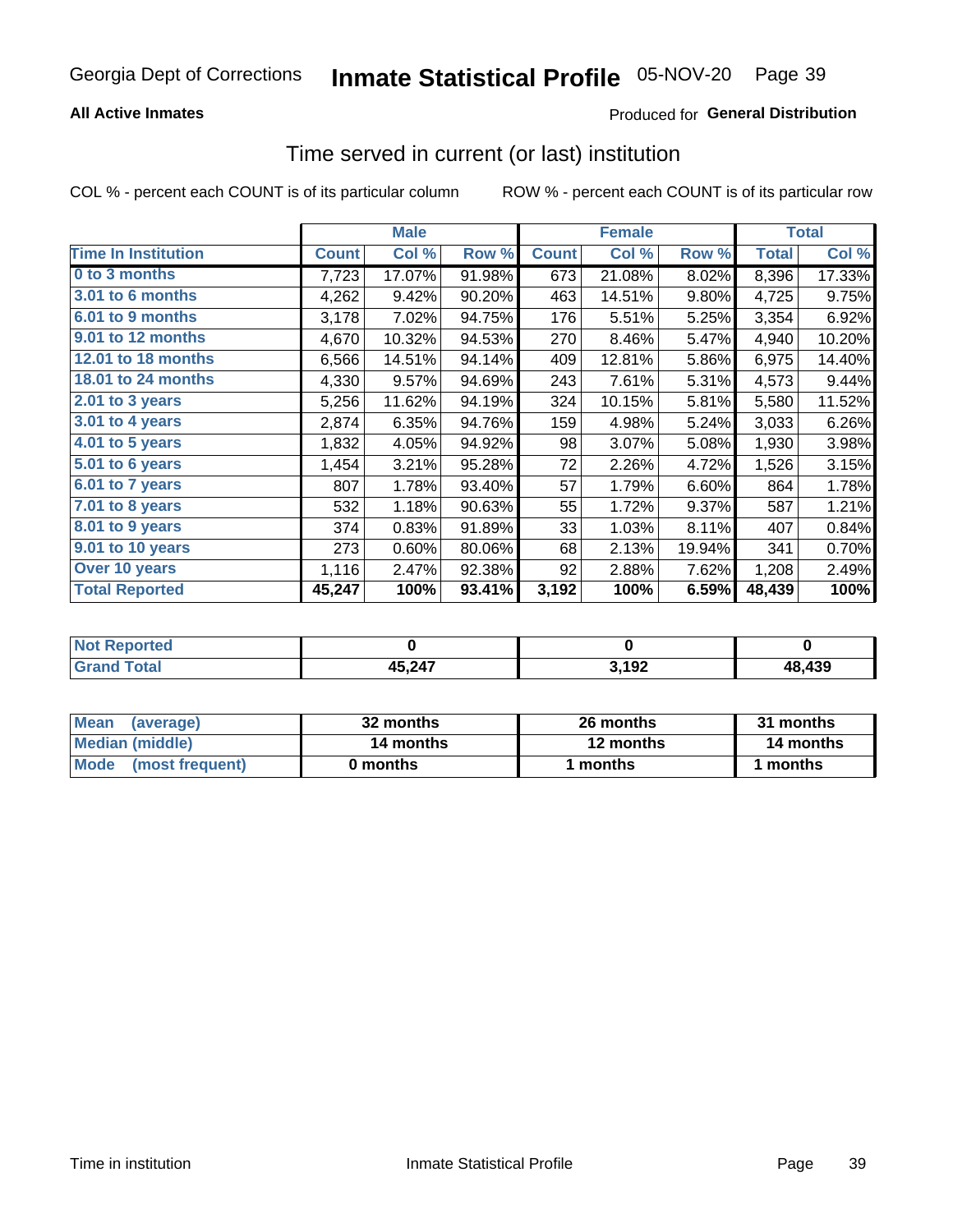#### Inmate Statistical Profile 05-NOV-20 Page 40

#### **All Active Inmates**

#### Produced for General Distribution

### Highest grade level attained

COL % - percent each COUNT is of its particular column

|                              |                 | <b>Male</b> |         |                | <b>Female</b> |                     |                 | <b>Total</b> |
|------------------------------|-----------------|-------------|---------|----------------|---------------|---------------------|-----------------|--------------|
| <b>Grade Level</b>           | <b>Count</b>    | Col %       | Row %   | <b>Count</b>   | Col %         | Row %               | <b>Total</b>    | Col %        |
| No school at all             | $\overline{12}$ | 0.04%       | 100.00% |                |               |                     | $\overline{12}$ | 0.04%        |
| <b>Grade 1</b>               | 19              | 0.06%       | 100.00% |                |               |                     | 19              | 0.06%        |
| <b>Grade 2</b>               | 23              | 0.08%       | 100.00% |                |               |                     | 23              | 0.07%        |
| Grade 3                      | 51              | 0.17%       | 98.08%  | $\mathbf{1}$   | 0.06%         | 1.92%               | 52              | 0.16%        |
| Grade 4                      | 61              | 0.20%       | 96.83%  | $\overline{2}$ | 0.12%         | 3.17%               | 63              | 0.20%        |
| Grade 5                      | 85              | 0.28%       | 95.51%  | 4              | 0.24%         | 4.49%               | 89              | 0.28%        |
| Grade 6                      | 279             | 0.92%       | 97.89%  | 6              | 0.36%         | 2.11%               | 285             | 0.89%        |
| <b>Grade 7</b>               | 558             | 1.83%       | 94.90%  | 30             | 1.79%         | 5.10%               | 588             | 1.83%        |
| Grade 8                      | 2,006           | 6.59%       | 95.21%  | 101            | 6.03%         | 4.79%               | 2,107           | 6.56%        |
| Grade 9                      | 3,800           | 12.48%      | 96.67%  | 131            | 7.83%         | 3.33%               | 3,931           | 12.24%       |
| Grade 10                     | 5,109           | 16.78%      | 96.52%  | 184            | 10.99%        | 3.48%               | 5,293           | 16.47%       |
| Grade 11                     | 5,052           | 16.59%      | 95.57%  | 234            | 13.98%        | 4.43%               | 5,286           | 16.45%       |
| <b>Grade 12 or GED</b>       | 10,554          | 34.65%      | 94.22%  | 647            | 38.65%        | 5.78%               | 11,201          | 34.86%       |
| <b>Some tech school</b>      | 212             | 0.70%       | 84.80%  | 38             | 2.27%         | 15.20%              | 250             | 0.78%        |
| <b>Completed tech school</b> | 227             | 0.75%       | 83.46%  | 45             | 2.69%         | 16.54%              | 272             | 0.85%        |
| College, 1 year              | 824             | 2.71%       | 92.79%  | 64             | 3.82%         | 7.21%               | 888             | 2.76%        |
| College, 2 year              | 949             | 3.12%       | 89.28%  | 114            | 6.81%         | 10.72%              | 1,063           | 3.31%        |
| College, 3 year              | 244             | 0.80%       | 88.09%  | 33             | 1.97%         | 11.91%              | 277             | 0.86%        |
| <b>Bachelor's degree</b>     | 304             | 1.00%       | 90.75%  | 31             | 1.85%         | 9.25%               | 335             | 1.04%        |
| <b>Master's degree</b>       | 55              | 0.18%       | 90.16%  | 6              | 0.36%         | 9.84%               | 61              | 0.19%        |
| Ph.D. degree                 | 6               | 0.02%       | 85.71%  | 1              | 0.06%         | 14.29%              | $\overline{7}$  | 0.02%        |
| Law degree                   | 16              | 0.05%       | 94.12%  | $\mathbf{1}$   | 0.06%         | 5.88%               | 17              | 0.05%        |
| <b>Some medical school</b>   | 1               | 0.01%       | 50.00%  | 1              | 0.06%         | 50.00%              | $\overline{2}$  | 0.01%        |
| <b>Medical degree</b>        | 7               | 0.02%       | 100.00% |                |               |                     | $\overline{7}$  | 0.02%        |
|                              | $\mathbf 1$     | 0.01%       | 100.00% |                |               |                     | 1               | 0.01%        |
| <b>Total Reported</b>        | 30,455          | 100%        | 94.79%  | 1,674          | 100%          | $\overline{5.21\%}$ | 32,129          | 100.0%       |

| 202<br>. л<br>Ÿã | 518. ا      | 6.310 |
|------------------|-------------|-------|
| 15 217           | 2,102<br>▝▘ | 439   |

| <b>Mean</b><br>(average) | 10.84           | 11.44           | 10.87           |
|--------------------------|-----------------|-----------------|-----------------|
| Median (middle)          | Grade 11        | Grade 12 or GED | Grade 11        |
| Mode (most frequent)     | Grade 12 or GED | Grade 12 or GED | Grade 12 or GED |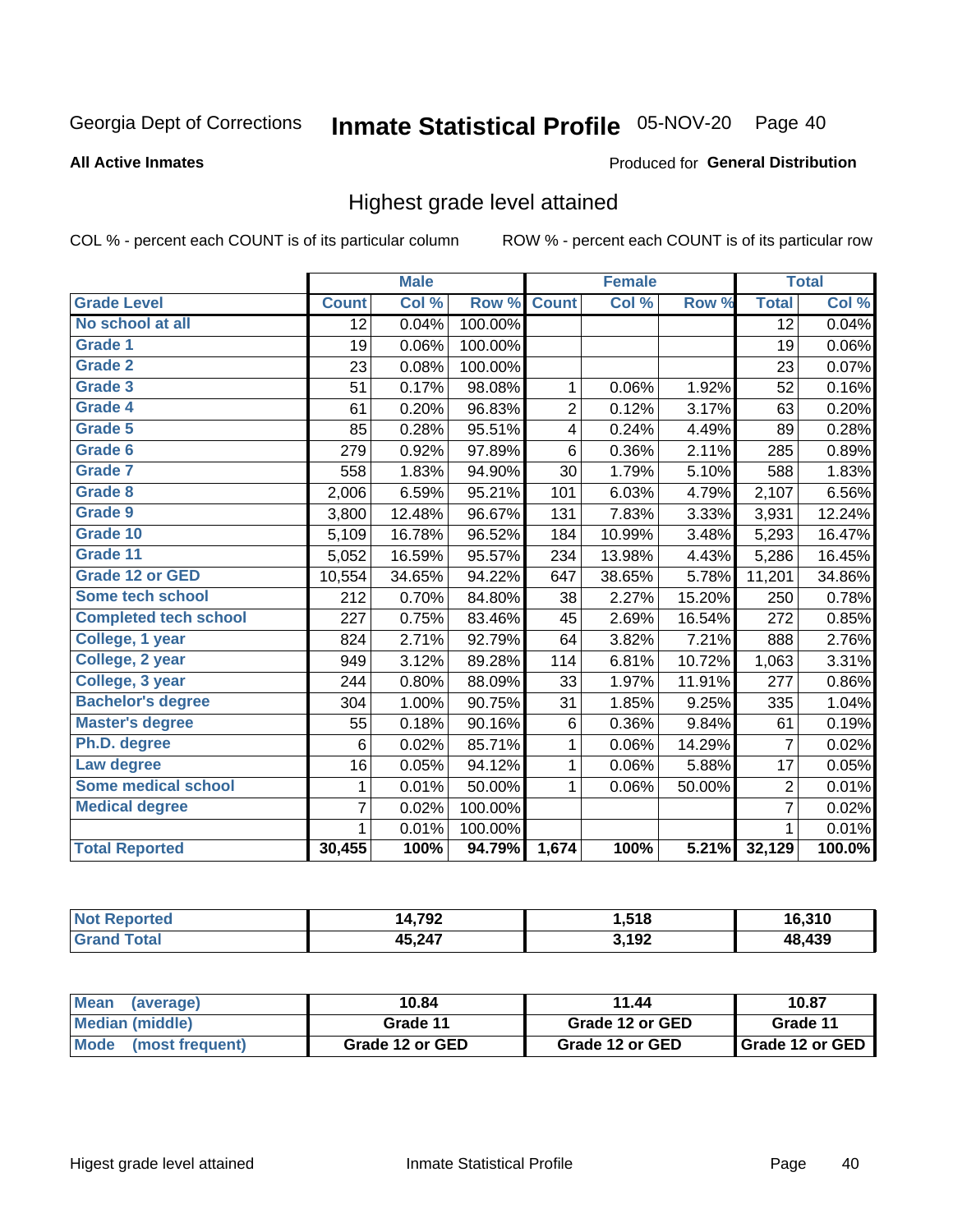# Inmate Statistical Profile 05-NOV-20 Page 41

**All Active Inmates** 

#### **Produced for General Distribution**

## Culture fair IQ scores

COL % - percent each COUNT is of its particular column

|                       |                 | <b>Male</b> |             |       | <b>Female</b> |        |              | <b>Total</b> |
|-----------------------|-----------------|-------------|-------------|-------|---------------|--------|--------------|--------------|
| <b>IQ Scores</b>      | <b>Count</b>    | Col %       | Row % Count |       | Col %         | Row %  | <b>Total</b> | Col %        |
| $60 - 69$             | 848             | 2.30%       | 94.22%      | 52    | 1.92%         | 5.78%  | 900          | 2.28%        |
| $70 - 79$             | 2,494           | 6.78%       | 93.27%      | 180   | 6.66%         | 6.73%  | 2,674        | 6.77%        |
| $80 - 89$             | 5,392           | 14.65%      | 89.46%      | 635   | 23.50%        | 10.54% | 6,027        | 15.26%       |
| $90 - 99$             | 10,045          | 27.29%      | 90.28%      | 1,082 | 40.04%        | 9.72%  | 11,127       | 28.17%       |
| $100 - 109$           | 10,247          | 27.84%      | 95.84%      | 445   | 16.47%        | 4.16%  | 10,692       | 27.07%       |
| $110 - 119$           | 6,425           | 17.46%      | 97.50%      | 165   | 6.11%         | 2.50%  | 6,590        | 16.68%       |
| $120 - 129$           | 1,300           | 3.53%       | 93.19%      | 95    | 3.52%         | 6.81%  | 1,395        | 3.53%        |
| $130 - 139$           | 50 <sub>1</sub> | 0.14%       | 56.82%      | 38    | 1.41%         | 43.18% | 88           | 0.22%        |
| 140 & Up              |                 | 0.01%       | 9.09%       | 10    | 0.37%         | 90.91% | 11           | 0.03%        |
| <b>Total Reported</b> | 36,802          | 100%        | 93.16%      | 2,702 | 100%          | 6.84%  | 39,504       | 100.0%       |

| <b>Not Reported</b>         | 7,808  | 350   | 8,158  |
|-----------------------------|--------|-------|--------|
| <b>Not Valid (under 60)</b> | 637    | 140   | フフフ    |
| <b>Grand Total</b>          | 45,247 | 3,192 | 48,439 |

| <b>Mean</b><br>(average) | 98  | 95 | 98 |
|--------------------------|-----|----|----|
| <b>Median (middle)</b>   | 99  | 94 | 99 |
| Mode<br>(most frequent)  | 101 | 92 | 99 |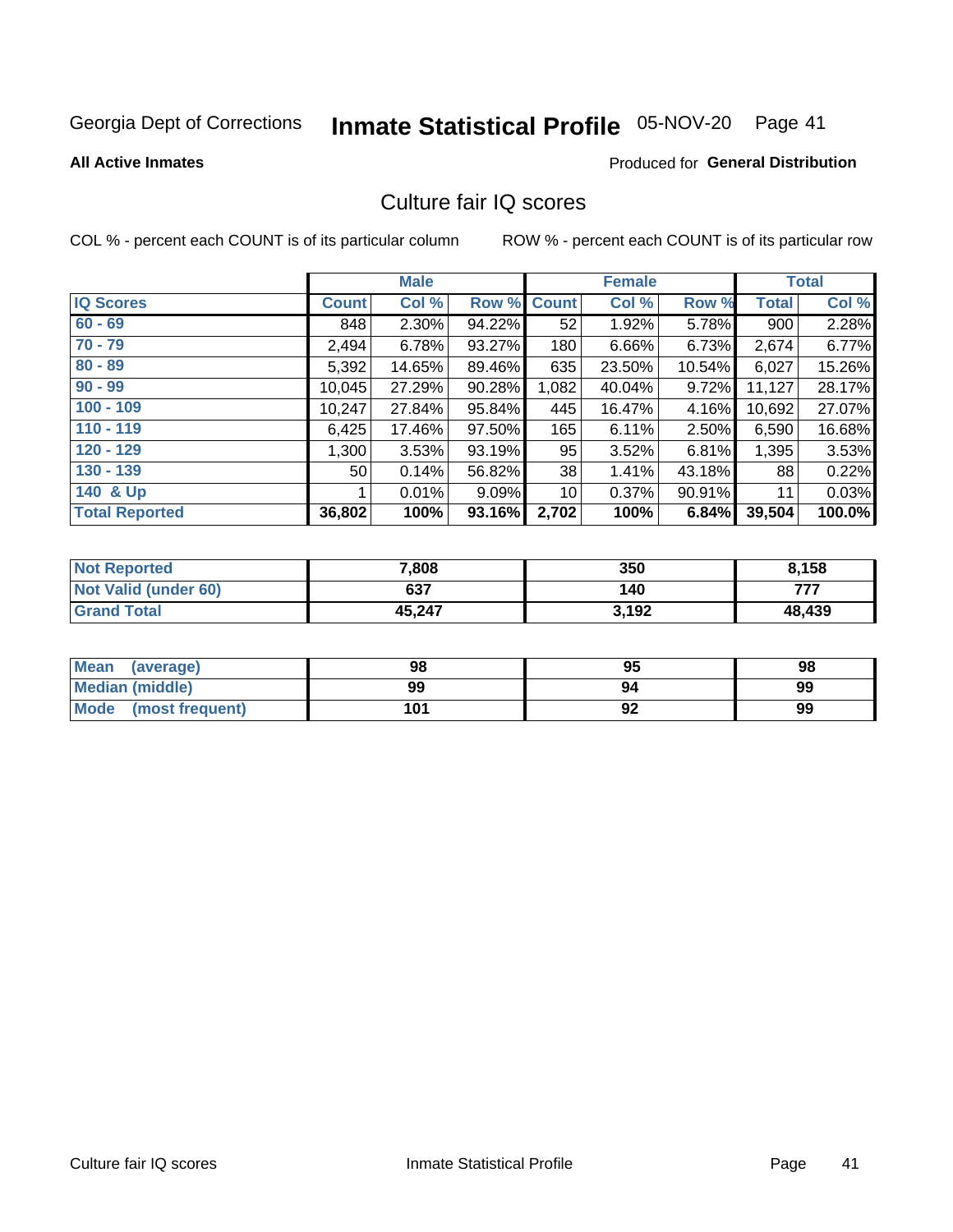# Inmate Statistical Profile 05-NOV-20 Page 42

**All Active Inmates** 

### Produced for General Distribution

## Wide Range Achievement Test (WRAT) reading score

COL % - percent each COUNT is of its particular column

|                           |              | <b>Male</b> |        |              | <b>Female</b> |        |              | <b>Total</b> |
|---------------------------|--------------|-------------|--------|--------------|---------------|--------|--------------|--------------|
| <b>WRAT Reading Score</b> | <b>Count</b> | Col %       | Row %  | <b>Count</b> | Col %         | Row %  | <b>Total</b> | Col %        |
| $0.1$ to $0.9$            | 764          | 1.92%       | 99.61% | 3            | 0.11%         | 0.39%  | 767          | 1.80%        |
| 1.0 to 1.9                | 775          | 1.95%       | 98.60% | 11           | 0.39%         | 1.40%  | 786          | 1.84%        |
| 2.0 to 2.9                | 1,351        | 3.39%       | 98.04% | 27           | 0.95%         | 1.96%  | 1,378        | 3.23%        |
| 3.0 to 3.9                | 2,648        | 6.65%       | 97.07% | 80           | 2.81%         | 2.93%  | 2,728        | 6.39%        |
| 4.0 to 4.9                | 3,169        | 7.95%       | 95.14% | 162          | 5.70%         | 4.86%  | 3,331        | 7.80%        |
| 5.0 to 5.9                | 3,295        | 8.27%       | 95.81% | 144          | 5.06%         | 4.19%  | 3,439        | $8.06\%$     |
| 6.0 to 6.9                | 3,462        | 8.69%       | 95.11% | 178          | 6.26%         | 4.89%  | 3,640        | 8.53%        |
| 7.0 to 7.9                | 1,799        | 4.51%       | 95.24% | 90           | 3.16%         | 4.76%  | 1,889        | 4.43%        |
| 8.0 to 8.9                | 3,207        | 8.05%       | 94.41% | 190          | 6.68%         | 5.59%  | 3,397        | 7.96%        |
| 9.0 to 9.9                | 1,691        | 4.24%       | 94.10% | 106          | 3.73%         | 5.90%  | 1,797        | 4.21%        |
| 10.0 to 10.9              | 2,515        | 6.31%       | 92.60% | 201          | 7.07%         | 7.40%  | 2,716        | 6.36%        |
| 11.0 to 11.9              | 2,970        | 7.45%       | 89.51% | 348          | 12.24%        | 10.49% | 3,318        | 7.77%        |
| 12.0 to 12.9              | 11,691       | 29.34%      | 90.41% | 1,240        | 43.60%        | 9.59%  | 12,931       | 30.29%       |
| 13                        | 508          | 1.27%       | 88.81% | 64           | 2.25%         | 11.19% | 572          | 1.34%        |
| <b>Total Reported</b>     | 39,845       | 100%        | 93.34% | 2,844        | 100.0%        | 6.66%  | 42,689       | 100.0%       |

| Teu.<br>NO | 5,402            | 348   | ៊,750         |
|------------|------------------|-------|---------------|
|            | 45 247<br>10.LTI | 3,192 | 18,439<br>л о |

| Mean<br>(average)       | 8.57 | 10.24 | 8.68 |
|-------------------------|------|-------|------|
| Median (middle)         | 8.9  | 11.8  | 8.9  |
| Mode<br>(most frequent) | 12.9 | 12.9  | 12.9 |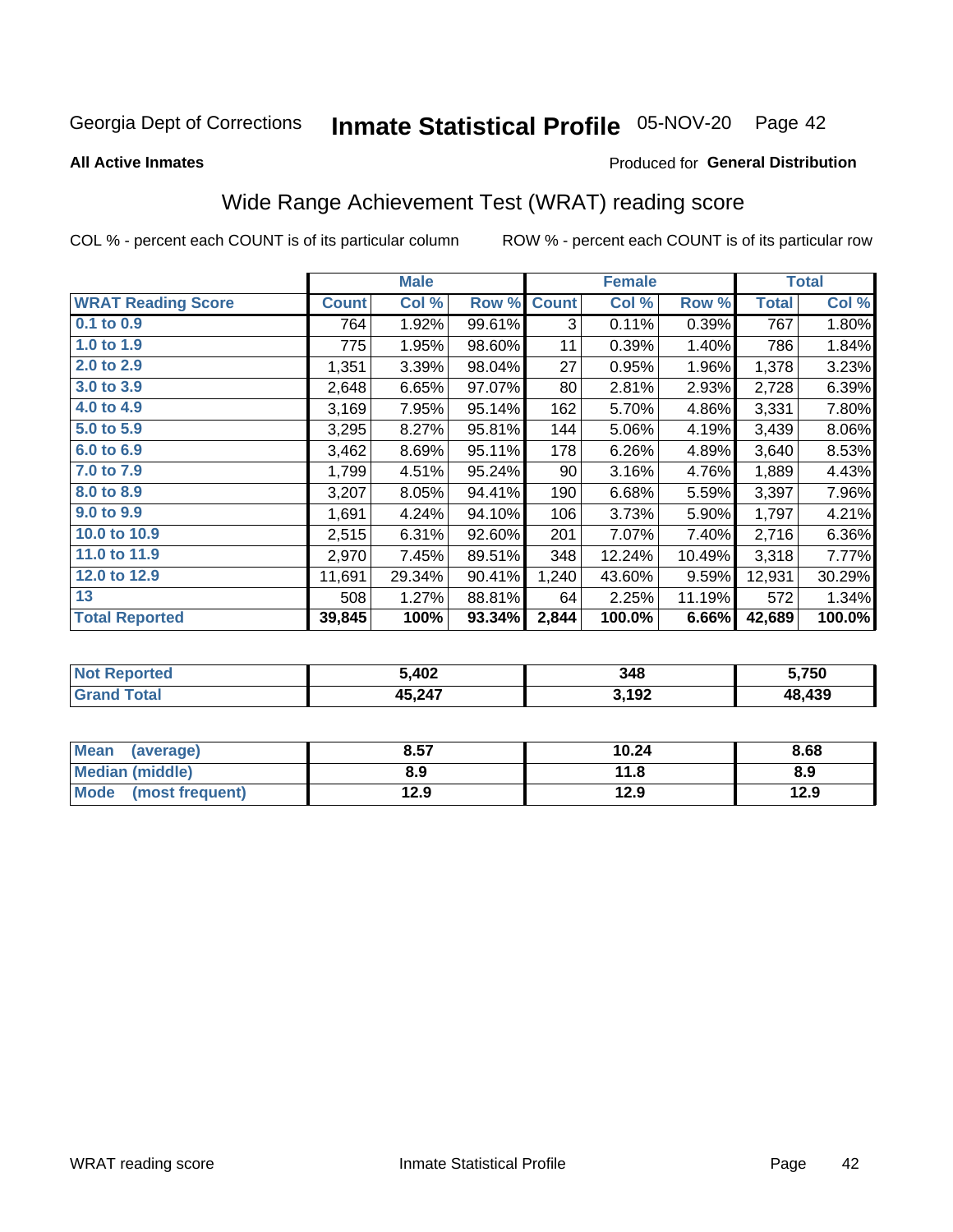# Inmate Statistical Profile 05-NOV-20 Page 43

**All Active Inmates** 

#### Produced for General Distribution

## Wide Range Achievement Test (WRAT) math score

COL % - percent each COUNT is of its particular column

|                              |              | <b>Male</b> |         |                 | <b>Female</b> |        |                  | <b>Total</b> |
|------------------------------|--------------|-------------|---------|-----------------|---------------|--------|------------------|--------------|
| <b>WRAT Mathematic Score</b> | <b>Count</b> | Col %       | Row %   | <b>Count</b>    | Col %         | Row %  | <b>Total</b>     | Col %        |
| 0.1 to 0.9                   | 276          | 0.69%       | 100.00% |                 |               |        | $\overline{276}$ | 0.65%        |
| 1.0 to 1.9                   | 593          | 1.49%       | 99.33%  | 4               | 0.14%         | 0.67%  | 597              | 1.40%        |
| 2.0 to 2.9                   | 1,145        | 2.87%       | 97.45%  | 30              | 1.05%         | 2.55%  | 1,175            | 2.75%        |
| 3.0 to 3.9                   | 2,719        | 6.82%       | 97.35%  | 74              | 2.60%         | 2.65%  | 2,793            | 6.54%        |
| 4.0 to 4.9                   | 5,131        | 12.88%      | 93.91%  | 333             | 11.70%        | 6.09%  | 5,464            | 12.80%       |
| 5.0 to 5.9                   | 6,467        | 16.23%      | 93.01%  | 486             | 17.08%        | 6.99%  | 6,953            | 16.29%       |
| 6.0 to 6.9                   | 7,308        | 18.34%      | 92.02%  | 634             | 22.28%        | 7.98%  | 7,942            | 18.60%       |
| 7.0 to 7.9                   | 3,187        | 8.00%       | 93.27%  | 230             | 8.08%         | 6.73%  | 3,417            | 8.00%        |
| 8.0 to 8.9                   | 3,567        | 8.95%       | 90.95%  | 355             | 12.48%        | 9.05%  | 3,922            | 9.19%        |
| 9.0 to 9.9                   | 2,278        | 5.72%       | 93.55%  | 157             | 5.52%         | 6.45%  | 2,435            | 5.70%        |
| 10.0 to 10.9                 | 922          | 2.31%       | 98.72%  | 12 <sub>2</sub> | 0.42%         | 1.28%  | 934              | 2.19%        |
| 11.0 to 11.9                 | 1,047        | 2.63%       | 90.57%  | 109             | 3.83%         | 9.43%  | 1,156            | 2.71%        |
| 12.0 to 12.9                 | 5,145        | 12.91%      | 92.72%  | 404             | 14.20%        | 7.28%  | 5,549            | 13.00%       |
| 13                           | 60           | 0.15%       | 77.92%  | 17              | 0.60%         | 22.08% | 77               | 0.18%        |
| <b>Total Reported</b>        | 39,845       | 100%        | 93.34%  | 2,845           | 100%          | 6.66%  | 42,690           | 100%         |

| NO<br>$\bullet$ and $\bullet$ | ,402   | 347   | ,749 |
|-------------------------------|--------|-------|------|
| otal                          | 45,247 | 3,192 | .439 |

| <b>Mean</b><br>(average) | 7.05 | 7.56 | 7.09 |
|--------------------------|------|------|------|
| Median (middle)          | 6.5  | 6.9  | ს. ა |
| Mode<br>(most frequent)  | 12.9 | 12.9 | 12.9 |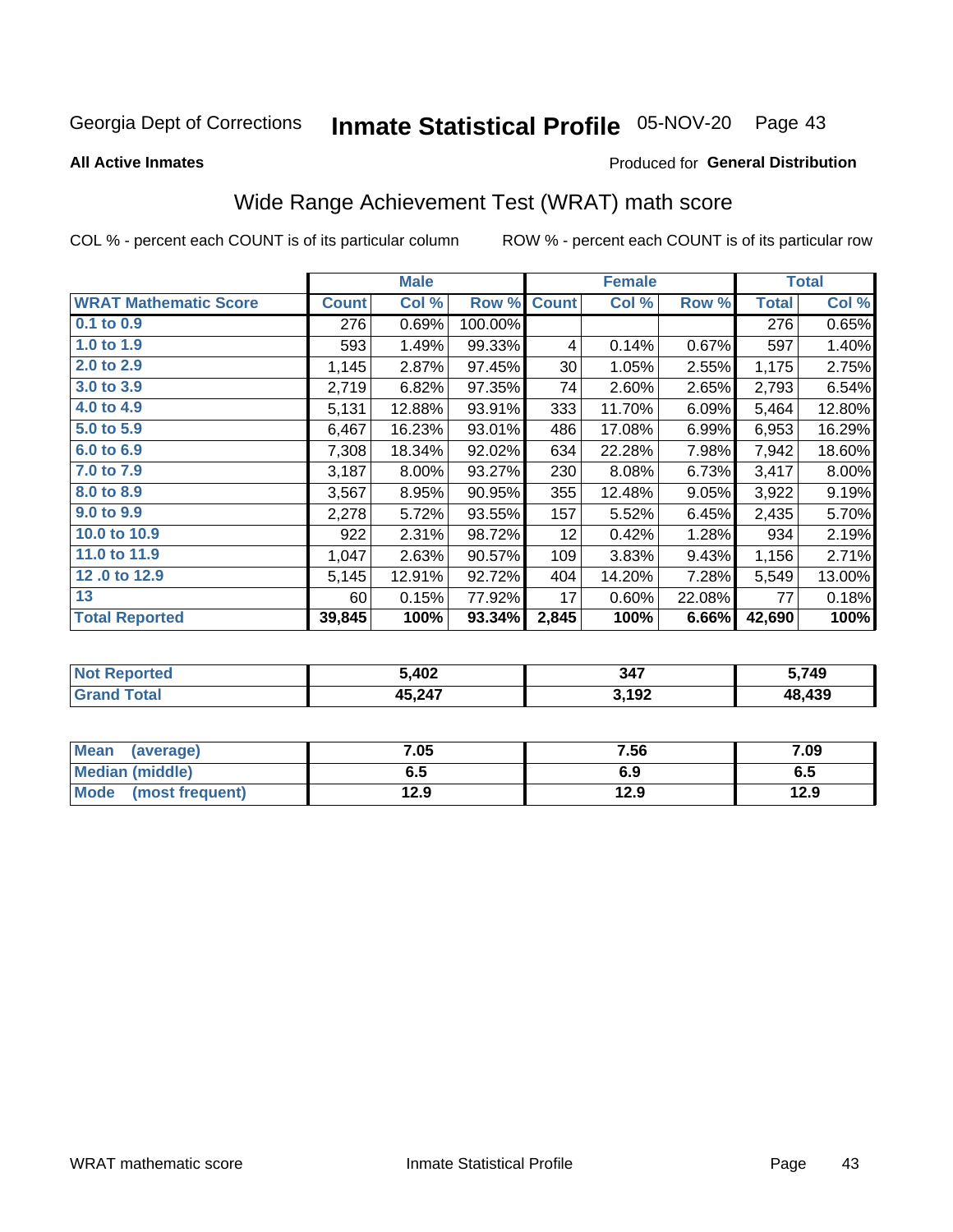#### Inmate Statistical Profile 05-NOV-20 Page 44

#### **All Active Inmates**

#### Produced for General Distribution

## Wide Range Achievement Test (WRAT) spelling score

COL % - percent each COUNT is of its particular column

|                            |              | <b>Male</b> |        |              | <b>Female</b> |        |              | <b>Total</b> |
|----------------------------|--------------|-------------|--------|--------------|---------------|--------|--------------|--------------|
| <b>WRAT Spelling Score</b> | <b>Count</b> | Col %       | Row %  | <b>Count</b> | Col %         | Row %  | <b>Total</b> | Col %        |
| $0.1$ to $0.9$             | 847          | 2.13%       | 99.41% | 5            | 0.18%         | 0.59%  | 852          | 2.00%        |
| 1.0 to 1.9                 | 1,178        | 2.96%       | 99.16% | 10           | 0.35%         | 0.84%  | 1,188        | 2.78%        |
| 2.0 to 2.9                 | 2,190        | 5.49%       | 98.96% | 23           | 0.81%         | 1.04%  | 2,213        | 5.18%        |
| 3.0 to 3.9                 | 3,133        | 7.86%       | 98.09% | 61           | 2.14%         | 1.91%  | 3,194        | 7.48%        |
| 4.0 to 4.9                 | 2,730        | 6.85%       | 97.05% | 83           | 2.92%         | 2.95%  | 2,813        | 6.59%        |
| 5.0 to 5.9                 | 3,521        | 8.83%       | 95.27% | 175          | 6.15%         | 4.73%  | 3,696        | 8.66%        |
| 6.0 to 6.9                 | 3,713        | 9.32%       | 95.35% | 181          | 6.36%         | 4.65%  | 3,894        | 9.12%        |
| 7.0 to 7.9                 | 3,526        | 8.85%       | 94.56% | 203          | 7.13%         | 5.44%  | 3,729        | 8.73%        |
| 8.0 to 8.9                 | 3,492        | 8.76%       | 94.20% | 215          | 7.55%         | 5.80%  | 3,707        | 8.68%        |
| 9.0 to 9.9                 | 1,976        | 4.96%       | 93.52% | 137          | 4.81%         | 6.48%  | 2,113        | 4.95%        |
| 10.0 to 10.9               | 1,911        | 4.79%       | 92.19% | 162          | 5.69%         | 7.81%  | 2,073        | 4.85%        |
| 11.0 to 11.9               | 2,636        | 6.61%       | 89.11% | 322          | 11.31%        | 10.89% | 2,958        | 6.93%        |
| 12.0 to 12.9               | 8,765        | 21.99%      | 87.67% | 1,233        | 43.32%        | 12.33% | 9,998        | 23.41%       |
| 13                         | 239          | 0.60%       | 86.91% | 36           | 1.26%         | 13.09% | 275          | 0.64%        |
| <b>Total Reported</b>      | 39,857       | 100%        | 93.34% | 2,846        | 100%          | 6.66%  | 42,703       | 100%         |

| <b>rted</b><br>NO | 5,390             | 346   | ;,736         |
|-------------------|-------------------|-------|---------------|
|                   | 45 247<br>TJ.L.TI | 3,192 | 18,439<br>л о |

| <b>Mean</b><br>(average) | 7.84 | 10.20 | 8.00 |
|--------------------------|------|-------|------|
| Median (middle)          | . .  | 11.6  | 7. O |
| Mode<br>(most frequent)  | 12.9 | 12.9  | 12.9 |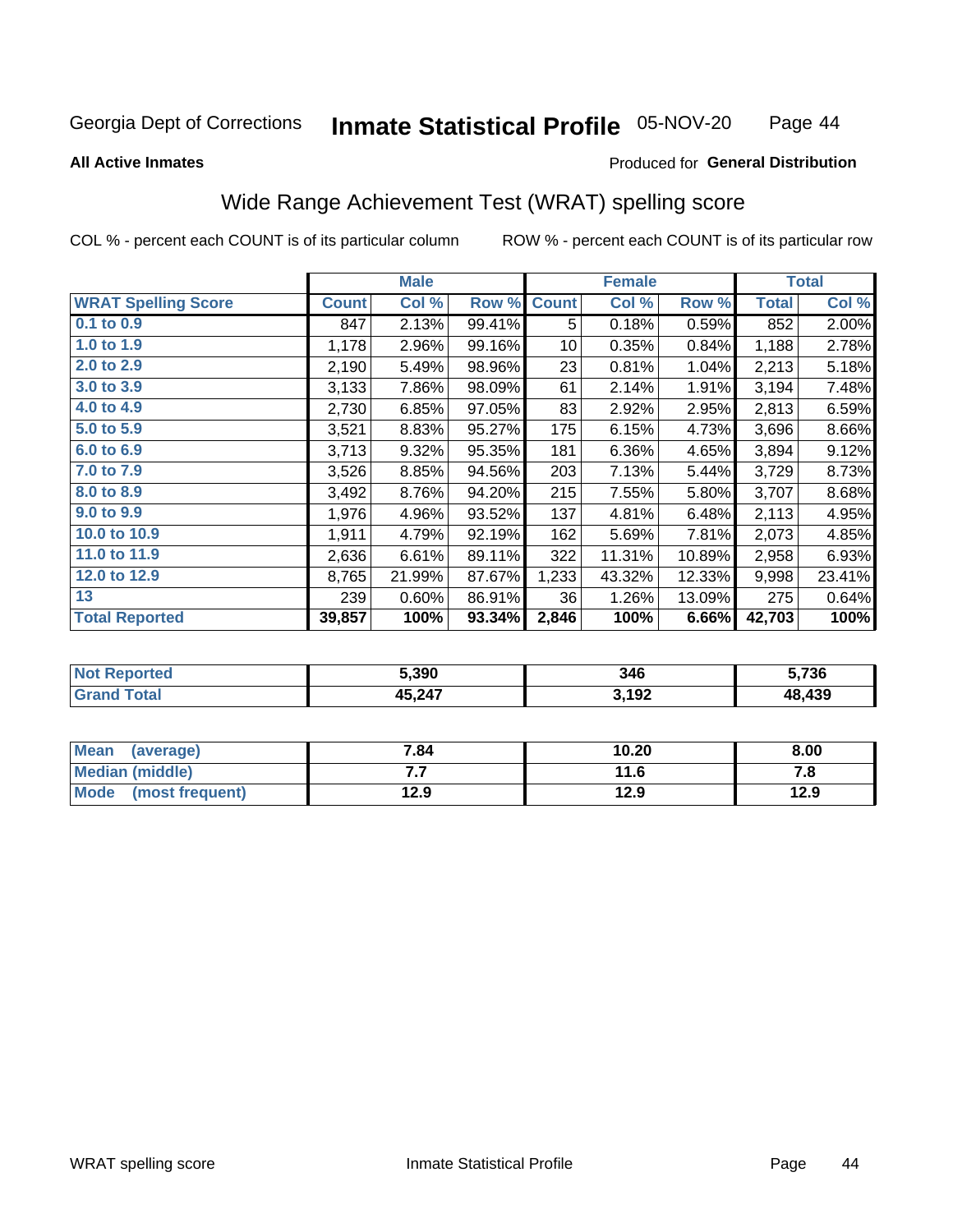# Inmate Statistical Profile 05-NOV-20 Page 45

**All Active Inmates** 

### **Produced for General Distribution**

## Current / last mental health treatment level

COL % - percent each COUNT is of its particular column

|                                    |                 | <b>Male</b> |         |              | <b>Female</b> |        |              | <b>Total</b> |
|------------------------------------|-----------------|-------------|---------|--------------|---------------|--------|--------------|--------------|
| <b>Mental Health Treatment Lev</b> | <b>Count</b>    | Col %       | Row %   | <b>Count</b> | Col %         | Row %  | <b>Total</b> | Col %        |
| 1 No problem at current time       | 7,620           | 47.01%      | 92.66%  | 604          | 23.22%        | 7.34%  | 8,224        | 43.72%       |
| 2 Receiving outpatient             | 6,926           | 42.72%      | 77.96%  | 1,958        | 75.28%        | 22.04% | 8,884        | 47.23%       |
| <b>Treatment</b>                   |                 |             |         |              |               |        |              |              |
| 3 Inpatient, moderate              | 1,304           | 8.04%       | 97.75%  | 30           | 1.15%         | 2.25%  | 1,334        | 7.09%        |
| Treatment                          |                 |             |         |              |               |        |              |              |
| 4 Inpatient, intensive             | 340             | 2.10%       | 97.42%  | 9            | 0.35%         | 2.58%  | 349          | 1.86%        |
| <b>Treatment</b>                   |                 |             |         |              |               |        |              |              |
| <b>5 Undergoing crisis</b>         | 20 <sub>1</sub> | 0.12%       | 100.00% |              |               |        | 20           | 0.11%        |
| <b>stabilization</b>               |                 |             |         |              |               |        |              |              |
| <b>6 Hospital for criminally</b>   |                 | 0.01%       | 100.00% |              |               |        |              | 0.01%        |
| <b>Tinsane</b>                     |                 |             |         |              |               |        |              |              |
| <b>Total Evaluated</b>             | 16,211          | 100%        | 86.17%  | 2,601        | 100%          | 13.83% | 18,812       | 100.0%       |

| Never had MH evaluation | 29,036 | 591   | 29,627 |
|-------------------------|--------|-------|--------|
|                         | 45,247 | 3.192 | ,439   |

| <b>Median (middle)</b>         | <b>Receiving outpatient</b><br>treatment | <b>Receiving outpatient</b><br>treatment | <b>Receiving</b><br>outpatient<br>treatment |  |
|--------------------------------|------------------------------------------|------------------------------------------|---------------------------------------------|--|
| <b>Mode</b><br>(most frequent) | No problem at current time               | <b>Receiving outpatient</b><br>treatment | Receiving<br>outpatient<br>treatment        |  |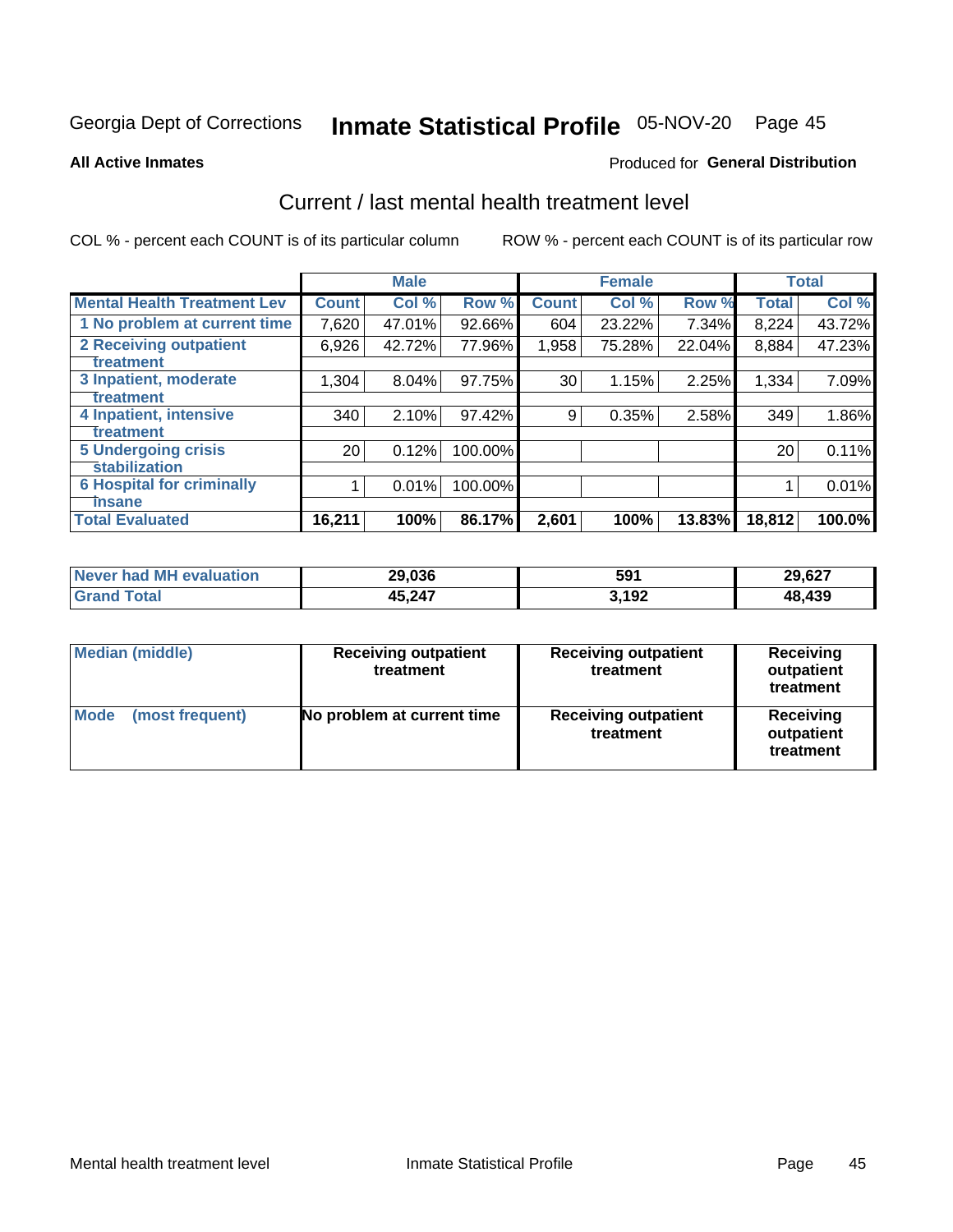#### **All Active Inmates**

### Produced for General Distribution

## PULHESDWIT medical scale - 'P' overall condition ('P'hysical)

COL % - percent each COUNT is of its particular column

|                                  |              | <b>Male</b> |         |              | <b>Female</b> |        |              | <b>Total</b> |
|----------------------------------|--------------|-------------|---------|--------------|---------------|--------|--------------|--------------|
| 'P' Overall Condition            | <b>Count</b> | Col %       | Row %   | <b>Count</b> | Col %         | Row %  | <b>Total</b> | Col %        |
| 1 No medical illness             | 29,983       | 73.82%      | 94.40%  | 1,780        | 62.52%        | 5.60%  | 31,763       | 73.08%       |
| 2 Well-controlled chronic        | 9,733        | 23.96%      | 90.86%  | 979          | 34.39%        | 9.14%  | 10,712       | 24.65%       |
| <b>lillness</b>                  |              |             |         |              |               |        |              |              |
| 3 Poorly-controlled chronic      | 827          | $2.04\%$    | 91.99%  | 72           | 2.53%         | 8.01%  | 899          | 2.07%        |
| <b>lillness</b>                  |              |             |         |              |               |        |              |              |
| 4 Significant problems requiring | 66           | 0.16%       | 86.84%  | 10           | 0.35%         | 13.16% | 76           | 0.17%        |
| special housing                  |              |             |         |              |               |        |              |              |
| 5 Terminal illness, < 6 months   | 7            | 0.02%       | 100.00% |              |               |        | 7            | 0.02%        |
| to live                          |              |             |         |              |               |        |              |              |
| 6 Inmate is pregnant             |              | 0.01%       | 14.29%  | 6            | 0.21%         | 85.71% | 7            | 0.02%        |
| <b>Total Reported</b>            | 40,617       | 100%        | 93.45%  | 2,847        | 100%          | 6.55%  | 43,464       | 100.0%       |

| тео | <b>CON</b><br>טכס. | マイベ<br>U⊤J  | $\sim$               |
|-----|--------------------|-------------|----------------------|
|     | E 947              | 102<br>45 ו | 439. {<br><b>A</b> 2 |

| Mode | (most frequent) | 1 No medical illness | 1 No medical illness | 1 No medical<br>illness |
|------|-----------------|----------------------|----------------------|-------------------------|
|------|-----------------|----------------------|----------------------|-------------------------|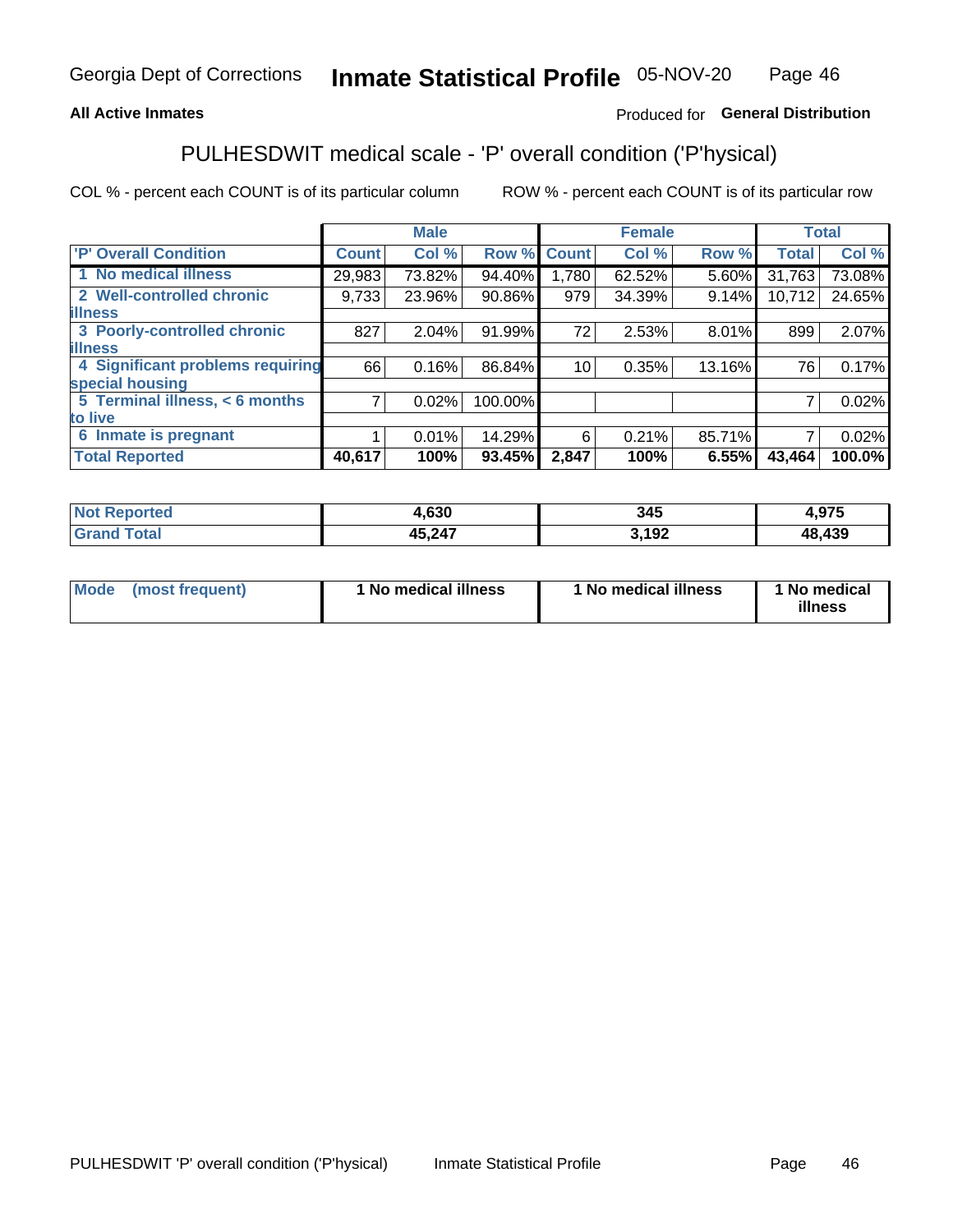#### **All Active Inmates**

### Produced for General Distribution

## PULHESDWIT medical scale - 'U' upper body

COL % - percent each COUNT is of its particular column

|                              |              | <b>Male</b> |         |              | <b>Female</b> |        |              | <b>Total</b> |
|------------------------------|--------------|-------------|---------|--------------|---------------|--------|--------------|--------------|
| <b>U' Upper Body</b>         | <b>Count</b> | Col %       | Row %   | <b>Count</b> | Col %         | Row %  | <b>Total</b> | Col %        |
| 1 Upper bones, joints,       | 38,543       | 95.38%      | 93.45%  | 2,700        | 94.94%        | 6.55%  | 41,243       | 95.35%       |
| muscles all OK               |              |             |         |              |               |        |              |              |
| 2 One or both arms minimally | 1,642        | 4.06%       | 93.14%  | 121          | 4.25%         | 6.86%  | 1,763        | 4.08%        |
| limited                      |              |             |         |              |               |        |              |              |
| 3 One or both arms           | 188          | 0.47%       | 90.82%  | 19           | 0.67%         | 9.18%  | 207          | 0.48%        |
| <b>moderately limited</b>    |              |             |         |              |               |        |              |              |
| 4 One arm disabled,          | 34           | 0.08%       | 89.47%  | 4            | 0.14%         | 10.53% | 38           | 0.09%        |
| paralyzed, or amputated      |              |             |         |              |               |        |              |              |
| 5 Both arms disabled,        | 2            | 0.01%       | 100.00% |              |               |        | 2            | 0.01%        |
| paralyzed, or amputated      |              |             |         |              |               |        |              |              |
| <b>Total Reported</b>        | 40,409       | 100%        | 93.42%  | 2,844        | 100%          | 6.58%  | 43,253       | 100.0%       |

| <b>Not Reported</b>   | 4,838  | 348   | 5,186  |
|-----------------------|--------|-------|--------|
| <b>Total</b><br>Grand | 45,247 | 3,192 | 48,439 |

| Mode | (most frequent) | 1 Upper bones, joints,<br>muscles all OK | 1 Upper bones, joints,<br>muscles all OK | 1 Upper bones,<br>joints, muscles all<br>ΟK |
|------|-----------------|------------------------------------------|------------------------------------------|---------------------------------------------|
|------|-----------------|------------------------------------------|------------------------------------------|---------------------------------------------|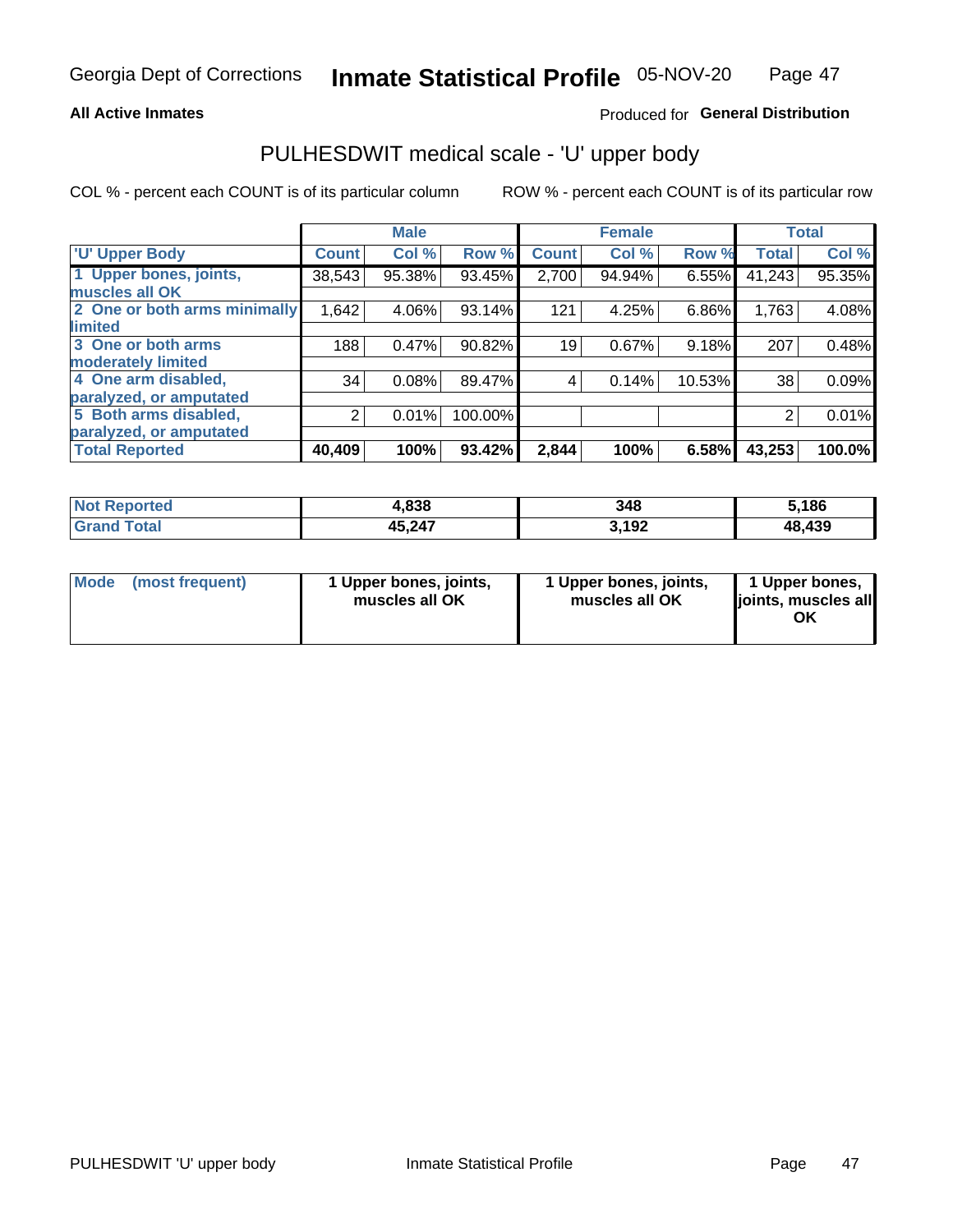#### **All Active Inmates**

### Produced for General Distribution

## PULHESDWIT medical scale - 'L' lower body

COL % - percent each COUNT is of its particular column

|                                |              | <b>Male</b> |         |              | <b>Female</b> |       |              | <b>Total</b> |
|--------------------------------|--------------|-------------|---------|--------------|---------------|-------|--------------|--------------|
| 'L' Lower Body                 | <b>Count</b> | Col %       | Row %   | <b>Count</b> | Col %         | Row % | <b>Total</b> | Col %        |
| 1 Lower bones, joints,         | 36,424       | 90.14%      | 93.42%  | 2,564        | 90.22%        | 6.58% | 38,988       | 90.15%       |
| muscles all OK                 |              |             |         |              |               |       |              |              |
| 2 One or both legs minimally   | 3,284        | 8.13%       | 93.30%  | 236          | 8.30%         | 6.70% | 3,520        | 8.14%        |
| limited                        |              |             |         |              |               |       |              |              |
| 3 One or both legs             | 569          | 1.41%       | 94.52%  | 33           | 1.16%         | 5.48% | 602          | 1.39%        |
| moderately limited             |              |             |         |              |               |       |              |              |
| 4 One leg disabled, paralyzed, | 103          | 0.25%       | 91.96%  | 9            | 0.32%         | 8.04% | 112          | 0.26%        |
| or amputated                   |              |             |         |              |               |       |              |              |
| 5 Both legs disabled,          | 27           | 0.07%       | 100.00% |              |               |       | 27           | 0.06%        |
| paralyzed, or amputated        |              |             |         |              |               |       |              |              |
| <b>Total Reported</b>          | 40,407       | 100%        | 93.43%  | 2,842        | 100%          | 6.57% | 43,249       | 100%         |

| <b>Not Reported</b> | 4,840  | 350   | 5,190  |
|---------------------|--------|-------|--------|
| <b>Grand Total</b>  | 45,247 | 3,192 | 48,439 |

| Mode | (most frequent) | 1 Lower bones, joints,<br>muscles all OK | I Lower bones, joints,<br>muscles all OK | 1 Lower bones,<br>joints, muscles all<br>ΟK |
|------|-----------------|------------------------------------------|------------------------------------------|---------------------------------------------|
|------|-----------------|------------------------------------------|------------------------------------------|---------------------------------------------|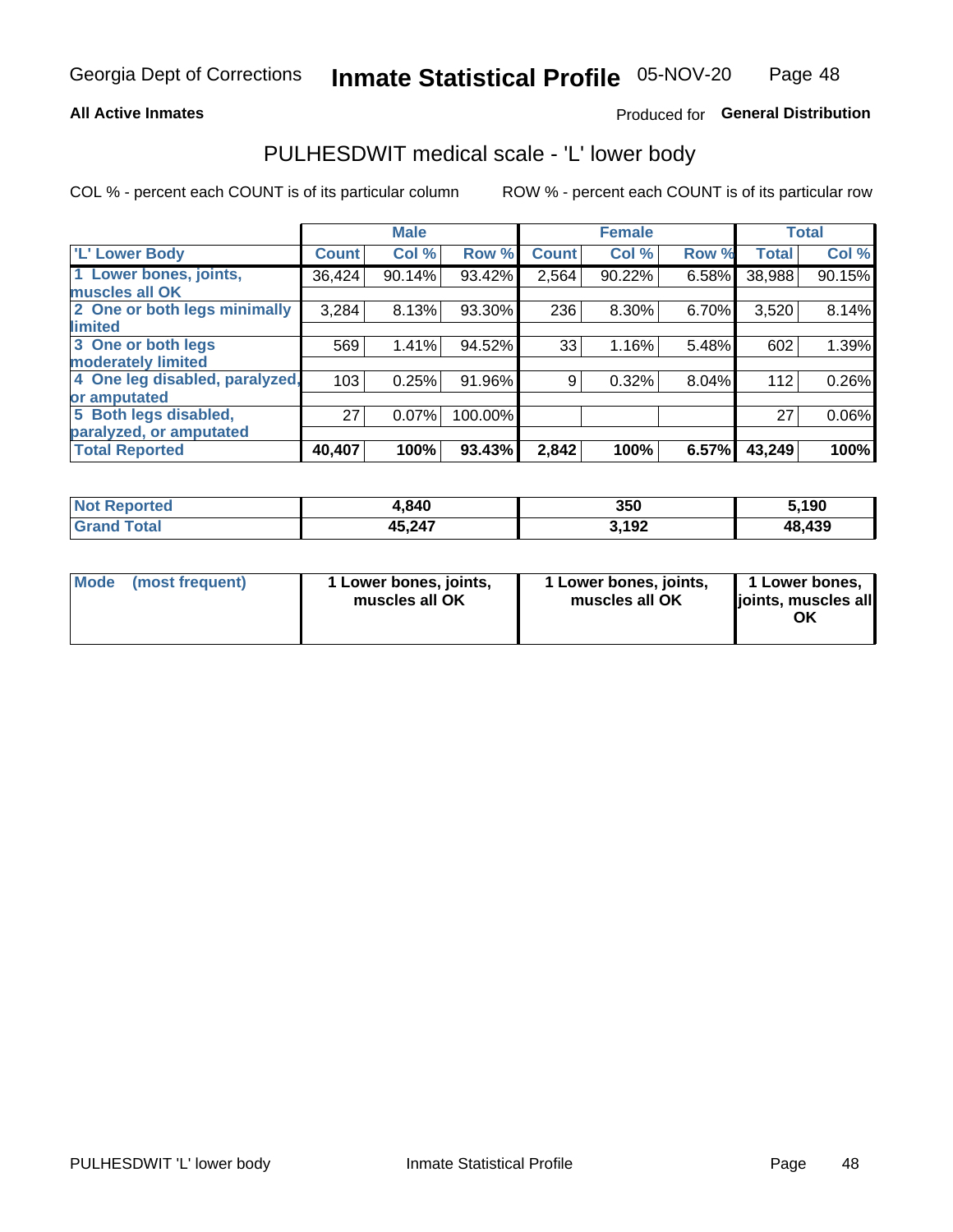#### **All Active Inmates**

### Produced for General Distribution

### PULHESDWIT medical scale - 'H' hearing

COL % - percent each COUNT is of its particular column

|                                |              | <b>Male</b> |             |       | <b>Female</b> |       | <b>Total</b> |        |
|--------------------------------|--------------|-------------|-------------|-------|---------------|-------|--------------|--------|
| <b>H' Hearing</b>              | <b>Count</b> | Col %       | Row % Count |       | Col %         | Row % | <b>Total</b> | Col %  |
| 1 Normal hearing both ears     | 39,780       | 98.54%      | 93.44%      | 2,792 | 98.41%        | 6.56% | 42,572       | 98.53% |
| 2 Some loss in one ear with    | 453          | 1.12%       | 92.64%      | 36    | 1.27%         | 7.36% | 489          | 1.13%  |
| other OK, or mild loss in both |              |             |             |       |               |       |              |        |
| 3 Total loss in one ear with   | 92           | 0.23%       | 92.93%      |       | 0.25%         | 7.07% | 99           | 0.23%  |
| mild loss in other             |              |             |             |       |               |       |              |        |
| 4 Severe loss in both ears     | 25           | 0.06%       | 96.15%      |       | 0.04%         | 3.85% | 26           | 0.06%  |
| 5 Total loss in both ears,     | 19           | 0.05%       | 95.00%      |       | 0.04%         | 5.00% | 20           | 0.05%  |
| requiring special housing      |              |             |             |       |               |       |              |        |
| <b>Total Reported</b>          | 40,369       | 100%        | 93.43%      | 2,837 | 100%          | 6.57% | 43,206       | 100%   |

| <b>Not Reno</b><br>ੋ"∩rted | 070    | 85 F F<br>კეე | 5,233  |
|----------------------------|--------|---------------|--------|
| Total                      | 45,247 | 3,192         | 48,439 |

| Mode (most frequent) | 1 Normal hearing both ears 11 Normal hearing both ears 1 Normal hearing | both ears |
|----------------------|-------------------------------------------------------------------------|-----------|
|                      |                                                                         |           |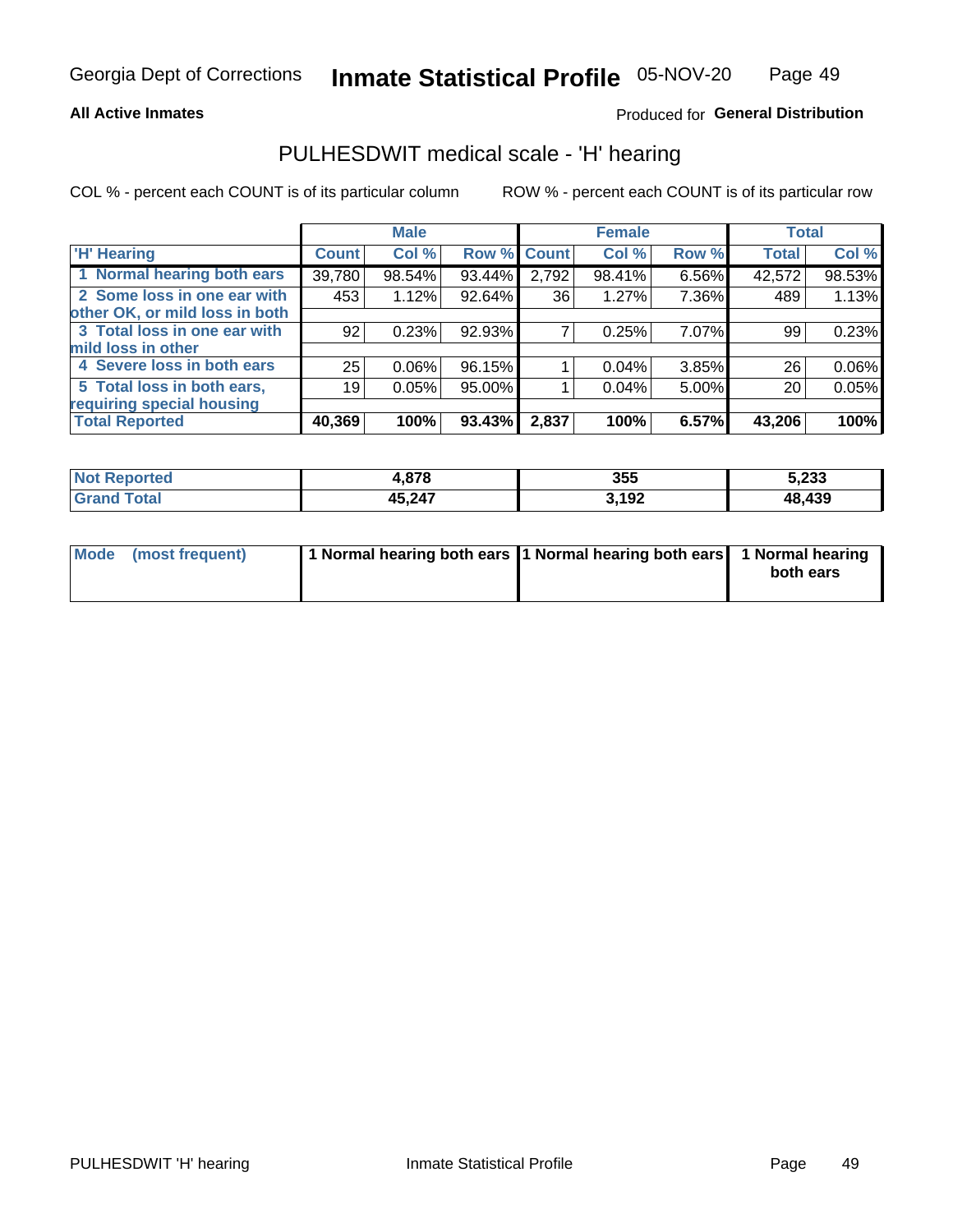#### **All Active Inmates**

### Produced for General Distribution

### PULHESDWIT medical scale - 'E' vision

COL % - percent each COUNT is of its particular column

|                                 |              | <b>Male</b> |        |              | <b>Female</b> |        |              | <b>Total</b> |
|---------------------------------|--------------|-------------|--------|--------------|---------------|--------|--------------|--------------|
| 'E' Vision                      | <b>Count</b> | Col %       | Row %  | <b>Count</b> | Col %         | Row %  | <b>Total</b> | Col %        |
| 1 Correctable to 20/40 in both  | 30,627       | 76.42%      | 95.33% | .500         | 53.13%        | 4.67%  | 32,127       | 74.89%       |
| eyes                            |              |             |        |              |               |        |              |              |
| 2 Correctable to 20/70 in one   | 8,303        | 20.72%      | 88.38% | 1,092        | 38.68%        | 11.62% | 9,395        | 21.90%       |
| eye, may be blind in other      |              |             |        |              |               |        |              |              |
| 3 Correctable to 20/200 in one  | 968          | 2.42%       | 83.38% | 193          | 6.84%         | 16.62% | 1,161        | 2.71%        |
| leye, may be blind in other     |              |             |        |              |               |        |              |              |
| 4 One eye not correctable to    | 155          | 0.39%       | 80.73% | 37           | 1.31%         | 19.27% | 192          | 0.45%        |
| 20/200, other may be blind      |              |             |        |              |               |        |              |              |
| 5 Blind in both eyes, requiring | 23           | 0.06%       | 95.83% |              | 0.04%         | 4.17%  | 24           | 0.06%        |
| special housing                 |              |             |        |              |               |        |              |              |
| <b>Total Reported</b>           | 40,076       | 100%        | 93.42% | 2,823        | 100%          | 6.58%  | 42,899       | 100.0%       |

| <b>Not Reported</b> | 474    | 369   | 5,540  |
|---------------------|--------|-------|--------|
| Гоtа                | 45,247 | 3,192 | 48,439 |

| Mode (most frequent) | 1 Correctable to 20/40 in both<br>eves | 1 Correctable to 20/40 in   1 Correctable to  <br>both eves | 20/40 in both eyes |
|----------------------|----------------------------------------|-------------------------------------------------------------|--------------------|
|                      |                                        |                                                             |                    |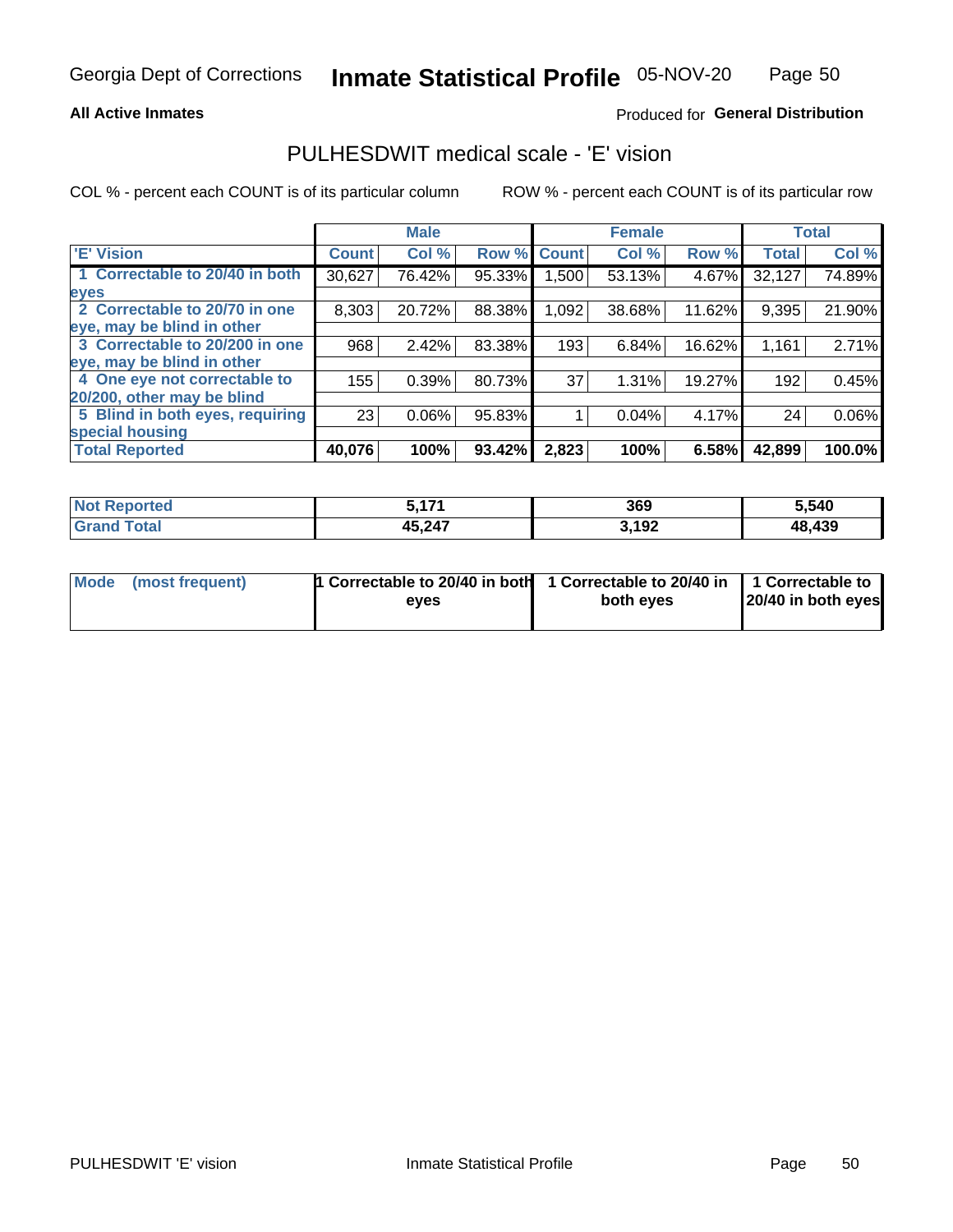#### **All Active Inmates**

### Produced for General Distribution

## PULHESDWIT medical scale - 'S' pSychiatric

COL % - percent each COUNT is of its particular column

|                                        |              | <b>Male</b> |             |       | <b>Female</b> |        |              | <b>Total</b> |
|----------------------------------------|--------------|-------------|-------------|-------|---------------|--------|--------------|--------------|
| 'S' pSychiatric                        | <b>Count</b> | Col %       | Row % Count |       | Col %         | Row %  | <b>Total</b> | Col %        |
| 1 No impairment or disorders           | 35,413       | 89.87%      | 97.14%      | 1,042 | 38.72%        | 2.86%  | 36,455       | 86.60%       |
| 2 Stable, or in remission, or          | 3,230        | $8.20\%$    | 66.46%      | 1,630 | 60.57%        | 33.54% | 4,860        | 11.55%       |
| mild impairment or retardation         |              |             |             |       |               |        |              |              |
| 3 Requires moderate inpatient          | 600          | 1.52%       | 97.88%      | 13    | 0.48%         | 2.12%  | 613          | 1.46%        |
| treatment                              |              |             |             |       |               |        |              |              |
| 4 Requires intensive inpatient         | 157          | 0.40%       | 96.32%      | 6     | 0.22%         | 3.68%  | 163          | 0.39%        |
| treatment                              |              |             |             |       |               |        |              |              |
| <b>5 Requires Crisis Stabilization</b> | 5            | 0.01%       | 100.00%     |       |               |        | 5            | 0.01%        |
| Unit (CSU) inpatient care              |              |             |             |       |               |        |              |              |
| <b>Total Reported</b>                  | 39,405       | 100%        | 93.61%      | 2,691 | 100%          | 6.39%  | 42,096       | 100.0%       |

| <b>Not Reported</b> | 5,842  | 501   | 6,343  |
|---------------------|--------|-------|--------|
| Total<br>Grand      | 45,247 | 3,192 | 48,439 |

| Mode (most frequent) | <b>1 No impairment or disorders 2 Stable, or in remission, 1 No impairment or</b> |                       |           |
|----------------------|-----------------------------------------------------------------------------------|-----------------------|-----------|
|                      |                                                                                   | or mild impairment or | disorders |
|                      |                                                                                   | retardation           |           |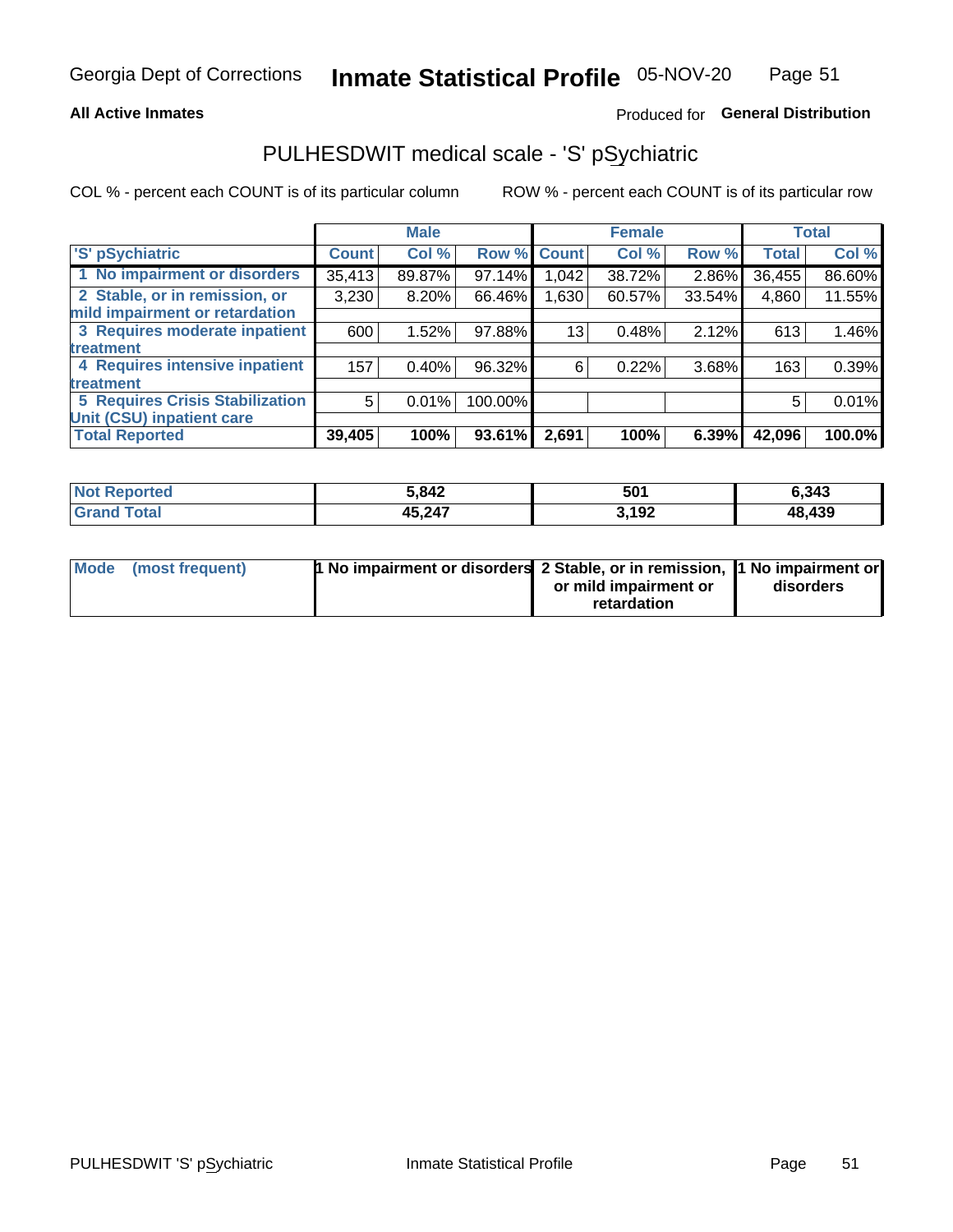#### **All Active Inmates**

### Produced for General Distribution

## PULHESDWIT medical scale - 'D' dental

COL % - percent each COUNT is of its particular column

|                                 |              | <b>Male</b> |        |              | <b>Female</b> |          |              | <b>Total</b> |
|---------------------------------|--------------|-------------|--------|--------------|---------------|----------|--------------|--------------|
| <b>D'</b> Dental                | <b>Count</b> | Col %       | Row %  | <b>Count</b> | Col %         | Row %    | <b>Total</b> | Col %        |
| 1 Minimal routine dental health | 23,630       | 62.96%      | 91.65% | 2,154        | 79.28%        | $8.35\%$ | 25,784       | 64.06%       |
| <b>needs</b>                    |              |             |        |              |               |          |              |              |
| 2 Moderate cavities and/or gum  | 12,157       | 32.39%      | 96.68% | 418          | 15.38%        | 3.32%    | 12,575       | 31.24%       |
| disease                         |              |             |        |              |               |          |              |              |
| 3 Extensive gum disease         | 1,722        | 4.59%       | 92.33% | 143          | 5.26%         | 7.67%    | 1,865        | 4.63%        |
| and/or widespread decay         |              |             |        |              |               |          |              |              |
| 4 Urgent need for dental        | 22           | $0.06\%$    | 91.67% |              | 0.07%         | 8.33%    | 24           | 0.06%        |
| <b>services</b>                 |              |             |        |              |               |          |              |              |
| <b>Total Reported</b>           | 37,531       | 100%        | 93.25% | 2,717        | 100%          | 6.75%    | 40,248       | 100%         |

| rteo<br>NO            | 7,716  | $\rightarrow$<br>475 | 8,191         |
|-----------------------|--------|----------------------|---------------|
| $f \wedge f \wedge f$ | 45,247 | 3,192                | .8,439<br>1 R |

| <b>Mode</b> | (most frequent) | Minimal routine dental<br>health needs | 1 Minimal routine dental 11 Minimal routine<br>health needs | dental health<br>needs |
|-------------|-----------------|----------------------------------------|-------------------------------------------------------------|------------------------|
|-------------|-----------------|----------------------------------------|-------------------------------------------------------------|------------------------|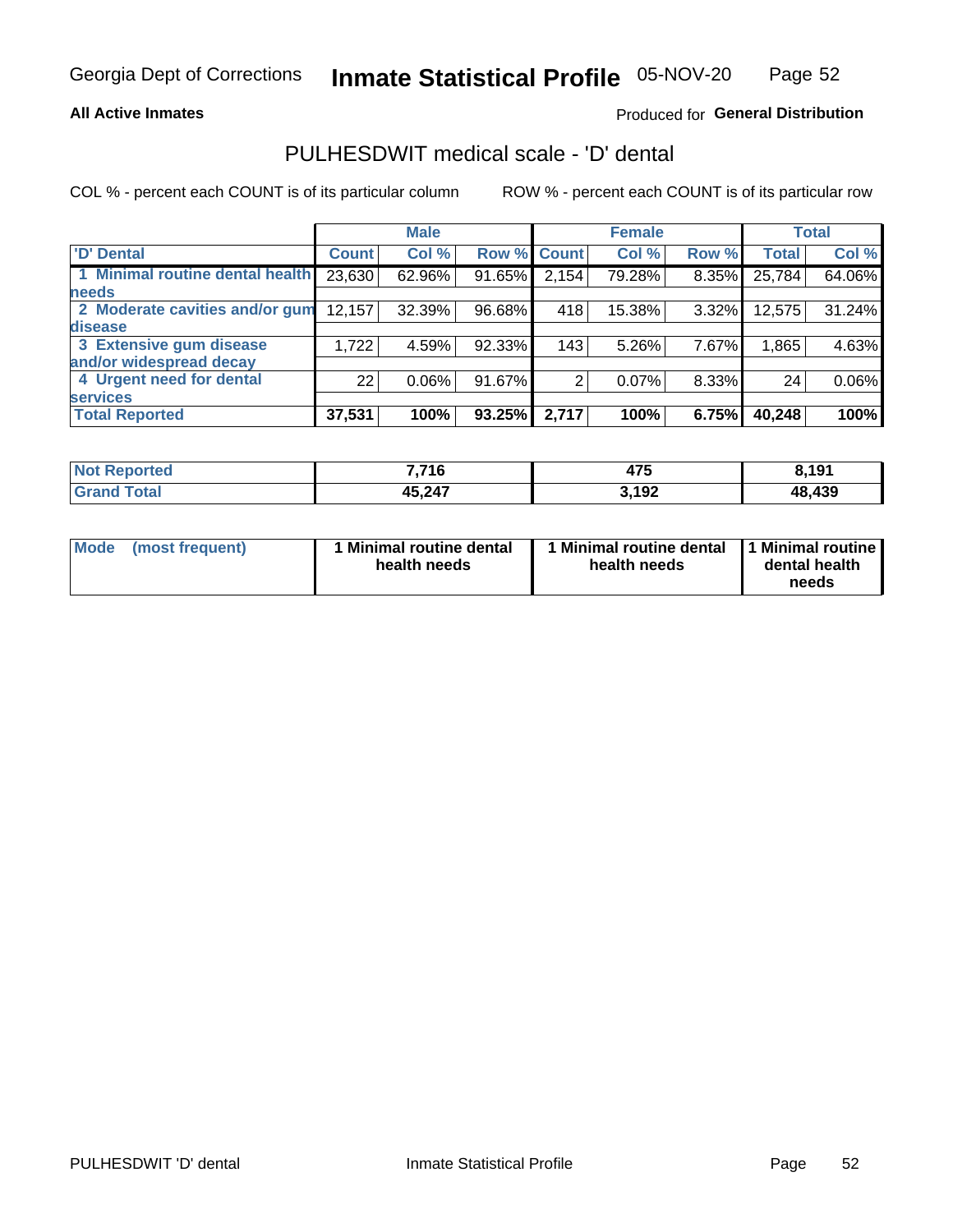#### **All Active Inmates**

### Produced for General Distribution

## PULHESDWIT medical scale - 'W' work ability

COL % - percent each COUNT is of its particular column

|                                 |              | <b>Male</b> |                    |       | <b>Female</b> |       |              | <b>Total</b> |
|---------------------------------|--------------|-------------|--------------------|-------|---------------|-------|--------------|--------------|
| 'W' work ability                | <b>Count</b> | Col %       | <b>Row % Count</b> |       | Col %         | Row % | <b>Total</b> | Col %        |
| 1 Unrestricted work or activity | 34,096       | 84.41%      | 93.56%             | 2,347 | 82.50%        | 6.44% | 36,443       | 84.28%       |
| 2 Minor restrictions on type of | 4,990        | 12.35%      | 92.12%             | 427   | 15.01%        | 7.88% | 5,417        | 12.53%       |
| <b>work</b>                     |              |             |                    |       |               |       |              |              |
| 3 Moderate restrictions on type | 892          | 2.21%       | 94.99%             | 47    | 1.65%         | 5.01% | 939          | 2.17%        |
| of work                         |              |             |                    |       |               |       |              |              |
| 4 Major restrictions on type of | 298          | 0.74%       | 94.60%             | 17    | 0.60%         | 5.40% | 315          | 0.73%        |
| <b>work</b>                     |              |             |                    |       |               |       |              |              |
| 5 Cannot work under any         | 118          | 0.29%       | 94.40%             |       | 0.25%         | 5.60% | 125          | 0.29%        |
| <b>circumstances</b>            |              |             |                    |       |               |       |              |              |
| <b>Total Reported</b>           | 40,394       | 100%        | 93.42%             | 2,845 | 100%          | 6.58% | 43,239       | 100%         |

| NotR<br><b>Enorted</b> | .853   | 347                  | 5,200  |
|------------------------|--------|----------------------|--------|
| Гоtal                  | 45,247 | 2 ימ<br>1 J 4<br>. . | 48,439 |

| Mode            | 1 Unrestricted work or | 1 Unrestricted work or | 1 Unrestricted   |
|-----------------|------------------------|------------------------|------------------|
| (most frequent) | activity               | activity               | work or activity |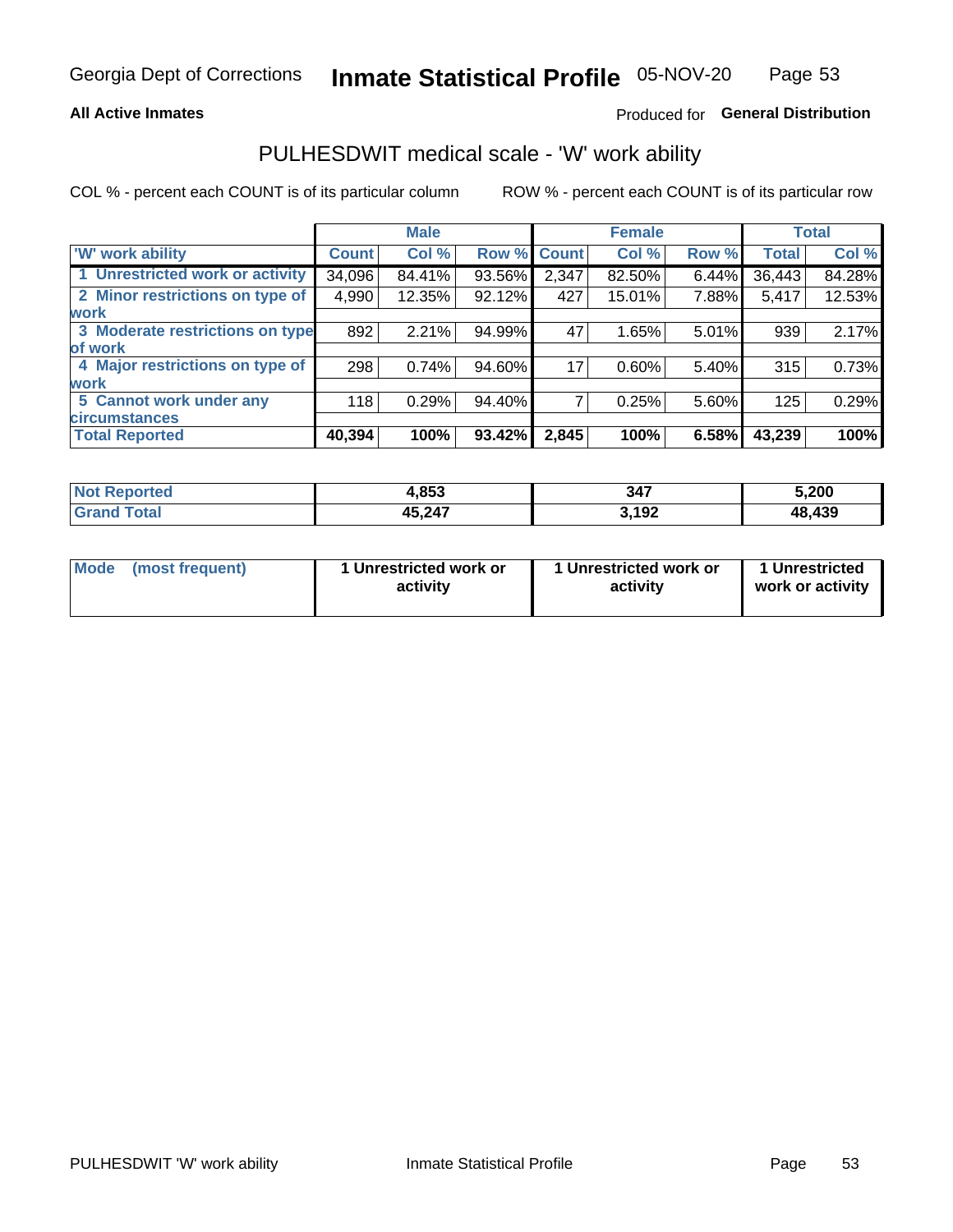#### **All Active Inmates**

### Produced for General Distribution

## PULHESDWIT medical scale - 'I' impairment

COL % - percent each COUNT is of its particular column

|                                                              |              | <b>Male</b> |        |             | <b>Female</b> |       | <b>Total</b> |          |
|--------------------------------------------------------------|--------------|-------------|--------|-------------|---------------|-------|--------------|----------|
| <b>T' Impairment</b>                                         | <b>Count</b> | Col %       |        | Row % Count | Col %         | Row % | <b>Total</b> | Col %    |
| 1 No impairments or                                          | 39,953       | 98.92%      | 93.39% | 2,829       | 99.54%        | 6.61% | 42,782       | 98.96%   |
| disabilities<br>2 Wheelchair-bound but<br>otherwise OK       | 240          | 0.59%       | 97.96% | 5           | 0.18%         | 2.04% | 245          | 0.57%    |
| <b>3 Needs low-level Assisted</b><br>Living (level I)        | 54           | 0.13%       | 98.18% |             | 0.04%         | 1.82% | 55           | 0.13%    |
| 4 Needs moderate Assisted<br>Living (level II)               | 25           | $0.06\%$    | 96.15% |             | 0.04%         | 3.85% | 26           | $0.06\%$ |
| <b>5 Needs maximal Assisted</b><br><b>Living (level III)</b> | 116          | 0.29%       | 95.08% | 6           | 0.21%         | 4.92% | 122          | 0.28%    |
| <b>Total Reported</b>                                        | 40,388       | 100%        | 93.43% | 2,842       | 100%          | 6.57% | 43,230       | 100%     |

| orted | l.859  | 350         | 5,209  |
|-------|--------|-------------|--------|
|       | 45,247 | 102<br>94 L | 48,439 |

| Mode | (most frequent) | 1 No impairments or<br>disabilities | 1 No impairments or<br>disabilities | 1 No impairments<br>or disabilities |
|------|-----------------|-------------------------------------|-------------------------------------|-------------------------------------|
|------|-----------------|-------------------------------------|-------------------------------------|-------------------------------------|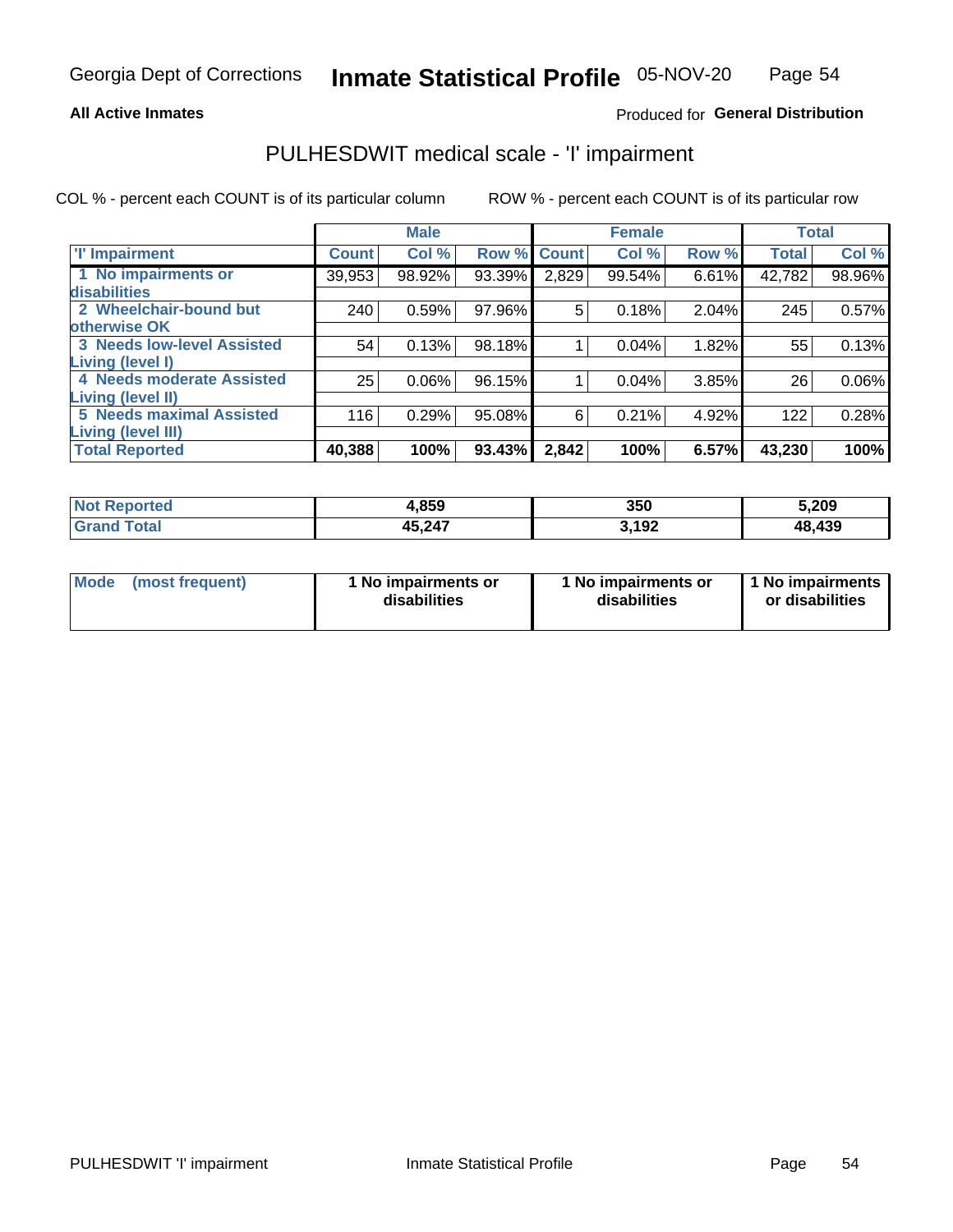#### **All Active Inmates**

### Produced fo General Distribution

## PULHESDWIT medical scale - 'T' transportability

COL % - percent each COUNT is of its particular column

|                              |              | <b>Male</b> |         |              | <b>Female</b> |        |              | <b>Total</b> |
|------------------------------|--------------|-------------|---------|--------------|---------------|--------|--------------|--------------|
| <b>T' Transportability</b>   | <b>Count</b> | Col %       | Row %   | <b>Count</b> | Col %         | Row %  | <b>Total</b> | Col %        |
| 1 Can be transported in any  | 40,361       | 99.15%      | 93.47%  | 2,821        | 99.61%        | 6.53%  | 43,182       | 99.18%       |
| ordinary approved vehicle    |              |             |         |              |               |        |              |              |
| 2 Wheelchair-bound, not      | 91           | 0.22%       | 98.91%  |              | 0.04%         | 1.09%  | 92           | 0.21%        |
| needing special vehicle      |              |             |         |              |               |        |              |              |
| 3 Wheelchair-bound, requires | 22           | 0.05%       | 100.00% |              |               |        | 22           | 0.05%        |
| special vehicle              |              |             |         |              |               |        |              |              |
| 4 Needs specially-equipped   | 6            | 0.01%       | 75.00%  | 2            | 0.07%         | 25.00% | 8            | 0.02%        |
| medical vehicle              |              |             |         |              |               |        |              |              |
| <b>5 Requires ambulance</b>  | 228          | 0.56%       | 96.61%  | 8            | 0.28%         | 3.39%  | 236          | 0.54%        |
| transport                    |              |             |         |              |               |        |              |              |
| <b>Total Reported</b>        | 40,708       | 100%        | 93.50%  | 2,832        | 100%          | 6.50%  | 43,540       | 100%         |

| orted | 1,539         | 360          | 4,899       |
|-------|---------------|--------------|-------------|
|       | <b>AE 9A7</b> | 192<br>194 L | ,439<br>1.R |

|  | Mode (most frequent) | 1 Can be transported in any 1 Can be transported in any<br>ordinary approved vehicle   ordinary approved vehicle   transported in any |  | 1 Can be<br>  ordinary approved  <br>vehicle |
|--|----------------------|---------------------------------------------------------------------------------------------------------------------------------------|--|----------------------------------------------|
|--|----------------------|---------------------------------------------------------------------------------------------------------------------------------------|--|----------------------------------------------|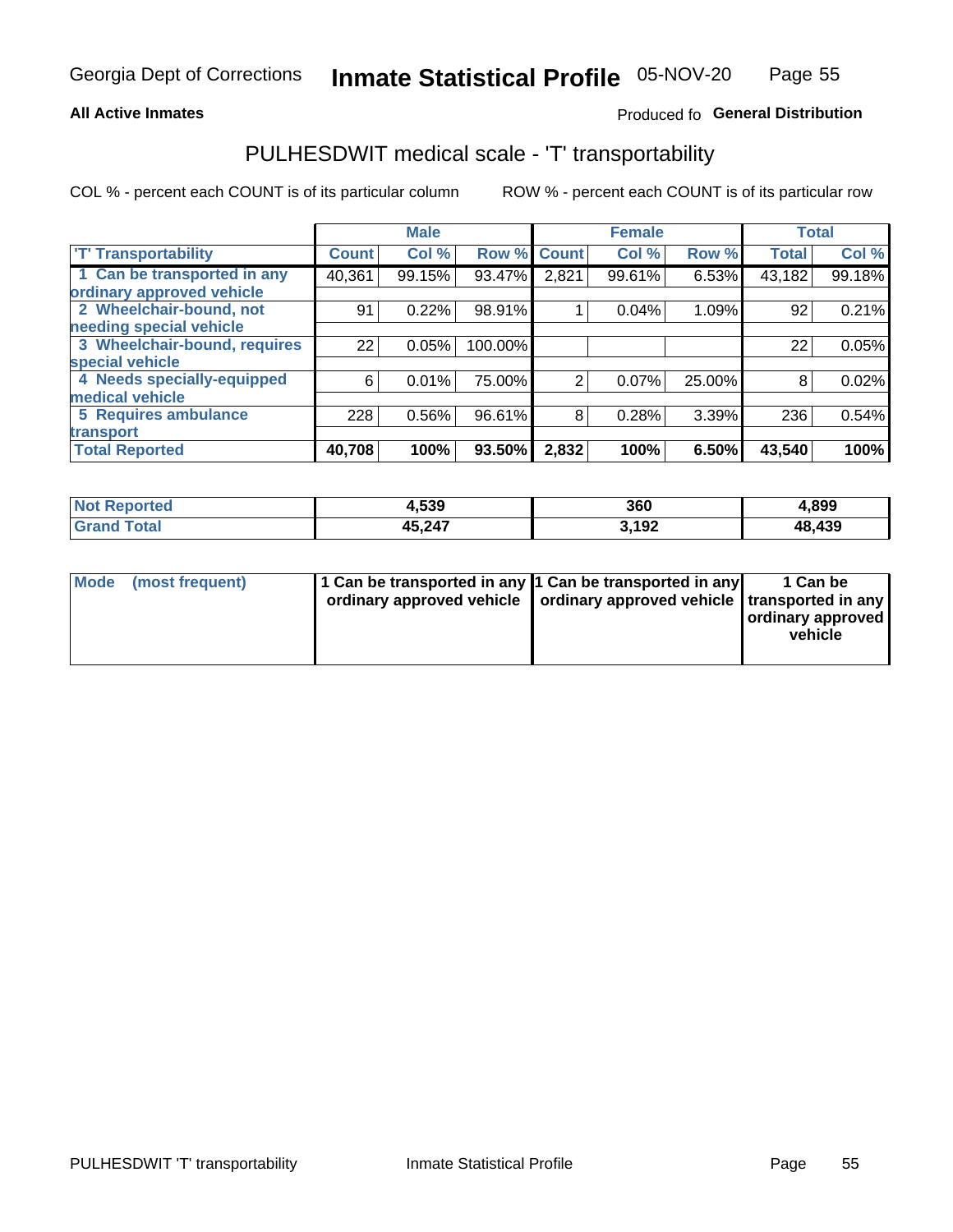# Inmate Statistical Profile 05-NOV-20 Page 56

**All Active Inmates** 

### **Produced for General Distribution**

### Number of prior Georgia incarcerations

COL % - percent each COUNT is of its particular column

|                                       |        | <b>Male</b> |             |       | <b>Female</b> |       |        | <b>Total</b> |
|---------------------------------------|--------|-------------|-------------|-------|---------------|-------|--------|--------------|
| <b>Num of Prior GA Incarcerations</b> | Count  | Col %       | Row % Count |       | Col %         | Row % | Total  | Col %        |
|                                       | 25,293 | 55.90%      | 91.51%      | 2,346 | 73.50%        | 8.49% | 27,639 | 57.06%       |
|                                       | 8,283  | 18.31%      | 94.91%      | 444   | 13.91%        | 5.09% | 8,727  | 18.02%       |
| $\overline{2}$                        | 4,789  | 10.58%      | 96.11%      | 194   | 6.08%         | 3.89% | 4,983  | 10.29%       |
| 3                                     | 2,930  | 6.48%       | 96.99%      | 91    | 2.85%         | 3.01% | 3,021  | 6.24%        |
| $\boldsymbol{4}$                      | 1,637  | 3.62%       | $97.15\%$   | 48    | 1.50%         | 2.85% | 1,685  | 3.48%        |
| 5                                     | 964    | 2.13%       | 97.08%      | 29    | 0.91%         | 2.92% | 993    | 2.05%        |
| <b>More Than 5</b>                    | 1,351  | 2.99%       | $97.12\%$   | 40    | 1.25%         | 2.88% | 1,391  | 2.87%        |
| <b>Total Reported</b>                 | 45,247 | 100%        | 93.41%      | 3,192 | 100%          | 6.59% | 48,439 | 100.0%       |

| orted<br>NO |            |      |      |
|-------------|------------|------|------|
| `otal       | $AB$ $2A7$ | ,192 | ,439 |
| Gr          | , , , , ,  |      | 48   |

| Mean (average)       | 06.، | .55 | 1.02 |
|----------------------|------|-----|------|
| Median (middle)      |      |     |      |
| Mode (most frequent) |      |     |      |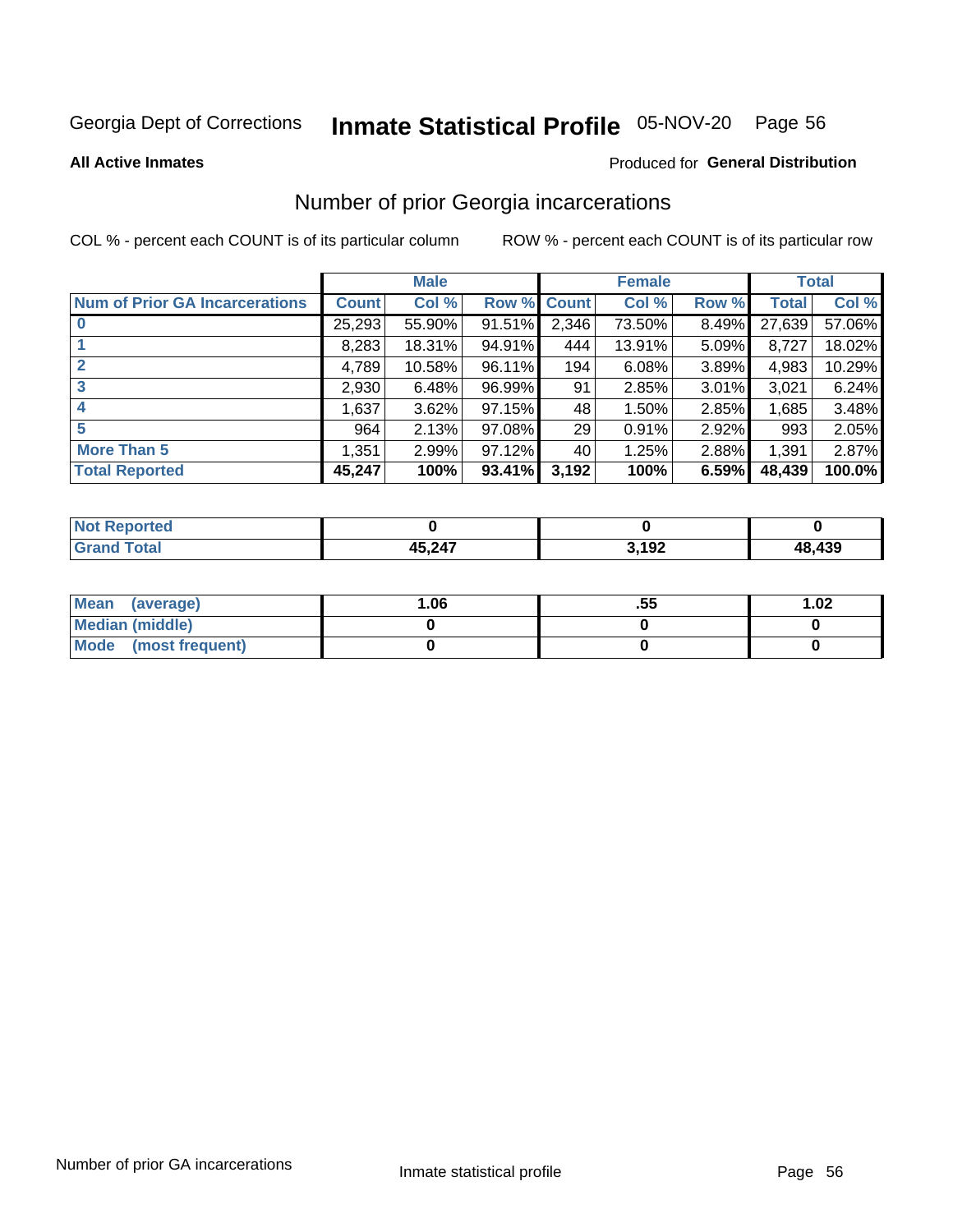#### Inmate Statistical Profile 05-NOV-20 Page 57

#### **All Active Inmates**

#### Produced for General Distribution

### Prison sentence in years

COL % - percent each COUNT is of its particular column

ROW % - percent each COUNT is of its particular row

|                                 |              | <b>Male</b> |         |              | <b>Female</b> |        | <b>Total</b> |        |
|---------------------------------|--------------|-------------|---------|--------------|---------------|--------|--------------|--------|
| <b>Prison Sentence In Years</b> | <b>Count</b> | Col %       | Row %   | <b>Count</b> | Col %         | Row %  | <b>Total</b> | Col %  |
| $0 - 1$                         | 419          | 0.93%       | 93.53%  | 29           | 0.91%         | 6.47%  | 448          | 0.92%  |
| $1.1 - 2$                       | 589          | 1.30%       | 91.32%  | 56           | 1.75%         | 8.68%  | 645          | 1.33%  |
| $2.1 - 3$                       | 895          | 1.98%       | 89.14%  | 109          | 3.41%         | 10.86% | 1,004        | 2.07%  |
| $3.1 - 4$                       | 786          | 1.74%       | 90.55%  | 82           | 2.57%         | 9.45%  | 868          | 1.79%  |
| $4.1 - 5$                       | 1,382        | 3.05%       | 90.56%  | 144          | 4.51%         | 9.44%  | 1,526        | 3.15%  |
| $5.1 - 6$                       | 879          | 1.94%       | 92.14%  | 75           | 2.35%         | 7.86%  | 954          | 1.97%  |
| $6.1 - 7$                       | 840          | 1.86%       | 92.11%  | 72           | 2.26%         | 7.89%  | 912          | 1.88%  |
| $7.1 - 8$                       | 931          | 2.06%       | 92.45%  | 76           | 2.38%         | 7.55%  | 1,007        | 2.08%  |
| $8.1 - 9$                       | 962          | 2.13%       | 92.95%  | 73           | 2.29%         | 7.05%  | 1,035        | 2.14%  |
| $9.1 - 10$                      | 2,770        | 6.12%       | 89.76%  | 316          | 9.90%         | 10.24% | 3,086        | 6.37%  |
| $10.1 - 12$                     | 1,810        | 4.00%       | 91.41%  | 170          | 5.33%         | 8.59%  | 1,980        | 4.09%  |
| $12.1 - 15$                     | 4,176        | 9.23%       | 92.80%  | 324          | 10.15%        | 7.20%  | 4,500        | 9.29%  |
| $15.1 - 20$                     | 8,515        | 18.82%      | 93.63%  | 579          | 18.14%        | 6.37%  | 9,094        | 18.77% |
| 20.1 - Over                     | 11,312       | 25.00%      | 94.50%  | 659          | 20.65%        | 5.50%  | 11,971       | 24.71% |
| <b>Life</b>                     | 7,285        | 16.10%      | 95.18%  | 369          | 11.56%        | 4.82%  | 7,654        | 15.80% |
| <b>Life Without Parole</b>      | 1,589        | 3.51%       | 96.48%  | 58           | 1.82%         | 3.52%  | 1,647        | 3.40%  |
| <b>Death</b>                    | 71           | 0.16%       | 98.61%  |              | 0.03%         | 1.39%  | 72           | 0.15%  |
| <b>Youthful Offenders</b>       | 36           | 0.08%       | 100.00% |              |               |        | 36           | 0.07%  |
| <b>Total Reported</b>           | 45,247       | 100%        | 93.41%  | 3,192        | 100.0%        | 6.59%  | 48,439       | 100%   |

| <b>Not Reported</b> |        |            |        |
|---------------------|--------|------------|--------|
| . Caro              | 15 247 | 102<br>194 | 48,439 |

#### **Determinate (numeric) sentences only**

| <b>Mean</b> | $\sim$ $ \sim$<br>1 U<br>---- | /n<br>Ί4 | 25.80 |
|-------------|-------------------------------|----------|-------|
|             |                               |          |       |

All sentences (including determinate), with life, life without parole, and death sentences figured at 45 years

| 39.02<br><b>Me</b><br>--<br>27 OC<br>14<br>ש.ע⊾<br>. . 20<br>___ |  |  |  |
|------------------------------------------------------------------|--|--|--|
|                                                                  |  |  |  |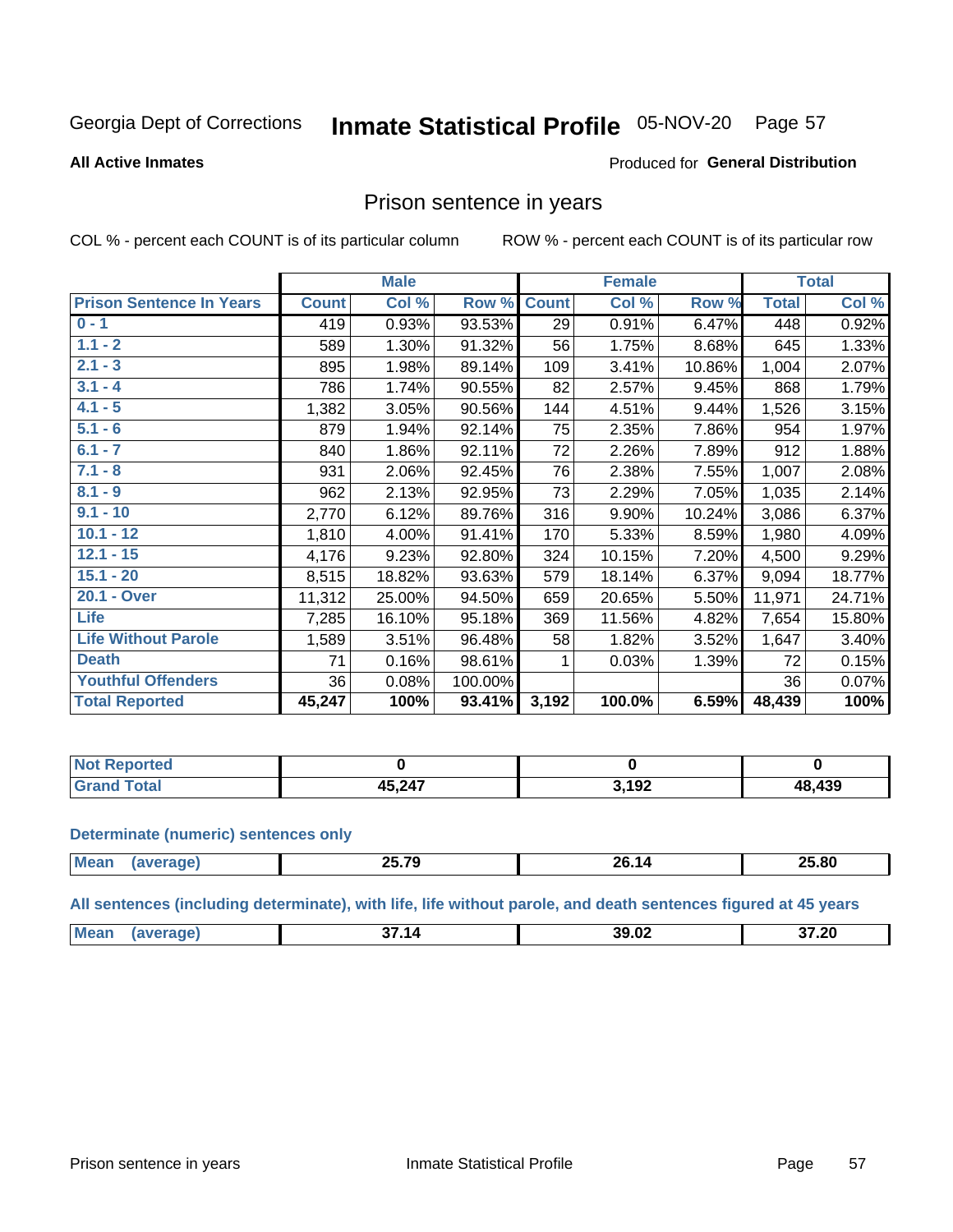## Inmate Statistical Profile 05-NOV-20 Page 58

#### **All Active Inmates**

#### **Produced for General Distribution**

## Primary offense, broken out into felonies vs misdemeanors

COL % - percent each COUNT is of its particular column

|                                  |              | <b>Male</b> |        |                    | <b>Female</b> |       | Total  |        |
|----------------------------------|--------------|-------------|--------|--------------------|---------------|-------|--------|--------|
| <b>Felonies and Misdemeanors</b> | <b>Count</b> | Col%        |        | <b>Row % Count</b> | Col%          | Row % | Total  | Col %  |
| <b>Felonies</b>                  | 44,999       | 99.77%      | 93.39% | 3.183              | 99.91%        | 6.61% | 48,182 | 99.78% |
| <b>Misdemeanors</b>              | 104          | .23%        | 97.20% | C.                 | .09% '        | 2.80% | 107    | .22%   |
| <b>Total Reported</b>            | 45,103       | 100%        |        | $93.4\%$ 3,186     | 100%          | 6.6%  | 48,289 | 100%   |

| <b>Not</b><br>Reported |              |        | 150    |
|------------------------|--------------|--------|--------|
| ™otaı<br><b>Grand</b>  | 15 247<br>″∙ | +5,109 | 48,439 |

| <b>Mo</b><br>requent)<br>$\sim$ | nıes | າເes | elonies |
|---------------------------------|------|------|---------|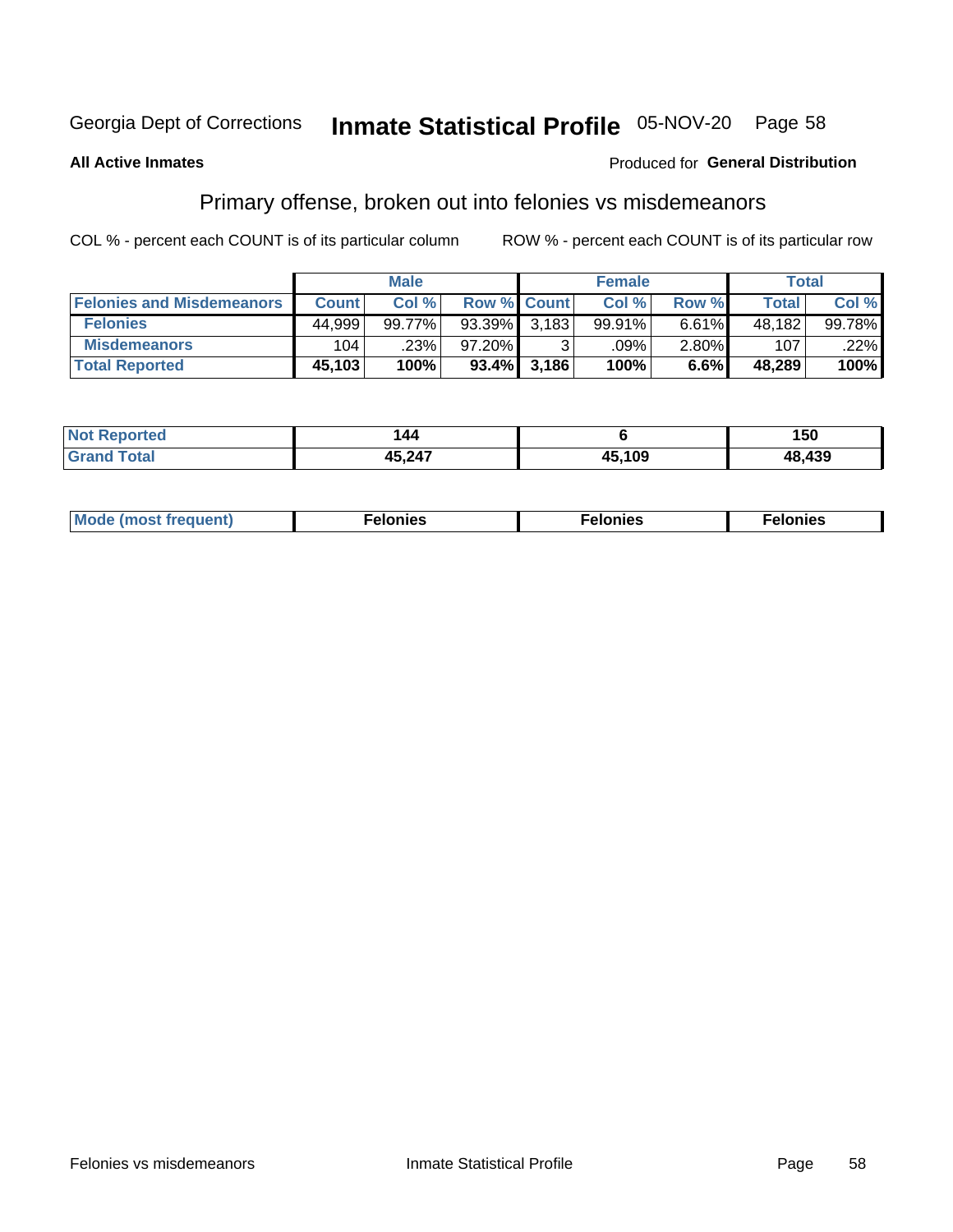# Inmate Statistical Profile 05-NOV-20 Page 59

#### **All Active Inmates**

#### Produced for General Distribution

### Primary offense, broken out into six broad crime categories

COL % - percent each COUNT is of its particular column

|                                 |                 | <b>Male</b> |        |             | <b>Female</b> |        |              | <b>Total</b> |  |
|---------------------------------|-----------------|-------------|--------|-------------|---------------|--------|--------------|--------------|--|
| <b>Crime Categories</b>         | <b>Count</b>    | Col %       |        | Row % Count | Col %         | Row %  | <b>Total</b> | Col %        |  |
| <b>Violent</b>                  | 24,928          | 55.21%      | 93.82% | 1,641       | 51.41%        | 6.18%  | 26,569       | 54.96%       |  |
| <b>Sex Crime</b><br>2           | 8,140           | 18.03%      | 98.49% | 125         | 3.92%         | 1.51%  | 8,265        | 17.10%       |  |
| $\mathbf{3}$<br><b>Property</b> | 5,690           | 12.60%      | 90.89% | 570         | 17.86%        | 9.11%  | 6,260        | 12.95%       |  |
| <b>Drug</b><br>4                | 4,114           | 9.11%       | 85.85% | 678         | 21.24%        | 14.15% | 4,792        | 9.91%        |  |
| <b>Habit/DUI</b><br>5           | 74 <sub>1</sub> | .16%        | 89.16% | 9           | $.28\%$       | 10.84% | 83           | .17%         |  |
| <b>Other</b><br>6               | 2,202           | 4.88%       | 92.87% | 169         | 5.29%         | 7.13%  | 2,371        | 4.90%        |  |
| <b>Total Reported</b>           | 45,148          | 100%        | 93.4%  | 3,192       | 100%          | 6.6%   | 48,340       | 100%         |  |

| τeα<br>NO | ac<br>J. |                                                 | 99         |
|-----------|----------|-------------------------------------------------|------------|
|           | 45,247   | $\sqrt{2}$<br>$\mathcal{A}$ , i j $\mathcal{L}$ | .439<br>1Я |

| <b>Mode (most frequent)</b> | .<br><b>iolent</b> | 'iolent | ---<br>Violent |
|-----------------------------|--------------------|---------|----------------|
|                             |                    |         |                |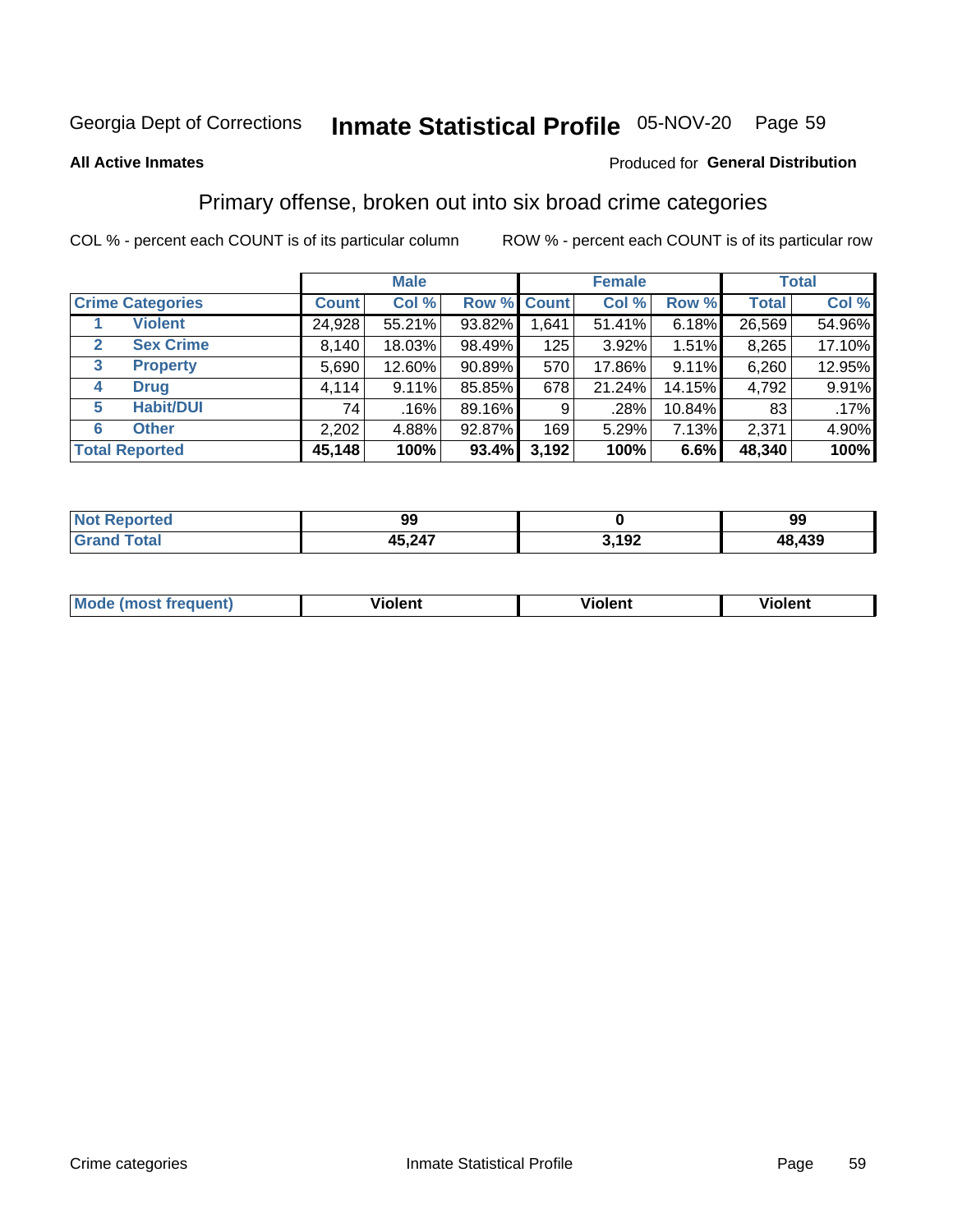# Inmate Statistical Profile 05-NOV-20 Page 60

**All Active Inmates** 

#### **Produced for General Distribution**

## Primary offense, detailed offense code

COL % - percent each COUNT is of its particular column

|                                            |                 | <b>Male</b> |         |                | <b>Female</b> |         |                  | <b>Total</b> |
|--------------------------------------------|-----------------|-------------|---------|----------------|---------------|---------|------------------|--------------|
| <b>Primary Offense</b>                     | <b>Count</b>    | Col %       | Row %   | <b>Count</b>   | Col %         | Row %   | <b>Total</b>     | Col %        |
| <b>Abuse Neglect Elder/Disab (2812)</b>    | $\overline{37}$ | .08%        | 72.55%  | 14             | .44%          | 27.45%  | 51               | .11%         |
| Agg Aslt W Intnt To Rape (2095)            | 63              | .14%        | 100.00% |                |               |         | 63               | .13%         |
| <b>Agg Sex Battery Atmpt (2099)</b>        | 3               | .01%        | 100.00% |                |               |         | $\mathbf{3}$     | .01%         |
| <b>Aggrav Assault (1302)</b>               | 4,738           | 10.49%      | 94.46%  | 278            | 8.71%         | 5.54%   | 5,016            | 10.38%       |
| <b>Aggrav Assault Peace Ofcr</b>           | 356             | .79%        | 94.43%  | 21             | .66%          | 5.57%   | 377              | .78%         |
| (1314)                                     |                 |             |         |                |               |         |                  |              |
| <b>Aggrav Battery (1305)</b>               | 1,238           | 2.74%       | 93.01%  | 93             | 2.91%         | 6.99%   | 1,331            | 2.75%        |
| <b>Aggrav Battery Peace Ofcr</b><br>(1315) | 25              | .06%        | 96.15%  | 1              | .03%          | 3.85%   | 26               | .05%         |
| <b>Aggrav Ch Molest Atmpt (2096)</b>       | 4               | .01%        | 100.00% |                |               |         | 4                | .01%         |
| <b>Aggrav Child Molestation (2021)</b>     | 1,278           | 2.83%       | 98.54%  | 19             | .60%          | 1.46%   | 1,297            | 2.68%        |
| <b>Aggrav Cruelty To Animals</b>           | 9               | .02%        | 81.82%  | $\overline{2}$ | .06%          | 18.18%  | 11               | .02%         |
| (2972)                                     |                 |             |         |                |               |         |                  |              |
| <b>Aggrav Sexual Battery (2009)</b>        | 234             | .52%        | 99.15%  | $\overline{2}$ | .06%          | .85%    | 236              | .49%         |
| <b>Aggrav Sodomy (2003)</b>                | 226             | .50%        | 98.69%  | $\overline{3}$ | .09%          | 1.31%   | 229              | .47%         |
| <b>Aggrav Stalking (1321)</b>              | 276             | .61%        | 97.53%  | $\overline{7}$ | .22%          | 2.47%   | 283              | .59%         |
| <b>Aggravated Assault On 65+</b><br>(1304) | 5               | .01%        | 83.33%  | $\mathbf{1}$   | .03%          | 16.67%  | 6                | .01%         |
| <b>Aiding Escape (2502)</b>                |                 |             |         | 1              | .03%          | 100.00% | 1                | .01%         |
| <b>Armed Robbery (1902)</b>                | 5,430           | 12.03%      | 96.45%  | 200            | 6.27%         | 3.55%   | 5,630            | 11.65%       |
| Arson 1st Degree (1401)                    | 49              | .11%        | 85.96%  | 8              | .25%          | 14.04%  | 57               | .12%         |
| <b>Arson 2nd Degree (1402)</b>             | 9               | .02%        | 100.00% |                |               |         | 9                | .02%         |
| <b>Arson 3rd Degree (1403)</b>             | 4               | .01%        | 100.00% |                |               |         | 4                | .01%         |
| <b>Arson Misc (1400)</b>                   | 1               | .01%        | 100.00% |                |               |         | 1                | .01%         |
| Ass W/ Int Transmit Hiv (1313)             | 1               | .01%        | 100.00% |                |               |         | $\mathbf{1}$     | .01%         |
| <b>Atmpt Aggrav Assault (1303)</b>         | 6               | .01%        | 100.00% |                |               |         | 6                | .01%         |
| <b>Atmpt Aggrav Sodomy (2093)</b>          | 4               | .01%        | 100.00% |                |               |         | 4                | .01%         |
| <b>Atmpt Armed Robbery (1992)</b>          | 85              | .19%        | 94.44%  | 5              | .16%          | 5.56%   | 90               | .19%         |
| <b>Atmpt Burglary (1690)</b>               | 14              | .03%        | 100.00% |                |               |         | 14               | .03%         |
| <b>Atmpt Child Molestation (2094)</b>      | 32              | .07%        | 96.97%  | 1              | .03%          | 3.03%   | 33               | .07%         |
| <b>Atmpt Finan Ident Frd (7014)</b>        | $\overline{2}$  | .01%        | 100.00% |                |               |         | $\sqrt{2}$       | .01%         |
| <b>Atmpt Kidnap (1390)</b>                 | $\overline{2}$  | .01%        | 100.00% |                |               |         | $\overline{2}$   | .01%         |
| <b>Atmpt Murder (1190)</b>                 | 159             | .35%        | 92.44%  | 13             | .41%          | 7.56%   | $\overline{172}$ | .36%         |
| Atmpt Rape (2091)                          | 41              | .09%        | 97.62%  |                | .03%          | 2.38%   | 42               | .09%         |
| <b>Atmpt Robbery (1991)</b>                | 23              | .05%        | 100.00% |                |               |         | 23               | .05%         |
| <b>Atmpt Sodomy (2092)</b>                 | 1               | .01%        | 100.00% |                |               |         | 1                | .01%         |
| <b>Atmpt Theft By Taking (1812)</b>        | 3               | .01%        | 100.00% |                |               |         | $\mathfrak{S}$   | .01%         |
| <b>Atmpt Viol Substance Act (4090)</b>     | 10              | .02%        | 83.33%  | $\overline{c}$ | .06%          | 16.67%  | 12               | .02%         |
| <b>Att/Consprcy Commt C/S/Of</b><br>(4134) | 31              | .07%        | 91.18%  | 3 <sup>1</sup> | .09%          | 8.82%   | 34               | .07%         |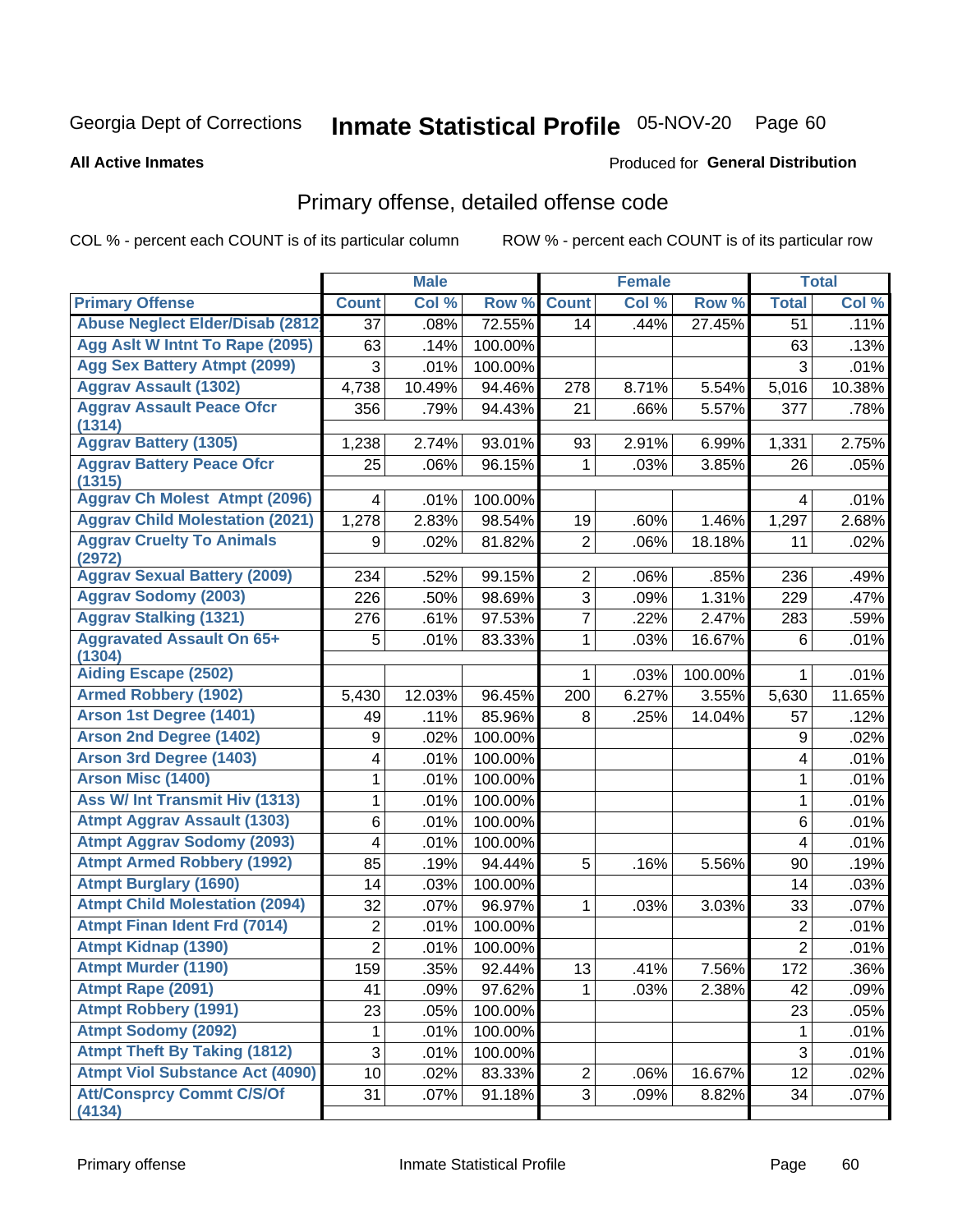# Inmate Statistical Profile 05-NOV-20 Page 61

**Produced for General Distribution** 

#### **All Active Inmates**

## Primary offense, detailed offense code

COL % - percent each COUNT is of its particular column

|                                          |                | <b>Male</b> |                  |                         | <b>Female</b> |         |                | <b>Total</b> |
|------------------------------------------|----------------|-------------|------------------|-------------------------|---------------|---------|----------------|--------------|
| <b>Primary Offense</b>                   | <b>Count</b>   | Col %       | Row <sup>%</sup> | <b>Count</b>            | Col %         | Row %   | <b>Total</b>   | Col %        |
| <b>Bad Checks (1704)</b>                 | $\overline{2}$ | .01%        | 100.00%          |                         |               |         | 2              | .01%         |
| <b>Bigamy (2007)</b>                     | 2              | .01%        | 100.00%          |                         |               |         | $\overline{2}$ | .01%         |
| <b>Bribery Govt Officer (2301)</b>       | $\overline{2}$ | .01%        | 100.00%          |                         |               |         | $\overline{2}$ | .01%         |
| Burg 1st Aft 6/30/12 (1611)              | 1,718          | 3.81%       | 93.88%           | 112                     | 3.51%         | 6.12%   | 1,830          | 3.79%        |
| Burg 2nd Aft 6/30/12 (1612)              | 588            | 1.30%       | 97.03%           | 18                      | .56%          | 2.97%   | 606            | 1.25%        |
| <b>Burg Bef 7/1/12 (1601)</b>            | 1,412          | 3.13%       | 97.99%           | 29                      | .91%          | 2.01%   | 1,441          | 2.98%        |
| <b>Carry Weapon At School (2915)</b>     | 4              | .01%        | 100.00%          |                         |               |         | 4              | .01%         |
| <b>Child Molestation (2019)</b>          | 2,406          | 5.33%       | 97.77%           | 55                      | 1.72%         | 2.23%   | 2,461          | 5.09%        |
| <b>Chop Shop Violation (5003)</b>        | 1              | .01%        | 100.00%          |                         |               |         | 1              | .01%         |
| <b>Cnspire Traffic Cntrl Sub (4130)</b>  | 3              | .01%        | 100.00%          |                         |               |         | 3              | .01%         |
| <b>Computer Pornography (1760)</b>       | 96             | .21%        | 100.00%          |                         |               |         | 96             | .20%         |
| <b>Computer Theft (1761)</b>             | 2              | .01%        | 66.67%           | $\mathbf{1}$            | .03%          | 33.33%  | 3              | .01%         |
| <b>Computer Trespass (1762)</b>          | $\overline{2}$ | .01%        | 100.00%          |                         |               |         | $\overline{2}$ | .01%         |
| <b>Conceal Death Of Another (1125)</b>   | 11             | .02%        | 73.33%           | $\overline{\mathbf{4}}$ | .13%          | 26.67%  | 15             | .03%         |
| <b>Conspiracy (9901)</b>                 | 18             | .04%        | 85.71%           | 3                       | .09%          | 14.29%  | 21             | .04%         |
| <b>Conspire Restrain Free (2308)</b>     |                |             |                  | 1                       | .03%          | 100.00% | 1              | .01%         |
| <b>Convsn Paymnts Real Propy</b>         | 1              | .01%        | 100.00%          |                         |               |         | $\mathbf{1}$   | .01%         |
| (1811)                                   |                |             |                  |                         |               |         |                |              |
| Crim Use W/Alt Id Mark (7010)            | 3              | .01%        | 100.00%          |                         |               |         | 3              | .01%         |
| <b>Crml Atmpt Felony (7027)</b>          | 13             | .03%        | 76.47%           | $\overline{\mathbf{4}}$ | .13%          | 23.53%  | 17             | .04%         |
| Crmnl Atmpt (9905)                       | 1              | .01%        | 100.00%          |                         |               |         | 1              | .01%         |
| <b>Crmnl Damage 1st Degree (1501)</b>    | 13             | .03%        | 92.86%           | 1                       | .03%          | 7.14%   | 14             | .03%         |
| <b>Crmnl Damage 2nd Degree</b><br>(1502) | 65             | .14%        | 91.55%           | 6                       | .19%          | 8.45%   | 71             | .15%         |
| <b>Crmnl Interfere Govt Prop (2613)</b>  | 15             | .03%        | 88.24%           | $\overline{2}$          | .06%          | 11.76%  | 17             | .04%         |
| <b>Cruelty To An Inmate (2810)</b>       | 1              | .01%        | 100.00%          |                         |               |         | 1              | .01%         |
| <b>Cruelty To Children (2801)</b>        | 255            | .56%        | 73.70%           | 91                      | 2.85%         | 26.30%  | 346            | .72%         |
| <b>Cruelty To Elder Person (2811)</b>    | 15             | .03%        | 65.22%           | 8                       | .25%          | 34.78%  | 23             | .05%         |
| <b>Distr Mat Depict Nudity (2102)</b>    | 1              | .01%        | 100.00%          |                         |               |         | 1              | .01%         |
| Dogfighting (2718)                       | 1              | .01%        | 100.00%          |                         |               |         | 1              | .01%         |
| Drv W/ Improp Veh Reg (7013)             | 4              | .01%        | 100.00%          |                         |               |         | 4              | .01%         |
| <b>Drv W/Susp License (7011)</b>         | $\mathbf 1$    | .01%        | 100.00%          |                         |               |         | 1              | .01%         |
| <b>Drvng Habtl Violator (5004)</b>       | 4              | .01%        | 100.00%          |                         |               |         | 4              | .01%         |
| <b>Entering Vehicle (1880)</b>           | 81             | .18%        | 96.43%           | 3                       | .09%          | 3.57%   | 84             | .17%         |
| <b>Entice Child Attempted (2090)</b>     | 5              | .01%        | 100.00%          |                         |               |         | 5              | .01%         |
| <b>Enticing Child-Indec Purp (2020)</b>  | 65             | .14%        | 91.55%           | 6                       | .19%          | 8.45%   | 71             | .15%         |
| <b>Escape (2501)</b>                     | 28             | .06%        | 90.32%           | 3                       | .09%          | 9.68%   | 31             | .06%         |
| <b>Exploit Disabled/Elder (7022)</b>     | 11             | .02%        | 42.31%           | 15                      | .47%          | 57.69%  | 26             | .05%         |
| <b>False Certificates (2311)</b>         | $\mathbf 1$    | .01%        | 100.00%          |                         |               |         | 1              | .01%         |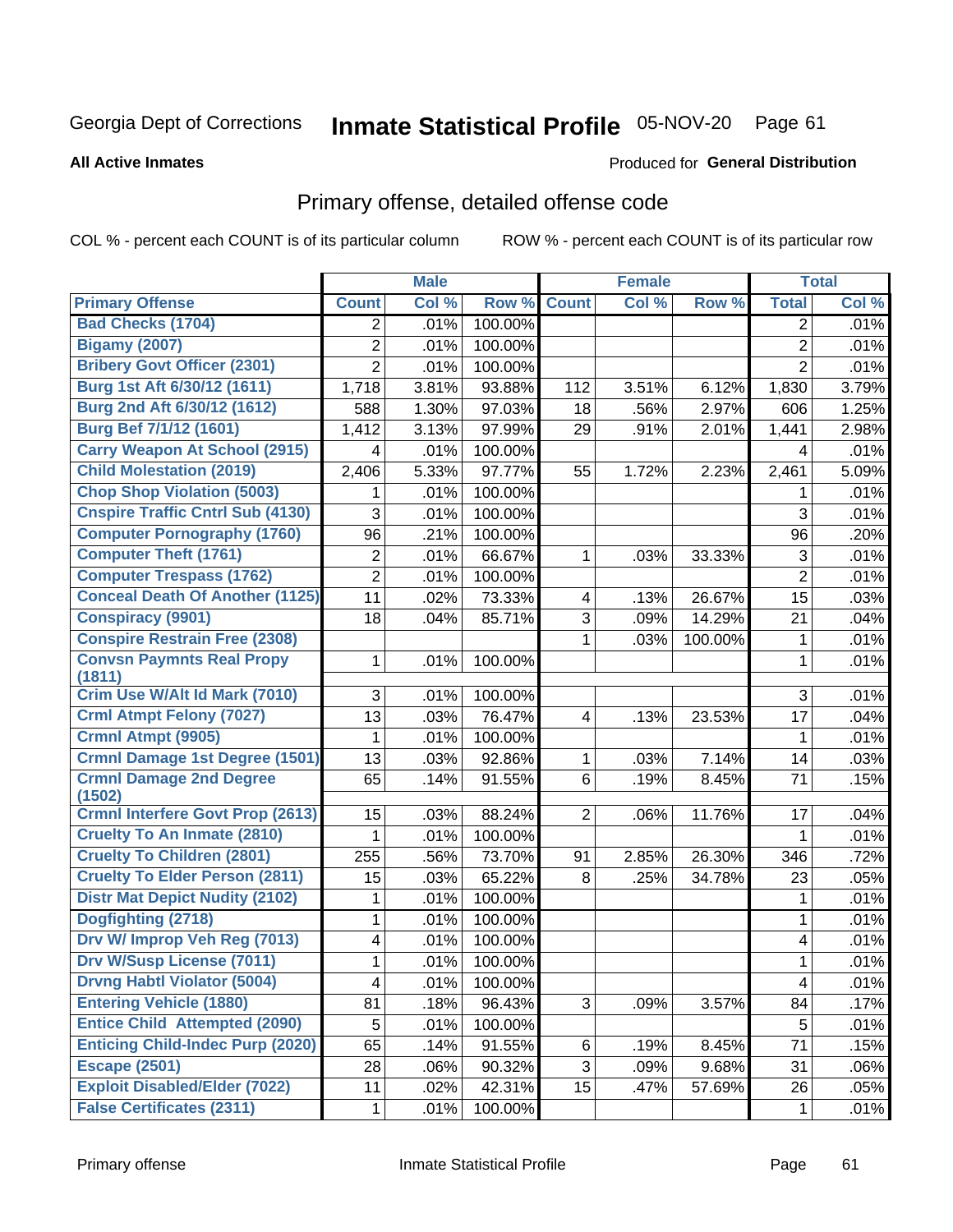# Inmate Statistical Profile 05-NOV-20 Page 62

#### **All Active Inmates**

#### **Produced for General Distribution**

### Primary offense, detailed offense code

COL % - percent each COUNT is of its particular column

|                                            |                         | <b>Male</b> |         |                 | <b>Female</b> |         |                         | <b>Total</b> |
|--------------------------------------------|-------------------------|-------------|---------|-----------------|---------------|---------|-------------------------|--------------|
| <b>Primary Offense</b>                     | <b>Count</b>            | Col %       | Row %   | <b>Count</b>    | Col %         | Row %   | <b>Total</b>            | Col %        |
| <b>False Imprisonment (1308)</b>           | 165                     | .37%        | 97.63%  | $\overline{4}$  | .13%          | 2.37%   | 169                     | .35%         |
| <b>False Statements Govt (2408)</b>        | 11                      | .02%        | 52.38%  | 10              | .31%          | 47.62%  | 21                      | .04%         |
| <b>False Swearing (2402)</b>               |                         |             |         | 2               | .06%          | 100.00% | $\overline{2}$          | .01%         |
| <b>False Swearng Writtn Stmt</b>           |                         |             |         | 1               | .03%          | 100.00% | 1                       | .01%         |
| (2205)                                     |                         |             |         |                 |               |         |                         |              |
| <b>Family Violence Battery (1301)</b>      | 125                     | .28%        | 95.42%  | 6               | .19%          | 4.58%   | 131                     | .27%         |
| Feticide (1121)                            | $\overline{2}$          | .01%        | 100.00% |                 |               |         | $\overline{2}$          | .01%         |
| <b>Feticide By Vehicle (1118)</b>          | 6                       | .01%        | 100.00% |                 |               |         | 6                       | .01%         |
| <b>Financial Identity Fraud (1756)</b>     | 57                      | .13%        | 78.08%  | 16              | .50%          | 21.92%  | 73                      | .15%         |
| <b>Fleeing/Eluding Police (2316)</b>       | 388                     | .86%        | 96.04%  | 16              | .50%          | 3.96%   | 404                     | .84%         |
| Forg 1st Aft 6/30/12 (1711)                | 84                      | .19%        | 69.42%  | 37              | 1.16%         | 30.58%  | 121                     | .25%         |
| Forg 1st Bef 7/1/12 (1701)                 | 89                      | .20%        | 68.99%  | 40              | 1.25%         | 31.01%  | 129                     | .27%         |
| Forg 2nd Aft 6/30/12 (1712)                | 23                      | .05%        | 71.88%  | 9               | .28%          | 28.13%  | 32                      | .07%         |
| Forg 2nd Bef 7/1/12 (1702)                 | 2                       | .01%        | 100.00% |                 |               |         | $\overline{2}$          | .01%         |
| Forg 3rd Aft 6/30/12 (1713)                | 37                      | .08%        | 80.43%  | 9               | .28%          | 19.57%  | 46                      | .10%         |
| Forg 4th Aft 6/30/12 (1714)                | 9                       | .02%        | 75.00%  | 3               | .09%          | 25.00%  | 12                      | .02%         |
| <b>Fraudulent Access Compute</b><br>(1796) | 1                       | .01%        | 50.00%  | 1               | .03%          | 50.00%  | 2                       | .01%         |
| <b>Fraudulent Credit Card (1753)</b>       | 51                      | .11%        | 78.46%  | 14              | .44%          | 21.54%  | 65                      | .13%         |
| <b>Gang Participation (9914)</b>           | 50                      | .11%        | 98.04%  | 1               | .03%          | 1.96%   | 51                      | .11%         |
| <b>Guard Line W/Weapon/Drugs</b>           | 18                      | .04%        | 60.00%  | 12              | .38%          | 40.00%  | 30                      | .06%         |
| (2963)                                     |                         |             |         |                 |               |         |                         |              |
| <b>Habit Traf Viol/Impaired (5005)</b>     | 4                       | .01%        | 100.00% |                 |               |         | 4                       | .01%         |
| <b>Habit Traf Viol/Other (5006)</b>        | $\overline{2}$          | .01%        | 100.00% |                 |               |         | $\overline{2}$          | .01%         |
| <b>Hijacking Motor Vehicle (1911)</b>      | 45                      | .10%        | 100.00% |                 |               |         | 45                      | .09%         |
| <b>Hindering Appreh Or Pun (2503)</b>      |                         |             |         | 3               | .09%          | 100.00% | 3                       | .01%         |
| Hit-Run W/Injury/Fatality (5007)           | 40                      | .09%        | 83.33%  | 8               | .25%          | 16.67%  | 48                      | .10%         |
| Home Invasion 1st Degree (7007)            | 20                      | .04%        | 90.91%  | $\overline{2}$  | .06%          | 9.09%   | 22                      | .05%         |
| <b>Home Invasion 2nd Degree</b><br>(7008)  | $\overline{2}$          | .01%        | 100.00% |                 |               |         | $\overline{2}$          | .01%         |
| Homicide By Vessel (1124)                  | 38                      | .08%        | 88.37%  | 5               | .16%          | 11.63%  | 43                      | .09%         |
| <b>Illegal Poss/Manf Liquor (4010)</b>     | 1                       | .01%        | 100.00% |                 |               |         | 1                       | .01%         |
| <b>Impersonating Officer (2405)</b>        | $\overline{\mathbf{4}}$ | .01%        | 100.00% |                 |               |         | $\overline{\mathbf{4}}$ | .01%         |
| <b>Impersonation (2404)</b>                | 3                       | .01%        | 75.00%  | 1               | .03%          | 25.00%  | 4                       | .01%         |
| <b>Incest (2006)</b>                       | 217                     | .48%        | 98.64%  | 3               | .09%          | 1.36%   | 220                     | .46%         |
| <b>Incest Atmpt (2098)</b>                 | 1                       | .01%        | 100.00% |                 |               |         | 1                       | .01%         |
| <b>Inciting To Insurrection (2203)</b>     | 4                       | .01%        | 80.00%  | 1               | .03%          | 20.00%  | 5                       | .01%         |
| <b>Influencing Witness (2313)</b>          | $\overline{\mathbf{4}}$ | .01%        | 100.00% |                 |               |         | 4                       | .01%         |
| <b>Injury By Vehicle (1318)</b>            | 78                      | .17%        | 79.59%  | 20 <sup>°</sup> | .63%          | 20.41%  | 98                      | .20%         |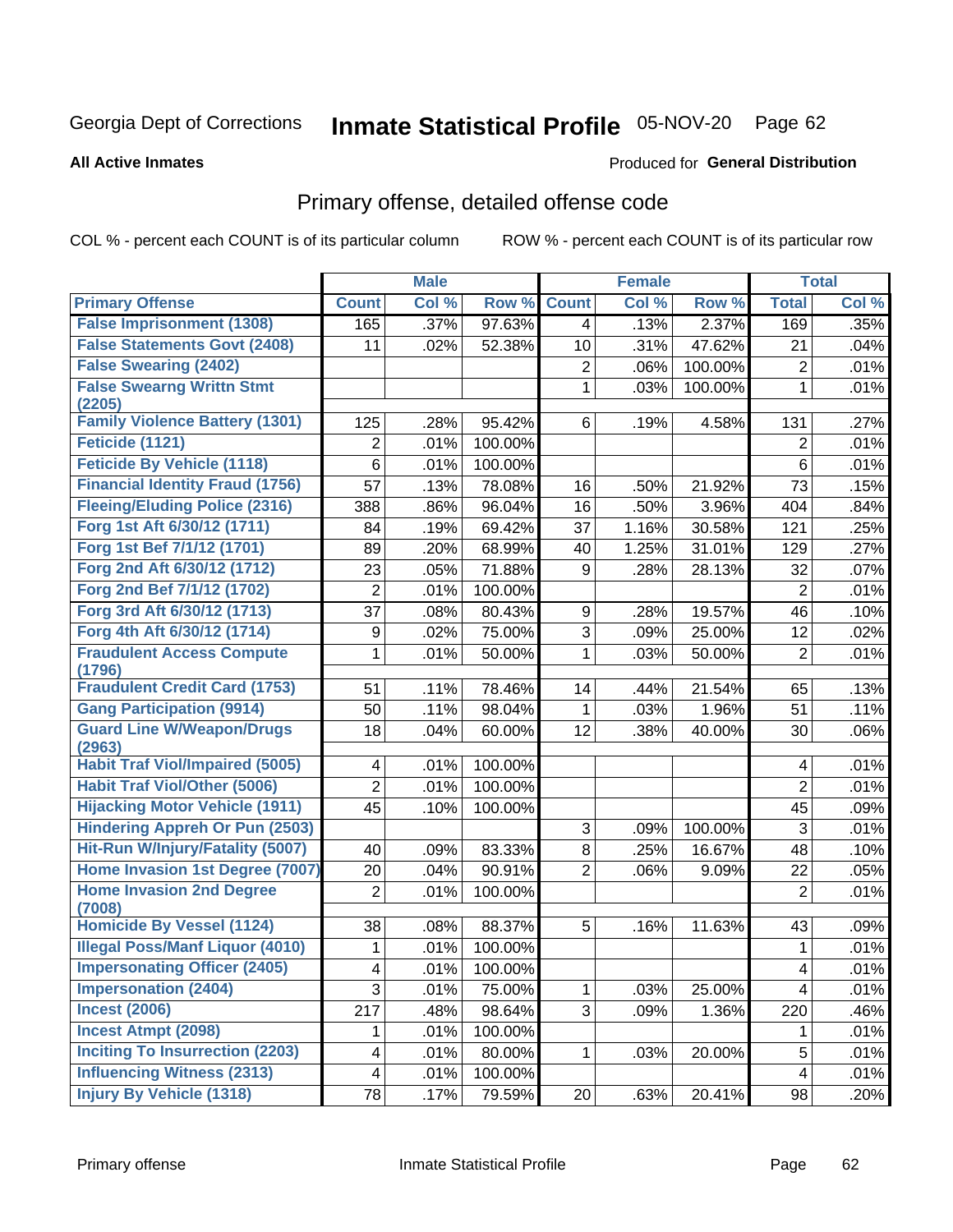# Inmate Statistical Profile 05-NOV-20 Page 63

#### **All Active Inmates**

#### **Produced for General Distribution**

### Primary offense, detailed offense code

COL % - percent each COUNT is of its particular column

|                                           |                           | <b>Male</b> |         |                         | <b>Female</b> |        |                | <b>Total</b> |
|-------------------------------------------|---------------------------|-------------|---------|-------------------------|---------------|--------|----------------|--------------|
| <b>Primary Offense</b>                    | <b>Count</b>              | Col %       | Row %   | <b>Count</b>            | Col %         | Row %  | <b>Total</b>   | Col %        |
| <b>Insurance Fraud (7023)</b>             | $\mathbf 1$               | .01%        | 100.00% |                         |               |        | 1              | .01%         |
| <b>Insurrection (2202)</b>                | 4                         | .01%        | 80.00%  | 1                       | .03%          | 20.00% | 5              | .01%         |
| <b>Interfere Electronic Dvce (2614)</b>   | 3                         | .01%        | 100.00% |                         |               |        | 3              | .01%         |
| <b>Interference With Custody (1312)</b>   | 14                        | .03%        | 93.33%  | 1                       | .03%          | 6.67%  | 15             | .03%         |
| <b>Involuntary Manslaughter (1103)</b>    | 163                       | .36%        | 89.07%  | 20                      | .63%          | 10.93% | 183            | .38%         |
| Kidnapping (1311)                         | 1,414                     | 3.13%       | 96.65%  | 49                      | 1.54%         | 3.35%  | 1,463          | 3.03%        |
| <b>Livestock Theft (1817)</b>             | 5                         | .01%        | 100.00% |                         |               |        | 5              | .01%         |
| <b>Lottery Violation (2730)</b>           | 3                         | .01%        | 75.00%  | $\mathbf 1$             | .03%          | 25.00% | 4              | .01%         |
| Manf Methamph 200-399 Gm                  | 6                         | .01%        | 100.00% |                         |               |        | 6              | .01%         |
| (4144)                                    |                           |             |         |                         |               |        |                |              |
| <b>Manf Methamph 28-199 Gm</b>            | 9                         | .02%        | 81.82%  | $\overline{2}$          | .06%          | 18.18% | 11             | .02%         |
| (4143)<br><b>Manf Methamph Unspec Amt</b> | 66                        | .15%        | 90.41%  | $\overline{7}$          | .22%          | 9.59%  | 73             | .15%         |
| (4147)                                    |                           |             |         |                         |               |        |                |              |
| <b>Manufac Marijuana (7012)</b>           | 15                        | .03%        | 93.75%  | 1                       | .03%          | 6.25%  | 16             | .03%         |
| <b>Manufact Meth Near Child (2803)</b>    | $\,8\,$                   | .02%        | 80.00%  | $\overline{2}$          | .06%          | 20.00% | 10             | .02%         |
| <b>Misc Assault/Battery (1300)</b>        | 9                         | .02%        | 90.00%  | $\mathbf{1}$            | .03%          | 10.00% | 10             | .02%         |
| <b>Misc Correctionl Inst Off (6200)</b>   | 7                         | .02%        | 87.50%  | 1                       | .03%          | 12.50% | 8              | .02%         |
| <b>Misc Criminal Damage (1500)</b>        | 1                         | .01%        | 100.00% |                         |               |        | 1              | .01%         |
| <b>Misc Drugs Trafficking (4100)</b>      | 4                         | .01%        | 100.00% |                         |               |        | 4              | .01%         |
| <b>Misc Family Violence (1306)</b>        | 1                         | .01%        | 100.00% |                         |               |        | 1              | .01%         |
| <b>Misc Forgery (1700)</b>                | 3                         | .01%        | 100.00% |                         |               |        | 3              | .01%         |
| <b>Misc Fraud (1799)</b>                  | $\overline{2}$            | .01%        | 33.33%  | $\overline{\mathbf{4}}$ | .13%          | 66.67% | 6              | .01%         |
| <b>Misc Homicide Offense (1100)</b>       | 5                         | .01%        | 83.33%  | 1                       | .03%          | 16.67% | 6              | .01%         |
| <b>Misc Mrals/Pblic H/Safty (6000)</b>    | 2                         | .01%        | 100.00% |                         |               |        | $\overline{2}$ | .01%         |
| <b>Misc Obscenity (2100)</b>              | 10                        | .02%        | 100.00% |                         |               |        | 10             | .02%         |
| <b>Misc Public Order (2200)</b>           | 1                         | .01%        | 100.00% |                         |               |        | 1              | .01%         |
| <b>Misc Sexual Offense (2000)</b>         | 21                        | .05%        | 95.45%  | 1                       | .03%          | 4.55%  | 22             | .05%         |
| <b>Murder (1101)</b>                      | 6,202                     | 13.74%      | 93.59%  | 425                     | 13.31%        | 6.41%  | 6,627          | 13.71%       |
| <b>Murder Conspire To Commit</b>          | 15                        | .03%        | 88.24%  | $\overline{2}$          | .06%          | 11.76% | 17             | .04%         |
| (1191)                                    |                           |             |         |                         |               |        |                |              |
| Mutiny In Penal Inst (2507)               | 10                        | .02%        | 100.00% |                         |               |        | 10             | .02%         |
| Necrophilia (2022)                        | $\mathbf{1}$              | .01%        | 100.00% |                         |               |        | $\mathbf{1}$   | .01%         |
| <b>Obstr Of Law Enf Officer (2314)</b>    | 288                       | .64%        | 92.01%  | 25                      | .78%          | 7.99%  | 313            | .65%         |
| <b>Pandering By Compulsion (2017)</b>     | $\ensuremath{\mathsf{3}}$ | .01%        | 100.00% |                         |               |        | 3              | .01%         |
| Party To A Crime (9911)                   | 1                         | .01%        | 100.00% |                         |               |        | 1              | .01%         |
| Peeping Tom (3002)                        | 12                        | .03%        | 100.00% |                         |               |        | 12             | .02%         |
| <b>Perjury (2401)</b>                     | 1                         | .01%        | 50.00%  | 1                       | .03%          | 50.00% | $\sqrt{2}$     | .01%         |
| Pimping A Minor Under 18 (2016)           | 6                         | .01%        | 75.00%  | $\overline{2}$          | .06%          | 25.00% | $\bf 8$        | .02%         |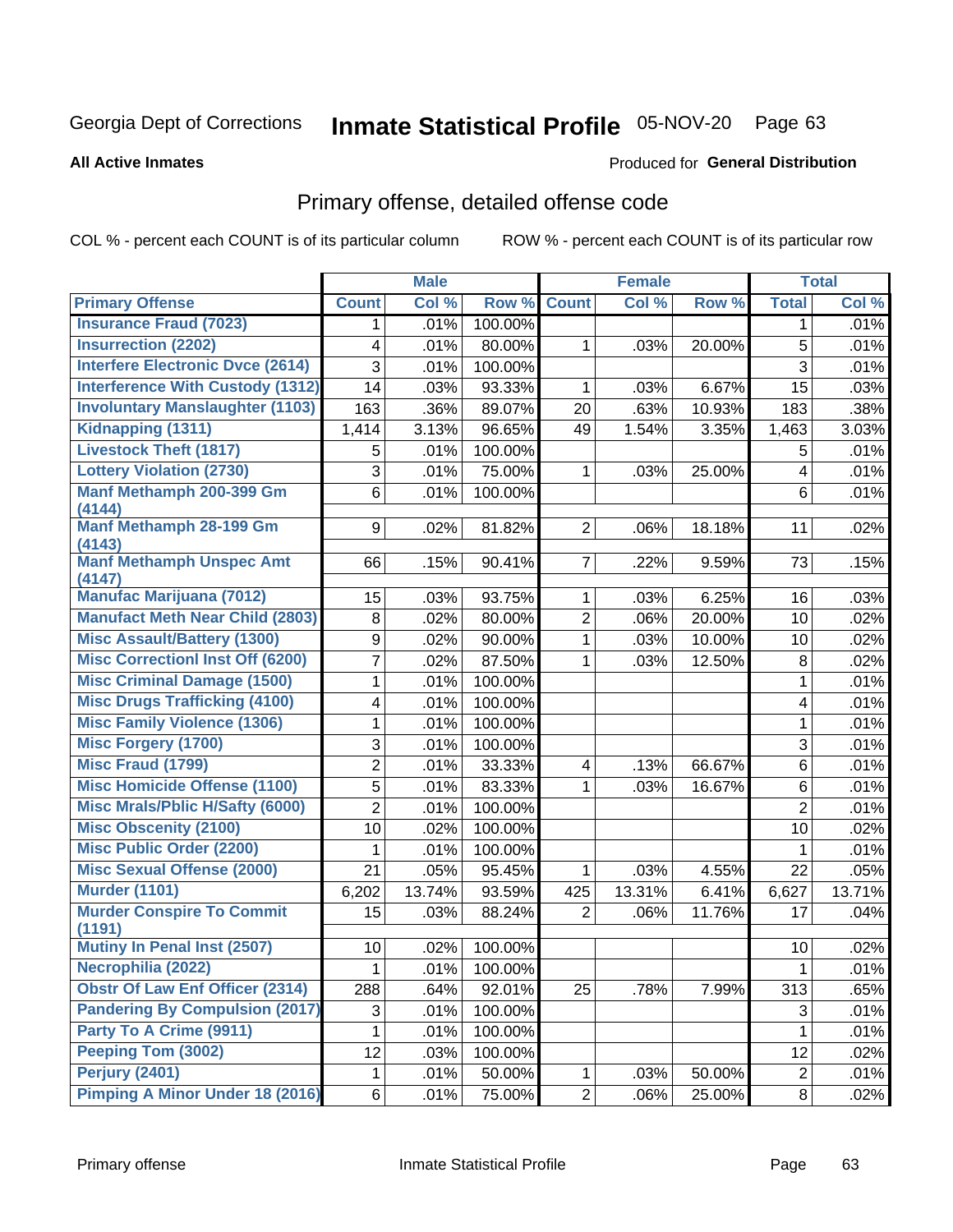# Inmate Statistical Profile 05-NOV-20 Page 64

#### **All Active Inmates**

### **Produced for General Distribution**

## Primary offense, detailed offense code

COL % - percent each COUNT is of its particular column

|                                            |                | <b>Male</b> |         |                | <b>Female</b> |                     |                | <b>Total</b> |
|--------------------------------------------|----------------|-------------|---------|----------------|---------------|---------------------|----------------|--------------|
| <b>Primary Offense</b>                     | <b>Count</b>   | Col %       | Row %   | <b>Count</b>   | Col %         | Row %               | <b>Total</b>   | Col %        |
| Poss Alprazolam (7003)                     | 8              | .02%        | 80.00%  | 2 <sup>1</sup> | .06%          | 20.00%              | 10             | .02%         |
| Poss By Inm Proh Items (7015)              | 11             | .02%        | 84.62%  | $\overline{2}$ | .06%          | 15.38%              | 13             | .03%         |
| <b>Poss Contraband Articles (5171)</b>     | 3              | .01%        | 100.00% |                |               |                     | 3              | .01%         |
| <b>Poss Dep Stim Cntrf Drugs</b>           | 45             | .10%        | 71.43%  | 18             | .56%          | 28.57%              | 63             | .13%         |
| (4007)                                     |                |             |         |                |               |                     |                |              |
| <b>Poss Drug Related Matrl (4016)</b>      | 11             | .02%        | 91.67%  | 1              | .03%          | 8.33%               | 12             | .02%         |
| Poss Firearm 1st Offender (2913)           | 113            | .25%        | 94.96%  | 6              | .19%          | $\overline{5.04\%}$ | 119            | .25%         |
| <b>Poss Firearm Convct Felon</b><br>(2914) | 1,008          | 2.23%       | 96.83%  | 33             | 1.03%         | 3.17%               | 1,041          | 2.15%        |
| Poss Hydrocodone (7004)                    | 12             | .03%        | 80.00%  | 3              | .09%          | 20.00%              | 15             | .03%         |
| <b>Poss Knife During Crime (2911)</b>      | 4              | .01%        | 80.00%  | $\mathbf{1}$   | .03%          | 20.00%              | 5              | .01%         |
| Poss Methamphetamine (4031)                | 400            | .89%        | 78.13%  | 112            | 3.51%         | 21.88%              | 512            | 1.06%        |
| <b>Poss Narcotics Opiates (4006)</b>       | 41             | .09%        | 68.33%  | 19             | .60%          | 31.67%              | 60             | .12%         |
| <b>Poss Of Certain Weapons (2912)</b>      | 24             | .05%        | 96.00%  | 1              | .03%          | 4.00%               | 25             | .05%         |
| <b>Poss Of Cocaine (4022)</b>              | 182            | .40%        | 86.67%  | 28             | .88%          | 13.33%              | 210            | .43%         |
| <b>Poss Of Firearm Dur Crime</b>           | 924            | 2.05%       | 94.96%  | 49             | 1.54%         | 5.04%               | 973            | 2.01%        |
| (2910)                                     |                |             |         |                |               |                     |                |              |
| Poss Of Marijuana (4009)                   | 39             | .09%        | 92.86%  | 3              | .09%          | 7.14%               | 42             | .09%         |
| Poss Schedule I Drug (7034)                | 6              | .01%        | 60.00%  | 4              | .13%          | 40.00%              | 10             | .02%         |
| <b>Poss Tools Commit Crime (1602)</b>      | 10             | .02%        | 90.91%  | 1              | .03%          | 9.09%               | 11             | .02%         |
| Poss W Int Dis Other Drug (4053)           | 84             | .19%        | 88.42%  | 11             | .34%          | 11.58%              | 95             | .20%         |
| <b>Poss W Int Dist Cocaine (4050)</b>      | 177            | .39%        | 96.20%  | $\overline{7}$ | .22%          | 3.80%               | 184            | .38%         |
| Poss W Int Dist Marijuana (4051)           | 452            | 1.00%       | 94.96%  | 24             | .75%          | 5.04%               | 476            | .98%         |
| Poss W Int Dist Meth (4052)                | 446            | .99%        | 77.97%  | 126            | 3.95%         | 22.03%              | 572            | 1.18%        |
| Poss Within 1000 Hous Pjt (7009)           | 7              | .02%        | 100.00% |                |               |                     | 7              | .01%         |
| <b>Poss Wpn Drugs By Prisnr</b><br>(2965)  | 23             | .05%        | 88.46%  | 3              | .09%          | 11.54%              | 26             | .05%         |
| <b>Prov Sex Mater To Minors (2110)</b>     | $\overline{2}$ | .01%        | 100.00% |                |               |                     | $\overline{2}$ | .01%         |
| <b>Racketeering (3404)</b>                 | 104            | .23%        | 77.61%  | 30             | .94%          | 22.39%              | 134            | .28%         |
| <b>Rape (2001)</b>                         | 1,837          | 4.07%       | 99.57%  | 8              | .25%          | .43%                | 1,845          | 3.82%        |
| <b>Reck Cond Infected Person</b>           | 6              | .01%        | 100.00% |                |               |                     | 6              | .01%         |
| (1317)                                     |                |             |         |                |               |                     |                |              |
| <b>Recv Gds Srvs Fraud Obtnd</b>           | 1.             | .01%        | 100.00% |                |               |                     | 1.             | .01%         |
| (1755)<br><b>Remov/Atmpt Wpn Pub Offl</b>  | 1              | .01%        | 100.00% |                |               |                     | 1              | .01%         |
| (7021)                                     |                |             |         |                |               |                     |                |              |
| <b>Removal Baggage Cargo Etc</b>           | 1              | .01%        | 100.00% |                |               |                     | 1              | .01%         |
| (2761)                                     |                |             |         |                |               |                     |                |              |
| <b>Robbery (1901)</b>                      | 825            | 1.83%       | 94.29%  | 50             | 1.57%         | 5.71%               | 875            | 1.81%        |
| <b>Robbery By Force (1903)</b>             | 158            | .35%        | 93.49%  | 11             | .34%          | 6.51%               | 169            | .35%         |
| <b>Robbery By Intimidation (1904)</b>      | 224            | .50%        | 92.95%  | 17             | .53%          | 7.05%               | 241            | .50%         |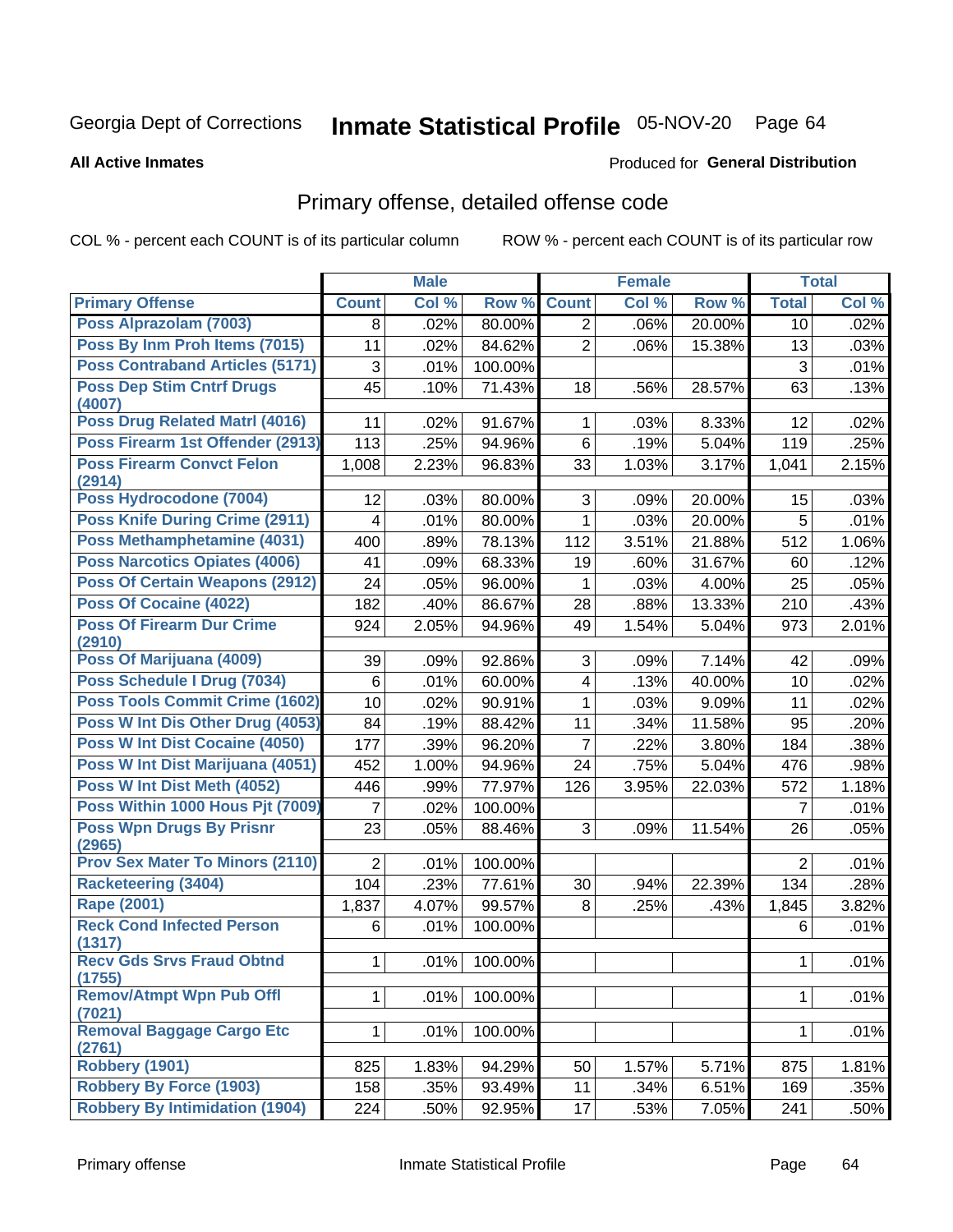# Inmate Statistical Profile 05-NOV-20 Page 65

#### **All Active Inmates**

#### **Produced for General Distribution**

### Primary offense, detailed offense code

COL % - percent each COUNT is of its particular column

|                                                      |                         | <b>Male</b> |         |                         | <b>Female</b> |        |                | <b>Total</b> |
|------------------------------------------------------|-------------------------|-------------|---------|-------------------------|---------------|--------|----------------|--------------|
| <b>Primary Offense</b>                               | <b>Count</b>            | Col %       | Row %   | <b>Count</b>            | Col %         | Row %  | <b>Total</b>   | Col %        |
| <b>Robbery By Sudden Snatch</b>                      | 111                     | .25%        | 91.74%  | 10 <sup>1</sup>         | .31%          | 8.26%  | 121            | .25%         |
| (1905)                                               |                         |             |         |                         |               |        |                |              |
| S/D Cocaine (4021)                                   | 268                     | .59%        | 98.17%  | 5                       | .16%          | 1.83%  | 273            | .56%         |
| S/D Cont Sub Public (4017)                           | 16                      | .04%        | 100.00% |                         |               |        | 16             | .03%         |
| S/D Cont Sub School (4018)                           | 17                      | .04%        | 100.00% |                         |               |        | 17             | .04%         |
| S/D Dep Stim Cntrf Drugs (4002)                      | 17                      | .04%        | 80.95%  | $\overline{\mathbf{4}}$ | .13%          | 19.05% | 21             | .04%         |
| <b>S/D Narcotics Opiates (4001)</b>                  | 13                      | .03%        | 65.00%  | $\overline{7}$          | .22%          | 35.00% | 20             | .04%         |
| <b>S/D Of Lsd (4003)</b>                             | 1                       | .01%        | 100.00% |                         |               |        | 1              | .01%         |
| S/D Of Marijuana (4004)                              | 114                     | .25%        | 98.28%  | $\overline{2}$          | .06%          | 1.72%  | 116            | .24%         |
| Sale Mda/Extsy (4034)                                |                         | .01%        | 100.00% |                         |               |        | 1              | .01%         |
| Sale Methamphetamine (4032)                          | 170                     | .38%        | 79.07%  | 45                      | 1.41%         | 20.93% | 215            | .44%         |
| <b>Sex Exploitation Child (2843)</b>                 | 246                     | .54%        | 100.00% |                         |               |        | 246            | .51%         |
| <b>Sex Offender Fail Registr (2026)</b>              | 460                     | 1.02%       | 98.50%  | $\overline{7}$          | .22%          | 1.50%  | 467            | .97%         |
| <b>Sex Offender Fail To Move (2028)</b>              | 5                       | .01%        | 100.00% |                         |               |        | 5              | .01%         |
| Sexl/Asslt/Agn/Pers/Cstdy (2023)                     | 22                      | .05%        | 91.67%  | $\overline{2}$          | .06%          | 8.33%  | 24             | .05%         |
| <b>Sexual Battery (2011)</b>                         | 140                     | .31%        | 98.59%  | $\overline{2}$          | .06%          | 1.41%  | 142            | .29%         |
| <b>Simple Battery (1316)</b>                         | 11                      | .02%        | 84.62%  | $\overline{2}$          | .06%          | 15.38% | 13             | .03%         |
| <b>Sodomy (2002)</b>                                 | 21                      | .05%        | 100.00% |                         |               |        | 21             | .04%         |
| <b>Solicit Sodomy From Minor</b>                     | $\mathfrak{S}$          | .01%        | 75.00%  | 1                       | .03%          | 25.00% | 4              | .01%         |
| (2025)                                               |                         |             |         |                         |               |        |                |              |
| <b>Stalking (1320)</b>                               | 2                       | .01%        | 100.00% |                         |               |        | $\overline{2}$ | .01%         |
| <b>Statutory Rape (2018)</b>                         | 674                     | 1.49%       | 98.39%  | 11                      | .34%          | 1.61%  | 685            | 1.42%        |
| <b>Tampering With Evidence (2315)</b>                | 9                       | .02%        | 69.23%  | $\overline{\mathbf{4}}$ | .13%          | 30.77% | 13             | .03%         |
| <b>Telecommunications Fraud</b>                      | $\overline{2}$          | .01%        | 66.67%  | 1                       | .03%          | 33.33% | 3              | .01%         |
| (1759)<br><b>Terrorist Threats &amp; Acts (1307)</b> | 303                     | .67%        | 96.50%  | 11                      | .34%          | 3.50%  | 314            | .65%         |
| <b>Theft Bring Prop In State (1815)</b>              | 7                       | .02%        | 70.00%  | 3                       | .09%          | 30.00% | 10             | .02%         |
| <b>Theft By Conversion (1808)</b>                    | 16                      |             | 88.89%  | $\overline{2}$          | .06%          | 11.11% | 18             |              |
| <b>Theft By Deception (1803)</b>                     | 24                      | .04%        |         | 8                       |               |        | 32             | .04%         |
| <b>Theft By Rec Stolen Prop (1806)</b>               |                         | .05%        | 75.00%  |                         | .25%          | 25.00% |                | .07%         |
| <b>Theft By Shoplifting (1821)</b>                   | 379                     | .84%        | 92.44%  | 31                      | .97%          | 7.56%  | 410            | .85%         |
|                                                      | 279                     | .62%        | 76.02%  | 88                      | 2.76%         | 23.98% | 367            | .76%         |
| <b>Theft By Taking (1802)</b>                        | 433                     | .96%        | 83.59%  | 85                      | 2.66%         | 16.41% | 518            | 1.07%        |
| <b>Theft Credit Card (1751)</b>                      | 11                      | .02%        | 68.75%  | 5                       | .16%          | 31.25% | 16             | .03%         |
| <b>Theft Motorveh Or Part (1813)</b>                 | 20                      | .04%        | 90.91%  | $\overline{2}$          | .06%          | 9.09%  | 22             | .05%         |
| <b>Theft Of Lost Property (1805)</b>                 | $\overline{c}$          | .01%        | 100.00% |                         |               |        | $\overline{2}$ | .01%         |
| <b>Theft Of Services (1807)</b>                      | $\overline{2}$          | .01%        | 100.00% |                         |               |        | $\overline{2}$ | .01%         |
| <b>Theft Recv Prop Out State (1816)</b>              | $\overline{\mathbf{4}}$ | .01%        | 100.00% |                         |               |        | 4              | .01%         |
| <b>Traf Amphtmine 200-399 Gm</b><br>(4127)           | 6                       | .01%        | 75.00%  | 2                       | .06%          | 25.00% | 8              | .02%         |
|                                                      |                         |             |         |                         |               |        |                |              |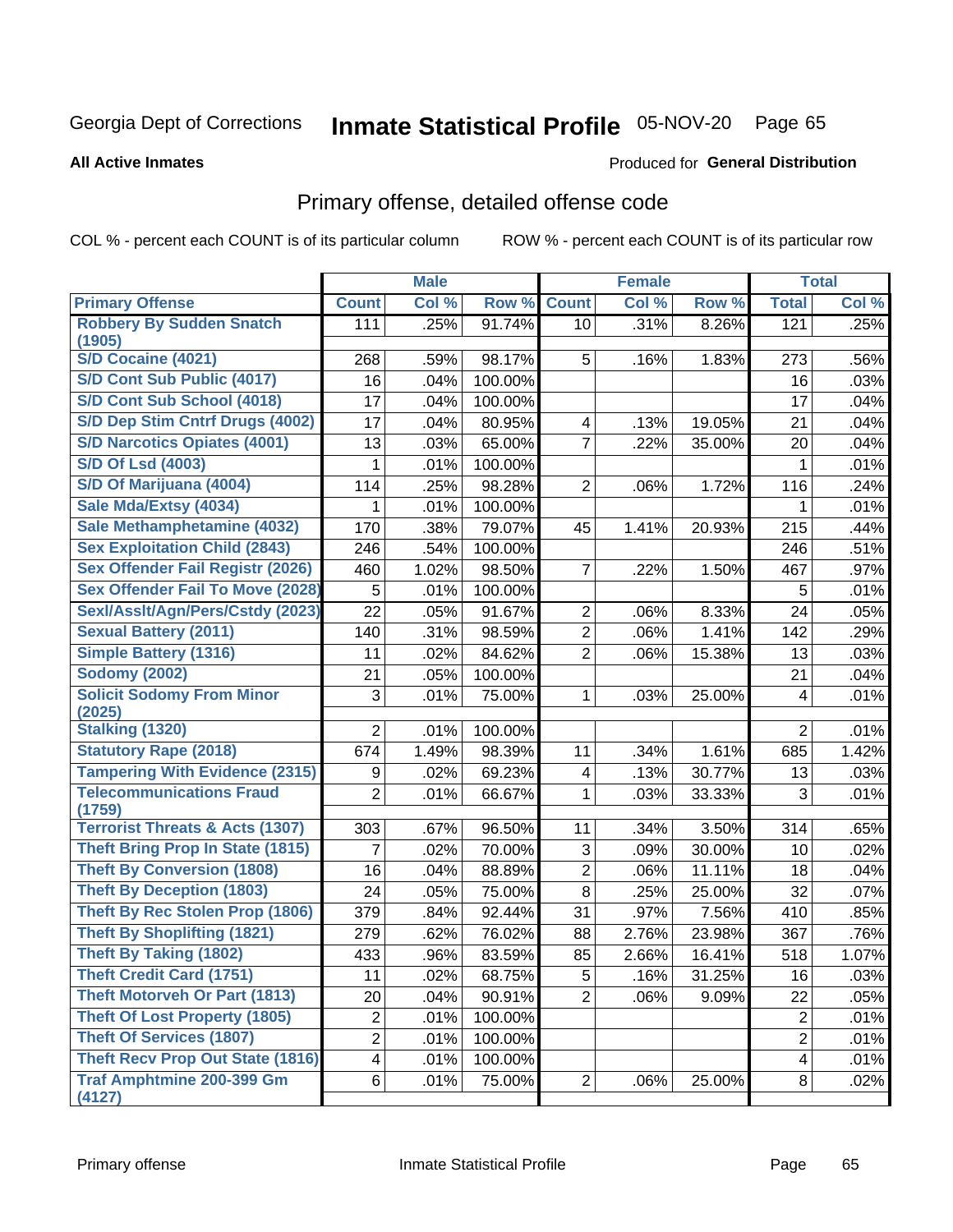# Inmate Statistical Profile 05-NOV-20 Page 66

**All Active Inmates** 

### **Produced for General Distribution**

## Primary offense, detailed offense code

COL % - percent each COUNT is of its particular column

|                                                 |                | <b>Male</b> |         |                         | <b>Female</b> |         |                | <b>Total</b> |
|-------------------------------------------------|----------------|-------------|---------|-------------------------|---------------|---------|----------------|--------------|
| <b>Primary Offense</b>                          | <b>Count</b>   | Col %       | Row %   | <b>Count</b>            | Col %         | Row %   | <b>Total</b>   | Col %        |
| <b>Traf Amphtmine 28-199 Gm</b>                 | 8              | .02%        | 72.73%  | 3 <sup>1</sup>          | .09%          | 27.27%  | 11             | .02%         |
| (4126)                                          |                |             |         |                         |               |         |                |              |
| Traf Amphtmine 400+ Gm (4128)                   | 3              | .01%        | 100.00% |                         |               |         | 3              | .01%         |
| <b>Traf Cocaine 201-400 Gm (4102)</b>           | 91             | .20%        | 95.79%  | $\overline{\mathbf{4}}$ | .13%          | 4.21%   | 95             | .20%         |
| <b>Traf Cocaine 401+ Gm (4103)</b>              | 79             | .17%        | 96.34%  | $\overline{3}$          | .09%          | 3.66%   | 82             | .17%         |
| Traf Cocaine Less 200 Gm (4101)                 | 148            | .33%        | 96.10%  | 6                       | .19%          | 3.90%   | 154            | .32%         |
| <b>Traf Marijna 10-2000 Lb (4121)</b>           | 46             | .10%        | 88.46%  | 6                       | .19%          | 11.54%  | 52             | .11%         |
| <b>Traf Marijna 10001+ Lb (4123)</b>            |                |             |         | $\mathbf 1$             | .03%          | 100.00% | 1              | .01%         |
| <b>Traf Mda/Extsy 200-399gm</b>                 | 2              | .01%        | 100.00% |                         |               |         | $\overline{2}$ | .01%         |
| (4151)<br><b>Traf Mda/Extsy 28-199gm (4150)</b> |                |             | 100.00% |                         |               |         |                | .03%         |
| Traf Mda/Extsy 400+Gm (4152)                    | 14<br>3        | .03%        |         |                         |               |         | 14<br>3        |              |
| <b>Traf Methamph 200-399 Gm</b>                 |                | .01%        | 100.00% |                         |               |         |                | .01%         |
| (4141)                                          | 144            | .32%        | 84.21%  | 27                      | .85%          | 15.79%  | 171            | .35%         |
| <b>Traf Methamph 28-199 Gm</b>                  | 439            | .97%        | 80.11%  | 109                     | 3.41%         | 19.89%  | 548            | 1.13%        |
| (4140)                                          |                |             |         |                         |               |         |                |              |
| Traf Methamph 400+ Gm (4142)                    | 96             | .21%        | 87.27%  | 14                      | .44%          | 12.73%  | 110            | .23%         |
| <b>Traf Methamph Unspec Amt</b><br>(4146)       | 91             | .20%        | 79.13%  | 24                      | .75%          | 20.87%  | 115            | .24%         |
| <b>Traf Methaqualone&lt; 400 Gm</b>             | $\overline{2}$ | .01%        | 100.00% |                         |               |         | $\overline{2}$ | .01%         |
| (4124)                                          |                |             |         |                         |               |         |                |              |
| <b>Traf Narcotic 15-28 Gm (4112)</b>            | 33             | .07%        | 91.67%  | 3                       | .09%          | 8.33%   | 36             | .07%         |
| Traf Narcotic 29+ Gm (4113)                     | 37             | .08%        | 97.37%  | $\mathbf{1}$            | .03%          | 2.63%   | 38             | .08%         |
| Traf Narcotic Less 14 Gm (4111)                 | 49             | .11%        | 84.48%  | 9                       | .28%          | 15.52%  | 58             | .12%         |
| <b>Traffick Labor Servitude (1330)</b>          | 1              | .01%        | 100.00% |                         |               |         | 1              | .01%         |
| <b>Traffick Sexual Servitude (1331)</b>         | 23             | .05%        | 92.00%  | $\overline{2}$          | .06%          | 8.00%   | 25             | .05%         |
| <b>Unknown Offense (9999)</b>                   | 6              | .01%        | 100.00% |                         |               |         | $\,6$          | .01%         |
| Uniwfl Mfg/Del/Dist N-C S (4014)                | 4              | .01%        | 100.00% |                         |               |         | 4              | .01%         |
| <b>Use Comm Facity Vio C Sub</b><br>(4133)      | 10             | .02%        | 90.91%  | 1                       | .03%          | 9.09%   | 11             | .02%         |
| <b>Vehicular Homicide (1123)</b>                | 293            | .65%        | 76.70%  | 89                      | 2.79%         | 23.30%  | 382            | .79%         |
| <b>Viol Dngrous Drgs Act (4013)</b>             | 129            | .29%        | 82.69%  | 27                      | .85%          | 17.31%  | 156            | .32%         |
| Viol Ga Cntrl Sbst Act (4012)                   | 1              | .01%        | 100.00% |                         |               |         | 1              | .01%         |
| <b>Viol Ga Securities Act (1800)</b>            | $\mathbf 1$    | .01%        | 100.00% |                         |               |         | $\mathbf 1$    | .01%         |
| <b>Viol Motor Vehicle Laws (5001)</b>           | 19             | .04%        | 95.00%  | $\mathbf{1}$            | .03%          | 5.00%   | 20             | .04%         |
| <b>Violatn Othr States Law (8001)</b>           | 36             | .08%        | 92.31%  | 3 <sup>1</sup>          | .09%          | 7.69%   | 39             | .08%         |
| <b>Vol Manslaughter Of Fetus</b>                | 3              | .01%        | 100.00% |                         |               |         | 3              | .01%         |
| (1119)                                          |                |             |         |                         |               |         |                |              |
| <b>Voluntary Manslaughter (1102)</b>            | 1,086          | 2.41%       | 88.73%  | 138                     | 4.32%         | 11.27%  | 1,224          | 2.53%        |
| <b>Abandonment Of Dep Child (11)</b>            | 4              | .01%        | 100.00% |                         |               |         | 4              | .01%         |
| <b>Assault &amp; Battery (21)</b>               | 5              | .01%        | 100.00% |                         |               |         | 5              | .01%         |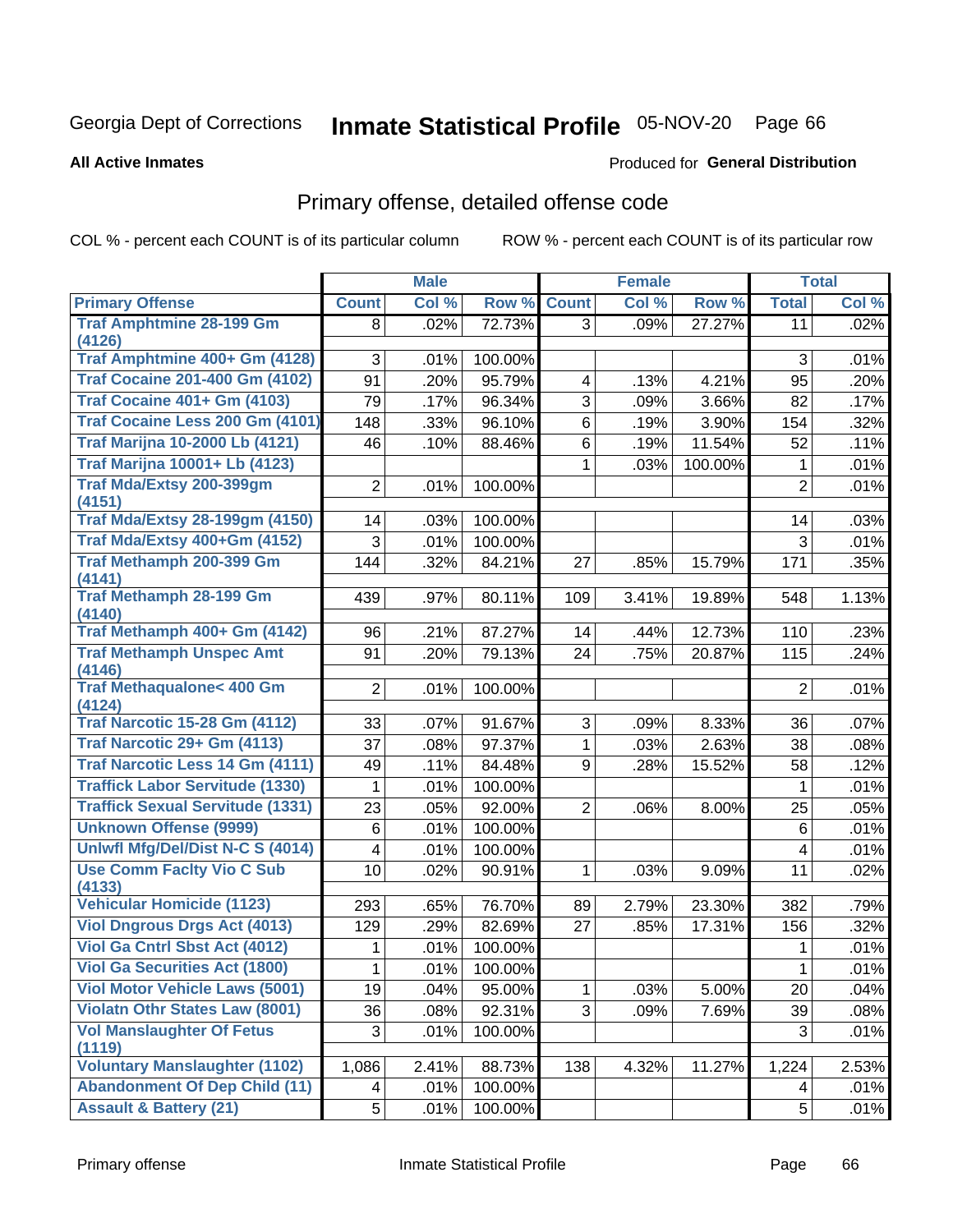# Inmate Statistical Profile 05-NOV-20 Page 67

**All Active Inmates** 

### **Produced for General Distribution**

## Primary offense, detailed offense code

COL % - percent each COUNT is of its particular column

|                                         |                | <b>Male</b> |         |              | <b>Female</b> |         |                | <b>Total</b> |
|-----------------------------------------|----------------|-------------|---------|--------------|---------------|---------|----------------|--------------|
| <b>Primary Offense</b>                  | <b>Count</b>   | Col %       | Row %   | <b>Count</b> | Col %         | Row %   | <b>Total</b>   | Col %        |
| <b>Bad Checks (52)</b>                  | 2              | .01%        | 66.67%  |              | .03%          | 33.33%  | 3              | .01%         |
| <b>Burglary (45)</b>                    | 9              | .02%        | 100.00% |              |               |         | 9              | .02%         |
| <b>Cheating &amp; Swindling (51)</b>    |                | .01%        | 100.00% |              |               |         | 1              | .01%         |
| <b>Cpwl &amp; Concealed Weapon (93)</b> | 6              | .01%        | 100.00% |              |               |         | 6              | .01%         |
| <b>Crmnl Attempt (98)</b>               |                | .01%        | 100.00% |              |               |         |                | .01%         |
| <b>Dui (72)</b>                         | 5              | .01%        | 100.00% |              |               |         | 5              | .01%         |
| Escape (92)                             | 3              | .01%        | 100.00% |              |               |         | 3              | .01%         |
| Forgery (55)                            | 4              | .01%        | 100.00% |              |               |         | 4              | .01%         |
| Lottery (54)                            |                | .01%        | 100.00% |              |               |         | 1              | .01%         |
| <b>Misc Misdemeanor (500)</b>           | 2              | .01%        | 100.00% |              |               |         | $\overline{2}$ | .01%         |
| <b>Other Misdemeanor (99)</b>           | 18             | .04%        | 94.74%  | 1            | .03%          | 5.26%   | 19             | .04%         |
| <b>Pointing Gun At Another (96)</b>     |                | .01%        | 100.00% |              |               |         | 1              | .01%         |
| <b>Poss Ntp Whiskey (64)</b>            | $\overline{2}$ | .01%        | 100.00% |              |               |         | 2              | .01%         |
| <b>Prostitution (81)</b>                |                |             |         | 1            | .03%          | 100.00% | 1              | .01%         |
| <b>Public Drunkenness (61)</b>          | 4              | .01%        | 100.00% |              |               |         | 4              | .01%         |
| <b>Simple Assault (24)</b>              |                | .01%        | 100.00% |              |               |         | 1              | .01%         |
| <b>Simple Battery (25)</b>              | $\overline{2}$ | .01%        | 100.00% |              |               |         | $\overline{2}$ | .01%         |
| <b>Theft By Taking - Larceny (41)</b>   | 30             | .07%        | 100.00% |              |               |         | 30             | .06%         |
| Viol Motor Veh Law (71)                 | 3              | .01%        | 100.00% |              |               |         | 3              | .01%         |
| <b>Wife Beating (28)</b>                | $\overline{2}$ | .01%        | 100.00% |              |               |         | $\overline{2}$ | .01%         |
| <b>Total Rported</b>                    | 45,148         | 100%        | 93.4%   | 3,192        | 100%          | 6.6%    | 48,340         | 101%         |

| <b>Not Reported</b> | 99     |       | 99     |
|---------------------|--------|-------|--------|
| Total<br>Gra        | 45,247 | 3,192 | 48,439 |

| Mode (most frequent) | 1101 Murder | 1101 Murder | 1101 Murder |
|----------------------|-------------|-------------|-------------|
|                      |             |             |             |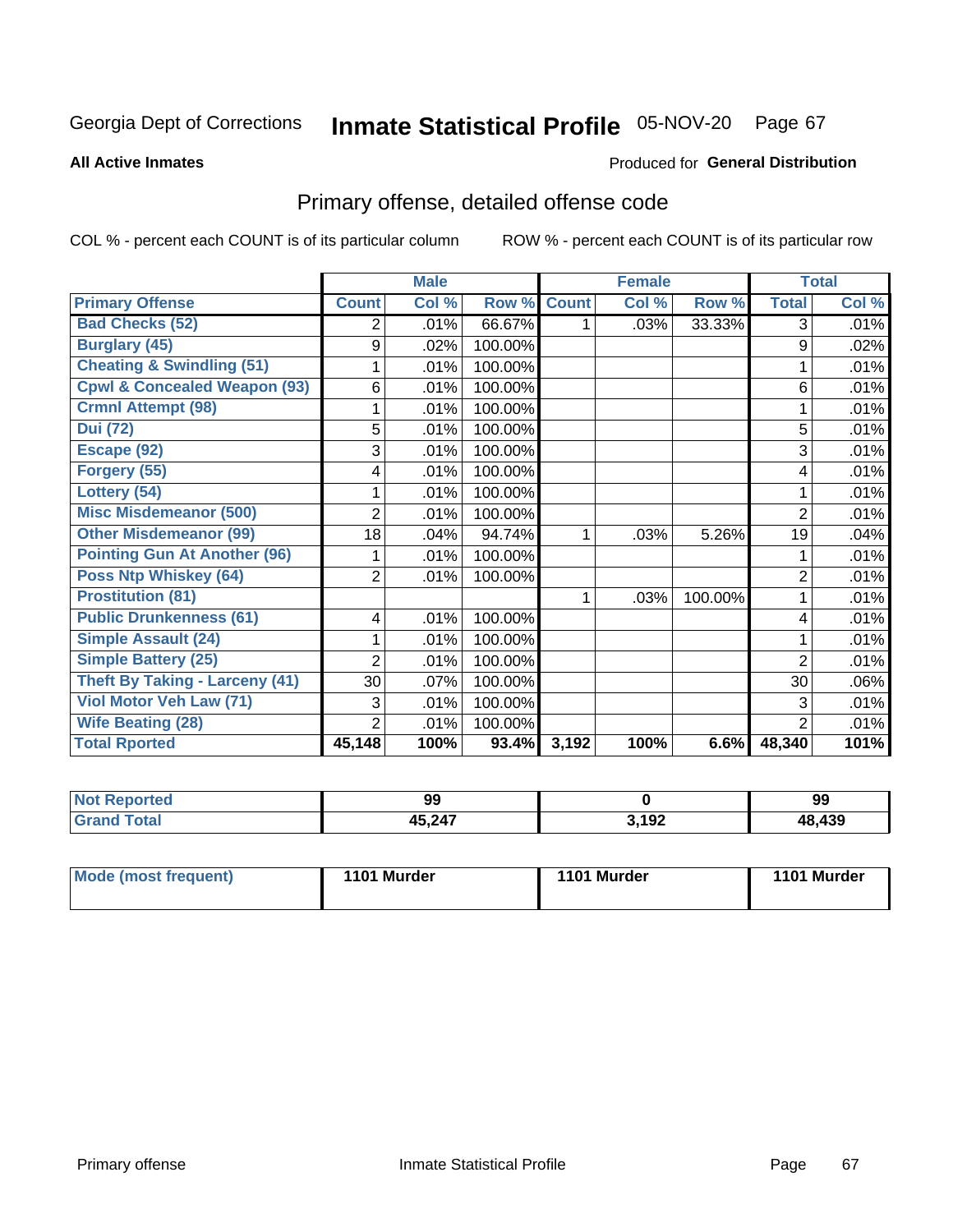# Inmate Statistical Profile 05-NOV-20 Page 68

**All Active Inmates** 

#### Produced for General Distribution

## County of conviction of primary offense

COL % - percent each COUNT is of its particular column

|     |                             |              | <b>Male</b> |         |                | <b>Female</b> |        |              | <b>Total</b> |
|-----|-----------------------------|--------------|-------------|---------|----------------|---------------|--------|--------------|--------------|
|     | <b>County of Conviction</b> | <b>Count</b> | Col %       | Row %   | <b>Count</b>   | Col %         | Row %  | <b>Total</b> | Col %        |
| 000 | <b>Unknown</b>              | 184          | .41%        | 95.83%  | 8              | .25%          | 4.17%  | 192          | .40%         |
| 001 | <b>Appling County</b>       | 106          | .23%        | 94.64%  | 6              | .19%          | 5.36%  | 112          | .23%         |
| 002 | <b>Atkinson County</b>      | 43           | .10%        | 89.58%  | 5              | .16%          | 10.42% | 48           | .10%         |
| 003 | <b>Bacon County</b>         | 72           | .16%        | 96.00%  | 3              | .09%          | 4.00%  | 75           | .15%         |
| 004 | <b>Baker County</b>         | 14           | .03%        | 82.35%  | $\overline{3}$ | .09%          | 17.65% | 17           | .04%         |
| 005 | <b>Baldwin County</b>       | 268          | .59%        | 92.10%  | 23             | .72%          | 7.90%  | 291          | .60%         |
| 006 | <b>Banks County</b>         | 61           | .13%        | 89.71%  | $\overline{7}$ | .22%          | 10.29% | 68           | .14%         |
| 007 | <b>Barrow County</b>        | 307          | .68%        | 90.29%  | 33             | 1.03%         | 9.71%  | 340          | .70%         |
| 008 | <b>Bartow County</b>        | 556          | 1.23%       | 88.54%  | 72             | 2.26%         | 11.46% | 628          | 1.30%        |
| 009 | <b>Ben Hill County</b>      | 217          | .48%        | 94.35%  | 13             | .41%          | 5.65%  | 230          | .47%         |
| 010 | <b>Berrien County</b>       | 95           | .21%        | 96.94%  | 3              | .09%          | 3.06%  | 98           | .20%         |
| 011 | <b>Bibb County</b>          | 1,006        | 2.22%       | 94.73%  | 56             | 1.75%         | 5.27%  | 1,062        | 2.19%        |
| 012 | <b>Bleckley County</b>      | 50           | .11%        | 89.29%  | 6              | .19%          | 10.71% | 56           | .12%         |
| 013 | <b>Brantley County</b>      | 84           | .19%        | 90.32%  | 9              | .28%          | 9.68%  | 93           | .19%         |
| 014 | <b>Brooks County</b>        | 42           | .09%        | 100.00% |                |               |        | 42           | .09%         |
| 015 | <b>Bryan County</b>         | 42           | .09%        | 97.67%  | 1              | .03%          | 2.33%  | 43           | .09%         |
| 016 | <b>Bulloch County</b>       | 465          | 1.03%       | 93.56%  | 32             | 1.00%         | 6.44%  | 497          | 1.03%        |
| 017 | <b>Burke County</b>         | 213          | .47%        | 95.09%  | 11             | .34%          | 4.91%  | 224          | .46%         |
| 018 | <b>Butts County</b>         | 118          | .26%        | 92.19%  | 10             | .31%          | 7.81%  | 128          | .26%         |
| 019 | <b>Calhoun County</b>       | 23           | .05%        | 85.19%  | $\overline{4}$ | .13%          | 14.81% | 27           | .06%         |
| 020 | <b>Camden County</b>        | 163          | .36%        | 92.09%  | 14             | .44%          | 7.91%  | 177          | .37%         |
| 021 | <b>Candler County</b>       | 97           | .21%        | 91.51%  | 9              | .28%          | 8.49%  | 106          | .22%         |
| 022 | <b>Carroll County</b>       | 532          | 1.18%       | 92.20%  | 45             | 1.41%         | 7.80%  | 577          | 1.19%        |
| 023 | <b>Catoosa County</b>       | 312          | .69%        | 91.50%  | 29             | .91%          | 8.50%  | 341          | .70%         |
| 024 | <b>Charlton County</b>      | 61           | .13%        | 89.71%  | $\overline{7}$ | .22%          | 10.29% | 68           | .14%         |
| 025 | <b>Chatham County</b>       | 1,679        | 3.71%       | 96.44%  | 62             | 1.94%         | 3.56%  | 1,741        | 3.59%        |
| 026 | <b>Chattahoochee County</b> | 17           | .04%        | 100.00% |                |               |        | 17           | .04%         |
| 027 | <b>Chattooga County</b>     | 203          | .45%        | 91.44%  | 19             | .60%          | 8.56%  | 222          | .46%         |
| 028 | <b>Cherokee County</b>      | 500          | 1.11%       | 91.07%  | 49             | 1.54%         | 8.93%  | 549          | 1.13%        |
| 029 | <b>Clarke County</b>        | 491          | 1.09%       | 93.35%  | 35             | 1.10%         | 6.65%  | 526          | 1.09%        |
| 030 | <b>Clay County</b>          | 21           | .05%        | 84.00%  | $\overline{4}$ | .13%          | 16.00% | 25           | .05%         |
| 031 | <b>Clayton County</b>       | 1,241        | 2.74%       | 93.03%  | 93             | 2.91%         | 6.97%  | 1,334        | 2.75%        |
| 032 | <b>Clinch County</b>        | 37           | .08%        | 92.50%  | 3              | .09%          | 7.50%  | 40           | .08%         |
| 033 | <b>Cobb County</b>          | 2,250        | 4.97%       | 93.05%  | 168            | 5.26%         | 6.95%  | 2,418        | 4.99%        |
| 034 | <b>Coffee County</b>        | 220          | .49%        | 94.42%  | 13             | .41%          | 5.58%  | 233          | .48%         |
| 035 | <b>Colquitt County</b>      | 203          | .45%        | 96.21%  | 8              | .25%          | 3.79%  | 211          | .44%         |
| 036 | <b>Columbia County</b>      | 365          | .81%        | 90.57%  | 38             | 1.19%         | 9.43%  | 403          | .83%         |
| 037 | <b>Cook County</b>          | 111          | .25%        | 91.74%  | 10             | .31%          | 8.26%  | 121          | .25%         |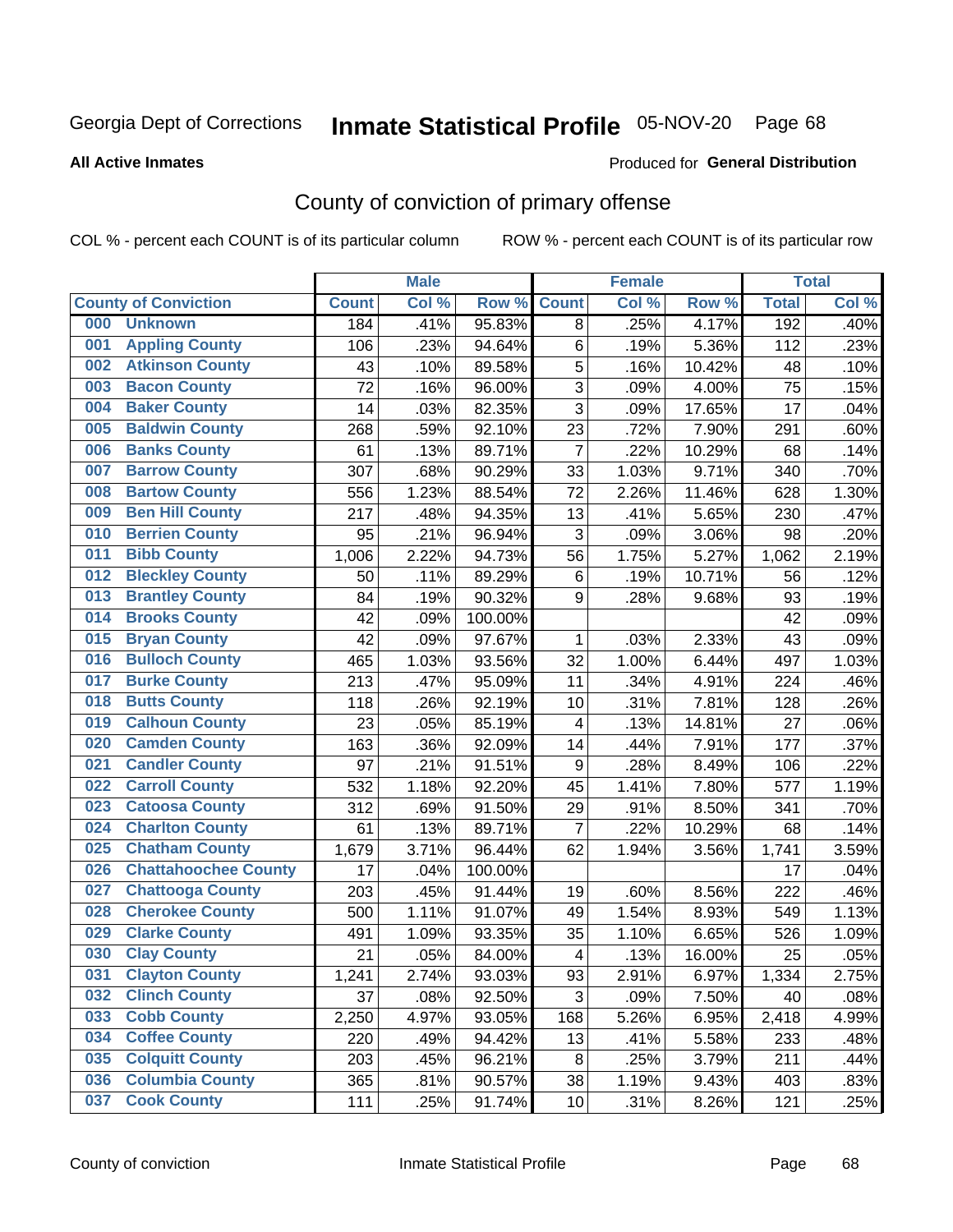# Inmate Statistical Profile 05-NOV-20 Page 69

Produced for General Distribution

#### **All Active Inmates**

## County of conviction of primary offense

COL % - percent each COUNT is of its particular column

|     |                             |              | <b>Male</b> |         |                           | <b>Female</b> |        |              | <b>Total</b> |
|-----|-----------------------------|--------------|-------------|---------|---------------------------|---------------|--------|--------------|--------------|
|     | <b>County of Conviction</b> | <b>Count</b> | Col %       | Row %   | <b>Count</b>              | Col %         | Row %  | <b>Total</b> | Col %        |
| 038 | <b>Coweta County</b>        | 555          | 1.23%       | 94.71%  | 31                        | .97%          | 5.29%  | 586          | 1.21%        |
| 039 | <b>Crawford County</b>      | 20           | .04%        | 90.91%  | $\overline{2}$            | .06%          | 9.09%  | 22           | .05%         |
| 040 | <b>Crisp County</b>         | 324          | .72%        | 94.19%  | 20                        | .63%          | 5.81%  | 344          | .71%         |
| 041 | <b>Dade County</b>          | 80           | .18%        | 96.39%  | $\ensuremath{\mathsf{3}}$ | .09%          | 3.61%  | 83           | .17%         |
| 042 | <b>Dawson County</b>        | 94           | .21%        | 92.16%  | 8                         | .25%          | 7.84%  | 102          | .21%         |
| 043 | <b>Decatur County</b>       | 229          | .51%        | 94.63%  | 13                        | $.41\%$       | 5.37%  | 242          | .50%         |
| 044 | <b>Dekalb County</b>        | 2,558        | 5.65%       | 95.02%  | 134                       | 4.20%         | 4.98%  | 2,692        | 5.56%        |
| 045 | <b>Dodge County</b>         | 113          | .25%        | 94.96%  | 6                         | .19%          | 5.04%  | 119          | .25%         |
| 046 | <b>Dooly County</b>         | 111          | .25%        | 93.28%  | 8                         | .25%          | 6.72%  | 119          | .25%         |
| 047 | <b>Dougherty County</b>     | 740          | 1.64%       | 96.23%  | 29                        | .91%          | 3.77%  | 769          | 1.59%        |
| 048 | <b>Douglas County</b>       | 960          | 2.12%       | 91.43%  | 90                        | 2.82%         | 8.57%  | 1,050        | 2.17%        |
| 049 | <b>Early County</b>         | 81           | .18%        | 96.43%  | $\ensuremath{\mathsf{3}}$ | .09%          | 3.57%  | 84           | .17%         |
| 050 | <b>Echols County</b>        | 10           | .02%        | 83.33%  | $\overline{2}$            | .06%          | 16.67% | 12           | .02%         |
| 051 | <b>Effingham County</b>     | 206          | .46%        | 89.96%  | 23                        | .72%          | 10.04% | 229          | .47%         |
| 052 | <b>Elbert County</b>        | 129          | .29%        | 94.16%  | $\,8\,$                   | .25%          | 5.84%  | 137          | .28%         |
| 053 | <b>Emanuel County</b>       | 139          | .31%        | 92.05%  | 12                        | .38%          | 7.95%  | 151          | .31%         |
| 054 | <b>Evans County</b>         | 76           | .17%        | 95.00%  | $\overline{\mathbf{4}}$   | .13%          | 5.00%  | 80           | .17%         |
| 055 | <b>Fannin County</b>        | 87           | .19%        | 87.88%  | 12                        | .38%          | 12.12% | 99           | .20%         |
| 056 | <b>Fayette County</b>       | 297          | .66%        | 94.29%  | 18                        | .56%          | 5.71%  | 315          | .65%         |
| 057 | <b>Floyd County</b>         | 840          | 1.86%       | 91.01%  | 83                        | 2.60%         | 8.99%  | 923          | 1.91%        |
| 058 | <b>Forsyth County</b>       | 337          | .74%        | 90.59%  | 35                        | 1.10%         | 9.41%  | 372          | .77%         |
| 059 | <b>Franklin County</b>      | 140          | .31%        | 86.42%  | 22                        | .69%          | 13.58% | 162          | .33%         |
| 060 | <b>Fulton County</b>        | 4,531        | 10.01%      | 96.10%  | 184                       | 5.76%         | 3.90%  | 4,715        | 9.73%        |
| 061 | <b>Gilmer County</b>        | 88           | .19%        | 92.63%  | 7                         | .22%          | 7.37%  | 95           | .20%         |
| 062 | <b>Glascock County</b>      | 8            | .02%        | 100.00% |                           |               |        | 8            | .02%         |
| 063 | <b>Glynn County</b>         | 513          | 1.13%       | 93.96%  | 33                        | 1.03%         | 6.04%  | 546          | 1.13%        |
| 064 | <b>Gordon County</b>        | 342          | .76%        | 89.30%  | 41                        | 1.28%         | 10.70% | 383          | .79%         |
| 065 | <b>Grady County</b>         | 137          | .30%        | 97.16%  | $\overline{\mathbf{4}}$   | .13%          | 2.84%  | 141          | .29%         |
| 066 | <b>Greene County</b>        | 98           | .22%        | 95.15%  | 5                         | .16%          | 4.85%  | 103          | .21%         |
| 067 | <b>Gwinnett County</b>      | 2,364        | 5.22%       | 94.03%  | 150                       | 4.70%         | 5.97%  | 2,514        | 5.19%        |
| 068 | <b>Habersham County</b>     | 107          | .24%        | 92.24%  | 9                         | .28%          | 7.76%  | 116          | .24%         |
| 069 | <b>Hall County</b>          | 629          | 1.39%       | 93.32%  | 45                        | 1.41%         | 6.68%  | 674          | 1.39%        |
| 070 | <b>Hancock County</b>       | 33           | .07%        | 89.19%  | 4                         | .13%          | 10.81% | 37           | .08%         |
| 071 | <b>Haralson County</b>      | 114          | .25%        | 93.44%  | $\bf 8$                   | .25%          | 6.56%  | 122          | .25%         |
| 072 | <b>Harris County</b>        | 100          | .22%        | 94.34%  | 6                         | .19%          | 5.66%  | 106          | .22%         |
| 073 | <b>Hart County</b>          | 161          | .36%        | 93.06%  | 12                        | .38%          | 6.94%  | 173          | .36%         |
| 074 | <b>Heard County</b>         | 43           | .10%        | 95.56%  | $\overline{c}$            | .06%          | 4.44%  | 45           | .09%         |
| 075 | <b>Henry County</b>         | 596          | 1.32%       | 91.98%  | 52                        | 1.63%         | 8.02%  | 648          | 1.34%        |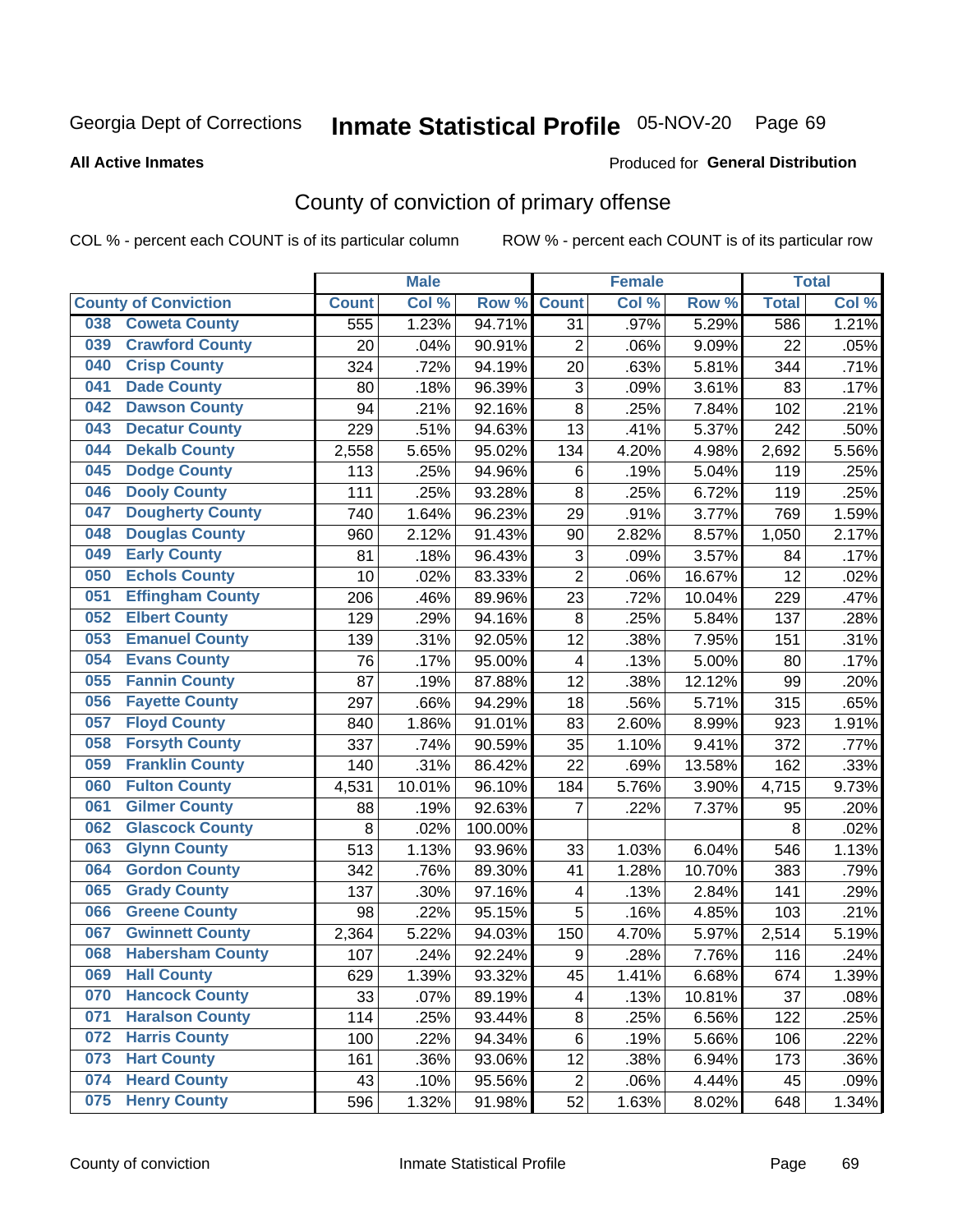# Inmate Statistical Profile 05-NOV-20 Page 70

#### **All Active Inmates**

#### Produced for General Distribution

## County of conviction of primary offense

COL % - percent each COUNT is of its particular column

|                                 |              | <b>Male</b> |         |                | <b>Female</b> |        |                  | <b>Total</b> |
|---------------------------------|--------------|-------------|---------|----------------|---------------|--------|------------------|--------------|
| <b>County of Conviction</b>     | <b>Count</b> | Col %       | Row %   | <b>Count</b>   | Col %         | Row %  | <b>Total</b>     | Col%         |
| <b>Houston County</b><br>076    | 664          | 1.47%       | 91.59%  | 61             | 1.91%         | 8.41%  | $\overline{725}$ | 1.50%        |
| <b>Irwin County</b><br>077      | 55           | .12%        | 98.21%  | 1              | .03%          | 1.79%  | 56               | .12%         |
| <b>Jackson County</b><br>078    | 254          | .56%        | 93.04%  | 19             | .60%          | 6.96%  | 273              | .56%         |
| <b>Jasper County</b><br>079     | 54           | .12%        | 98.18%  | 1              | .03%          | 1.82%  | 55               | .11%         |
| <b>Jeff Davis County</b><br>080 | 87           | .19%        | 96.67%  | 3              | .09%          | 3.33%  | 90               | .19%         |
| 081<br><b>Jefferson County</b>  | 152          | .34%        | 95.00%  | 8              | .25%          | 5.00%  | 160              | .33%         |
| <b>Jenkins County</b><br>082    | 70           | .15%        | 94.59%  | 4              | .13%          | 5.41%  | 74               | .15%         |
| <b>Johnson County</b><br>083    | 40           | .09%        | 95.24%  | $\overline{2}$ | .06%          | 4.76%  | 42               | .09%         |
| <b>Jones County</b><br>084      | 159          | .35%        | 87.85%  | 22             | .69%          | 12.15% | 181              | .37%         |
| <b>Lamar County</b><br>085      | 68           | .15%        | 91.89%  | 6              | .19%          | 8.11%  | 74               | .15%         |
| <b>Lanier County</b><br>086     | 38           | .08%        | 92.68%  | 3              | .09%          | 7.32%  | 41               | .08%         |
| <b>Laurens County</b><br>087    | 281          | .62%        | 93.05%  | 21             | .66%          | 6.95%  | 302              | .62%         |
| <b>Lee County</b><br>088        | 57           | .13%        | 87.69%  | $\,8\,$        | .25%          | 12.31% | 65               | .13%         |
| <b>Liberty County</b><br>089    | 193          | .43%        | 94.15%  | 12             | .38%          | 5.85%  | 205              | .42%         |
| <b>Lincoln County</b><br>090    | 32           | .07%        | 100.00% |                |               |        | 32               | .07%         |
| <b>Long County</b><br>091       | 62           | .14%        | 93.94%  | 4              | .13%          | 6.06%  | 66               | .14%         |
| <b>Lowndes County</b><br>092    | 452          | 1.00%       | 96.58%  | 16             | .50%          | 3.42%  | 468              | .97%         |
| <b>Lumpkin County</b><br>093    | 78           | .17%        | 91.76%  | $\overline{7}$ | .22%          | 8.24%  | 85               | .18%         |
| <b>Macon County</b><br>094      | 49           | .11%        | 96.08%  | $\overline{2}$ | .06%          | 3.92%  | 51               | .11%         |
| <b>Madison County</b><br>095    | 116          | .26%        | 89.92%  | 13             | .41%          | 10.08% | 129              | .27%         |
| <b>Marion County</b><br>096     | 27           | .06%        | 87.10%  | 4              | .13%          | 12.90% | 31               | .06%         |
| <b>Mcduffie County</b><br>097   | 169          | .37%        | 95.48%  | 8              | .25%          | 4.52%  | 177              | .37%         |
| <b>Mcintosh County</b><br>098   | 49           | .11%        | 90.74%  | 5              | .16%          | 9.26%  | 54               | .11%         |
| <b>Meriwether County</b><br>099 | 149          | .33%        | 94.30%  | 9              | .28%          | 5.70%  | 158              | .33%         |
| <b>Miller County</b><br>100     | 29           | .06%        | 96.67%  | $\mathbf{1}$   | .03%          | 3.33%  | 30               | .06%         |
| <b>Mitchell County</b><br>101   | 136          | .30%        | 95.77%  | 6              | .19%          | 4.23%  | 142              | .29%         |
| <b>Monroe County</b><br>102     | 151          | .33%        | 92.07%  | 13             | .41%          | 7.93%  | 164              | .34%         |
| <b>Montgomery County</b><br>103 | 23           | .05%        | 88.46%  | 3              | .09%          | 11.54% | 26               | .05%         |
| <b>Morgan County</b><br>104     | 133          | .29%        | 91.72%  | 12             | .38%          | 8.28%  | 145              | .30%         |
| <b>Murray County</b><br>105     | 196          | .43%        | 89.09%  | 24             | .75%          | 10.91% | 220              | .45%         |
| <b>Muscogee County</b><br>106   | 1,074        | 2.37%       | 95.13%  | 55             | 1.72%         | 4.87%  | 1,129            | 2.33%        |
| 107<br><b>Newton County</b>     | 627          | 1.39%       | 90.48%  | 66             | 2.07%         | 9.52%  | 693              | 1.43%        |
| <b>Oconee County</b><br>108     | 44           | .10%        | 97.78%  | 1              | .03%          | 2.22%  | 45               | .09%         |
| <b>Oglethorpe County</b><br>109 | 58           | .13%        | 98.31%  | 1              | .03%          | 1.69%  | 59               | .12%         |
| <b>Paulding County</b><br>110   | 213          | .47%        | 93.42%  | 15             | .47%          | 6.58%  | 228              | .47%         |
| <b>Peach County</b><br>111      | 69           | .15%        | 92.00%  | 6              | .19%          | 8.00%  | 75               | .15%         |
| <b>Pickens County</b><br>$112$  | 94           | .21%        | 93.07%  | $\overline{7}$ | .22%          | 6.93%  | 101              | .21%         |
| <b>Pierce County</b><br>$113$   | 109          | .24%        | 90.83%  | 11             | .34%          | 9.17%  | 120              | .25%         |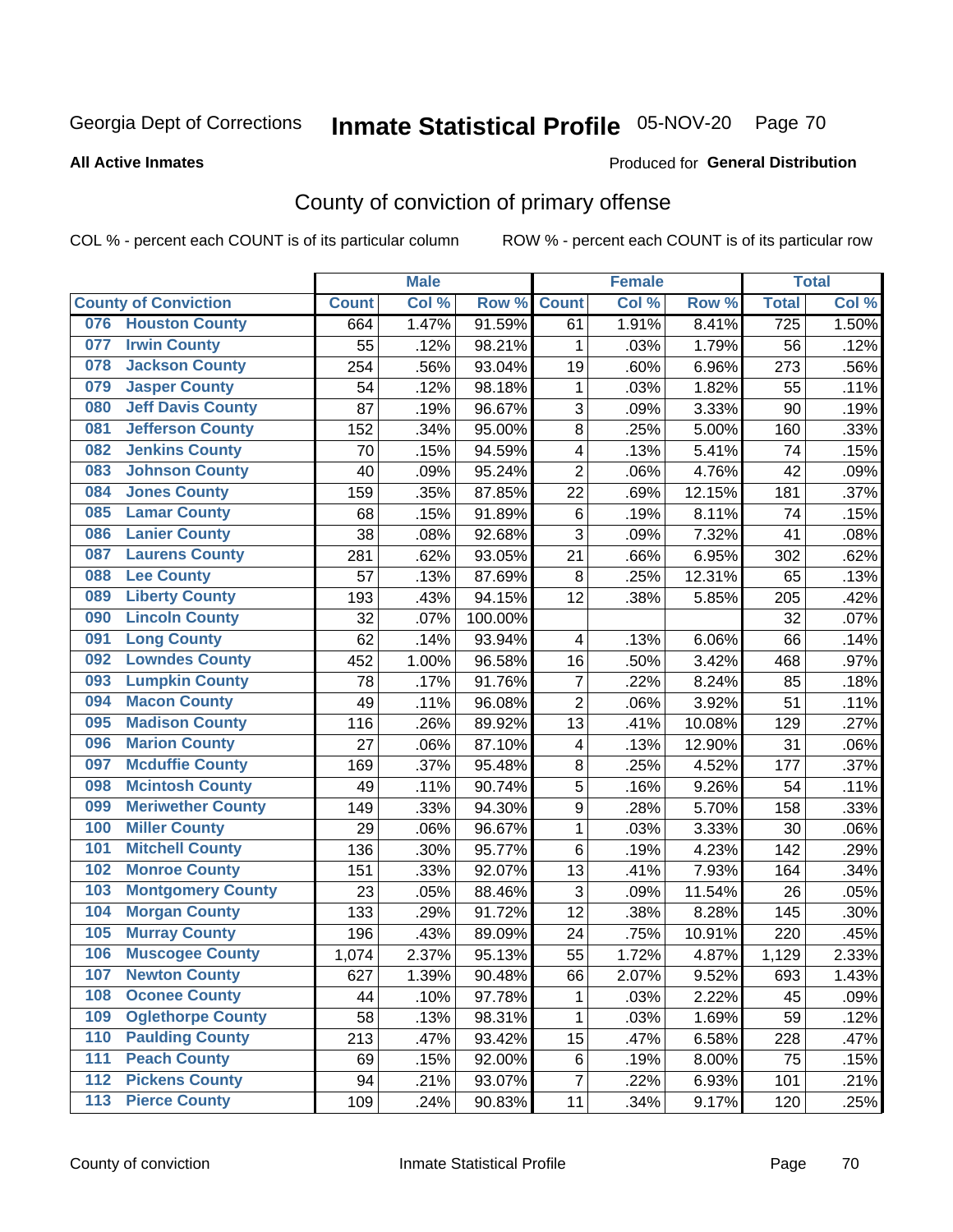## Inmate Statistical Profile 05-NOV-20 Page 71

#### **All Active Inmates**

#### **Produced for General Distribution**

### County of conviction of primary offense

COL % - percent each COUNT is of its particular column

|                                          |              | <b>Male</b> |         |                | <b>Female</b> |        |                 | <b>Total</b> |
|------------------------------------------|--------------|-------------|---------|----------------|---------------|--------|-----------------|--------------|
| <b>County of Conviction</b>              | <b>Count</b> | Col %       | Row %   | <b>Count</b>   | Col %         | Row %  | <b>Total</b>    | Col %        |
| <b>Pike County</b><br>114                | 42           | .09%        | 89.36%  | 5              | .16%          | 10.64% | $\overline{47}$ | .10%         |
| <b>Polk County</b><br>$\overline{115}$   | 198          | .44%        | 90.00%  | 22             | .69%          | 10.00% | 220             | .45%         |
| <b>Pulaski County</b><br>116             | 42           | .09%        | 93.33%  | 3              | .09%          | 6.67%  | 45              | .09%         |
| <b>Putnam County</b><br>117              | 146          | .32%        | 95.42%  | $\overline{7}$ | .22%          | 4.58%  | 153             | .32%         |
| <b>Quitman County</b><br>118             | 14           | .03%        | 100.00% |                |               |        | 14              | .03%         |
| <b>Rabun County</b><br>119               | 54           | .12%        | 91.53%  | 5              | .16%          | 8.47%  | 59              | .12%         |
| <b>Randolph County</b><br>120            | 44           | .10%        | 97.78%  | $\mathbf 1$    | .03%          | 2.22%  | 45              | .09%         |
| <b>Richmond County</b><br>121            | 1,687        | 3.73%       | 93.72%  | 113            | 3.54%         | 6.28%  | 1,800           | 3.72%        |
| <b>Rockdale County</b><br>122            | 388          | .86%        | 93.95%  | 25             | .78%          | 6.05%  | 413             | .85%         |
| <b>Schley County</b><br>123              | 12           | .03%        | 100.00% |                |               |        | 12              | .02%         |
| <b>Screven County</b><br>124             | 108          | .24%        | 93.91%  | $\overline{7}$ | .22%          | 6.09%  | 115             | .24%         |
| <b>Seminole County</b><br>125            | 54           | .12%        | 85.71%  | 9              | .28%          | 14.29% | 63              | .13%         |
| <b>Spalding County</b><br>126            | 408          | .90%        | 93.15%  | 30             | .94%          | 6.85%  | 438             | .90%         |
| <b>Stephens County</b><br>127            | 122          | .27%        | 91.04%  | 12             | .38%          | 8.96%  | 134             | .28%         |
| <b>Stewart County</b><br>128             | 26           | .06%        | 89.66%  | 3              | .09%          | 10.34% | 29              | .06%         |
| <b>Sumter County</b><br>129              | 201          | .44%        | 96.17%  | 8              | .25%          | 3.83%  | 209             | .43%         |
| <b>Talbot County</b><br>130              | 26           | .06%        | 92.86%  | $\overline{2}$ | .06%          | 7.14%  | 28              | .06%         |
| <b>Taliaferro County</b><br>131          | 16           | .04%        | 100.00% |                |               |        | 16              | .03%         |
| <b>Tattnall County</b><br>132            | 181          | .40%        | 91.41%  | 17             | .53%          | 8.59%  | 198             | .41%         |
| <b>Taylor County</b><br>133              | 54           | .12%        | 90.00%  | 6              | .19%          | 10.00% | 60              | .12%         |
| <b>Telfair County</b><br>134             | 90           | .20%        | 95.74%  | 4              | .13%          | 4.26%  | 94              | .19%         |
| <b>Terrell County</b><br>135             | 80           | .18%        | 96.39%  | 3              | .09%          | 3.61%  | 83              | .17%         |
| <b>Thomas County</b><br>136              | 183          | .40%        | 96.83%  | $6\phantom{1}$ | .19%          | 3.17%  | 189             | .39%         |
| <b>Tift County</b><br>137                | 313          | .69%        | 96.01%  | 13             | .41%          | 3.99%  | 326             | .67%         |
| <b>Toombs County</b><br>138              | 285          | .63%        | 91.94%  | 25             | .78%          | 8.06%  | 310             | .64%         |
| <b>Towns County</b><br>139               | 46           | .10%        | 71.88%  | 18             | .56%          | 28.13% | 64              | .13%         |
| <b>Treutlen County</b><br>140            | 69           | .15%        | 97.18%  | $\overline{2}$ | .06%          | 2.82%  | 71              | .15%         |
| <b>Troup County</b><br>141               | 564          | 1.25%       | 93.69%  | 38             | 1.19%         | 6.31%  | 602             | 1.24%        |
| <b>Turner County</b><br>142              | 69           | .15%        | 97.18%  | $\overline{2}$ | .06%          | 2.82%  | 71              | .15%         |
| <b>Twiggs County</b><br>$\overline{143}$ | 46           | .10%        | 95.83%  | $\overline{2}$ | .06%          | 4.17%  | 48              | .10%         |
| <b>Union County</b><br>144               | 96           | .21%        | 84.21%  | 18             | .56%          | 15.79% | 114             | .24%         |
| 145<br><b>Upson County</b>               | 146          | .32%        | 91.25%  | 14             | .44%          | 8.75%  | 160             | .33%         |
| <b>Walker County</b><br>146              | 398          | .88%        | 91.28%  | 38             | 1.19%         | 8.72%  | 436             | .90%         |
| <b>Walton County</b><br>147              | 589          | 1.30%       | 91.32%  | 56             | 1.75%         | 8.68%  | 645             | 1.33%        |
| <b>Ware County</b><br>148                | 257          | .57%        | 93.45%  | 18             | .56%          | 6.55%  | 275             | .57%         |
| <b>Warren County</b><br>149              | 30           | .07%        | 88.24%  | 4              | .13%          | 11.76% | 34              | .07%         |
| <b>Washington County</b><br>150          | 172          | .38%        | 92.47%  | 14             | .44%          | 7.53%  | 186             | .38%         |
| <b>Wayne County</b><br>151               | 188          | .42%        | 91.71%  | 17             | .53%          | 8.29%  | 205             | .42%         |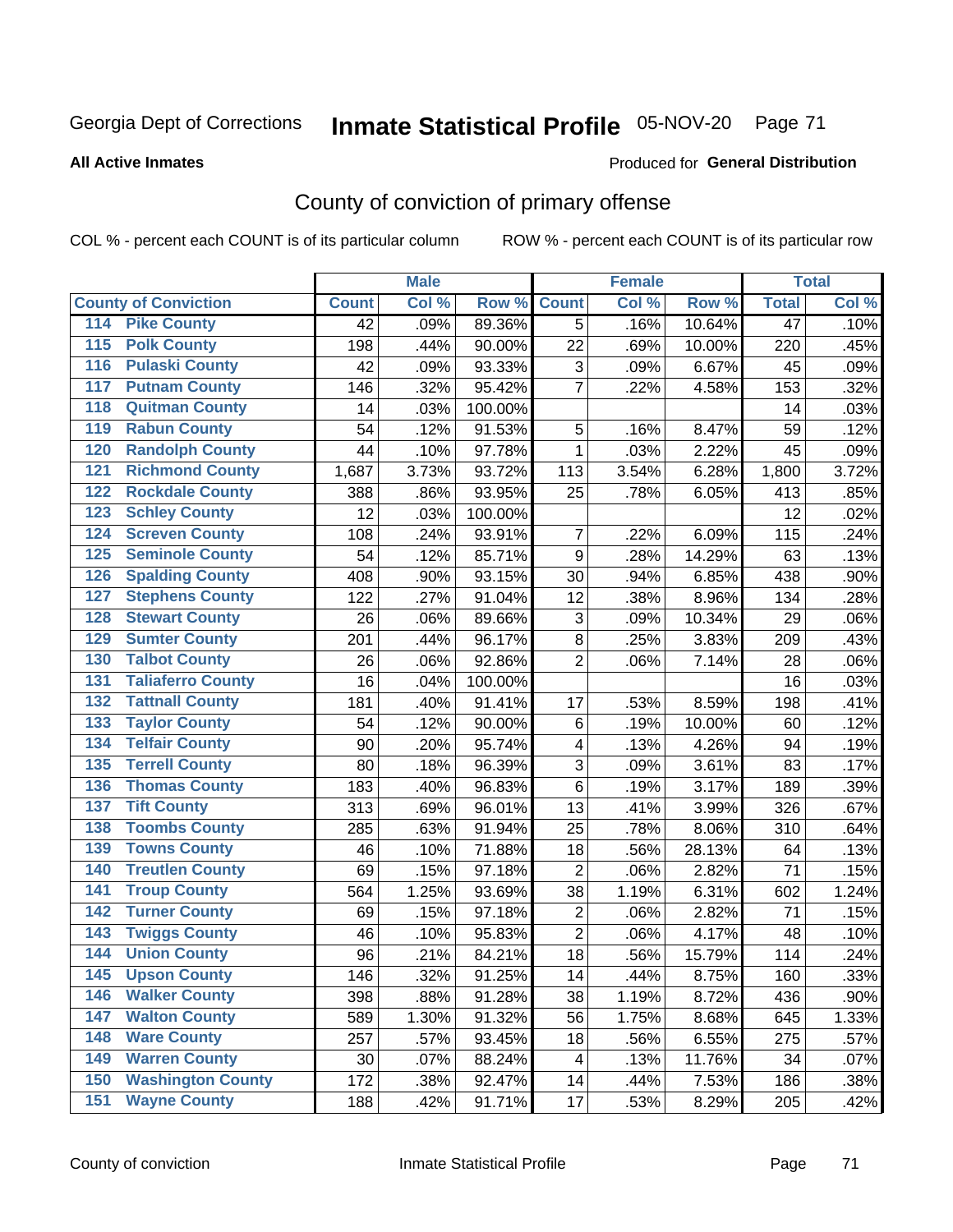# Inmate Statistical Profile 05-NOV-20 Page 72

**All Active Inmates** 

#### Produced for General Distribution

## County of conviction of primary offense

COL % - percent each COUNT is of its particular column

|                                |              | <b>Male</b> |             |       | <b>Female</b> |        |              | <b>Total</b> |
|--------------------------------|--------------|-------------|-------------|-------|---------------|--------|--------------|--------------|
| <b>County of Conviction</b>    | <b>Count</b> | Col %       | Row % Count |       | Col %         | Row %  | <b>Total</b> | Col %        |
| <b>Webster County</b><br>152   | 6            | $.01\%$     | 75.00%      | 2     | $.06\%$       | 25.00% | 8            | .02%         |
| <b>Wheeler County</b><br>153   | 17           | $.04\%$     | 100.00%     |       |               |        | 17           | .04%         |
| <b>White County</b><br>154     | 86           | .19%        | 92.47%      |       | .22%          | 7.53%  | 93           | .19%         |
| <b>Whitfield County</b><br>155 | 650          | 1.44%       | 86.67%      | 100   | 3.13%         | 13.33% | 750          | 1.55%        |
| <b>Wilcox County</b><br>156    | 54           | .12%        | 94.74%      | 3     | .09%          | 5.26%  | 57           | .12%         |
| <b>Wilkes County</b><br>157    | 57           | .13%        | 96.61%      | 2     | $.06\%$       | 3.39%  | 59           | .12%         |
| <b>Wilkinson County</b><br>158 | 36           | .08%        | 97.30%      |       | .03%          | 2.70%  | 37           | .08%         |
| <b>Worth County</b><br>159     | 127          | .28%        | 92.03%      | 11    | .34%          | 7.97%  | 138          | .28%         |
| <b>Total Rported</b>           | 45,247       | 100%        | 93.41%      | 3,192 | 100%          | 6.59%  | 48,439       | 100%         |

| <b>Not Reported</b> |        |       |        |
|---------------------|--------|-------|--------|
| l Total<br>Grand    | 45,247 | 3,192 | 48,439 |

| <b>Mode (most frequent)</b> | <b>Fulton County</b> | <b>Fulton County</b> | <b>Fulton County</b> |
|-----------------------------|----------------------|----------------------|----------------------|
|                             |                      |                      |                      |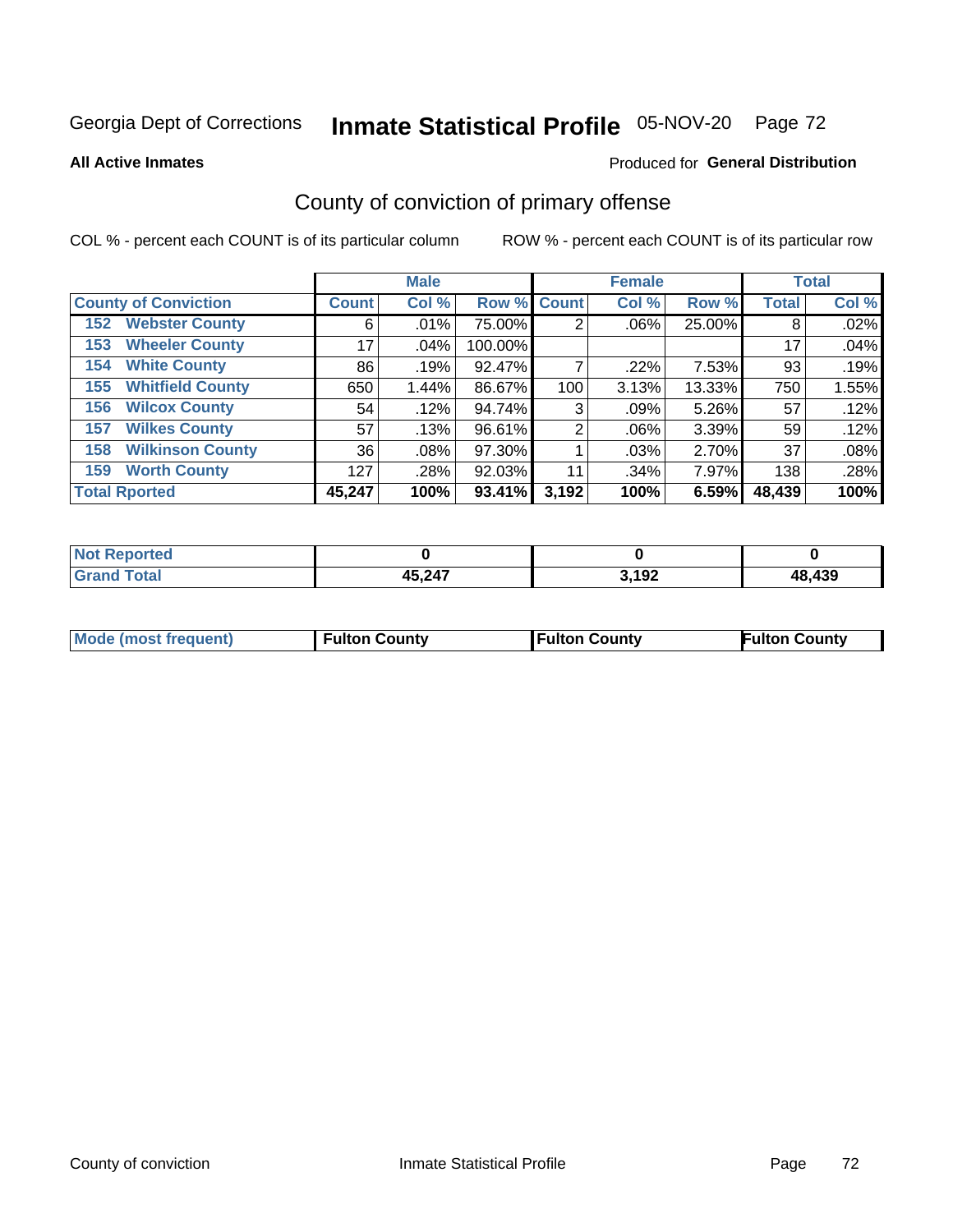### **Georgia Dept of Corrections All Active Inmates**

# Inmate Statistical Profile 05-NOV-20 Page 73

Produced for General Distribution

## Circuit of conviction of primary offense

COL % - percent each COUNT is of its particular column ROW % - percent each COUNT is of its particular row

|                         |                                 | <b>Male</b>      |        |        | <b>Female</b>   |       |          | <b>Total</b> |       |
|-------------------------|---------------------------------|------------------|--------|--------|-----------------|-------|----------|--------------|-------|
|                         | <b>Circuit of Conviction</b>    | <b>Count</b>     | Col %  | Row %  | <b>Count</b>    | Col % | Row %    | <b>Total</b> | Col % |
| 1                       | <b>Alapaha Circuit</b>          | $\overline{324}$ | .72%   | 93.10% | $\overline{24}$ | .75%  | 6.90%    | 348          | .72%  |
| $\overline{2}$          | <b>Alcovy Circuit</b>           | 1,216            | 2.70%  | 90.88% | 122             | 3.83% | 9.12%    | 1,338        | 2.77% |
| $\overline{\mathbf{3}}$ | <b>Atlanta Circuit</b>          | 4,531            | 10.05% | 96.10% | 184             | 5.78% | 3.90%    | 4,715        | 9.77% |
| 4                       | <b>Atlantic Circuit</b>         | 603              | 1.34%  | 93.34% | 43              | 1.35% | 6.66%    | 646          | 1.34% |
| 5                       | <b>Augusta Circuit</b>          | 2,265            | 5.03%  | 93.33% | 162             | 5.09% | 6.67%    | 2,427        | 5.03% |
| $\overline{6}$          | <b>Blue Ridge Circuit</b>       | 500              | 1.11%  | 91.07% | 49              | 1.54% | 8.93%    | 549          | 1.14% |
| 7                       | <b>Brunswick Circuit</b>        | 1,057            | 2.35%  | 93.54% | 73              | 2.29% | 6.46%    | 1,130        | 2.34% |
| 8                       | <b>Chattahoochee Circuit</b>    | 1,298            | 2.88%  | 94.68% | 73              | 2.29% | 5.32%    | 1,371        | 2.84% |
| 9                       | <b>Cherokee Circuit</b>         | 898              | 1.99%  | 88.82% | 113             | 3.55% | 11.18%   | 1,011        | 2.10% |
| 10                      | <b>Clayton Circuit</b>          | 1,241            | 2.75%  | 93.03% | 93              | 2.92% | 6.97%    | 1,334        | 2.76% |
| $\overline{11}$         | <b>Cobb Circuit</b>             | 2,250            | 4.99%  | 93.05% | 168             | 5.28% | 6.95%    | 2,418        | 5.01% |
| 12                      | <b>Conasauga Circuit</b>        | 846              | 1.88%  | 87.22% | 124             | 3.89% | 12.78%   | 970          | 2.01% |
| 13                      | <b>Cordele Circuit</b>          | 706              | 1.57%  | 94.13% | 44              | 1.38% | 5.87%    | 750          | 1.55% |
| $\overline{14}$         | <b>Coweta Circuit</b>           | 1,843            | 4.09%  | 93.65% | 125             | 3.93% | 6.35%    | 1,968        | 4.08% |
| 15                      | <b>Dougherty Circuit</b>        | 740              | 1.64%  | 96.23% | 29              | .91%  | 3.77%    | 769          | 1.59% |
| 16                      | <b>Dublin Circuit</b>           | 436              | .97%   | 94.17% | 27              | .85%  | 5.83%    | 463          | .96%  |
| 17                      | <b>Eastern Circuit</b>          | 1,679            | 3.73%  | 96.44% | 62              | 1.95% | 3.56%    | 1,741        | 3.61% |
| 18                      | <b>Flint Circuit</b>            | 596              | 1.32%  | 91.98% | 52              | 1.63% | 8.02%    | 648          | 1.34% |
| 19                      | <b>Griffin Circuit</b>          | 893              | 1.98%  | 93.02% | 67              | 2.10% | 6.98%    | 960          | 1.99% |
| 20                      | <b>Gwinnett Circuit</b>         | 2,364            | 5.25%  | 94.03% | 150             | 4.71% | 5.97%    | 2,514        | 5.21% |
| $\overline{21}$         | <b>Houston Circuit</b>          | 664              | 1.47%  | 91.59% | 61              | 1.92% | 8.41%    | 725          | 1.50% |
| $\overline{22}$         | <b>Lookout Mountain Circuit</b> | 993              | 2.20%  | 91.77% | 89              | 2.80% | 8.23%    | 1,082        | 2.24% |
| 23                      | <b>Macon Circuit</b>            | 1,095            | 2.43%  | 94.48% | 64              | 2.01% | 5.52%    | 1,159        | 2.40% |
| 24                      | <b>Middle Circuit</b>           | 845              | 1.88%  | 92.55% | 68              | 2.14% | 7.45%    | 913          | 1.89% |
| $\overline{25}$         | <b>Mountain Circuit</b>         | 283              | .63%   | 91.59% | 26              | .82%  | 8.41%    | 309          | .64%  |
| 26                      | <b>Northeastern Circuit</b>     | 723              | 1.60%  | 93.17% | 53              | 1.66% | 6.83%    | 776          | 1.61% |
| $\overline{27}$         | <b>Northern Circuit</b>         | 604              | 1.34%  | 91.52% | 56              | 1.76% | 8.48%    | 660          | 1.37% |
| 28                      | <b>Ocmulgee Circuit</b>         | 927              | 2.06%  | 92.51% | 75              | 2.36% | 7.49%    | 1,002        | 2.08% |
| 29                      | <b>Oconee Circuit</b>           | 335              | .74%   | 93.84% | 22              | .69%  | 6.16%    | 357          | .74%  |
| 30                      | <b>Ogeechee Circuit</b>         | 849              | 1.88%  | 92.79% | 66              | 2.07% | 7.21%    | 915          | 1.90% |
| $\overline{31}$         | <b>Pataula Circuit</b>          | 323              | .72%   | 93.90% | 21              | .66%  | 6.10%    | 344          | .71%  |
| 32                      | <b>Piedmont Circuit</b>         | 622              | 1.38%  | 91.34% | 59              | 1.85% | $8.66\%$ | 681          | 1.41% |
| 33                      | <b>Rome Circuit</b>             | 840              | 1.86%  | 91.01% | 83              | 2.61% | 8.99%    | 923          | 1.91% |
| 34                      | <b>South Georgia Circuit</b>    | 539              | 1.20%  | 94.73% | 30              | .94%  | 5.27%    | 569          | 1.18% |
| 35                      | <b>Southern Circuit</b>         | 890              | 1.98%  | 96.53% | 32              | 1.01% | 3.47%    | 922          | 1.91% |
| 36                      | <b>Southwestern Circuit</b>     | 351              | .78%   | 93.85% | 23              | .72%  | 6.15%    | 374          | .78%  |
| 37                      | <b>Stone Mountain Circuit</b>   | 2,558            | 5.68%  | 95.02% | 134             | 4.21% | 4.98%    | 2,692        | 5.58% |
| 38                      | <b>Tallapoosa Circuit</b>       | 312              | .69%   | 91.23% | 30              | .94%  | 8.77%    | 342          | .71%  |
| 39                      | <b>Tifton Circuit</b>           | 564              | 1.25%  | 95.43% | 27              | .85%  | 4.57%    | 591          | 1.22% |
| 40                      | <b>Toombs Circuit</b>           | 312              | .69%   | 95.71% | 14              | .44%  | 4.29%    | 326          | .68%  |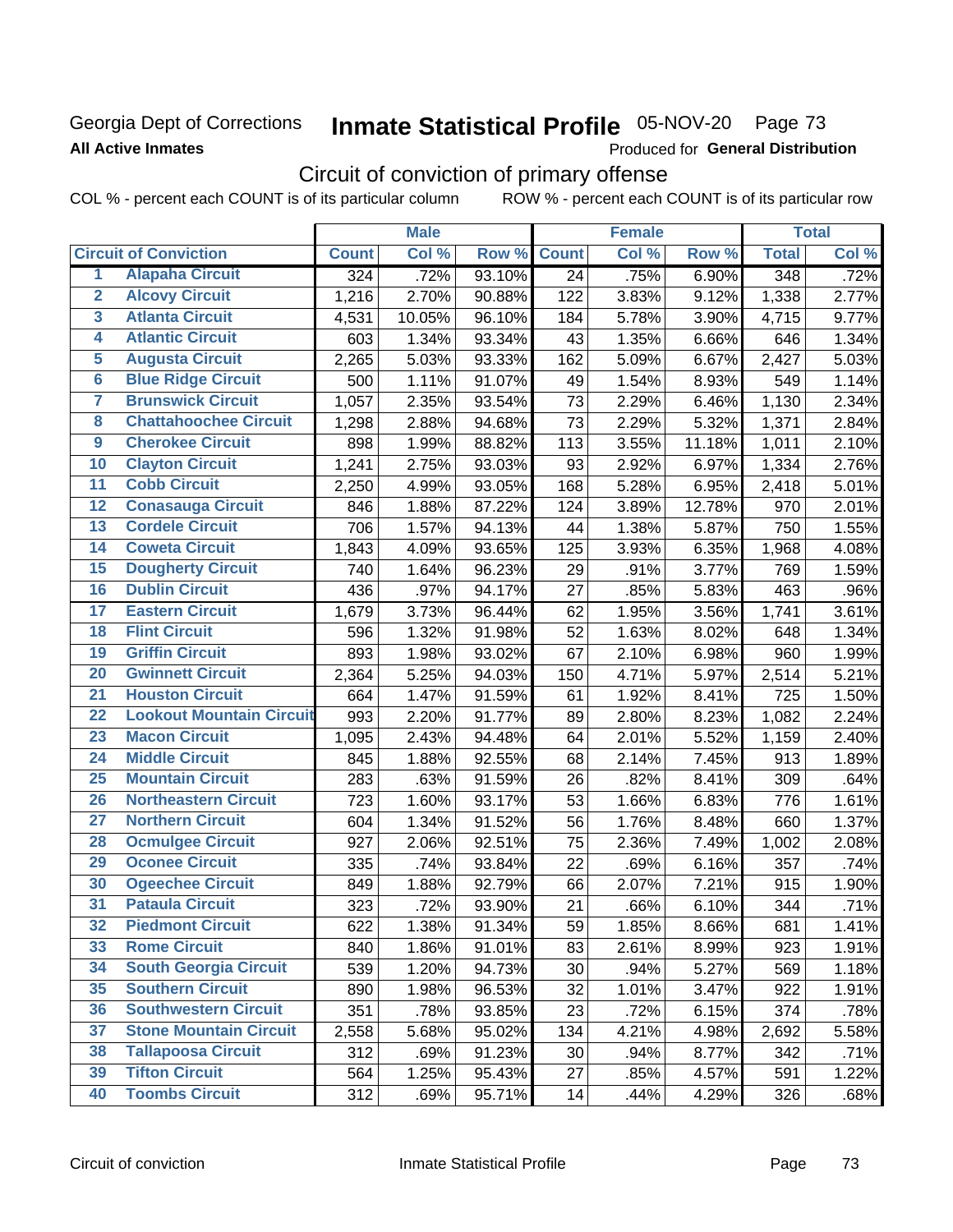### Georgia Dept of Corrections **All Active Inmates**

# Inmate Statistical Profile 05-NOV-20 Page 74

Produced for General Distribution

# Circuit of conviction of primary offense

|                                        |              | <b>Male</b> |        |              | <b>Female</b> |          |              | <b>Total</b>  |
|----------------------------------------|--------------|-------------|--------|--------------|---------------|----------|--------------|---------------|
| <b>Circuit of Conviction</b>           | <b>Count</b> | Col %       | Row %  | <b>Count</b> | Col %         | Row %    | <b>Total</b> | Col %         |
| <b>Waycross Circuit</b><br>41          | 803          | 1.78%       | 92.94% | 61           | 1.92%         | 7.06%    | 864          | 1.79%         |
| <b>Western Circuit</b><br>42           | 535          | 1.19%       | 93.70% | 36           | 1.13%         | $6.30\%$ | 571          | 1.18%         |
| <b>Rockdale Circuit</b><br>43          | 388          | .86%        | 93.95% | 25           | .79%          | 6.05%    | 413          | .86%          |
| <b>Douglas Circuit</b><br>44           | 960          | 2.13%       | 91.43% | 90           | 2.83%         | 8.57%    | 1,050        | 2.18%         |
| <b>Appalachian Circuit</b><br>45       | 269          | .60%        | 91.19% | 26           | .82%          | 8.81%    | 295          | .61%          |
| <b>Enotah Circuit</b><br>46            | 306          | .68%        | 85.96% | 50           | 1.57%         | 14.04%   | 356          | .74%          |
| <b>Bell-Forsyth J.C.</b><br>47         | 337          | .75%        | 90.59% | 35           | 1.10%         | 9.41%    | 372          | .77%          |
| <b>Towaliga Judicial Circuit</b><br>48 | 337          | .75%        | 92.08% | 29           | .91%          | 7.92%    | 366          | .76%          |
| <b>Paulding Circuit</b><br>49          | 213          | .47%        | 93.42% | 15           | .47%          | 6.58%    | 228          | .47%          |
| <b>Total Rported</b>                   | 45,063       | 100%        | 93.4%  | 3,184        | 100%          | 6.6%     | 48,247       | 100%          |
| <b>Not Reported</b>                    |              | 184         |        |              | 8             |          |              | 192           |
| <b>Grand Total</b>                     |              | 15.217      |        |              | 3,402         |          |              | <b>18 130</b> |

| ا שוטו וטנ <b>מו</b>        | 43,Z47  | J. 1 JZ | 40.439  |
|-----------------------------|---------|---------|---------|
|                             |         |         |         |
| <b>Mode (most frequent)</b> | Atlanta | Atlanta | Atlanta |
|                             |         |         |         |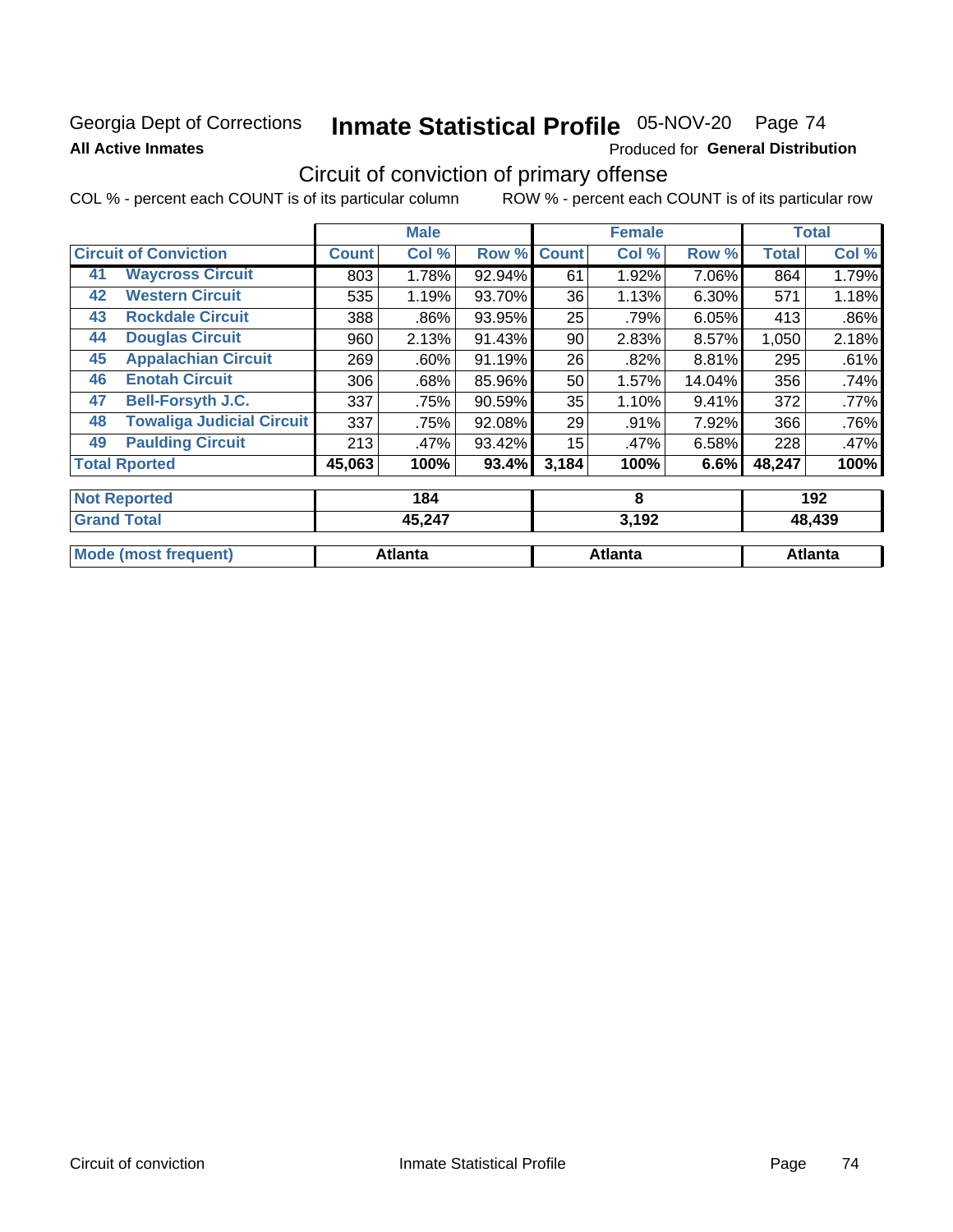#### **All Active Inmates**

### Produced for **General Distribution**

## Years served (jail + prison) in this incarceration

|                              |              | <b>Male</b> |                  |              | <b>Female</b> |                  |              | <b>Total</b> |
|------------------------------|--------------|-------------|------------------|--------------|---------------|------------------|--------------|--------------|
| <b>Years Served</b>          | <b>Count</b> | Col %       | Row <sup>%</sup> | <b>Count</b> | Col %         | Row <sub>%</sub> | <b>Total</b> | Col %        |
| Less than one year           | 5,777        | 12.78%      | 91.18%           | 559          | 17.53%        | 8.82%            | 6,336        | 13.09%       |
| 1 to 1.99 years              | 6,805        | 15.05%      | 90.99%           | 674          | 21.14%        | 9.01%            | 7,479        | 15.46%       |
| 2 to 2.99 years              | 5,047        | 11.17%      | 91.65%           | 460          | 14.42%        | 8.35%            | 5,507        | 11.38%       |
| 3 to 3.99 years              | 3,957        | 8.75%       | 93.08%           | 294          | 9.22%         | 6.92%            | 4,251        | 8.78%        |
| 4 to 4.99 years              | 3,158        | 6.99%       | 93.85%           | 207          | 6.49%         | 6.15%            | 3,365        | 6.95%        |
| $\overline{5}$ to 5.99 years | 2,502        | 5.54%       | 93.08%           | 186          | 5.83%         | 6.92%            | 2,688        | 5.55%        |
| 6 to 6.99 years              | 2,127        | 4.71%       | 94.37%           | 127          | 3.98%         | 5.63%            | 2,254        | 4.66%        |
| 7 to 7.99 years              | 1,895        | 4.19%       | 94.99%           | 100          | 3.14%         | 5.01%            | 1,995        | 4.12%        |
| <b>8 to 8.99 years</b>       | 1,704        | 3.77%       | 94.72%           | 95           | 2.98%         | 5.28%            | 1,799        | 3.72%        |
| 9 to 9.99 years              | 1,505        | 3.33%       | 95.19%           | 76           | 2.38%         | 4.81%            | 1,581        | 3.27%        |
| 10 to 10.99 years            | 1,037        | 2.29%       | 94.79%           | 57           | 1.79%         | 5.21%            | 1,094        | 2.26%        |
| 11 to 11.99 years            | 952          | 2.11%       | 95.30%           | 47           | 1.47%         | 4.70%            | 999          | 2.06%        |
| 12 to 12.99 years            | 845          | 1.87%       | 96.13%           | 34           | 1.07%         | 3.87%            | 879          | 1.82%        |
| 13 to 13.99 years            | 879          | 1.94%       | 96.38%           | 33           | 1.03%         | 3.62%            | 912          | 1.88%        |
| 14 to 14.99 years            | 706          | 1.56%       | 95.79%           | 31           | 0.97%         | 4.21%            | 737          | 1.52%        |
| 15 to 15.99 years            | 530          | 1.17%       | 95.32%           | 26           | 0.82%         | 4.68%            | 556          | 1.15%        |
| 16 to 16.99 years            | 473          | 1.05%       | 94.60%           | 27           | 0.85%         | 5.40%            | 500          | 1.03%        |
| 17 to 17.99 years            | 498          | 1.10%       | 95.22%           | 25           | 0.78%         | 4.78%            | 523          | 1.08%        |
| 18 to 18.99 years            | 445          | 0.98%       | 95.49%           | 21           | 0.66%         | 4.51%            | 466          | 0.96%        |
| 19 to 19.99 years            | 452          | 1.00%       | 97.62%           | 11           | 0.34%         | 2.38%            | 463          | 0.96%        |
| 20 to 20.99 years            | 357          | 0.79%       | 95.71%           | 16           | 0.50%         | 4.29%            | 373          | 0.77%        |
| 21 to 21.99 years            | 308          | 0.68%       | 95.95%           | 13           | 0.41%         | 4.05%            | 321          | 0.66%        |
| 22 to 22.99 years            | 330          | 0.73%       | 95.93%           | 14           | 0.44%         | 4.07%            | 344          | 0.71%        |
| 23 to 23.99 years            | 348          | 0.77%       | 97.21%           | 10           | 0.31%         | 2.79%            | 358          | 0.74%        |
| 24 to 24.99 years            | 340          | 0.75%       | 96.87%           | 11           | 0.34%         | 3.13%            | 351          | 0.73%        |
| 25 to 25.99 years            | 291          | 0.64%       | 97.98%           | 6            | 0.19%         | 2.02%            | 297          | 0.61%        |
| 26 to 26.99 years            | 247          | 0.55%       | 97.24%           | 7            | 0.22%         | 2.76%            | 254          | 0.52%        |
| 27 to 27.99 years            | 227          | 0.50%       | 98.70%           | 3            | 0.09%         | 1.30%            | 230          | 0.48%        |
| 28 to 28.99 years            | 163          | 0.36%       | 97.60%           | 4            | 0.13%         | 2.40%            | 167          | 0.35%        |
| 29 to 29.99 years            | 162          | 0.36%       | 97.01%           | 5            | 0.16%         | 2.99%            | 167          | 0.35%        |
| Thirty + years               | 1,136        | 2.51%       | 99.13%           | 10           | 0.31%         | 0.87%            | 1,146        | 2.37%        |
| <b>Total Reported</b>        | 45,203       | 100%        | 93.41%           | 3,189        | 100%          | 6.59%            | 48,392       | 100%         |

| <b>Not</b><br><b>Reported</b> |        |       | . .<br>4.    |
|-------------------------------|--------|-------|--------------|
| <b>fotal</b>                  | 45,247 | 3,192 | 3,439<br>48. |

| Mean<br>(average)    |                    | 4.8                | 7.42          |
|----------------------|--------------------|--------------------|---------------|
| Median (middle)      | 4.26               | 2.72               | 4.15          |
| Mode (most frequent) | Less than one year | Less than one year | Less than one |
|                      |                    |                    | year          |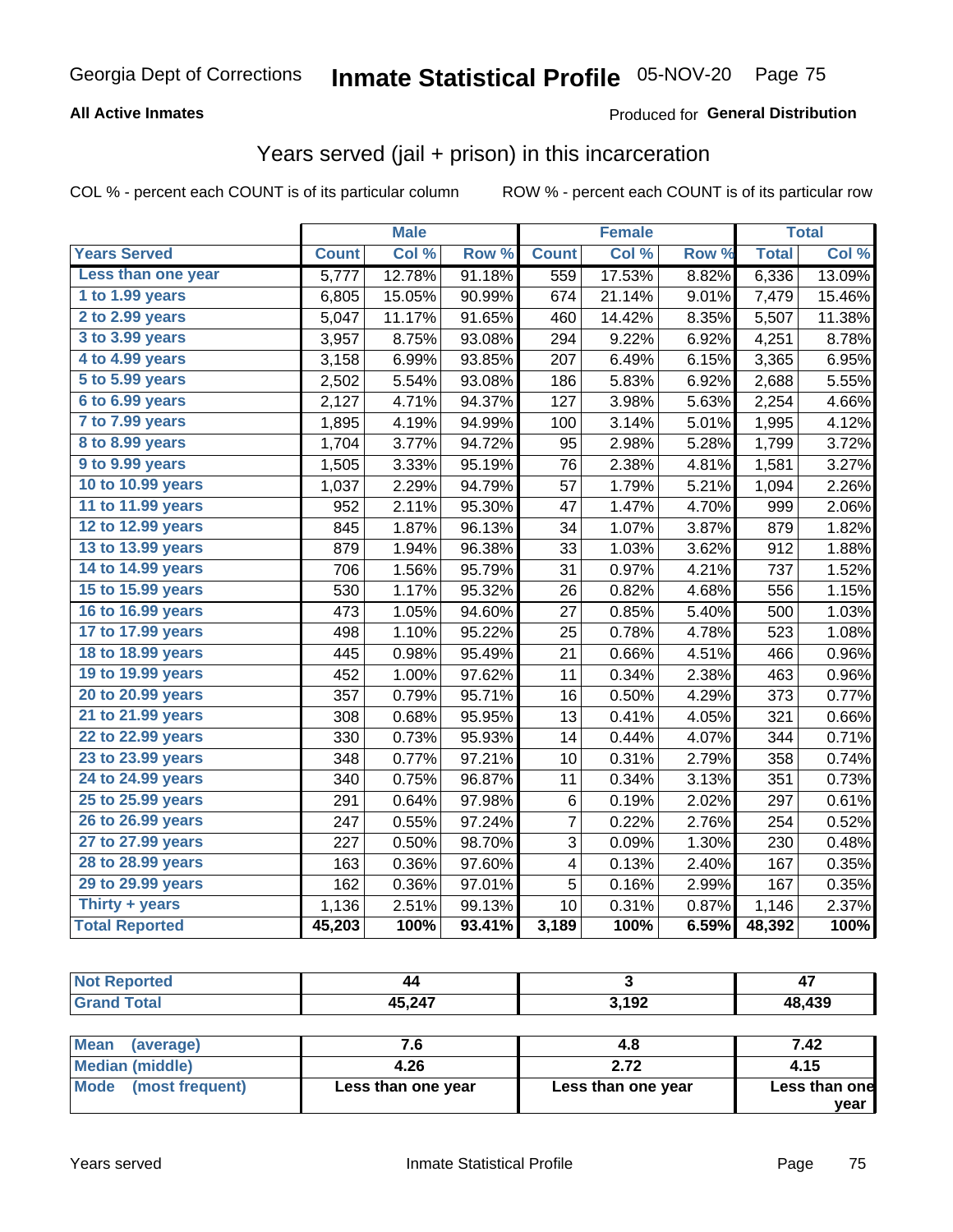#### **All Active Inmates**

Produced for **General Distribution**

### Results of most recent HIV tests

|                         | <b>Male</b>  |           |           |              | <b>Female</b> | Total    |        |        |
|-------------------------|--------------|-----------|-----------|--------------|---------------|----------|--------|--------|
| <b>HIV Test Results</b> | <b>Count</b> | Col%      | Row %I    | <b>Count</b> | Col %         | Row %    | Total  | Col %  |
| <b>Positive</b>         | 543          | 1.33%     | $94.11\%$ | 34           | 1.29%         | $5.89\%$ | 577    | 1.33%  |
| <b>Negative</b>         | 40,129       | $98.66\%$ | 93.90%    | 2,607        | 98.71%        | 6.10%    | 42,736 | 98.66% |
| Indeterminate           | ີ            | 0.01%     | 100.00%   |              |               |          |        | 0.01%  |
| <b>Total Reported</b>   | 40,675       | 100%      | 93.90%    | 2,641        | 100%          | 6.10%    | 43,316 | 100%   |

| <b>Not Reported</b> | -70<br>∽ | 551   | ,123   |
|---------------------|----------|-------|--------|
| Гоtаl<br>Gran       | 45,247   | 3,192 | 48,439 |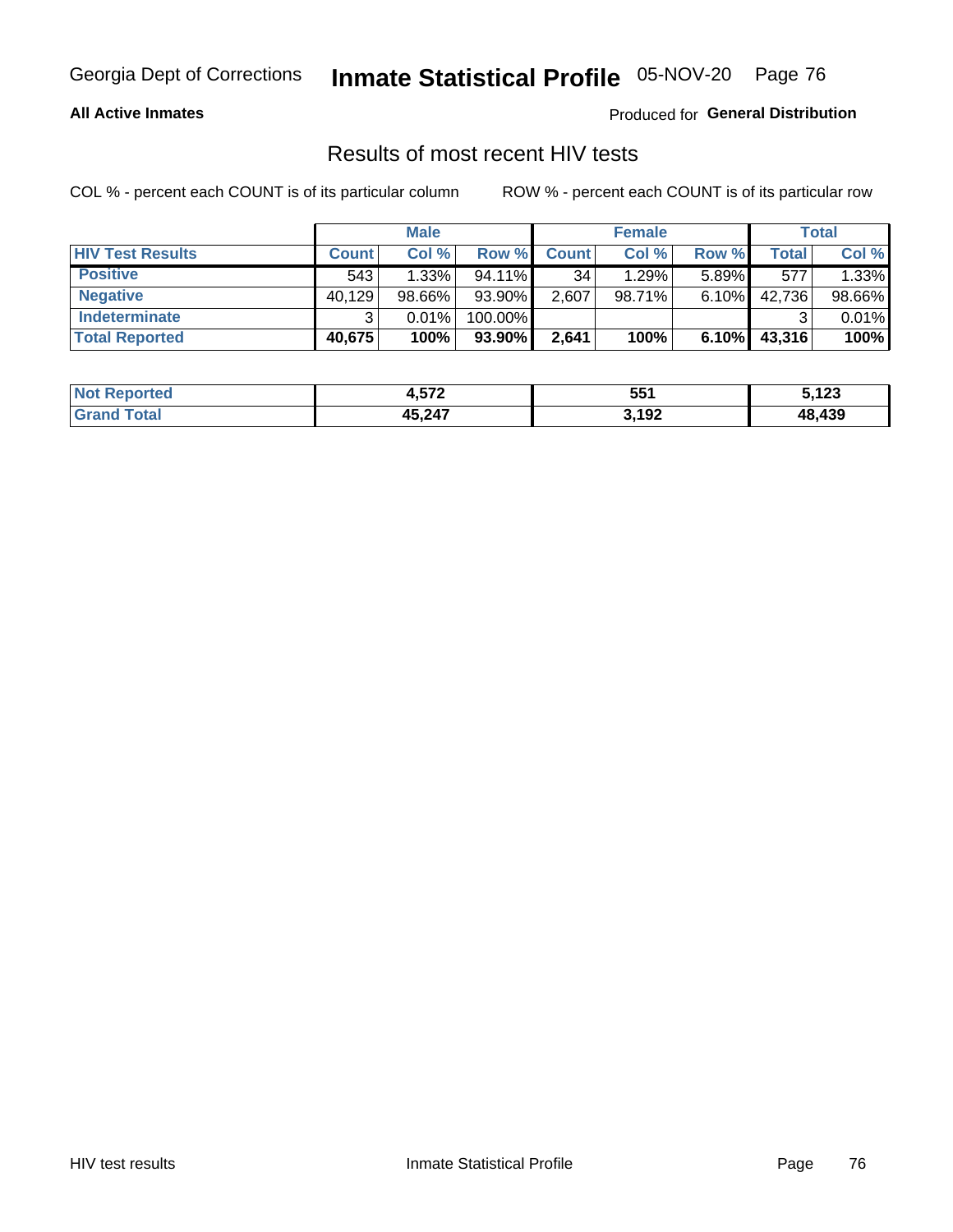#### **All Active Inmates**

#### Produced for **General Distribution**

### Results of most recent tuberculosis test

|                                  | <b>Male</b>  |           |           |              | <b>Female</b> | Total    |              |        |
|----------------------------------|--------------|-----------|-----------|--------------|---------------|----------|--------------|--------|
| <b>Tuberculosis Test Results</b> | <b>Count</b> | Col%      | Row %I    | <b>Count</b> | Col %         | Row %    | <b>Total</b> | Col %  |
| <b>Positive on current test</b>  | 5.425        | $12.87\%$ | $98.01\%$ | 110          | 3.75%         | $1.99\%$ | 5,535        | 12.28% |
| <b>Positive on previous test</b> | ົ            | 0.01%     | 100.00%   |              |               |          |              | 0.01%  |
| <b>Negative</b>                  | 36,720       | 87.12%    | 92.85%    | 2,826        | 96.25%        | $7.15\%$ | 39,546       | 87.72% |
| <b>Total Reported</b>            | 42,147       | 100%      | $93.49\%$ | 2,936        | 100%          | $6.51\%$ | 45,083       | 100.0% |

| <b>Not Reported</b>   | 3,100  | 256   | 3,356  |
|-----------------------|--------|-------|--------|
| Total<br><b>Grand</b> | 45,247 | 3,192 | 48,439 |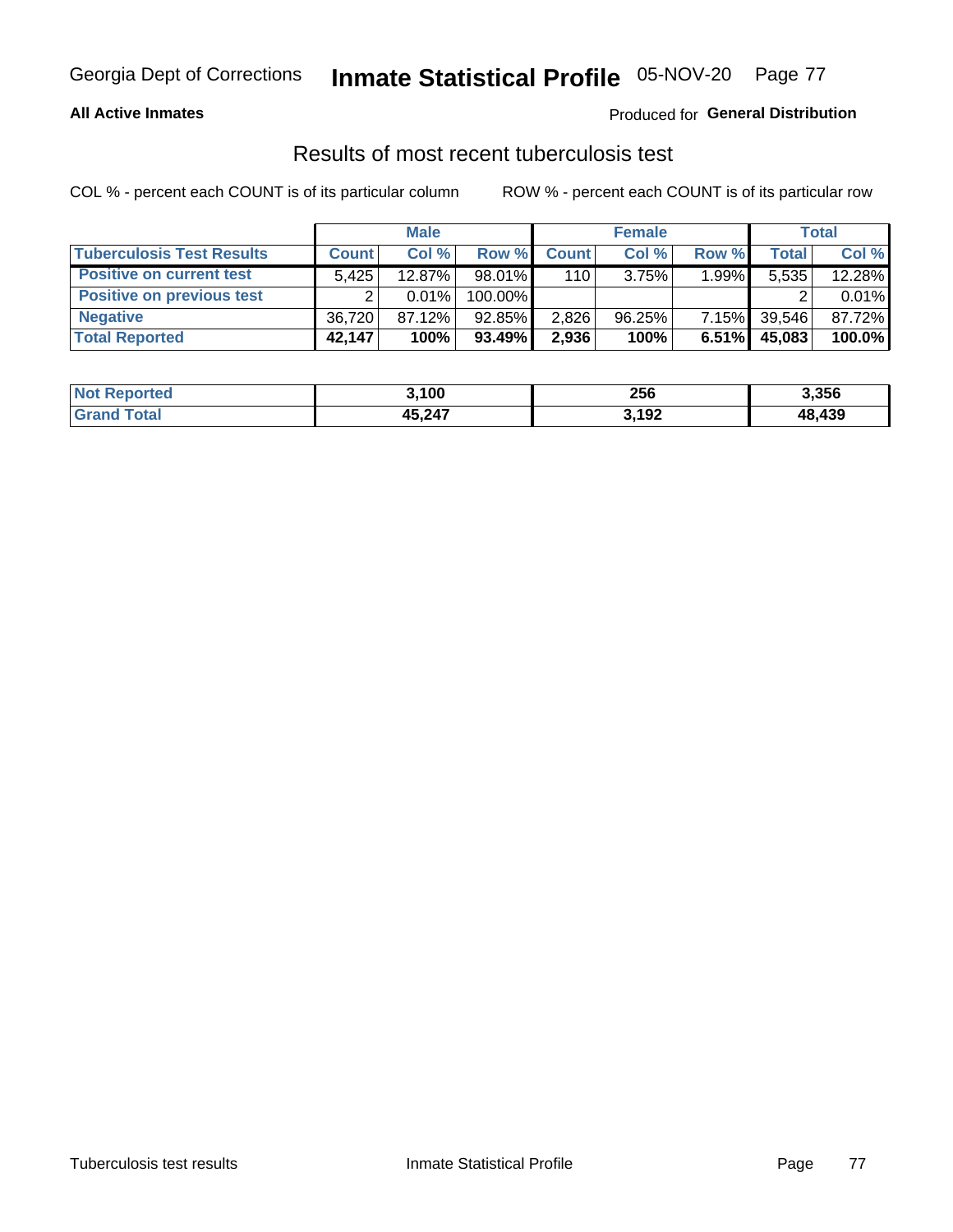#### **All Active Inmates**

Produced for **General Distribution**

### Results of most recent syphilis test

|                                 | <b>Male</b>  |        |           |                  | <b>Female</b> | Total    |        |        |
|---------------------------------|--------------|--------|-----------|------------------|---------------|----------|--------|--------|
| <b>Syphilis Test Results</b>    | <b>Count</b> | Col%   | Row %     | <b>Count</b>     | Col %         | Row %    | Total  | Col %  |
| <b>Positive on current test</b> | 140          | 1.43%  | $95.24\%$ |                  | 2.03%         | 4.76%    | 147    | 1.45%  |
| <b>Negative</b>                 | 9.646        | 98.57% | 96.62%    | 337              | $97.97\%$     | $3.38\%$ | 9,983  | 98.55% |
| <b>Total Reported</b>           | 9.786        | 100%   | 96.60%    | 344 <sub>1</sub> | 100%          | $3.40\%$ | 10,130 | 100%   |

| <b>Not Reported</b> | 35,461 | 2,848 | 38,309 |
|---------------------|--------|-------|--------|
| <b>Grand Total</b>  | 45,247 | 3,192 | 48,439 |